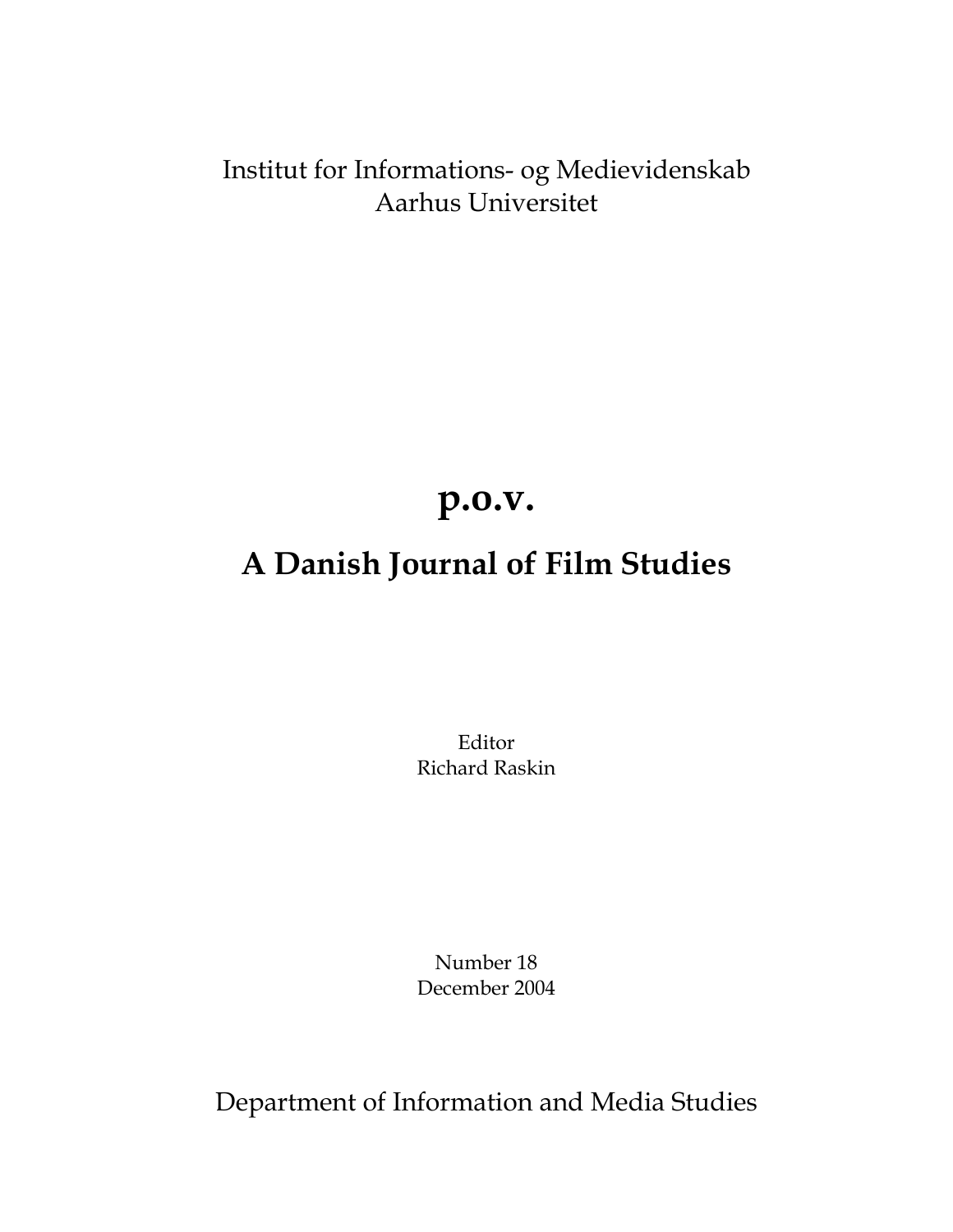| _ | ۰ |
|---|---|
|   |   |

# University of Aarhus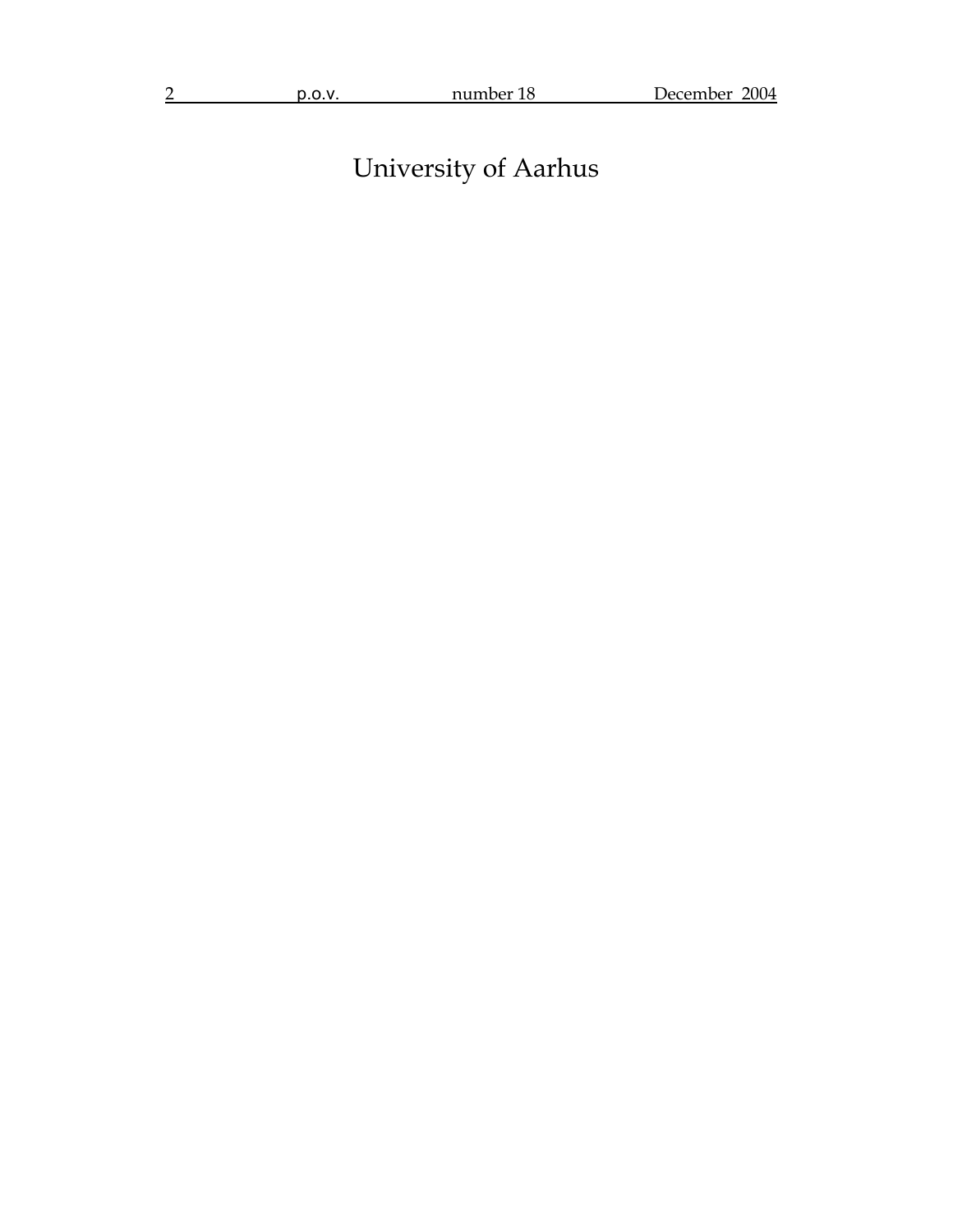| Udgiver:    | Institut for Informations- og Medievidenskab<br>Aarhus Universitet<br>Helsingforsgade 14<br>DK-8200 Aarhus N |
|-------------|--------------------------------------------------------------------------------------------------------------|
| Oplag:      | 275 eksemplarer                                                                                              |
| Trykkested: | Repro-Afdeling, Det Humanistiske Fakultet                                                                    |
|             | Aarhus Universitet                                                                                           |
| ISSN-nr.:   | 1396-1160                                                                                                    |
| Omslag:     | Jakob Elias Nielsen                                                                                          |

Copyright © 2004 the authors.

The publication of this issue of p.o.v. was made possible by a grant from the **Aarhus University Research Foundation** and with the help of the **Department of Information and Media Studies**.

All correspondence should be addressed to:

Richard Raskin Department of Information and Media Studies Helsingforsgade 14 DK-8200 Aarhus N, Denmark

e-mail: raskin@imv.au.dk telephone: +45 89 42 9223

All issues of p.o.v. can be found on the Internet at: http://imv.au.dk/publikationer/pov/POV.html

The contents of this journal are indexed in the MLA International Bibliography, the Film Literature Index and the International Index of Film Periodicals.

#### *STATEMENT OF PURPOSE*

*The principal purpose of p.o.v. is to provide a framework for collaborative publication for those of us who study and teach film at the Department of Information and Media Studies at the University of Aarhus. We will also invite contributions from colleagues in other departments and at other universities. Our emphasis is on collaborative projects, enabling us to combine our efforts, each bringing his or her own point of view to bear on a given film or genre or theoretical problem. Consequently, the reader will find in each issue a variety of approaches to the film or question at hand – approaches which complete rather than compete with one another.* 

*Every March issue of p.o.v. is devoted to the short film.*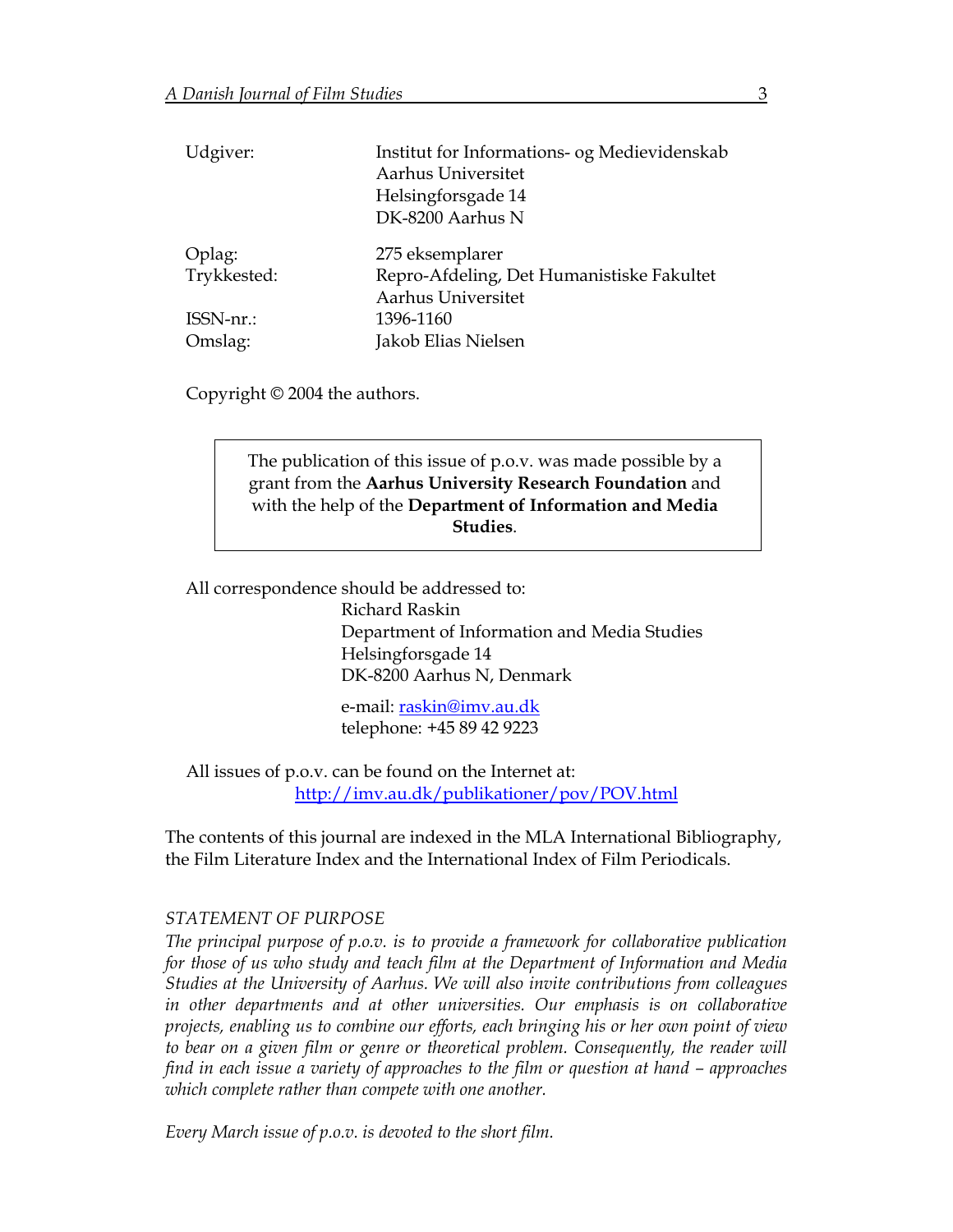## **p.o.v.**

### **Number 18, December 2004**

### **CONTENTS**

# **Storytelling**

| Brian Dunnigan: Storytelling and Film. Fairy Tales, Myth and Happy Endings                                                        | 5   |
|-----------------------------------------------------------------------------------------------------------------------------------|-----|
| Morten Kyndrup: To be shown how to be talked to.<br>Narration and parabasis in contemporary film - and Almodóvar's Hable con Ella | 15  |
| Per Aage Brandt: Narrative Models and Meaning                                                                                     | 23  |
| Keith Raskin: The Invention of Meaning                                                                                            | 32  |
| Nikolaj Feifer: And so the story begins<br>An analysis of selected opening shots and scenes                                       | 38  |
| Mark Le Fanu: Story and "story": Reflections on an over-hyped concept                                                             | 48  |
| Edvin Vestergaard Kau: Where's the story? Notes on telling stories cinematically                                                  | 53  |
| Gunnar Wille: The Idea. An article about idea-development problems                                                                | 61  |
| James Ransom: Perpetuating Remembrance.<br>N. Scott Momaday and Kiowa Storytelling                                                | 68  |
| Ib Johansen: Narrative Power in Native American Fiction.<br>Reflections on Leslie Marmon Silko's "Storyteller" (1981)             | 78  |
| Rasmus Stampe-Hjorth: On editing & storytelling. An interview with Anders Refn                                                    | 89  |
| Saara Cantell: Poetry on screen or visualised jokes?<br>An approach to the genres of short fiction films                          | 95  |
| Richard Raskin: Italo Calvino and inevitability in storytelling                                                                   | 103 |
| Contributors to this issue of P.O.V.                                                                                              | 109 |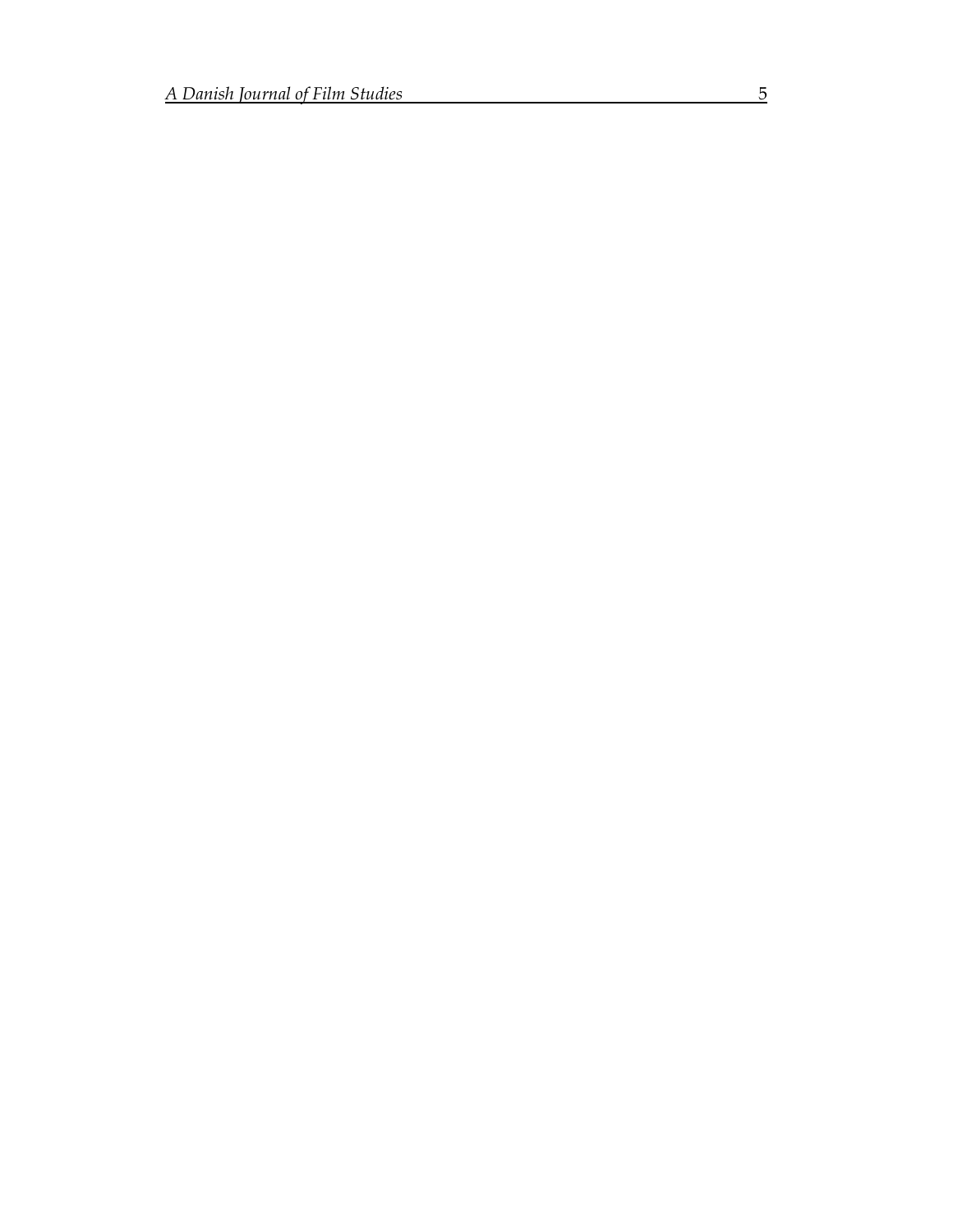| $\mathbf b$ | . . | number | 2004<br>Jecember |
|-------------|-----|--------|------------------|
|             |     |        |                  |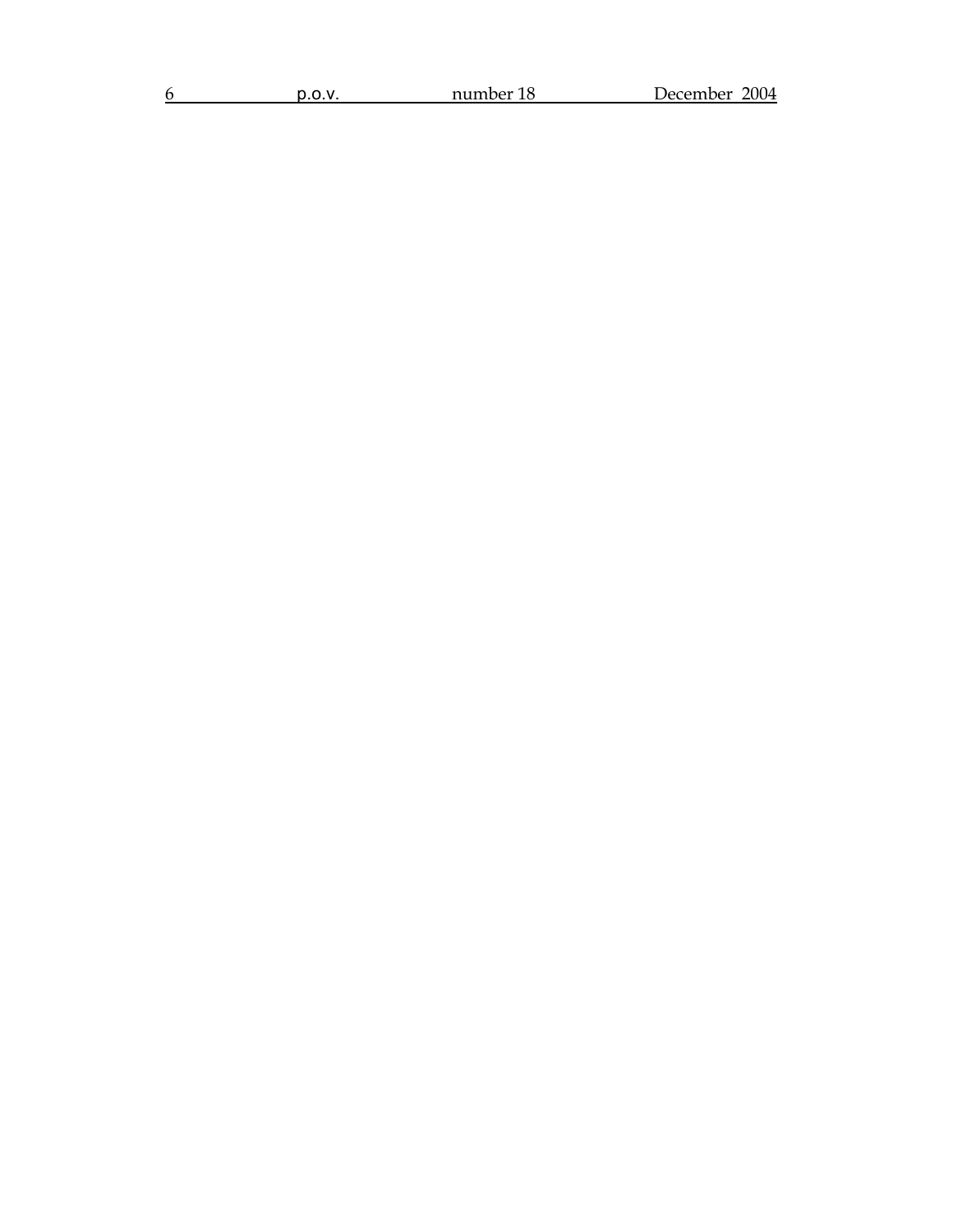### **Storytelling and Film Fairy Tales, Myth and Happy Endings**

Brian Dunnigan

The result therefore of our present enquiry is that we find no vestige of a beginning and no prospect of an end.

James Hutton, *Theory of the Earth*

Be sure to exhaust what can be communicated by stillness and silence. Robert Bresson, *Notes on the* 

*Cinematographer*

Film has developed out of a narrative and dramatic tradition in which the art of storytelling is a central concern. Yet filmmakers have also challenged the seductive and manipulative power of story through playful resistance to narrative convention or by exploring other elements of the medium: the interplay of image and sound, rhythm and gesture, rather than reliance on plot mechanics or character psychology. But the audience for non-narrative film is small: the rapt faces of the aircraft passengers watching the flight attendant point out the nearest exit, remind us that we enjoy the frisson of disaster but need to believe in the possibility of a happy ending.

#### **Why story?**

The appeal of storytelling as a form of communication and entertainment comes precisely from this ability to excite then resolve tension and restore equilibrium in a neat and satisfying way. Stories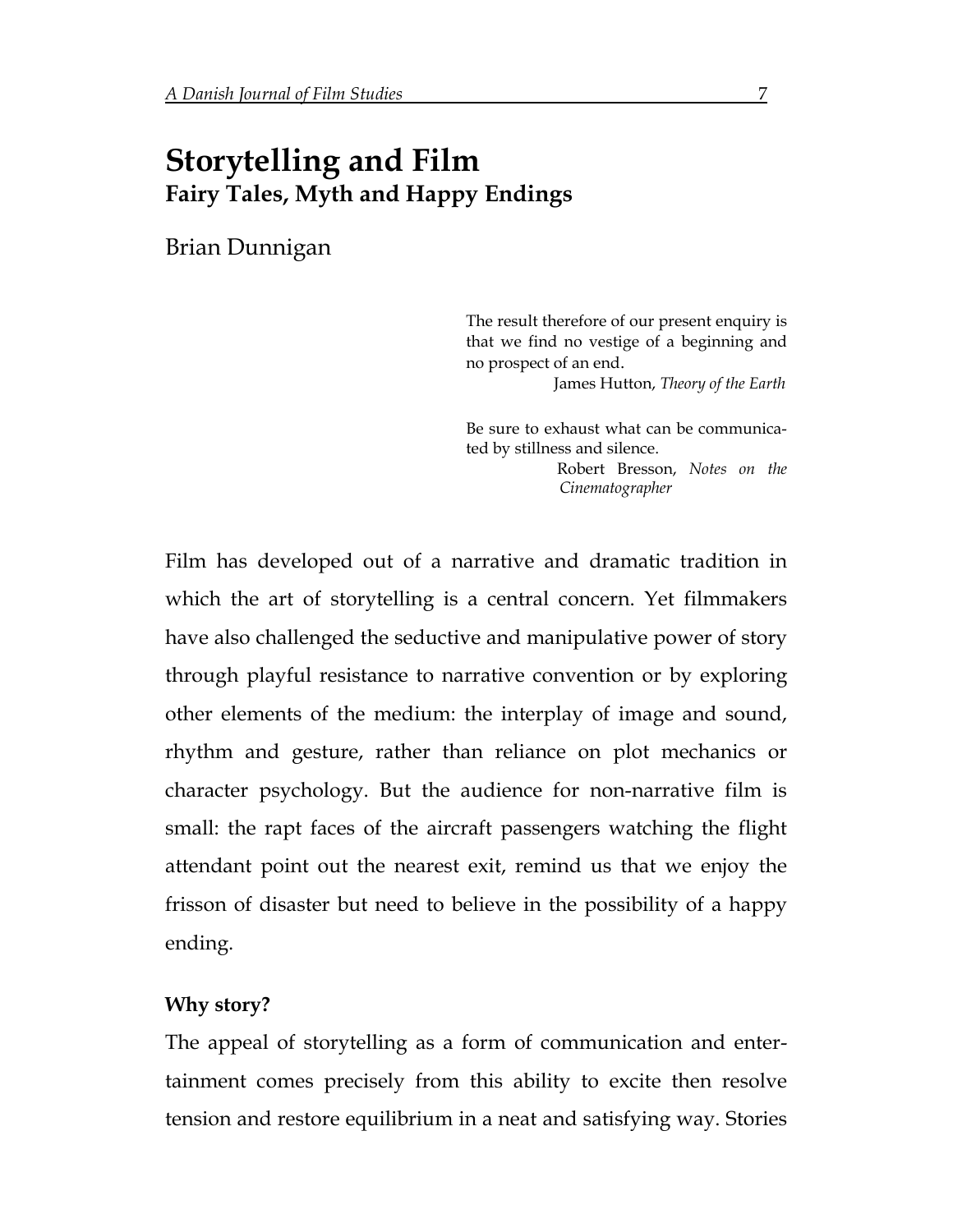are all pervasive in our culture: news stories, soaps, tabloid scandals, medical histories, workplace gossip and the endless stream of movies, videos, and dvd's that frame our dreams of memory, adventure, and escape. We are storytelling creatures who seek to report experience, clarify tangled emotion, define and amuse ourselves through narrative: jokes, anecdotes, myth, romance, parable, folktale, history, fiction. Stories, it is argued,<sup>1</sup> inspire, heal, inform, and empower: forms of consciousness, ways of thinking that help us to deal with the unexpected, to imagine other possibilities. We identify with the protagonist, the one who struggles at the heart of the narrative to connect past, present and future in a coherent, causal way that bridges the empty spaces<sup>2</sup>: her struggle is our struggle to make our lives meaningful and different. We can change by rewriting our stories, and make our lives more interesting, interpersonal, *and hopeful*. 3

#### **What is a story?**

At its simplest a story elicits our curiosity: someone is in *trouble* and we want to know what happens next, we identify with his or her predicament (we all have our troubles), we want to know how it *ends*. A story entertains by posing a question and finding complicating and surprising ways of holding back the answer: plotting, ellipsis, parallel action, multiple perspectives – are all designed to keep us in suspense. The minimum story is structured

<sup>1</sup> Kearney, R. *On Stories.* London: Routledge, 2002:

Bruner, J. *Making Stories.* London: Harvard University Press, 2002<br><sup>2</sup> Kermode, F. *The Sense of Ending*. London: OUP 1966<br><sup>3</sup> Zipes, J. *Creative Storytelling*. Routledge, 1995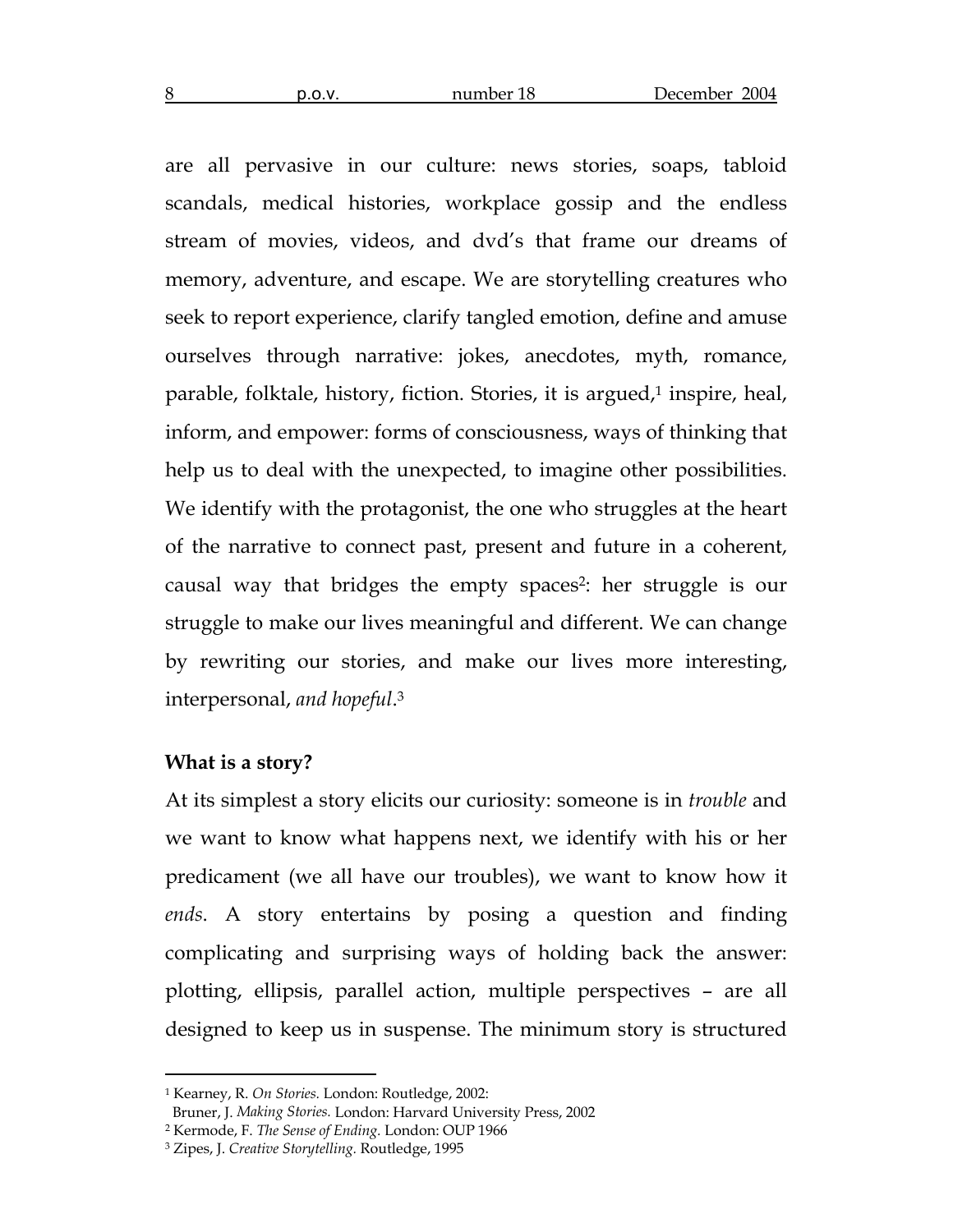like a joke with a beginning, middle and twist in the tale end. But there is another aspect to the compelling nature of story.

Narrative is derived from the Latin *gnarus* or *"knowing"* and story from the Welsh root *"to see"*: in oral cultures story implied guidance, direction, instruction, knowledge. The story*teller* was originally a seer or teacher who guided the souls of his listeners through the world of mystery which is also this world; the angelic space between the divine and the chaotic; Blake's eternity in an hour. The oral storyteller suspends time; in the immediacy of his presence and the improvised interplay of teller and audience the story is alive, immediate and eternal; through developing patterns of meaning and catharsis the listener is released from time and his human self: the pleasure is both aesthetic and emotional. For Paul Schrader screenwriting is embedded in this oral tradition:

I do not think that screenwriting is really about writing at all. I think it is about telling stories. Screenwriting has a lot more to do with the time your uncle went duck hunting and the bird got away, than it has to do with great literature. You do not have to be particularly gifted in terms of craftsmanship of language to be a good screenwriter; all you have to be able to do is be able to tell a good story. 4

Then too, good stories have certain formal characteristics: an inviting beginning that gets straight into the action; a clear and welldeveloped plot; believable but unusual characters; a problem that comes early and helps to create *suspense*; action that builds to a *climax*; no superfluous explanation; repeated rhythms and phrases; an ending which is surprising and resolves the problem in a

<sup>4</sup> McGrath, D. & Macdermott, F. *Screencraft: Screenwriting.* Rotovision, 2003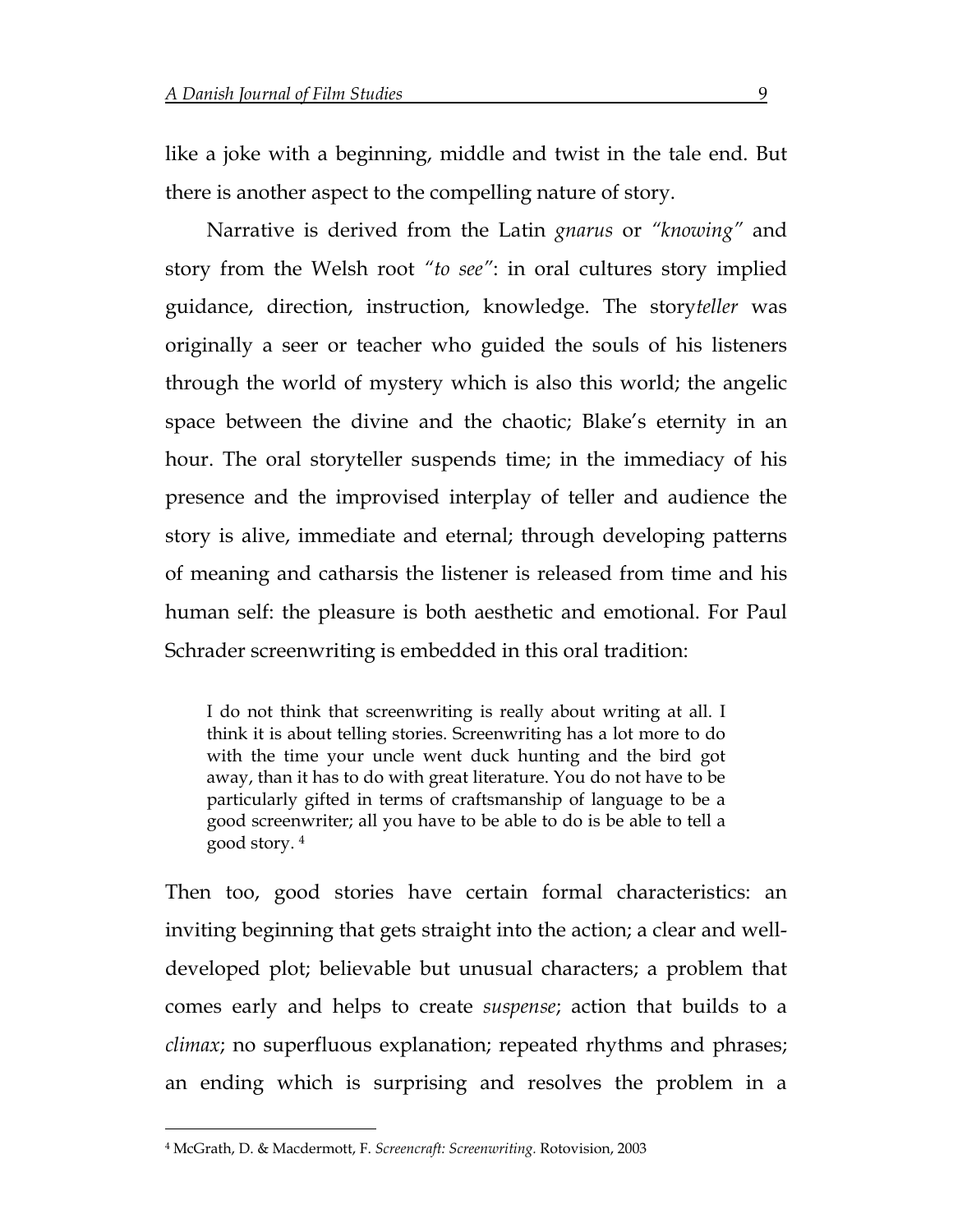satisfying way. The key concept here is *reversal*: what Aristotle 5defined as a change of fortune for the protagonist that along with *discovery* illuminates the meaning of the story events for both the protagonist and the spectator. What propels and defines the story is the desire of the character, what he is after and how he copes with adversity along the way: because the task must be difficult with complicating turns and twists to keep us watching. To which could be added Levi-Straus's observation that simple narrative patterns underlie most stories: the dialectics of struggle/victory; bound/free; lost/found/; problem/solution: universal plot-themes constructed around desire and catharsis.

For Freud reality was whatever frustrates or tempers our *desire*: we need to be thwarted, to encounter obstacles to that desire: frustration disrupts routine and propels us into action, renewal and reinvention. From here it was a short step to see all life as a mythic war between nurture, growth, delight and the death instinct: a story of growing up, attaining a sense of moral achievement by setting limits to our wanting. Yet these very limits are what the storytelling impulse seeks to transgress.

#### **Screen Stories**

 $\overline{a}$ 

Screenwriters and filmmakers are part of this transgressive/ redemptive tradition and in many ways cinema, especially classical Hollywood, is closer to the energy and engagement of oral storytelling than other narrative media. The novel for example is a

<sup>5</sup> Aristotle. *Poetics.* London: Penguin, 1988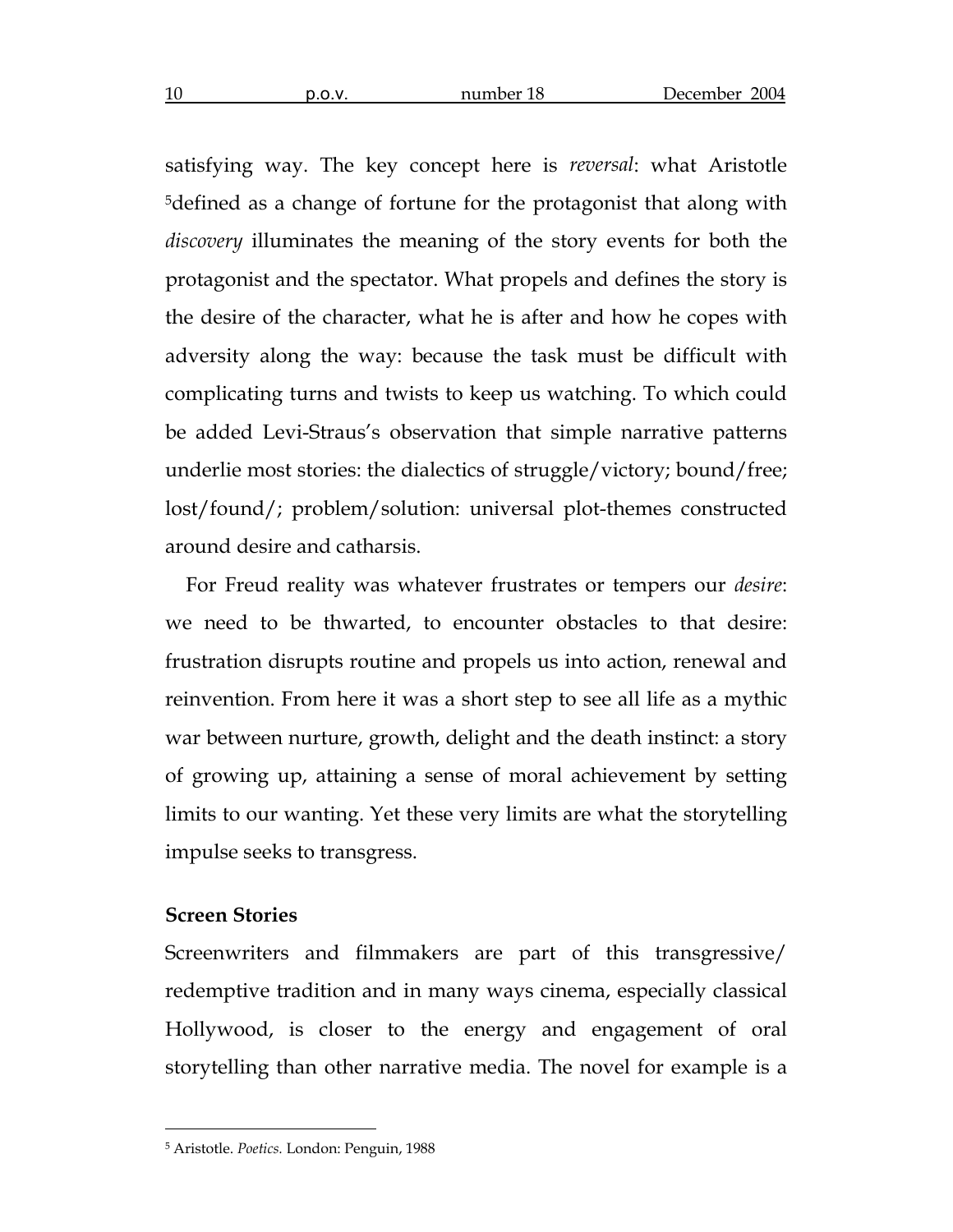more private production and pleasure, full of words and digressions to be enjoyed in solitude: whereas the screenplay is written to be *performed* before an *audience*: film is both narrative and dramatic, a melding of text, image, sound and music experienced in one sitting; a form of *enacted* storytelling which in its classical form is action oriented and goal-driven while remaining internally ambiguous.6 The roller coaster action is the attraction and addiction, the adrenalin rush of the modern multiplex experience. But in the best work there is more to contemplate:

Oedipus investigates the causes of the plague and, upon discovering that he has murdered his father and married his mother, blinds himself: this is the plot of Oedipus Rex. But the tragic action lies at a deeper level, where the complex relationship between deed and guilt unfolds according to immutable laws, steeped in existential angst. The plot is univocal but the action is fraught with ambiguity, open to a thousand possible interpretations." Umberto Eco7

With filmmaking the role of storyteller is taken over from the screenwriter by the director and editor: the storytelling now refracted through framing, light and shade, colour, texture, objects, sounds, movement, – the shot/counter-shot and mise en scene of *cinema.* Suggestion and ellipsis mean we can never know for certain what the characters are thinking or feeling nor do we know the complexity of our own subliminal experience in the immediacy of the images coming to us in the darkness; we are only partly guided through the mystery. The best screenwriters study and understand the specific qualities of the medium and their role in the shaping

<sup>6</sup> Armes, R. *Action and Image.* Manchester: Manchester UP, 1994 7 Eco, U. *The Open Work.* London: Hutchinson, 1989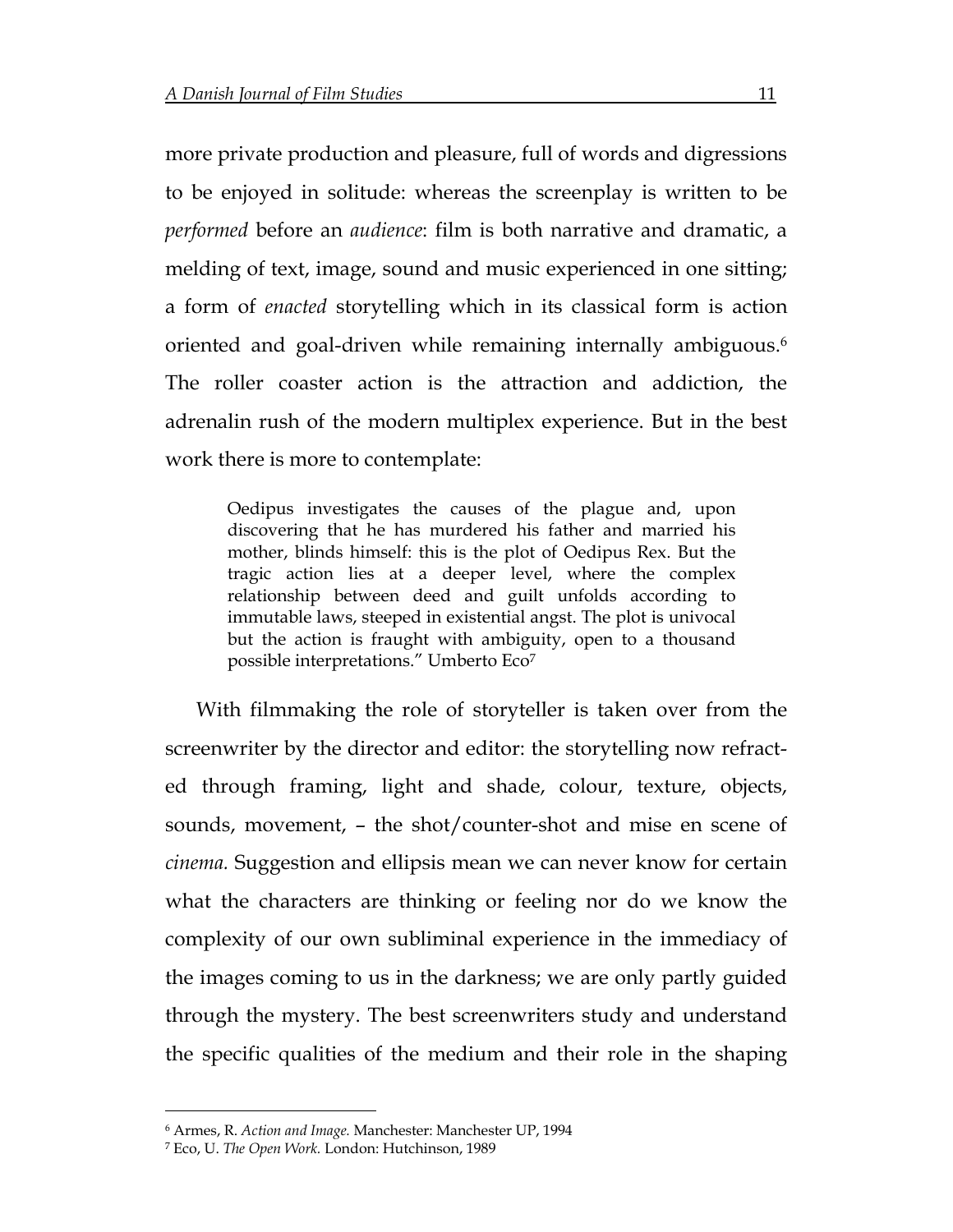dream of a film: they know that what they write will be open to reinterpretation by actors, directors, and editors.

For the screenwriting manuals too often emphasise story *structure*<sup>8</sup> and struggle to find a language to illuminate the deeper, ambiguous and *collaborative* process of film writing and filmmaking. Too often they speak a rhetorical language (the irony here is that storytelling itself can be seen as a form of rhetoric; controlling, ideological, manipulative) or resort to a technical jargon that kills the object of their love: in these books you will also find the more profound insights on storytelling and dramaturgy reduced to commandments and formulas ready to be used by script editors, insecure teachers and development executives to pull the recalcitrant, meandering storyteller back into line. The rules are out there but like death itself from which story snatches life, they need to be forgotten before you can begin to tell your own tale or respond with intelligence and sensitivity to the tales of others.

#### **Fairy stories**

The Ur- stories of our culture that are available to all, are the folk or fairy tales: narratives of initiation and redemption with their own formal and familiar patterns, rituals and rules. They define universal plot themes from (Cinderella's) hidden worth being finally recognized to the theme of re-birth.(In this sense *The Sleeping Beauty* is a story about stories: about how story's kiss wakes us up and produces desire; produces reality.)The overarching tale that shad-

<sup>8</sup> McKee, R. *Story.* Methuen, 1999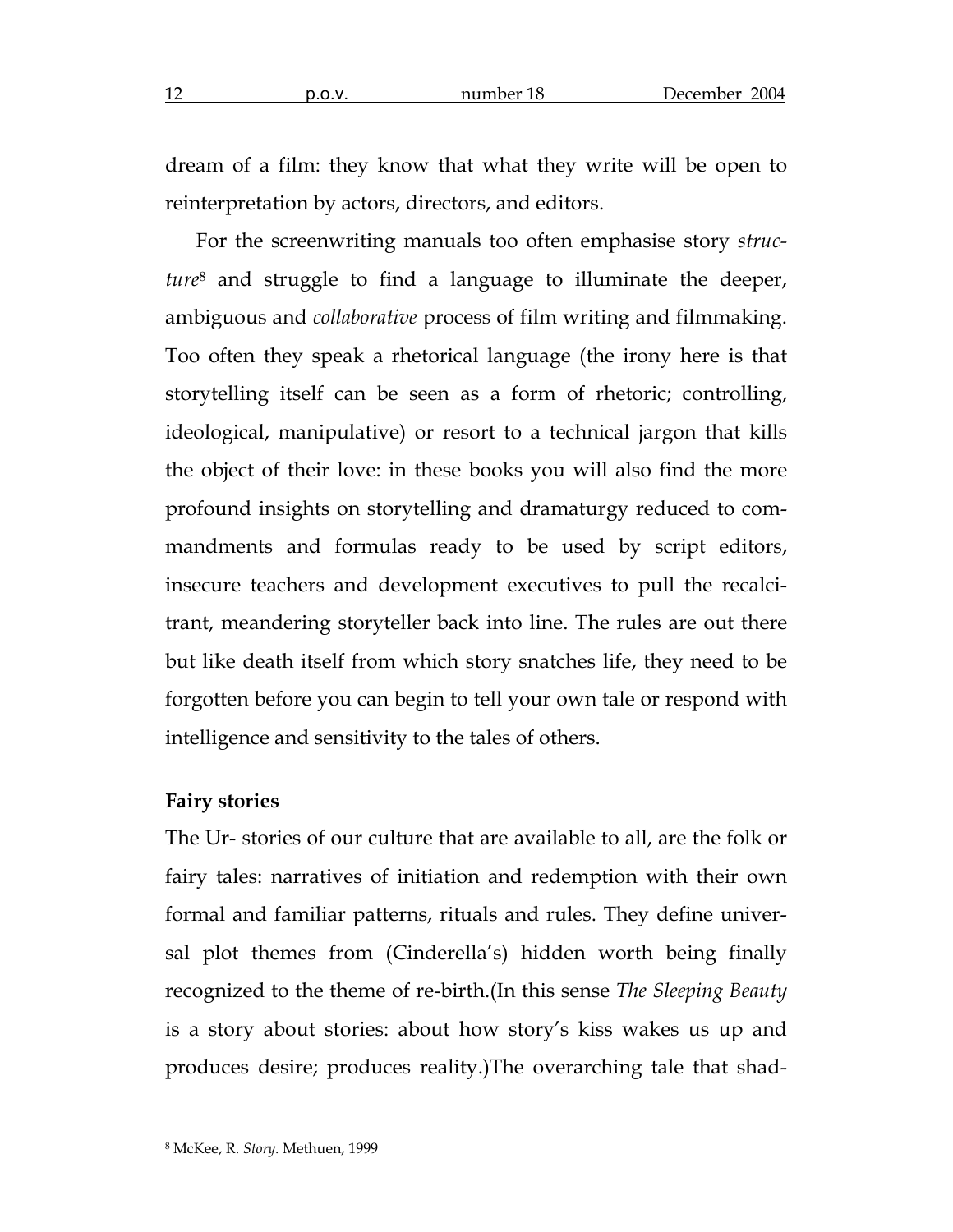ows all this daydreaming and wishful hoping is the one where the questing self meets helpers and enemies and the ending is always happy. Walter Benjamin<sup>9</sup> saw the first true storyteller as the teller of fairy tales: economical, elliptical, lacking psychological explanation or pedantic exposition they communicate directly as oral narration; fairy tales are true stories not the elaborated, over-determined literature of high culture. For the great folklorist, Max Luthi<sup>10</sup>, fairy tales are works of art that place Man at the centre of the action overthrowing the old myths of a traditional, static culture with cunning and high spirits; charting a journey from narcissism to Love.

Fairy tales in their simplicity and sense of wonder lay down the tracks of future film genres in their sublimation of the erotic and religious. They express a world full of domestic conflict and social aspiration; but also a poetic vision of man and his relationship to the world where *wishing* makes man move and live. In this sense the Sleeping Beauty is also an image of the human spirit: the story portrays the peril, paralysis and redemption not just of one girl but also of all mankind: the theme of death and re-birth so beloved of the Hollywood happy ending. The literary fairy tale developed by the brothers Grimm with its confident protagonists, psychological motivation and its preference for action over reflection drew its energy from the oral tale while anticipating the directness of contemporary cinema. When David Mamet<sup>11</sup> talks of telling the story in the cut, through uninflected images of a goal-driven character, he is

<sup>9</sup> Benjamin, W. *Illuminations.* London: Harper-Collins. 1992 10 Luthi, M. *Once Upon a Time.* Indiana University Press, 1976 11 Mamet, D. *On Directing.* Faber and Faber, 1989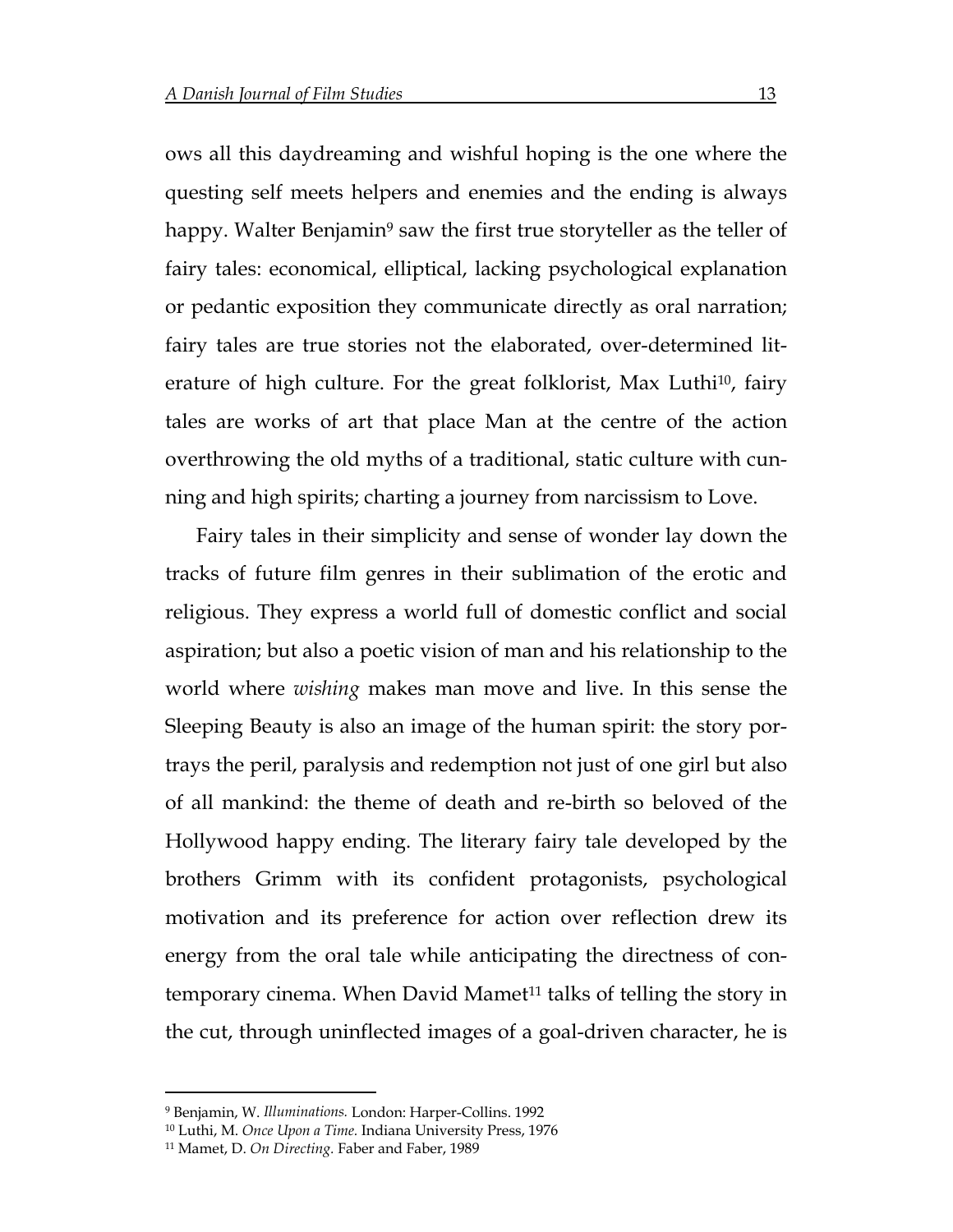| 14 | number 18 | December. | 2004 |
|----|-----------|-----------|------|
|    |           |           |      |

suggesting that film stories work best like fairy tales – simple, direct, complete.

#### **Mythic stories**

Fairy tales are essentially optimistic in spirit though more disturbing and complex than Disneyfication will allow. There are other forces at work not so easily domesticated: deeper troubles that might never be finally resolved: where the energy and wit of one individual is not enough; where you might yet be overwhelmed. Film narratives (including of course many of Mamet's films) also draw on the more tragic sense underlying mythic discourse: the chaotic, the demonic, the transitory that threaten human endeavour on all sides: where suffering and moral ambiguity are the consequence of the original overarching myth: the Fall. In the Garden of Eden we first gain the knowledge of good and evil and on our expulsion the consequence of our new self-awareness: suffering, guilt and the longing for a lost paradise. We can of course choose an alternative story: the Enlightenment one that self-awareness leads directly to a sense of responsibility for one's actions and relations in this world.

We can write our own version because whether heroically secular or sacred tales of origin, myths in their original form are bare outlines: allusive, lacking in completeness or logical sequence and therefore perfect stimulus for screen stories and filmmaking: but when they are over-interpreted or reduced to a universalising essence<sup>12</sup> they lose much of their creative power and charm. Like

<sup>12</sup> Campbell, J. *The Hero with a Thousand Faces* Glasgow: Collins, 1988 Vogler, C *The Writer's Journey.* Michael Wiese Productions, 1992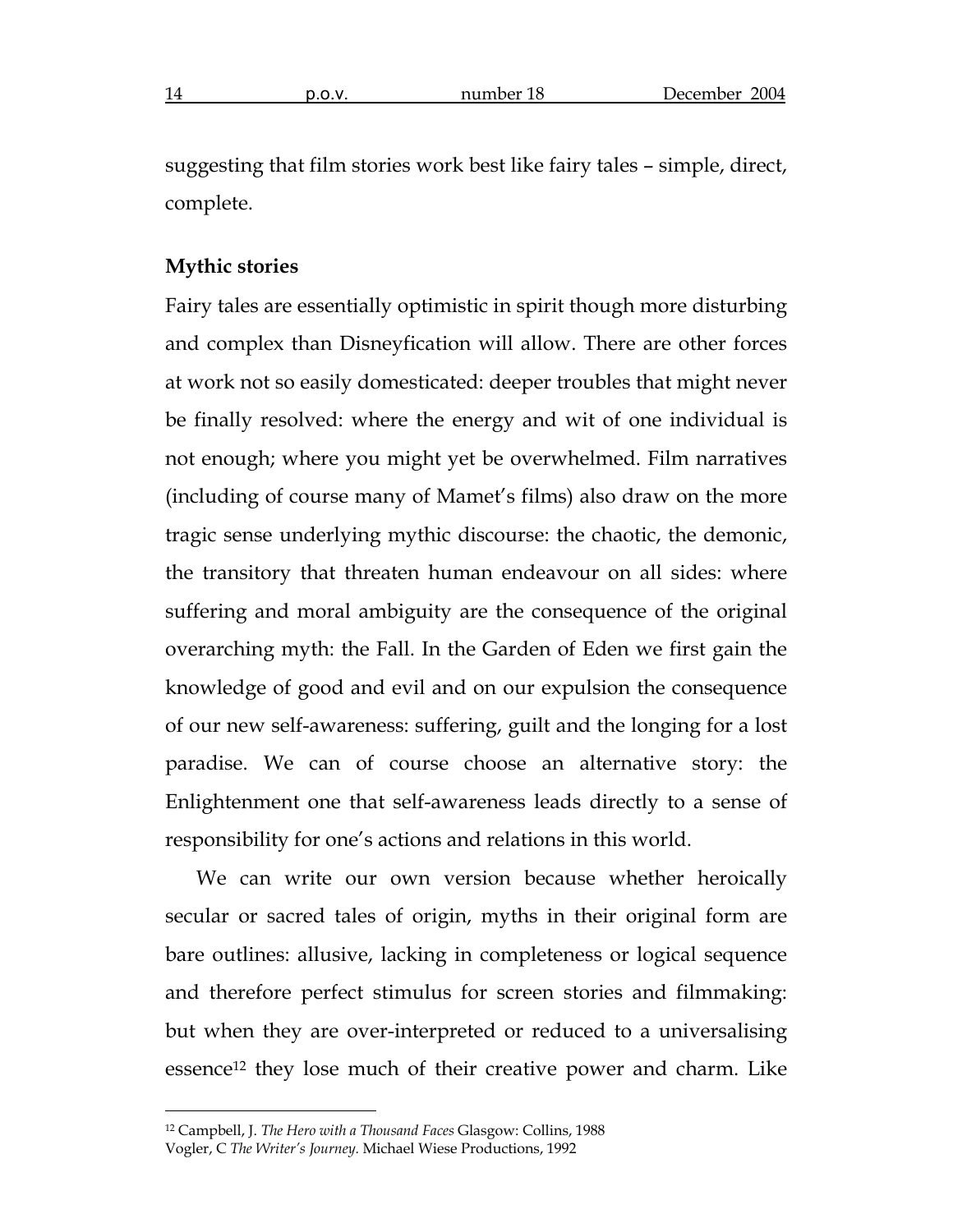Benjamin's approach to history or Jean Luc Godard's to film, there are truths that lie beyond the reach of the selective, linear, sequential grasp of narrative. The fragment, the quotation or the image might be closer to the ambiguous reality of things.

#### **Anti-Stories**

The episodic, the multi-narrative, the shifting and contradictory point of view are some of the ways that films continue to slip the net of all-consuming story. Godard has always been more interested in alternative approaches and his last feature film, *Eloge de l'Amour (2001)* is predictably less storytelling than essay: a collage of image and sound, music, still photos, interviews, found footage, documentary, quotations, possible stories - held together by an elegiac voice-over. The film makes us think about our need to tell stories and the struggle for truth between technology and history, memory and ideology, the personal and political. Yet our endlessly narrating consciousness can detect the love story that binds together the elements of an intellectual and emotional life: those ideas, places, people I have loved: and the political story: there can be no resistance without memory which is threatened by state and corporate power. In the fragmentary, the momentary, the meditative there is room for a lifetime of thought as well as emotion: melancholy, nostalgia, the transitory, the absolute strangeness and beauty of the world - without the distraction of narrative tropes. As Tarkovsky believed, a *poetic* logic might be closer to our lived experience: internal rather than external experience, the story of our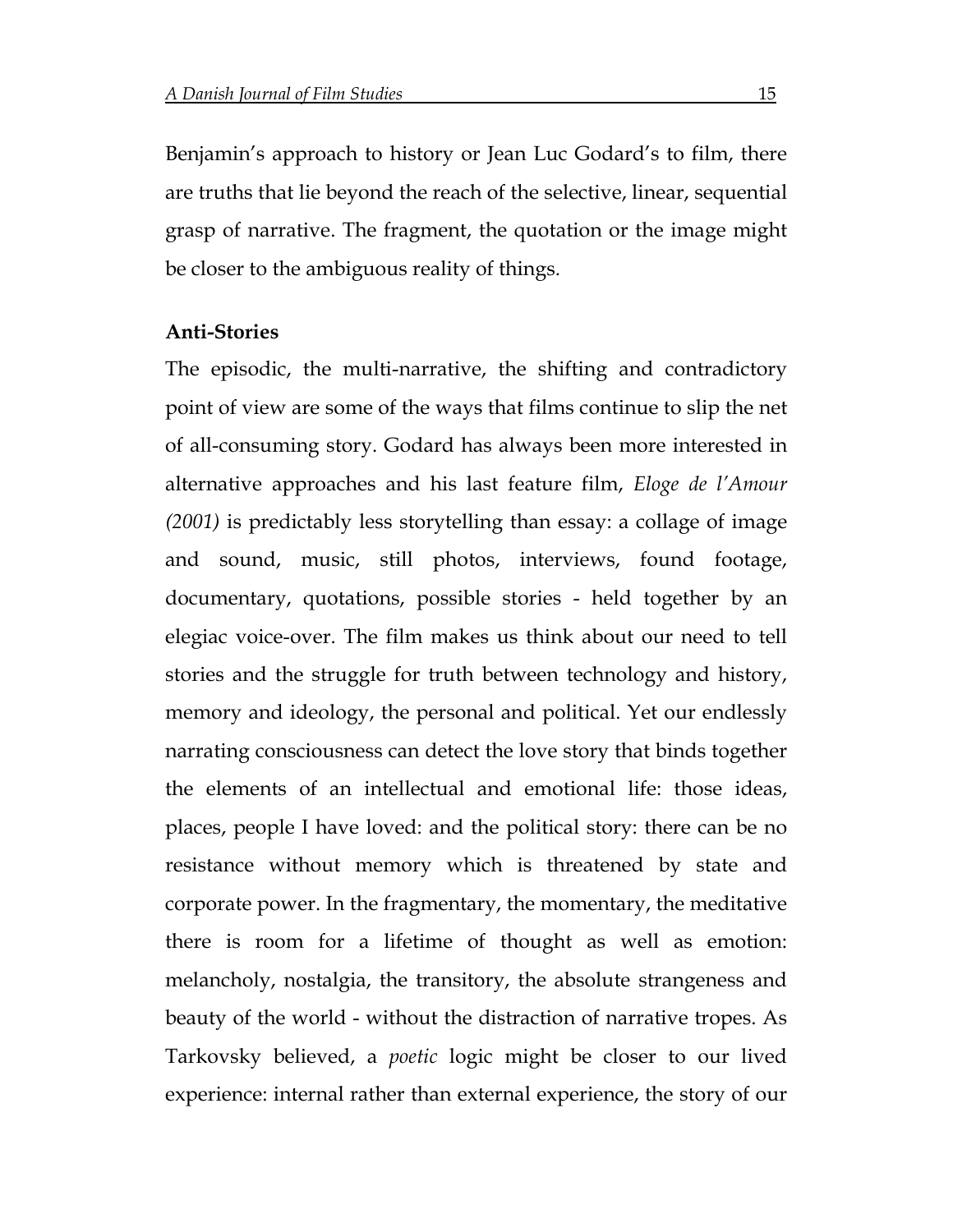16 p.o.v. number 18 December 2004

thoughts, memories, dreams. Storytelling by contrast is melodramatic, full of tricks and artifice: all is vanity.

Yet for many writers and filmmakers in the modernist tradition like Antonioni or Becket there is not even this limited lyrical consolation: all our stories go nowhere: characters are left stranded, lateral plotlines are taken up and abruptly vanish: the Hollywood happy ending never comes because complexity and randomness continue to accumulate and nothing is ever satisfactorily tied up. However compelling there is something mendacious in telling stories but we can't stop: I can't go on, I must go on. With storytelling you have to be careful about claims to veracity, memory is always selective and everyone has their own story. The truth as it happens may turn out to be uncanny or unknowable like in the antifairy stories of Kafka: loose ends, hesitations, a lack of connection and conclusion. "There is hope but not for us."13

#### **Endings**

 $\overline{a}$ 

For most mortals however life without stories is too bleak a prospect: we need to have something to look forward to: to anticipate possible future outcomes based on past and present activity. We want to believe in a hopeful, shareable world where we are understood. However fragile, narrative coherence remains important to our sense of self and acting in the world and catharsis, an essential release from action. But as that world changes and fragments, older styles of storytelling are giving way to new

<sup>13</sup> Frank Kafka to Max Brod in Brod, M *Franz Kafka* Da Capo Press, 1995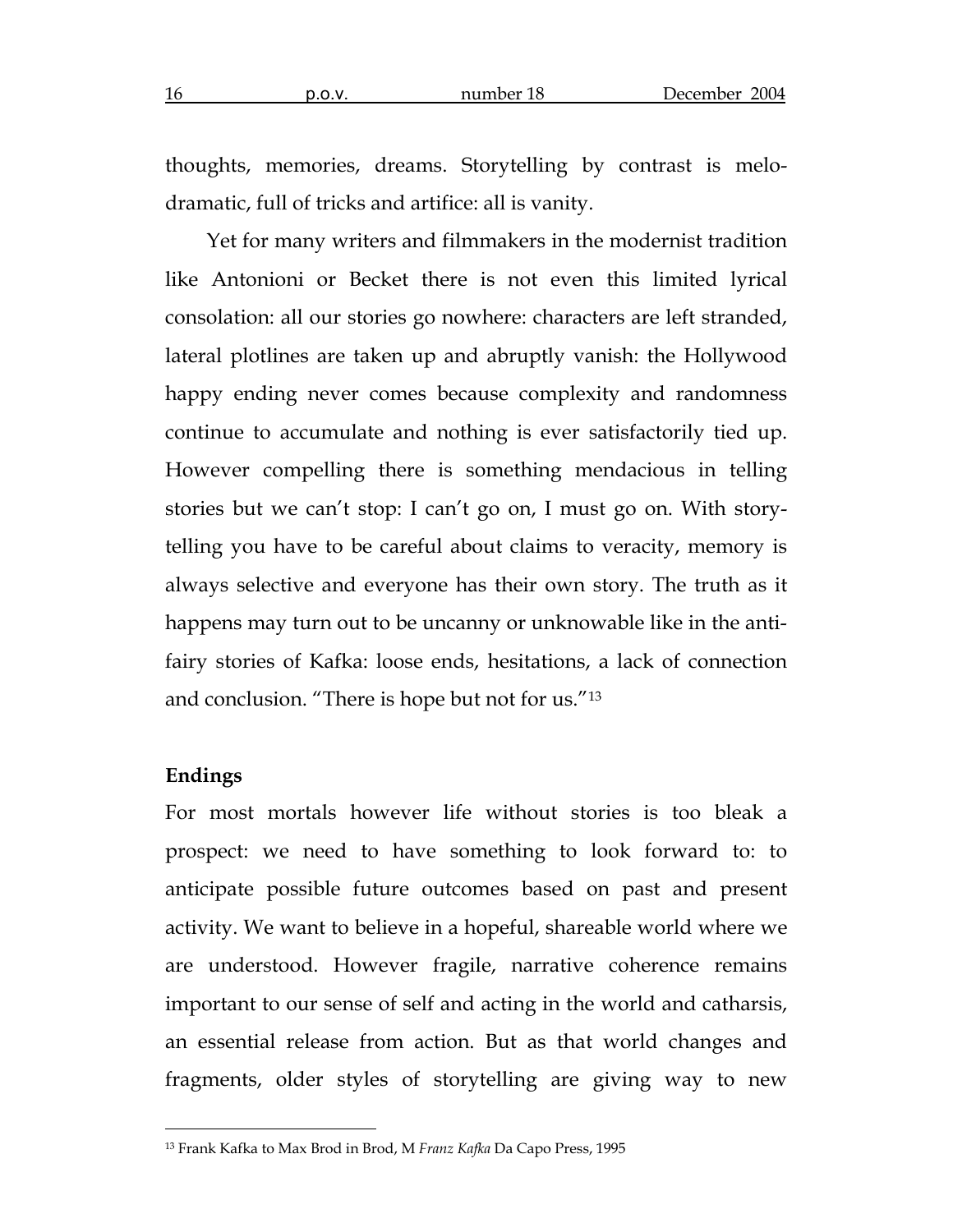narrative forms; digitally driven developments of a modernist aesthetic that continues to probe for alternative and ironical ways of making sense, creating meaning or acknowledging the impossibility of both.

And to understand the relationship between storytelling and film narratives we need to go beyond merely formal concerns to the medium itself and its metaphorical possibilities: to the process of storytelling as it is refracted through the movement from script to screen: where the story is transformed or disappears altogether. Stories can be limiting, tyrannical, ideological and always partial: but there is no escape. Another story is always just beginning: an endless branching pathway in hyperspace that connects us all. As a character in *Eloge de l'Amour* remarks, "It's strange how things take on meaning when the story ends." To which his lover replies, "It's because that's when history begins."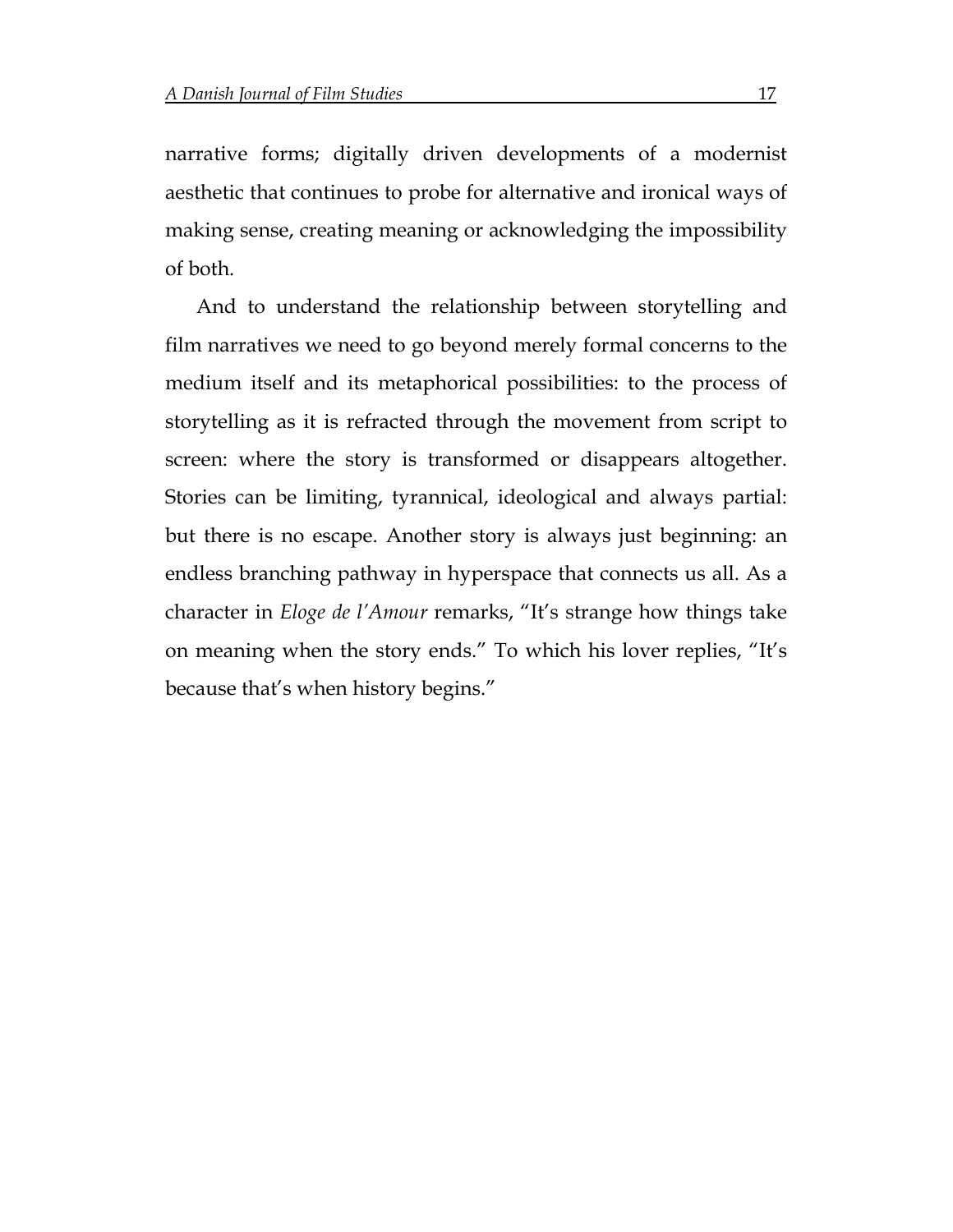### **To be shown how to be talked to**

**Narration and parabasis in contemporary film – and Almodóvar's** *Hable con Ella* 

Morten Kyndrup

I

What is narration? Many answers to this question within literary narrative theory have focused on the relationship between levels and positions within the narrated universe. This applies especially to the structuralist traditions, beginning with Vladimir Propp. Hence, a number of these endeavours – undertaken for instance by A. J. Greimas and his successors – have often concentrated on an attempt to discover the fundamental scheme or recipe for a generalised narrative. And this in pursuit of the ability to describe the master narrative of which any narrative in the world – past, present or future – may be considered a particular version.

 Along the way, these endeavours have led to valuable results. Generally, however, they have been unable to attain their goal. Firstly because the basic hypothesis is probably wrong: not each and every narrative in the world is inscribable into a single scheme. But secondly because in concentrating on the narrated universe, these traditions have ignored what may be the single most important characteristic of the narrative as such: the fact that it is told. Any narrative is told by someone to someone. In other words, it is characterised by a fundamental communicative differentiation of positions which in the very (enounced) act of enunciation of the nar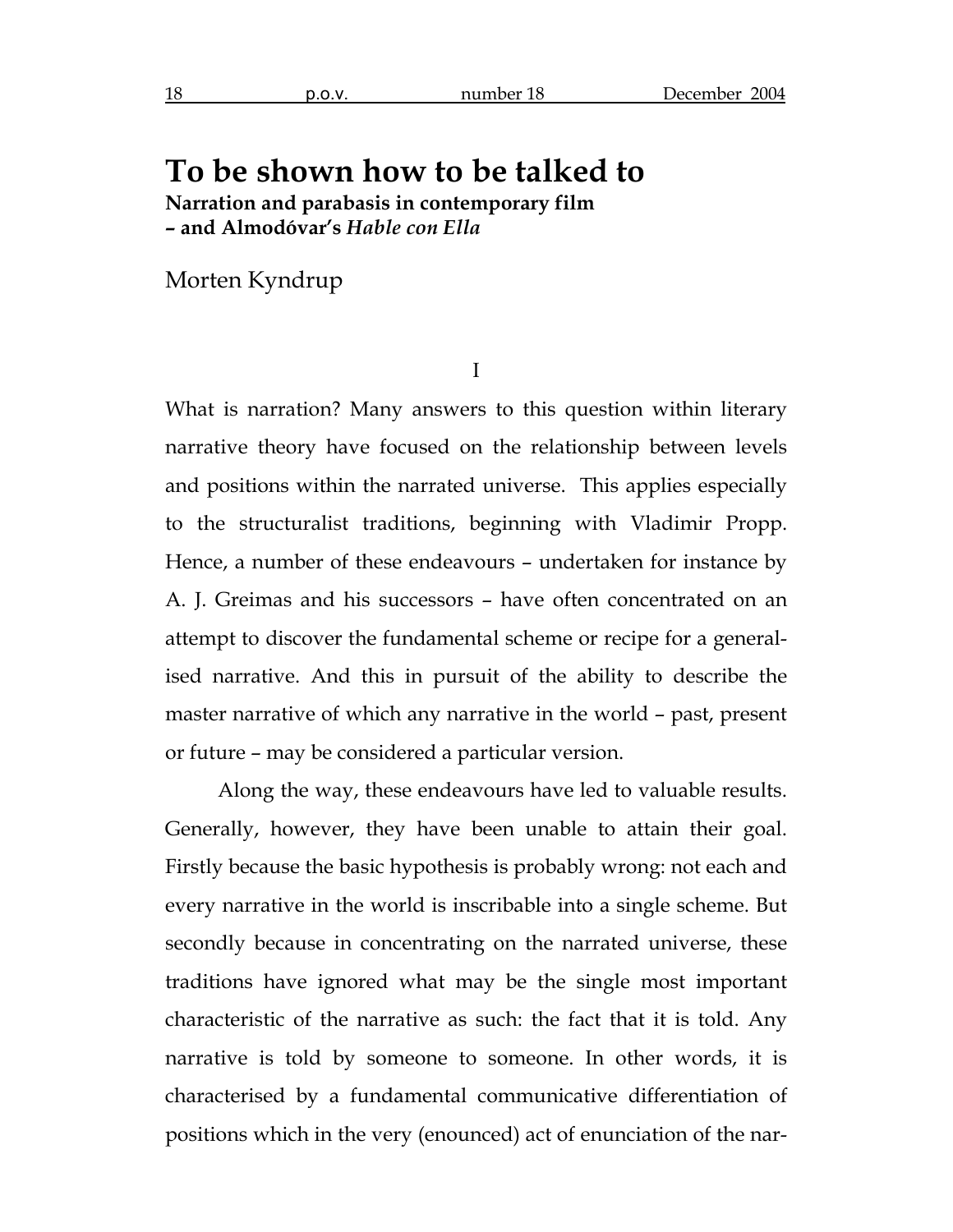rative in a specific way regulates the competences of these positions – implicit senders and beholders of the narratives – in relation to the narrated universe. This is above all true of their *epistemic competences,* that is the question of who knows what and when. But closely related to this are also their axiological competences, concerning the ascription of values to what happens within the narrated universe. Any given narrative performs a certain temporal distribution of these competences – a *sjuzet* that produces the imagination of a fabula. A fabula which has been the basis: that which is told. This upside down operation is decisive: what is narrated – fabula – is logically and ontologically a function of the narrative although the narrative appears as though it were ontologically subsequent, i.e. secondary to what is narrated, constituting one possible representation of it. Like a motif and its depiction.

II

When the new art form, the film, first began to tell stories, from the very point of departure it had to realise that this was no simple matter. Although the passing of time – the most important parameter of any narrative – is inherent to film as a media, a narrator was still missing, and consequently, so was the possibility of that differentiation of competence across a time span which is constitutive of a narrative. The sheer sequence of camera shots was insufficient to establish that kind of a narrating position. Camera shots in managed at best to illustrate a story, but even that – as we can see from the efforts to tell stories in early film – appeared strangely diffuse. The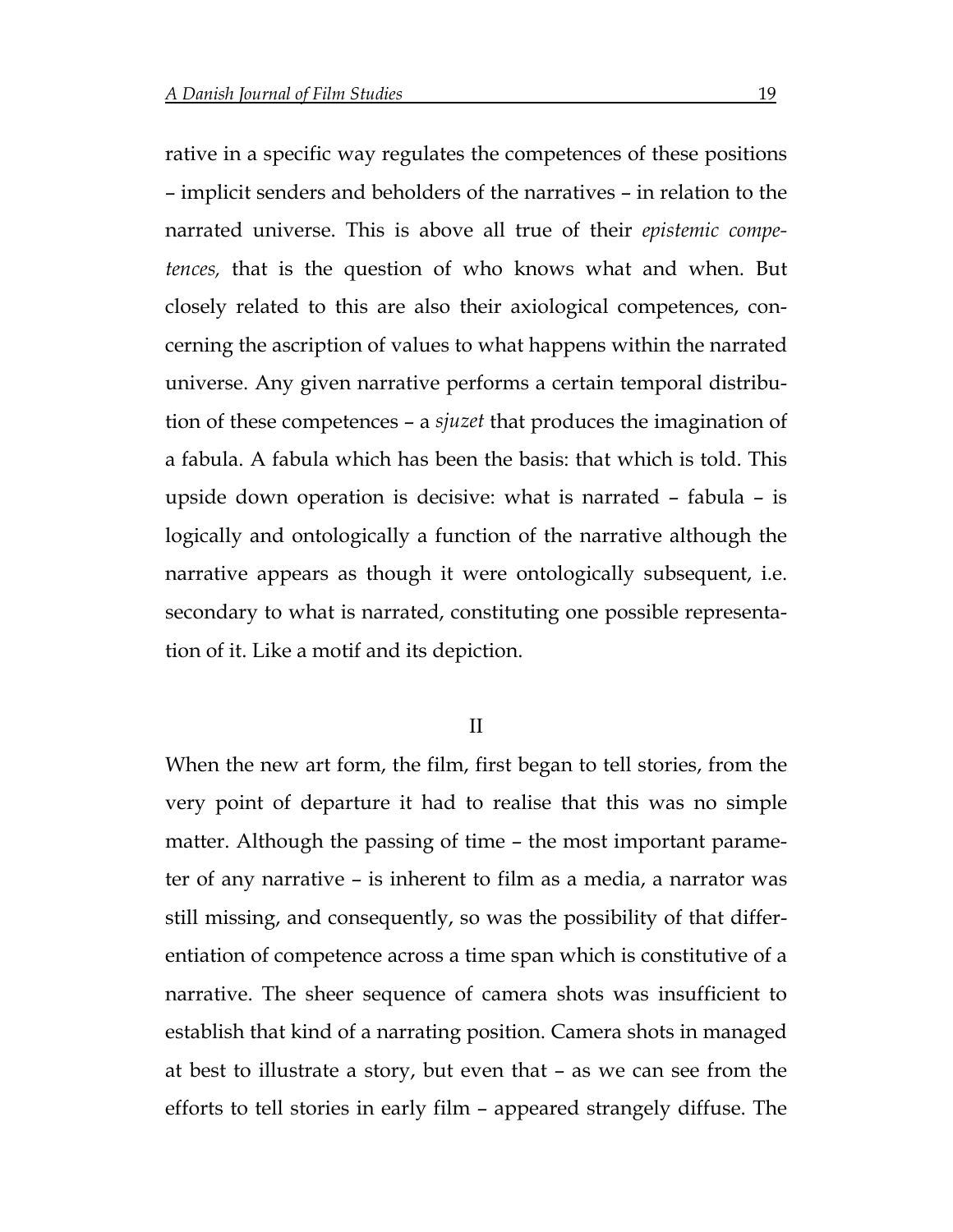problem was and is that although the camera physically did and still does constitute the point from which the space is "seen", this fact in itself does not establish the impression and the illusion of that differentiation of levels and positions which elevates the entire structure to the status of a narrative.

 As we know, film soon realised this. Thus, development of a formal convention became the issue. A formal convention which on the one hand made it possible through the very composition of the pictures to establish a system of narrative positions inside the narrated space, capable of transforming the raw motifs of the living pictures into a *seen* world, a narrated world. And which on the other hand, as it appeared, managed to make these constructions so unstriking, so natural that the basic qualities of film as multidimensional sensory experiences were not obstructed by them.

 It is a well-known fact that the development of that convention was fully achieved. Mainstream film language unremarkably and smoothly fits in even advanced and hyper complex differentiations of narrator and focalizer positions inside the narrated spaces.

 This development process has been quite lengthy – but still short when compared to parallel developmental processes within other art forms. If you compare this process with the development of the formal language of literary fiction within modernity, you will see a striking parallel. But the decisive difference is that film evolves through the various phases in a far more compressed manner. What I have in mind here is not particularly the partnership between the classical realist novel and mainstream film: this partnership is due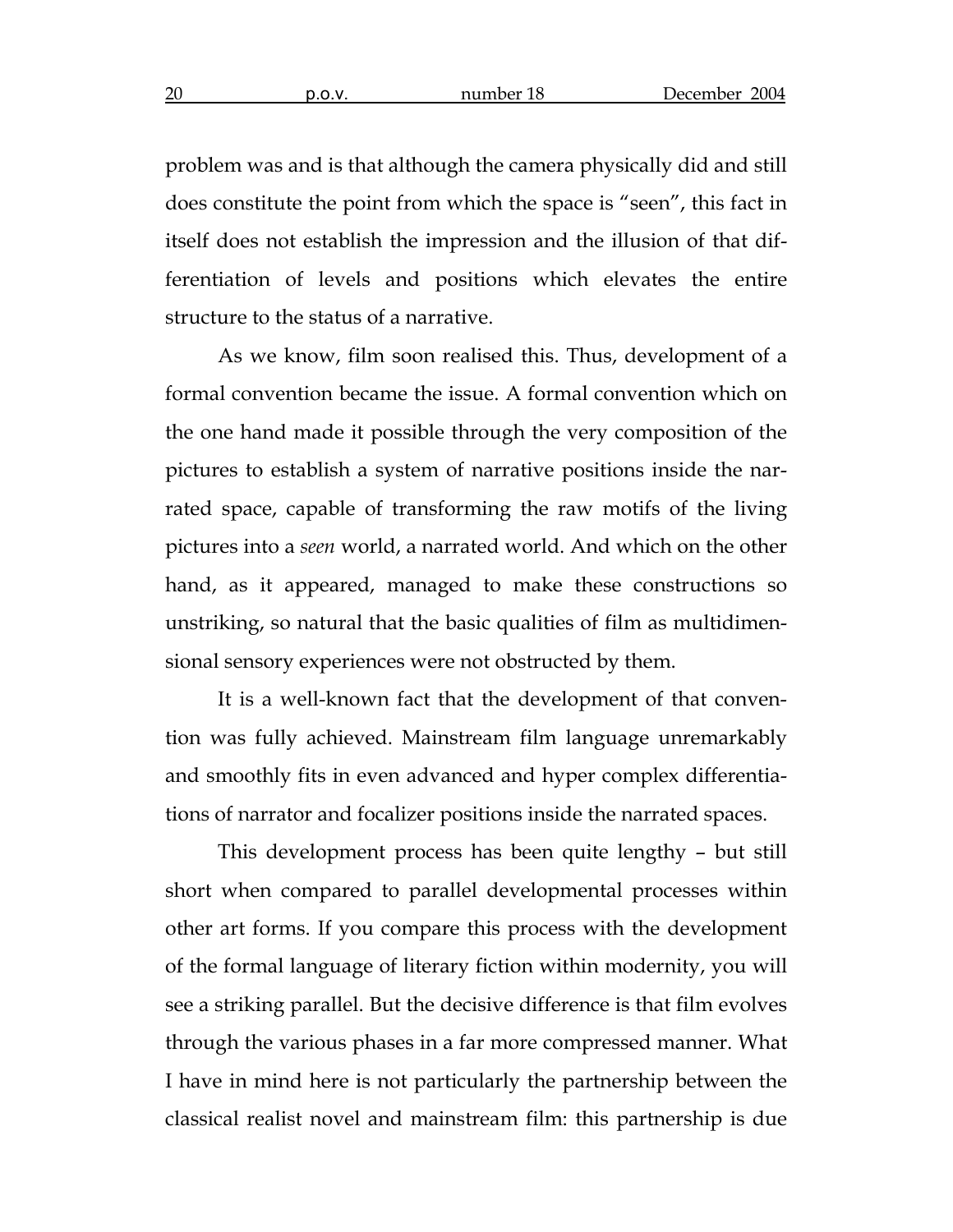to the viability of reducing precisely this kind of novel to its fabula and then basing a film on this by constructing a new sjuzet, another representation of the "same" fabula. This indeed has resulted in many miserable films, "filmatizations", the core problem of which is exactly the fact that they have been conceived on the basis of fabula and not in terms of sjuzets in their own right. Many of these, however, have been useful as form-experiments along the way. The remarkable and interesting similarities between the evolution of these two art forms, however, are primarily connected to the parallel rebellions they contain against the mainstream narrative conventions of form – temporally displaced but formally incredibly parallel. The fact that modernism arrives with such a delay in filmic conventions is not really surprising: this convention necessarily had to be fully developed before becoming the target of the modernist rejection of it – a rejection still usurpatory and thus still deeply dependent on its target.

#### III

This rejection evidently takes place at different levels and in varying keys. These include so-called "filmed modernism" – as exemplified by the Orson Welles film based on Franz Kafka's *The Trial* (1963) – in which it is primarily the thematic level that illustrates this endeavour. The representation in film of an absurd, meaningless world does not give priority to critical questions concerning filmic representation as such. The latter, however, is true of several other movies which beyond any doubt may be labelled modernist, also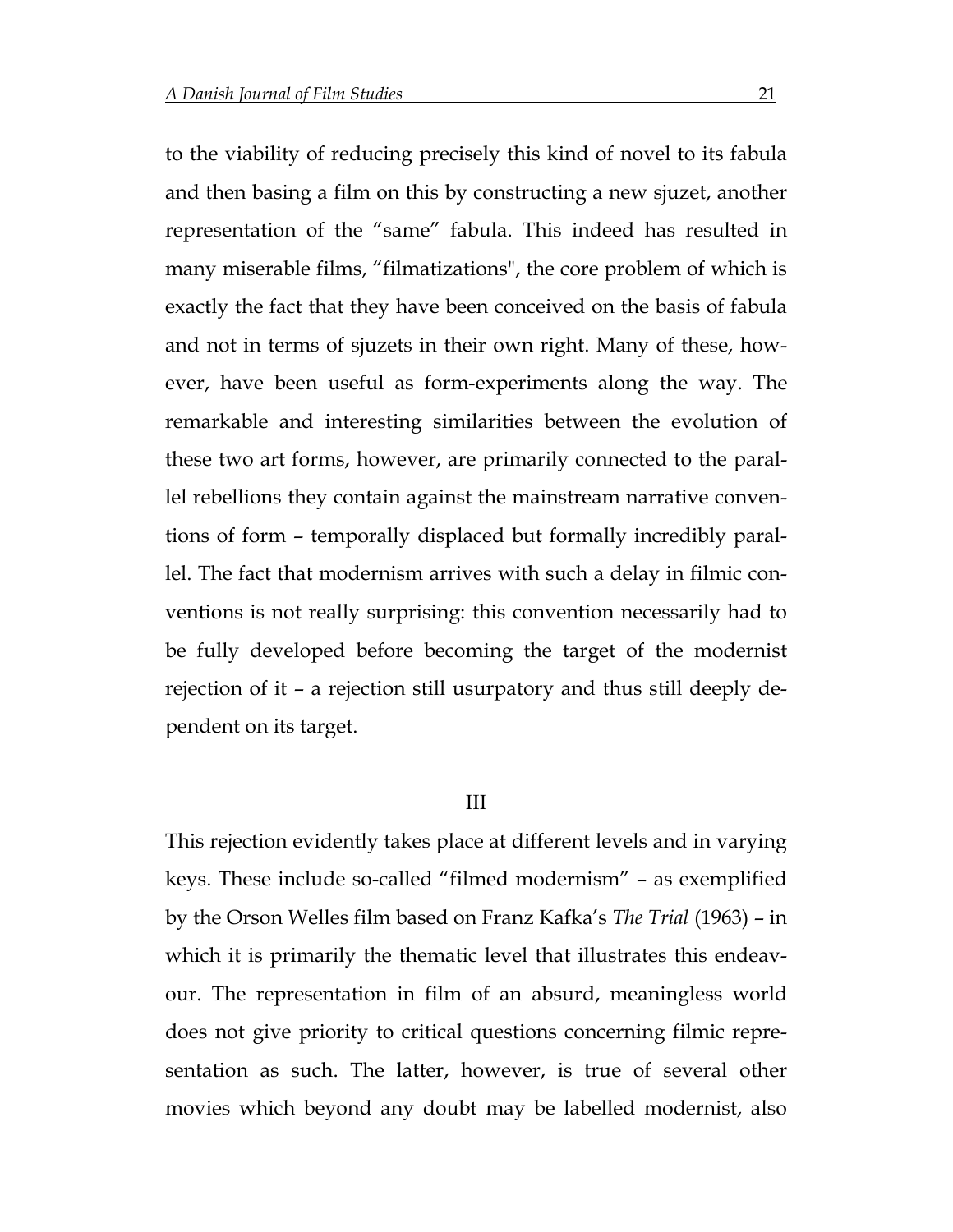with regard to the art form itself. Films such as Jean-Luc Godard's *Passion* (1982) unfold one continuous objectifying exposure of the filmic conventions of construction. The representational mechanism as such is here taken *ad absurdam*: close-ups at the thematic level are filmed at such distances that we are unable to distinguish the characters from one another; the sound more or less consistently vanishes into roaring incidental sound; the break-down of construction includes the movie, the shooting of which the film is about – from beginning to end any attempt to create traditional sjuzet/fabula-relation is consistently blocked. *What you see is what there is*, one might say with a revision of a mantra from the computer world to come. The fact that also this frenetically exposed artificiality has its own level of coolly calculated enunciation is another story – as has been the case for similar *Spielverderbereien* in other art forms. But thanks to the generally compressed developmental history of film, late-modern formal thinking was already at film's disposal in the heart of its modernist phase. So the form experiments in film took a new direction. The substantial cost of film production may have contributed somewhat to this direction as well: film industry simply needed at least something of an audience.

Whatever the exact reason may be, modernists' frenetic experiments with form, literally turning their backs to the audience, have in contemporary film been succeeded by paratactic constructions which often in the very same movement both expose and objectify their constructional effort *and* fulfil this effort. In other words, they establish a credible fictional space in terms of a sensu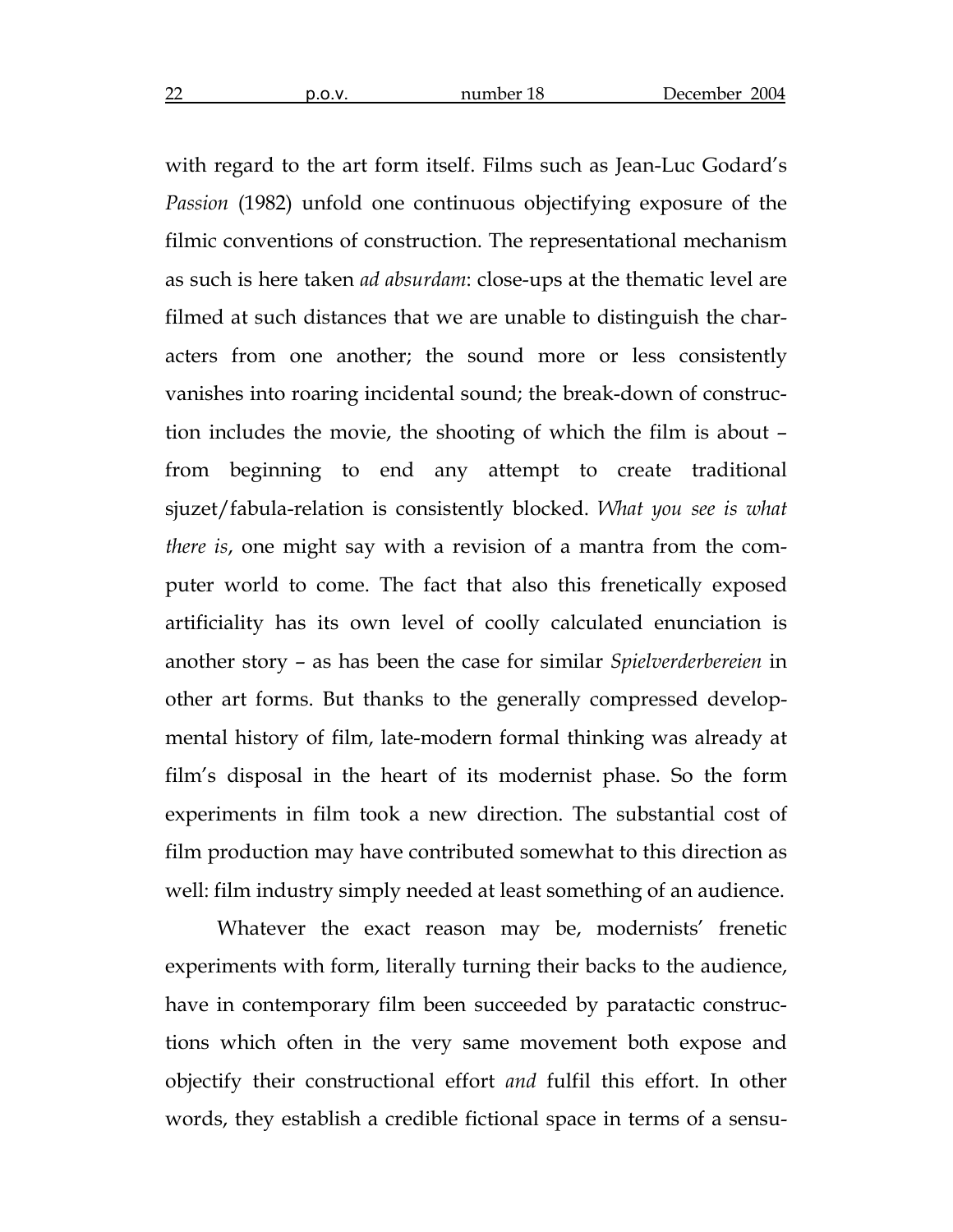ous reality. An effective illusion is established, the constructional character of which is simultaneously exposed: the effects are maximised and at the same time the mechanisms of maximisation are pointed out. This takes place by means of differing types of advanced constructions of enunciation, constructions that we have labelled "paramodern" elsewhere. The art theorist Thierry de Duve even speaks about an "enunciative paradigm" within art.

 Objectifying the construction of enunciation in this way does not amount to a revocation or a denial of the illusion of the fictional universe. These constructions are distinctively parabasic but they rarely appeal to ironic distance or to postmodern lightness. The parabasis may be positioned in formal construction or may be drawn closer to the fabula level. One could mention Bryan Singer's *The Usual Suspects* (1995), David Fincher's *Fight Club* (1999), Spike Jonze's *Being John Malkovich* (1999), Christopher Nolan's *Memento*  (2000) – and of course Lars von Trier's *Breaking the Waves* (1996) and *Dancer in the Dark* (2000), both subscribing with paradoxical efficiency to classical melodrama and distinct objectification of form at one and the same time. Von Trier's latest opus *Dogville* (2003) goes one step further and dares to formalise the presented world into sheer and explicit coulisse. Despite this – and despite further objectification through for instance voice-over narration – the formation of illusion is almost frighteningly effective. The protagonist's painfully consistent act of desisting from action in response to continuing humiliation, takes the beholder to a position in which acceptance of the cruel revenge is felt as a fully justified delibera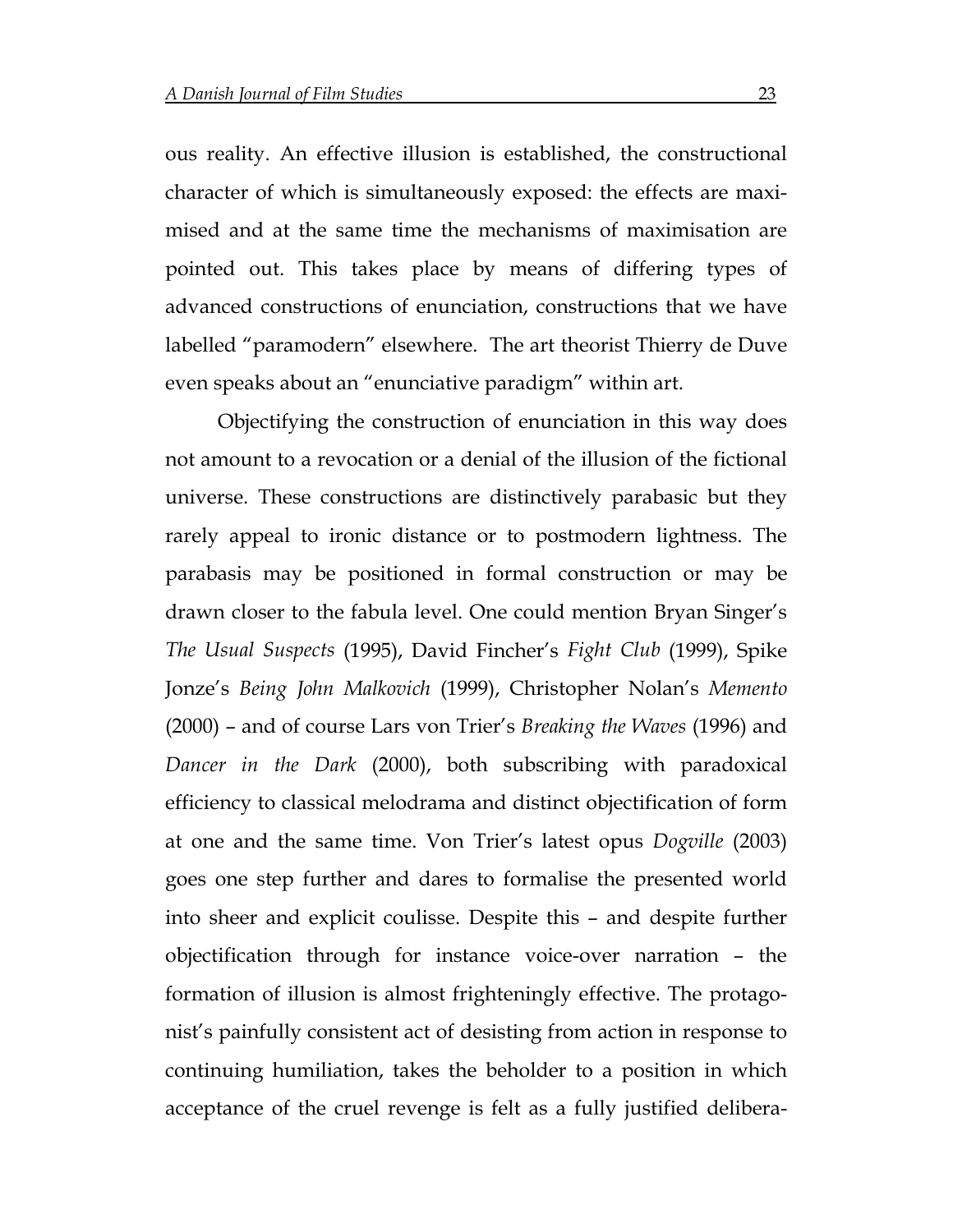tion. And this is despite the fact that most average beholders would hardly accept "revenge" of that kind in the real world.

#### IV

Von Trier's work, however, in its exploration of the constructional possibilities of the formal language of film, consistently challenges the borderlines of what may be widely accepted. A beautiful example of a film which in its narrative mode with laid-back lucidity maintains the transparent lightness of the construction as well as the weight of illusion, is Pedro Almodóvar's *Habla con Ella, Talk to Her* (2002). On the one hand, this film uncompromisingly insists on the presented space's authentic references: to loneliness, to disability, to melancholy, to lack of love – and to beauty, to music, to the good, to passion. And on the other hand, it constantly makes explicit its own constructional set-up to such an extent that throughout the film, at no single point do you lose the feeling of being lead through something and on to something which you cannot (yet) identify.

*Habla con Ella* is the story of the more or less mentally retarded Benigno and his beloved Alicia, a doctor's daughter with whom he has fallen in love at a distance and whom he could never have. But he gets her anyway when she is involved in an accident and ends up in a coma – Benigno trains to be a nurse and takes care of her day and night at a clinic. And he *talks* to the brain-dead Alicia and at one point takes care of her so intensely that he impregnates her. He is imprisoned for rape; she gives birth to a child and miraculously wakes up from her coma. Benigno commits suicide in jail unaware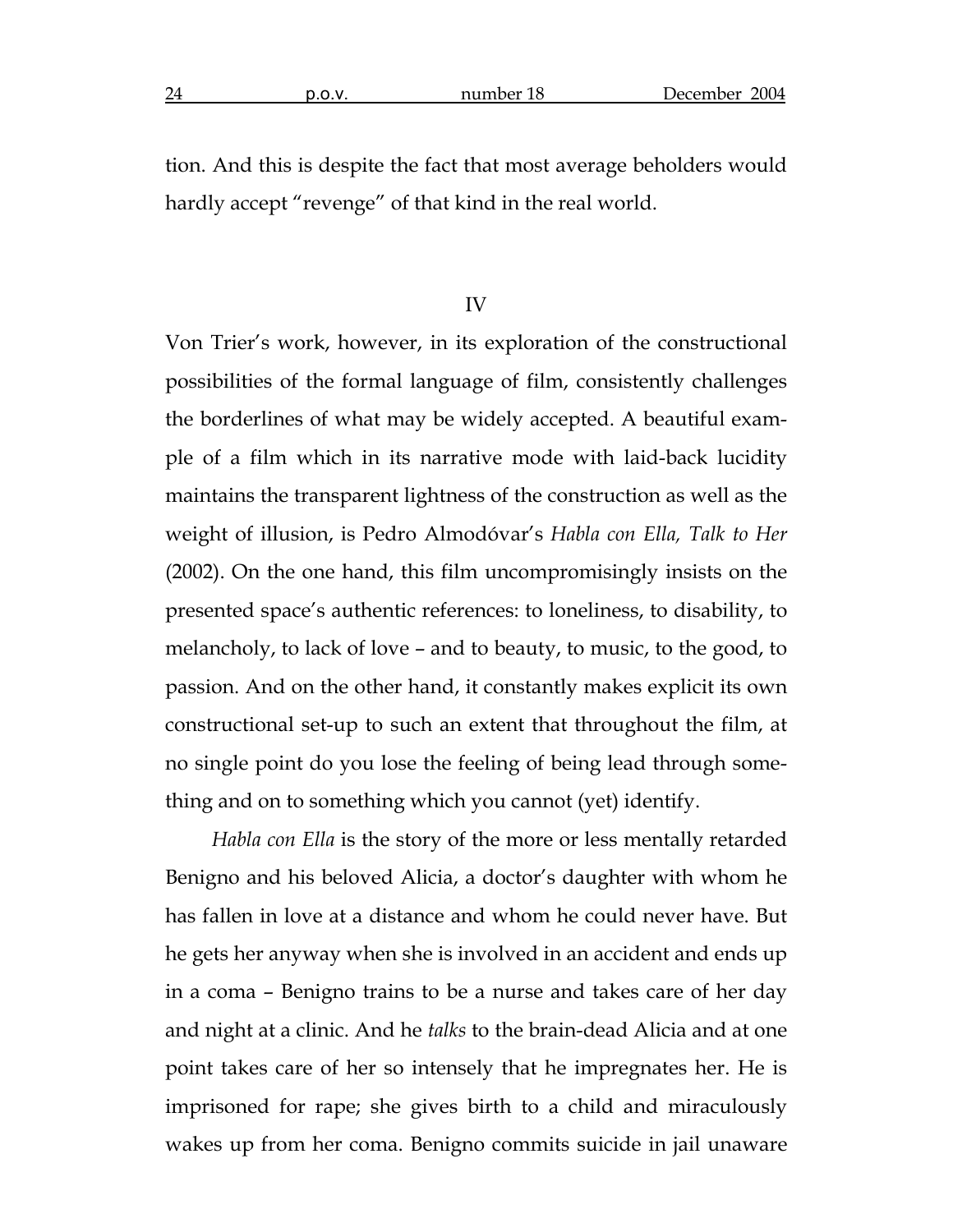of her recovery. Interwoven into this story is the one of Marco and Lydia. Marco is chronically weighed down with a feeling of sorrow or loss – maybe due to unhappy love – which makes him cry, also any time he experiences something beautiful or just intense. And the bull fighter Lydia, also unhappily in love with an ex-partner, for some time dating Marco but then starting to see the ex-partner again behind Marco's back until she is seriously injured (by a bull) and also ends up in a coma at the same clinic as Alicia. Here Marco and Benigno meet each other, taking care of the two brain-dead women, Benigno trying to convince Marco about the usefulness of *talking to them*. Marco discovers the truth about Lydia's ex-lover and hence even loses his loss. He goes away and returns too late to prevent Benigno from committing suicide. The movie concludes with Marco and Alicia meeting each other; it ends with the beginning of *their* story (announced through a screen text: "Alicia y Marco" – just as all the other sequences of the film have been announced. But this time the beginning is the end.

The narrative point of the fact that this beginning becomes the final moment of the movie is that *this we did not know*. There has been no anticipating redundancy of this ending, no deictic indication at all as to where the movie was about to go narratively. As already stated, the pointing out of the enunciative level of the film as such is distinct. The direction of the story, however, is experienced as one continuous enigma. To watch this movie is just like being led through a curved tunnel with an unpredictable course. You are being led with wonder through the events, you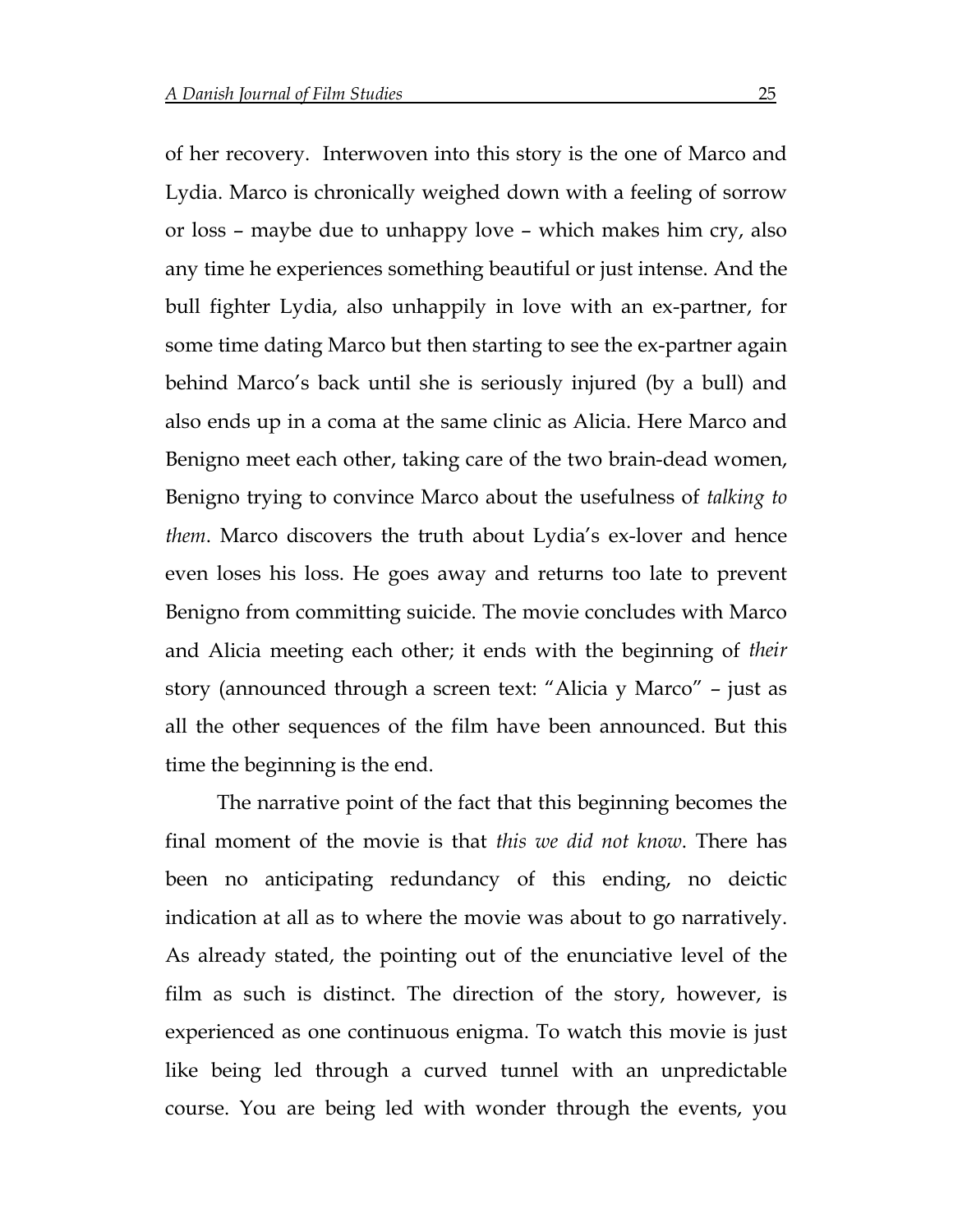know literally nothing but at the same time you know that somebody knows what you don't know. This indeed differs from the classic construction of enigmas in which a certain universe is constructed with good and bad, up and down, out and in, and in which of course there may be uncertainty as to how the game will end – but this uncertainty will be well defined by these abductional frames. *Talk to Her* withholds both axiological and narrative directedness. It obviously knows what it wants and that it wants – but does not make these things clear. Not until the end; where the tunnel ends, it becomes apodictically evident how everything that happened has been leading to exactly this conclusion. But on the other hand, this could not be known along the way. As we know: just like in real life. The difference is that this is overtly artificial construction, which means that the opacity – no matter how much it looks like something familiar to us – has been installed there, exactly in this manner.

 Through a sovereign gesture, *Talk to Her* sets reference and act of enunciation in relief in a completely paratactic stance. The classic narrative choice between showing and telling is replaced by a distinctly narrated showing; a parabasic narrative in which the parabasis is not a revocation at any level. On the contrary, in itself it performs a confirming gesture toward what is narrated. In constructions like this we see, but simultaneously we also observe ourselves seeing. We cry and we know that not just something but also someone has made us cry. The very construction convincingly comprises a weight, which is both its own result and reference. In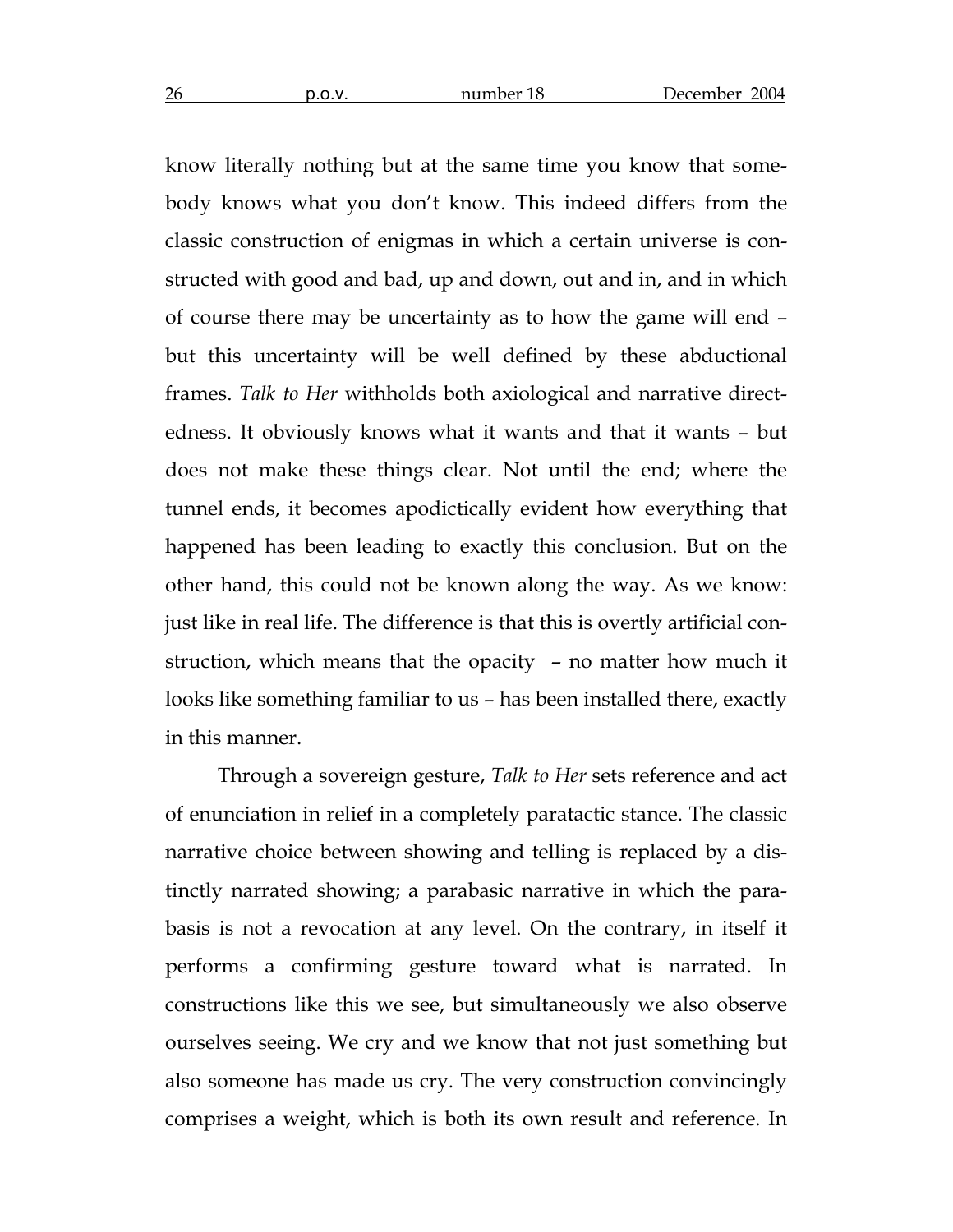that sense, the filmic narration is thereby surprisingly but evidently turned upside down. Or perhaps rather: is finally set on its feet.

### **Narrative Models and Meaning**

#### Per Aage Brandt

Narrative sequencing of linguistic utterances is a basic dynamic principle of discourse. Other forms of sequencing include prescriptive, descriptive and argumentative concatenations of utterances; it has been suggested (e.g. by A.-J. Greimas) that prescriptions, descriptions and argumentations are always, explicitly or implicitly, framed by a narrative setting, either in an overarching discourse or in the very process of living experience.

In explicitly narrative discourse, it is possible to stipulate a textual architecture in which some structures are local and others global. Local structures are utterance-based, whereas global structures are properly discursive. We may view the structural situation as follows:

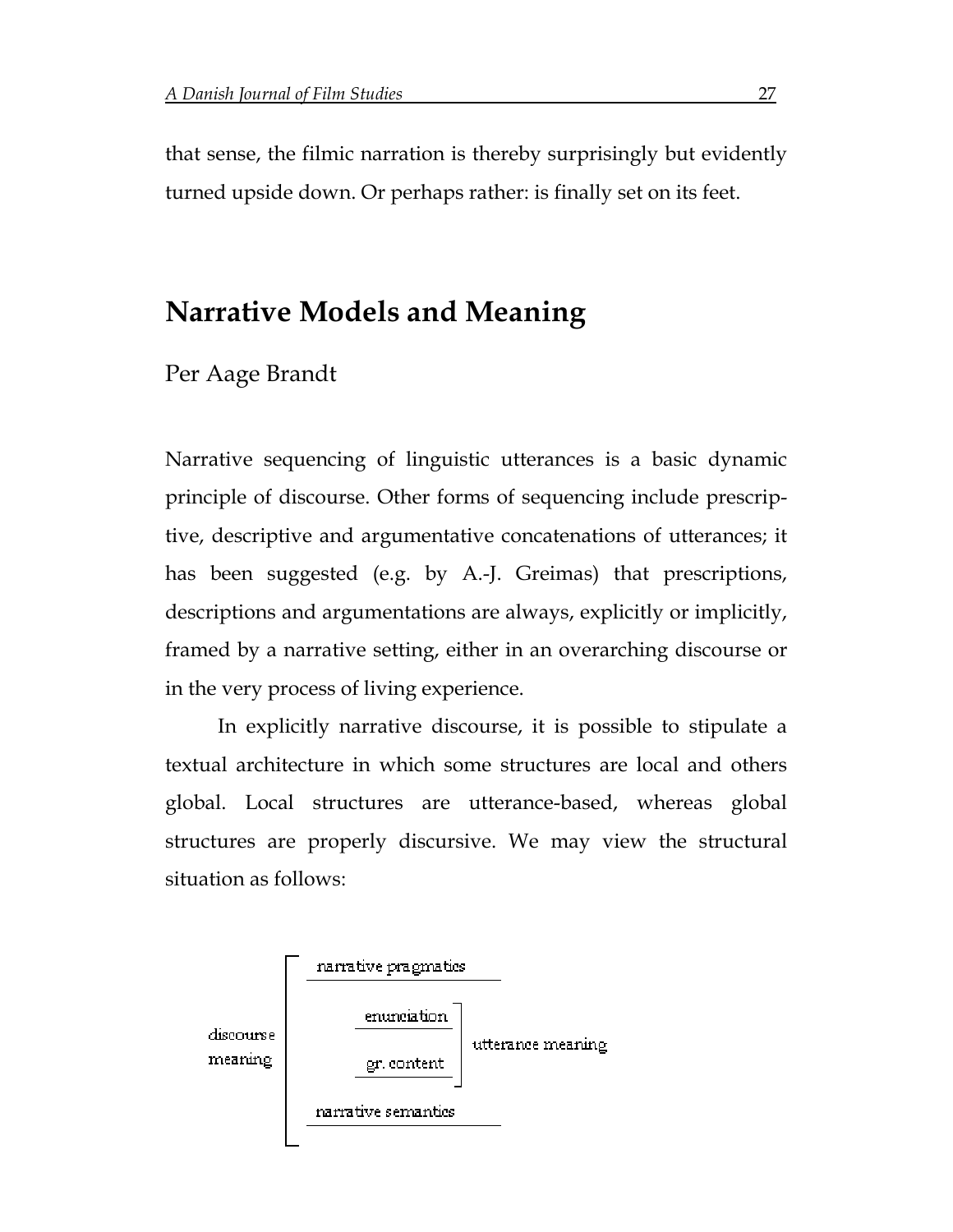The microstructures of enunciation $1$  – the avatars of first-, second-, and third-person-hood in grammatical expressions of narrative, descriptive or argumentative contents – integrate into a macrostructure, namely a larger context of narrative pragmatics containing narratorial forms, speech acts, scenarios of communication: instances of "storytelling".

Correspondingly, the microstructures of grammatical content integrate into a macrostructure of entire "stories told", organized by the narrative semantics of the human mind and the cultural circumstances that make stories both intelligible and plausible within specific discourse genres.

 The theoretical separation of narrative pragmatics and narrative semantics should make it possible to distinguish two major problems in narratology: 1) What is fiction?, and 2) What is a story? (1) refers to narrative pragmatics, and (2) refers to narrative semantics. It is possible to answer or develop either question separately.

 Let me briefly state that (cf. 1) fiction has to be of a certain genre, for example the genre called f*able*, or the genre called *joke*, just to stay in the realm of "simple forms", as André Jolles2 has suggested. Genres in discourse are enunciation-based pragmatic designs equipped with functional performative determinations; and they are always correlated with certain content-based semantic designs. So, fables are expected to be didactic, and jokes are expected to be funny and to produce social relief of some sort. Within such

<sup>1</sup> Cf. Brandt 2003.

<sup>2</sup> Jolles 1930.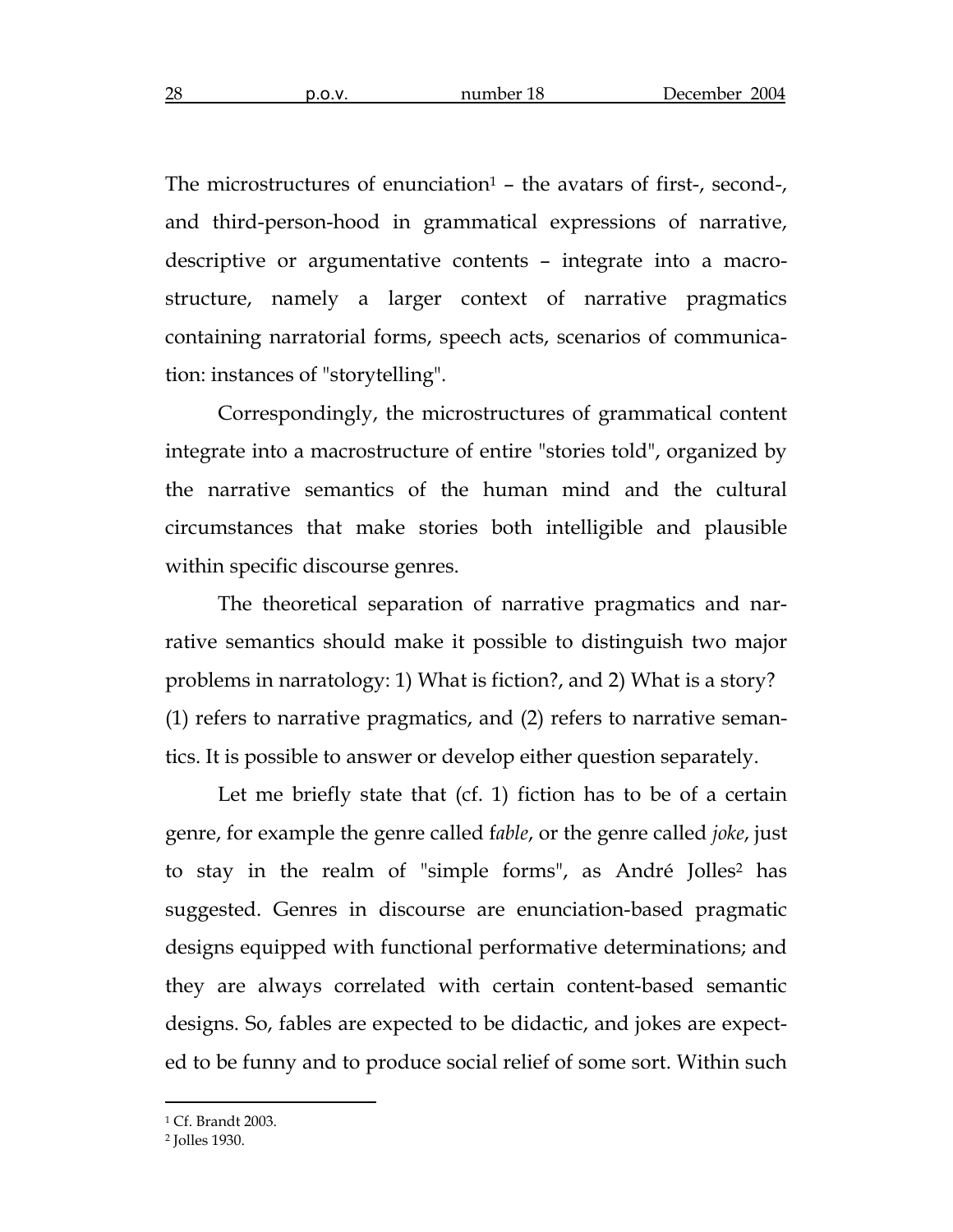genres, a fiction3 achieves its format, its finite extension, thereby allowing listeners and readers to know when to stop waiting for more input and to start interpreting. Each genre thus develops its own narrative semantics (cf. 2) and a general outline of the specific event structures it will be likely to unfold. In a sense, its pragmatics 'drives' its semantics, as the following examples may show.

 Here is first a classical short didactic fable and an analytic sketch in terms of Mental Space Semiotics.

#### **Aesop:**4 **The Bundle of Sticks**

An old farmer had three sons who quarreled among themselves from dawn to dusk. One day, the farmer fell gravely ill. Wishing to make peace among his sons before he died, he called them to his bedside and asked them to bring a thick bundle of sticks.

 "Can you break these in two?" asked the farmer, handling the sticks to his oldest son.

 "Of course!" the young man answered scornfully. But even though he tried until he was red in the face, he couldn't break the bundle of sticks.

 "Why, those sticks are no thicker than my finger," mocked the second son.

 "I could break those sticks like straw," boasted the third. And they both tried with all their might, but neither could break the bundle of sticks in two.

 Then the father drew three sticks from the bundle and handed one to each of his sons. "Can you break them now?" he asked. And they did so easily.

 "Let the sticks teach you," said the father to his sons, "how strong you are when you are allied together, and how easily you can be broken on your own."

*In unity there is strength.* 

<sup>3</sup> How do we 'define' the fictivity of fiction? The problem has not yet been solved, to my knowledge. My suggestion would be that fictive stories have characters that are persons we 'by definition' can only meet in the third person — so even when they refer to themselves in the first person, they never address *you*, personally, in the second person, and *you* cannot address *them* in the second person.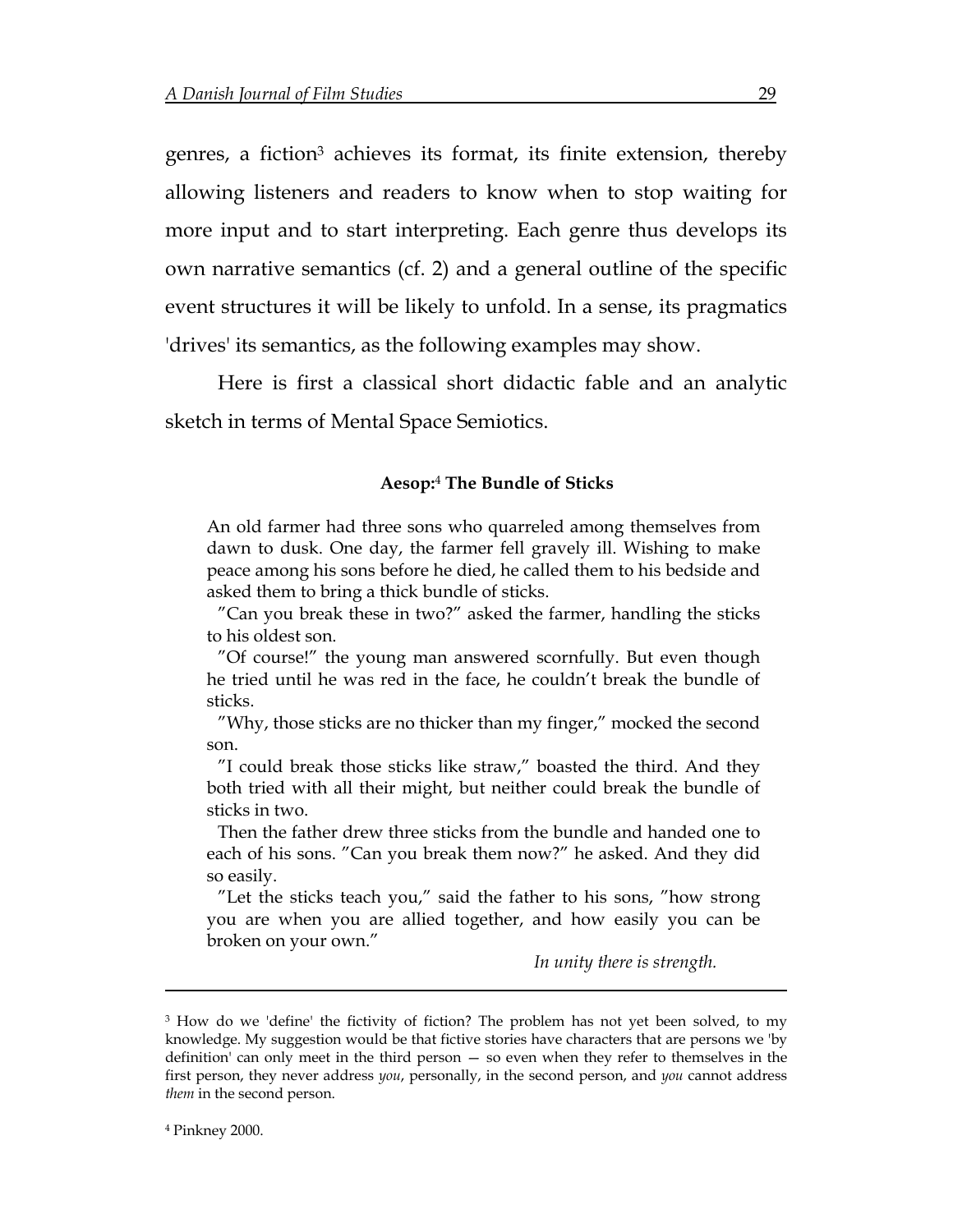The pragmatic didactic of the text is explicit in the text: in the father's view, the sticks map onto his listeners, the sons, and the configurations of sticks then signify the dynamics of corresponding relationships between the sons. The narrative unfolding is centered around the simple experiment of breaking the bundle and the intimidation produced by the wrong estimations professed by the breakers. Why would the pedagogical father choose this indirect demonstration instead of telling his sons to 'stick together'? He manifestly wishes to highlight the dynamics of the breaking and to do so by letting it apply to social as well as physical items.

 Therefore, an *internal network* of mental spaces including a blend where the sons are sticks will account for the core semantics *and* the referred demonstrative pragmatics built into this fable, which is then in *an external network* used by the 'Aesopian' speaker in new situations where the entire story, now a parable, appears in a Presentation space juxtaposing an actual Reference space that contains the problem it is supposed to comment on. The internal network is, I suggest, the following: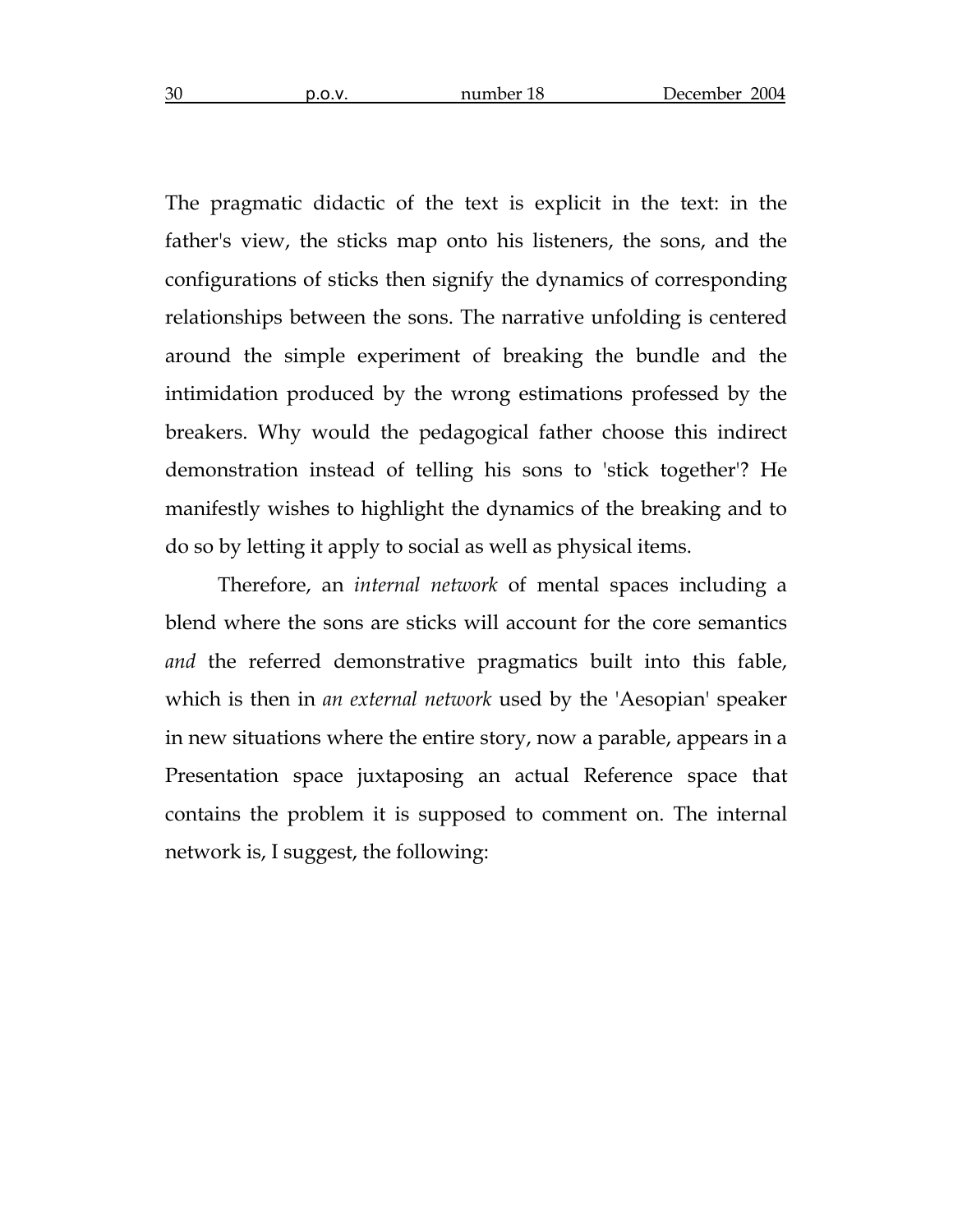

Second, here is a joke that was rated and declared to be preferred over thousand other jokes by a large American test population, as reported in the science journal *Nature*5 (so it is scientifically proven to be funny!):

Two Hunters are out in the woods when one of them collapses. He doesn't seem to be breathing and his eyes are glazed over.

<sup>5</sup> *Nature*. ScienceUpdate, 4 October 2002.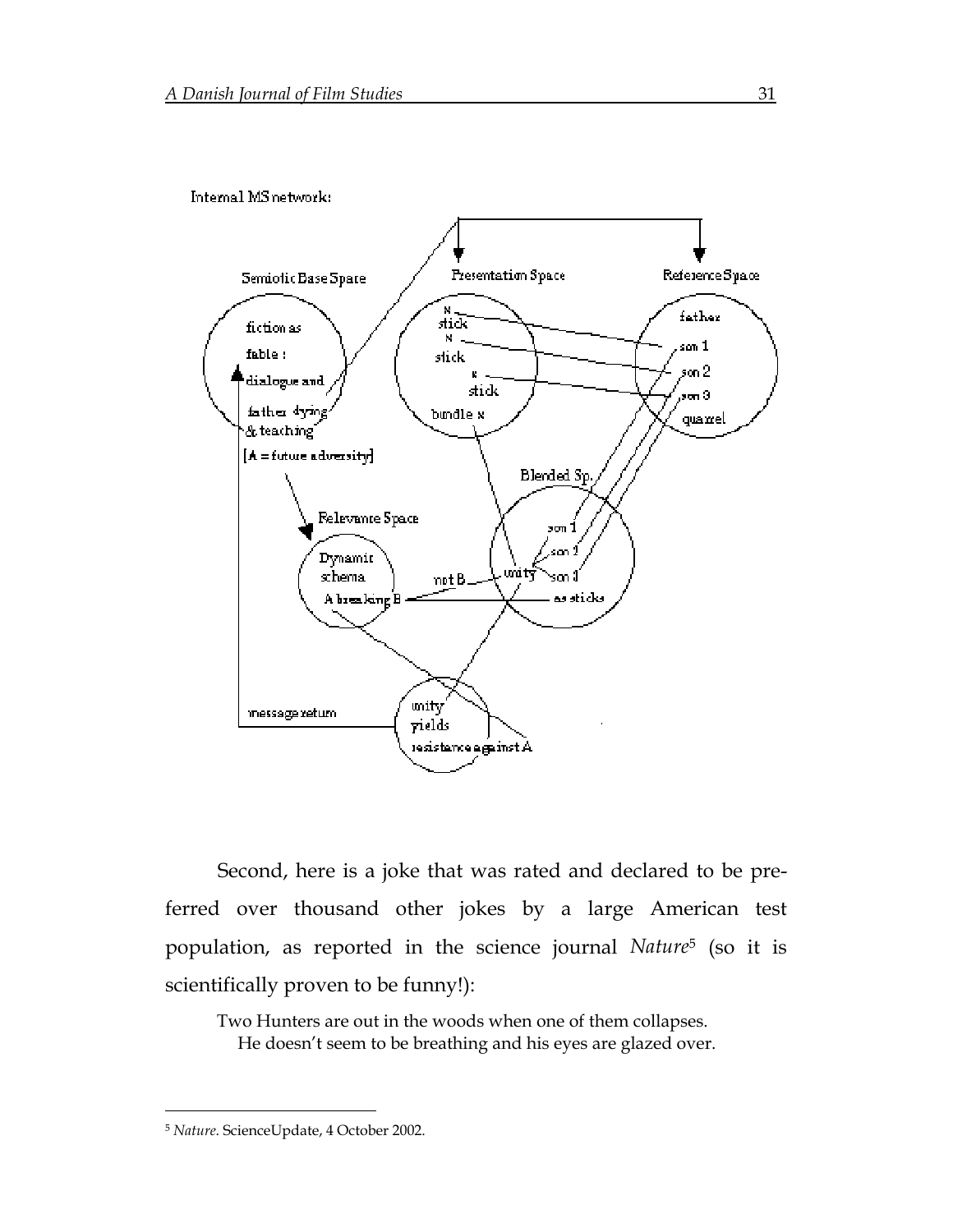The other guy whips out his phone and calls the emergency services. He gasps, "My friend is dead! What can I do?"

The operator says: "Calm down. I can help. First, let's make sure he's dead." There is a silence, then a shot is heard. Back on the phone, the guy says: "Ok, now what?"

A similar network could spell out the decisive ambivalence of the *epistemic/causal* expression: "make sure he's dead" by separating the two aspects of the characters. The two men have to be hunters – in order to interpret the operator's suggestion in this lethal way – and they nevertheless have to be helpless urban high-tech persons without much practical medical knowledge. The only verb we get from the former, rather generic aspect of the protagonists is the *shooting*; the irrelevance of /killing/ as an instance of /helping/ drives the humor of the story. Therefore, the blend of the two situational aspects – the medical assistance seen as a scene of hunting – has to be coded by an ethical schema (unfolding the dynamics of helping versus harming) that lets us understand the irrelevance of the causal reading which tragically overrules the epistemic reading of the telephonic advice.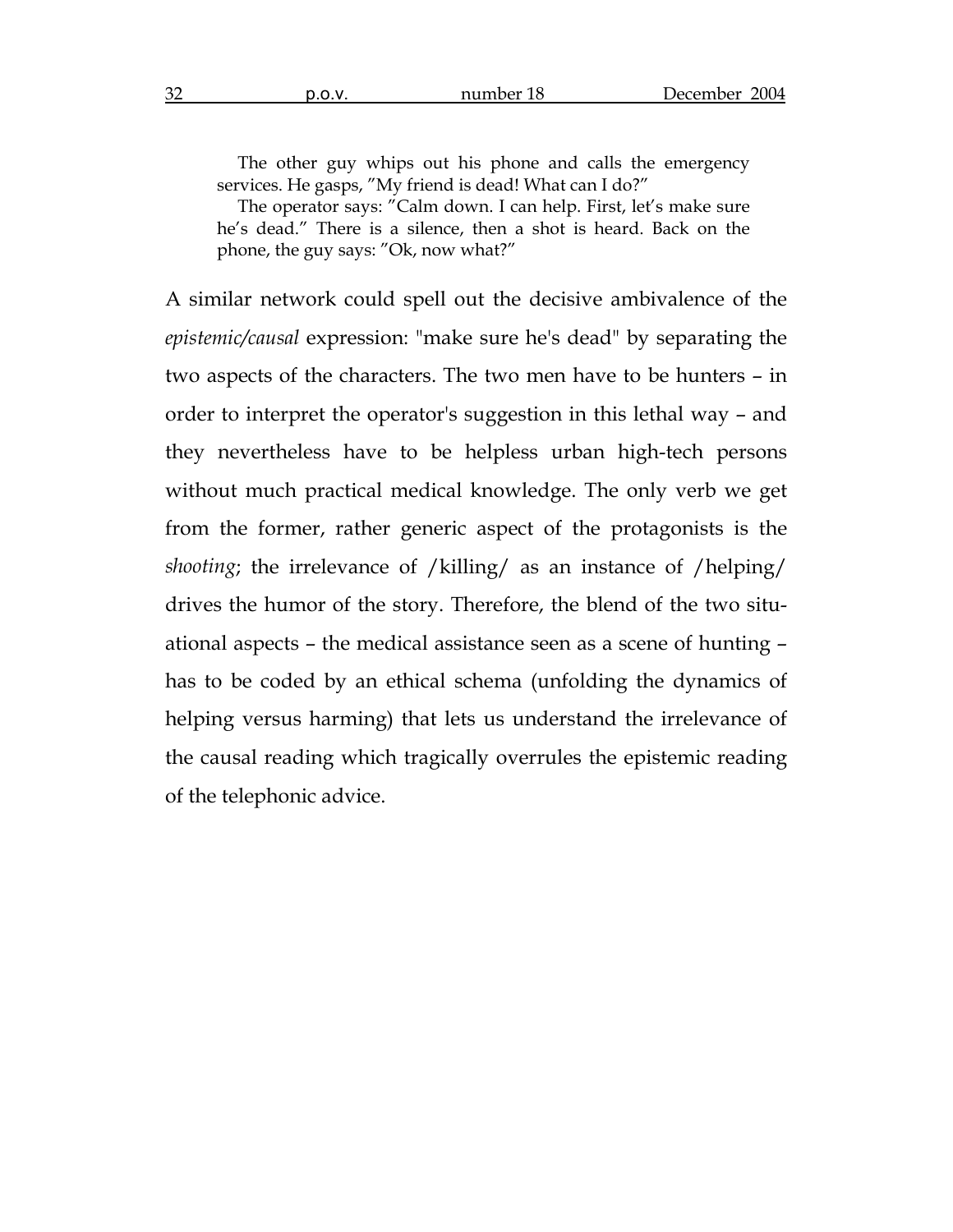

And third, a literary short story by the German – utterly German –

writer Reinhard Lettau:6

#### **Games**

 $\overline{a}$ 

 Two gentlemen make an appointment, but in addition to that each sends a friend to a given place. These friends of the friends also walk up to each other at the proper time at the given place, peel off their gloves, rejoice in meeting. Immediately afterwards they make a new appointment at a different place, immediately walk off in opposite directions, visit friends and send them also to a given place, where these friends greet each other, in turn make an appointment, walk away, find friends whom they send to a place they have thought up. On their separate ways these two will see gentlemen standing here and there throughout the town, shaking hands, making appointments, walking away from each other, soon many gentlemen know each other, the town is humming, a stranger who is driving through it says: "This is a friendly town."

<sup>6</sup> Translated by Ursula Molinaro, from *Obstacles*, 1965, reprinted in (ed.) Philip Stevick 1971, *Anti-Story: an anthology of experimental fiction*, New York: The Free Press.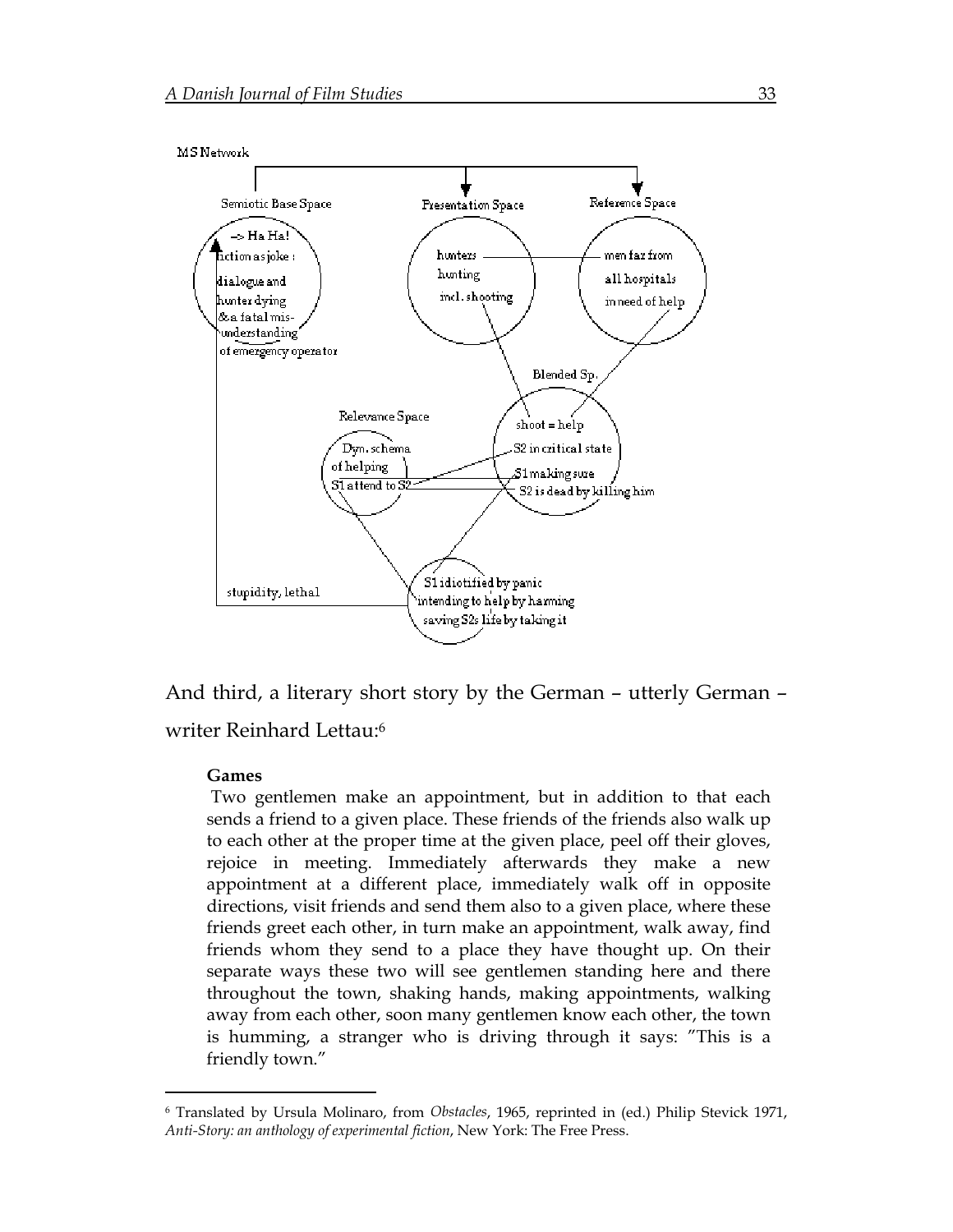Here, the analysis may start with the observation that the crowded and sympathetically humming town is the result of applying the rules of a recursive game to the script of 'making an appointment'. The blend is – as most often, when independent scenarios are activated and implied in an imaginary act of immediate identification – slightly surrealistic. Again, this semantic construction seems coded by a schema: friendship is motivated, whereas fortuitous encounters are arbitrary, but recursivity here makes motivation and arbitrariness equivalent. In a formal sense, this is contradictory and absurd, but there are aspects of real relations that correspond to the feeling of chance in friendship; so in this sense, the final meaning is perhaps interrogative here: is destiny, chance, contingence... implied in deep human feelings like friendship, love, sympathy...?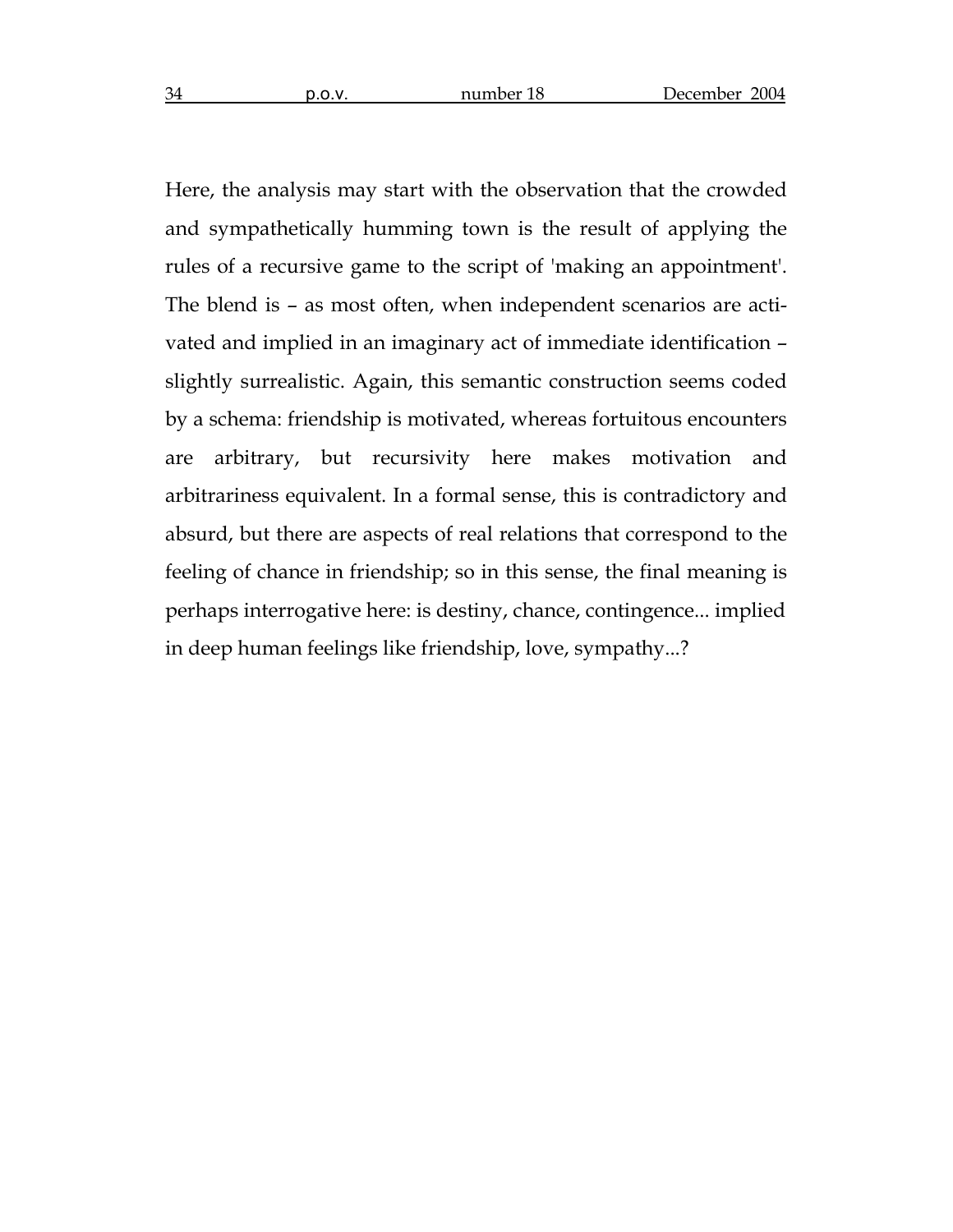

A minimal forth example is the sort of almost-no-story that cognitive semantic theory sometimes prefers to offer for the sake of illustration. This one is by the great Canadian neuropsychologist and philosopher Merlin Donald: 7

Binding theories try to explain how we experience the world as a series of integrated objects and events, rather than as a set of disconnected sensations. Explaining the existence of integrated percepts in terms of their material origins is a formidable challenge, since we really have no idea how mere neurons can piece together the bits and pieces of a scene or episode, to create a subjective experience that is seamless and unified. *For instance, if I see someone run across the street and fall into a manhole*, I will tend to remember the whole incident as a coherent, beautifully organized, unitary event, rather than as a series of disconnected

<sup>7</sup> Merlin Donald, review of Edelman & Tononi, *A Universe of Consciousness: how matter becomes imagination,* for the journal *Artificial Life*, 2002.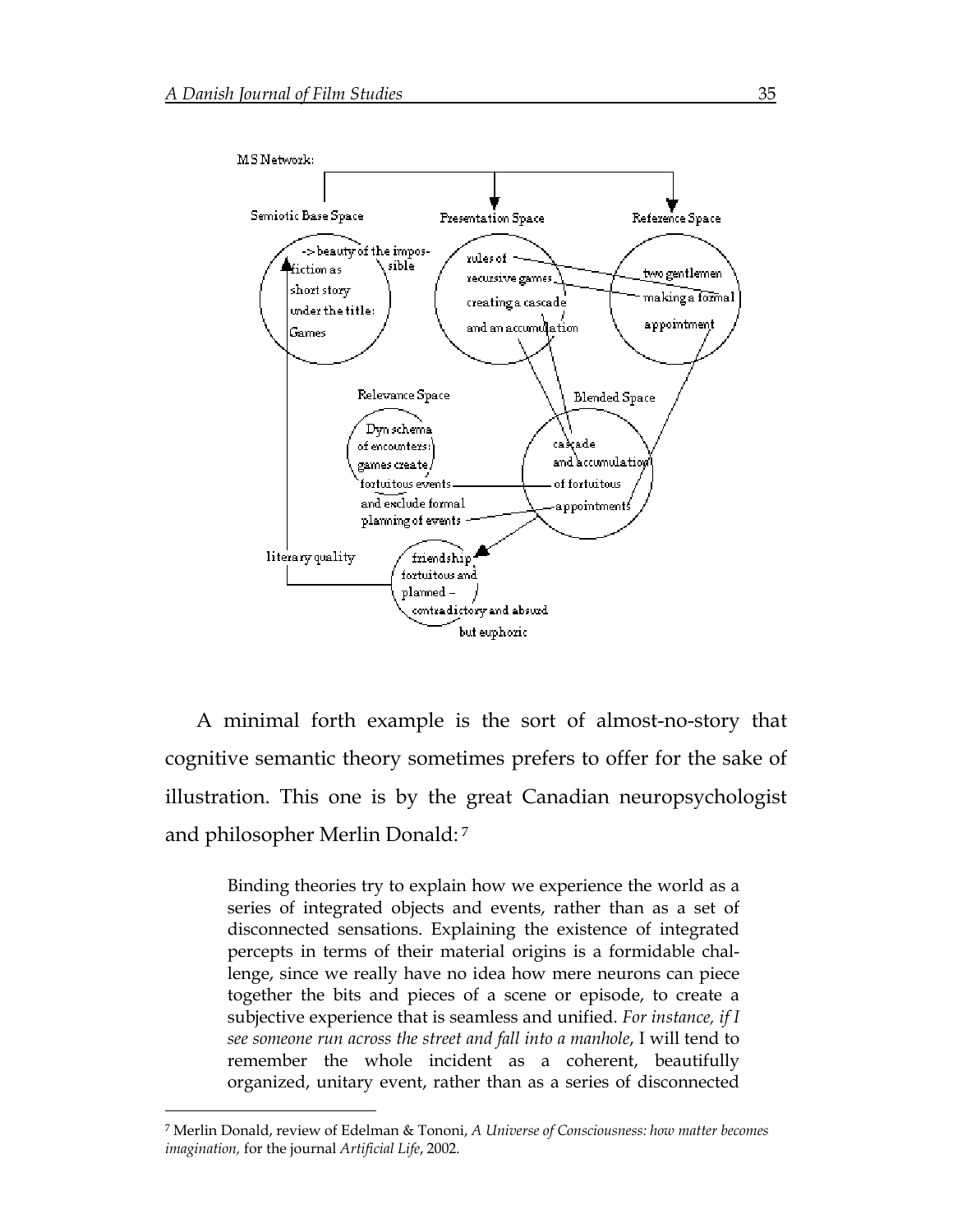sensory frames, or a jumble of sounds, sights, and other sensations. This reveals the existence, deep in the brain, of a binding mechanism that gives conscious experience its coherent form [emphasis added].

It is indeed extremely difficult to explain how the brain does conceptual integration; what we can do is to start by finding out which conceptual integrations in fact do occur, and the blending analysis seems to help us do so. It is probably the case that precisely and specifically the *narrative* forms of integration are primordial in the human mind. Donald's example is rather trivial but well chosen; for it is already minimally fictional and generic (of the genre: *philosophical examples*) and it has a dynamic schematic motor: this man runs either away from something or towards something, in both cases intentionally, whereas the falling into the manhole is of course unintentional and physically causal; the man intentionally acts as motivated by a search for a continuing *life,* we may suppose, since that is what volition is generically bound to prefer, but precisely by running for this goal he finds something close to *death.*  The intensity of the desire-driven activity reverses the meaning of its goal. Fatal irony is what makes this micro-episode 'tellible', 'narrable' at all. Otherwise we might not even be attending to it or able to produce it as an example of conceptual integration. The core function of human consciousness, namely attention, is possibly driven by a *narrative aesthetics* built into our mind.

#### **Literature**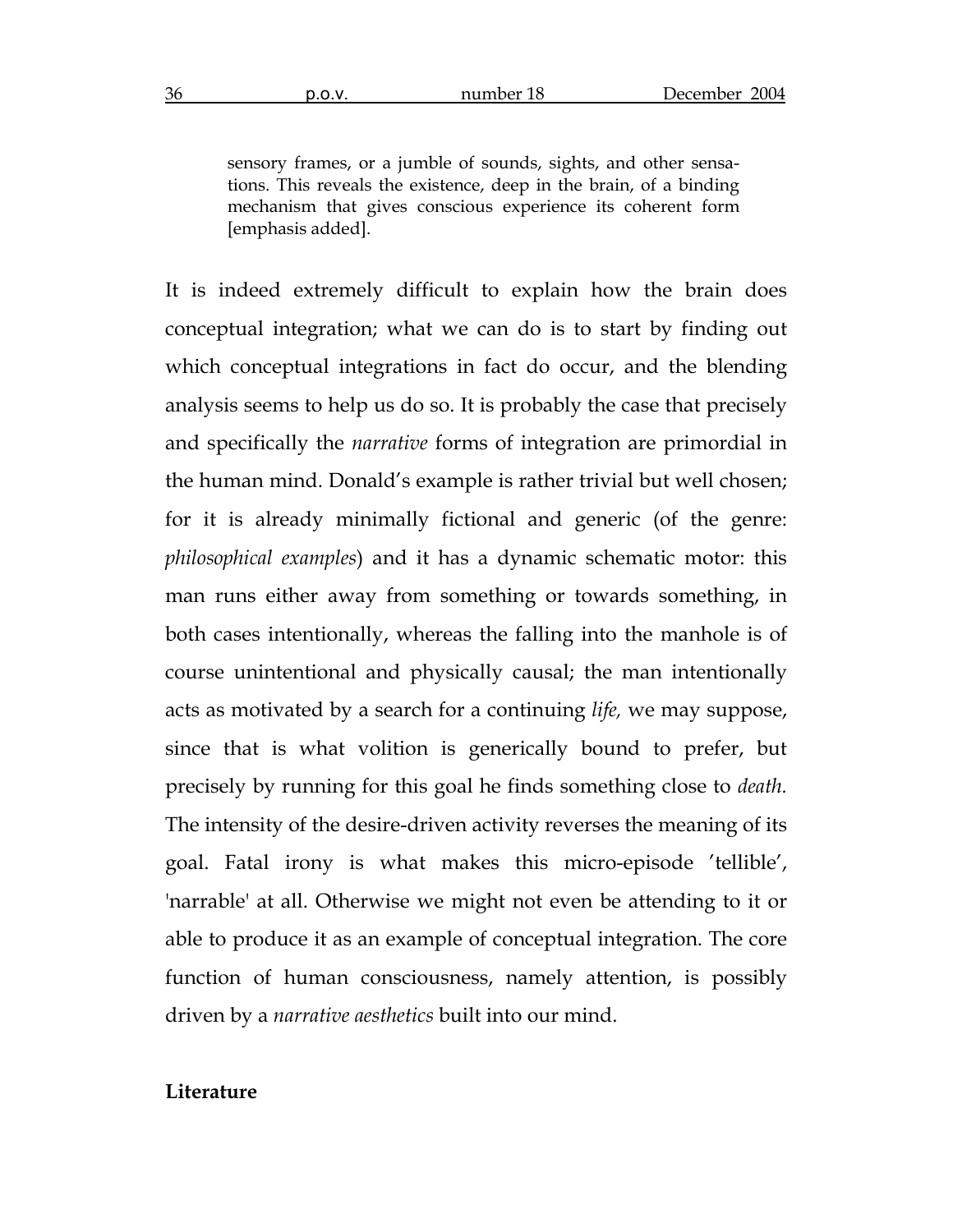- Brandt, Per Aage 2003, "Evidentiality and Enunciation. A Cognitive and Semiotic Approach", in (red.) Juana Marín Arrese, *Evidentials* (in press)
- Brandt, Per Aage 2004, *Spaces, Domains, and Meaning. Essays in Cognitive Semiotics*, Bern: Peter Lang Verlag, European Semiotics Series No. 4.
- Jolles, André 1930, *Einfache Formen. Legende, Sage, Mythe, Rätsel, Spruch, Kasus, Memorabile, Märchen, Witz,* Tübingen: Max Niemeyer Verlag — in French 1972: *Formes simples*, Paris: Ed. du Seuil
- Pinkney, Jerry 2000, *Aesop's Fables. Timeless lessons for your children and your money,* AIG Chronicle Books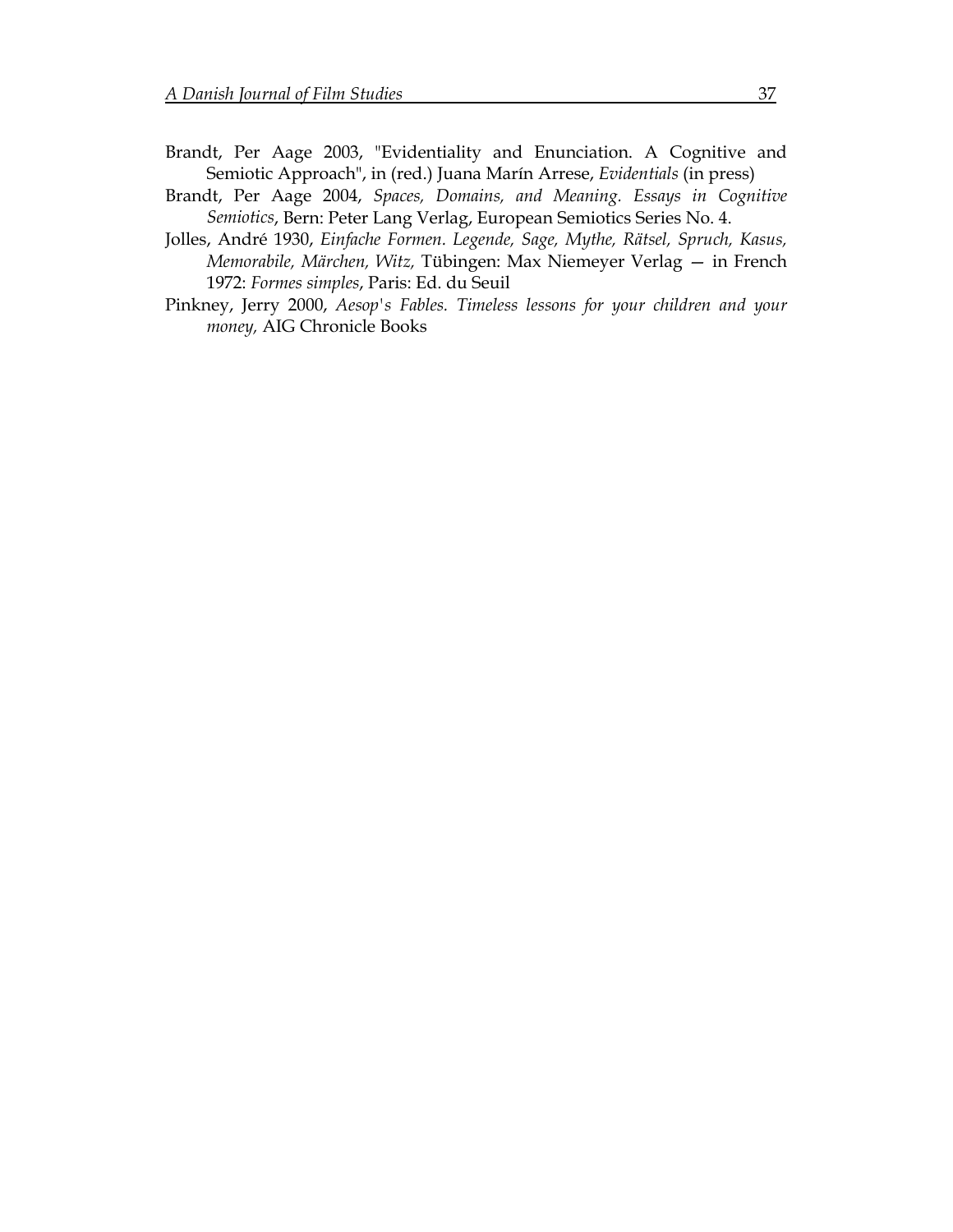### Keith Raskin

For the same reason we cannot live in each other's dreams, nor even in our own while conscious, no deeply meaningful story can be told precisely. Yet we try, creator and chronicler alike, to be precise, perhaps more than anything else, when we tell a story. And, as we approach the highest peaks, enter the thinnest air, and climb toward the vanishing point of precision, art and form, style and content merge. As we become increasingly precise, choices and opportunities become more and more limited, and as they disappear methods are not only forced upon us but often forged out of necessity; and finally the face of meaning emerges, reified as it were, in tone, mood, resonance and impression. The meaning of a story, and thus also its essence, is, associated with and thought of as defining the very character of story. It is not necessarily in the arc or progression, characterological transformation or metaphysical journey, portrayal of a state of mind or statement of a worldly condition, conflict or dialectic, underlying question or cumulative resonance of textures, layers, or juxtapositions. In fact, a story need not contain any of the above, and if it were told precisely its meaning would be in how it turns on or passes over each detail, in the grain of the work, in how it focuses and communicates at every moment, in its every gesture and choice, giving away all of its voice, its attitude, its process, its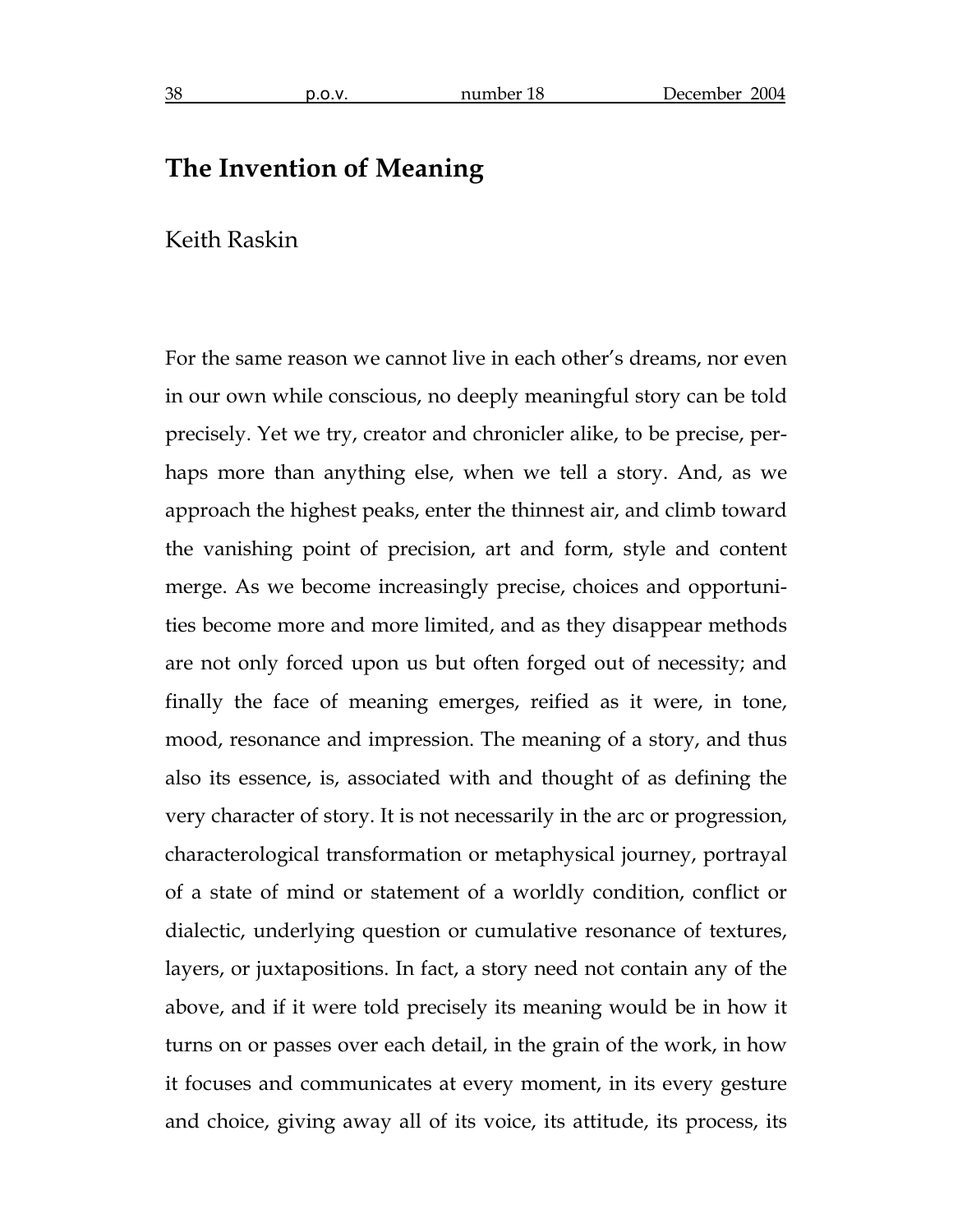way of thinking and its particular brew of reason. However, sadly, as I have said and as I will explain, we cannot attain true precision when it comes to story, though we can be careful and conscientious, and we can follow and tug at delicate threads and intuit forthcoming ripples of play and tension. With integrity we may approach precision, but so much works against us, from without as well as from within.

 Probably most profoundly what thwarts us is our education, our baggage of extended knowledge in subjects unnatural to us, our learned practices of analysis that often cause us to suspect, ignore or deny our intuition and expect the counterintuitive. Our education includes also our absorption of critics' and commentators' opinions rising from their own overly developed and obsessively honed educations. Now, rather than retreat from such an encroachment, we emulate it; we exemplify our educators and become what we absorb and see communicated. It appears to us as civilized, polite, conventional, erudite expression. But we must remember that it is not the aim of critics or commentators to discover meaning and announce it but to emphasize conscious, memorable, and identifiable resonances, flaws, mismatches, missed opportunities, limitations, comparisons, occasionally masterstrokes and, more frequently, remarkable, definitive competence and aspects in line with current thought and trends. Their job descriptions do not include revealing subtle, abstruse meaning that is virtually ineffable, not even approachable by either word or parable. And why should they be expected to create a story and forge a way of thinking just to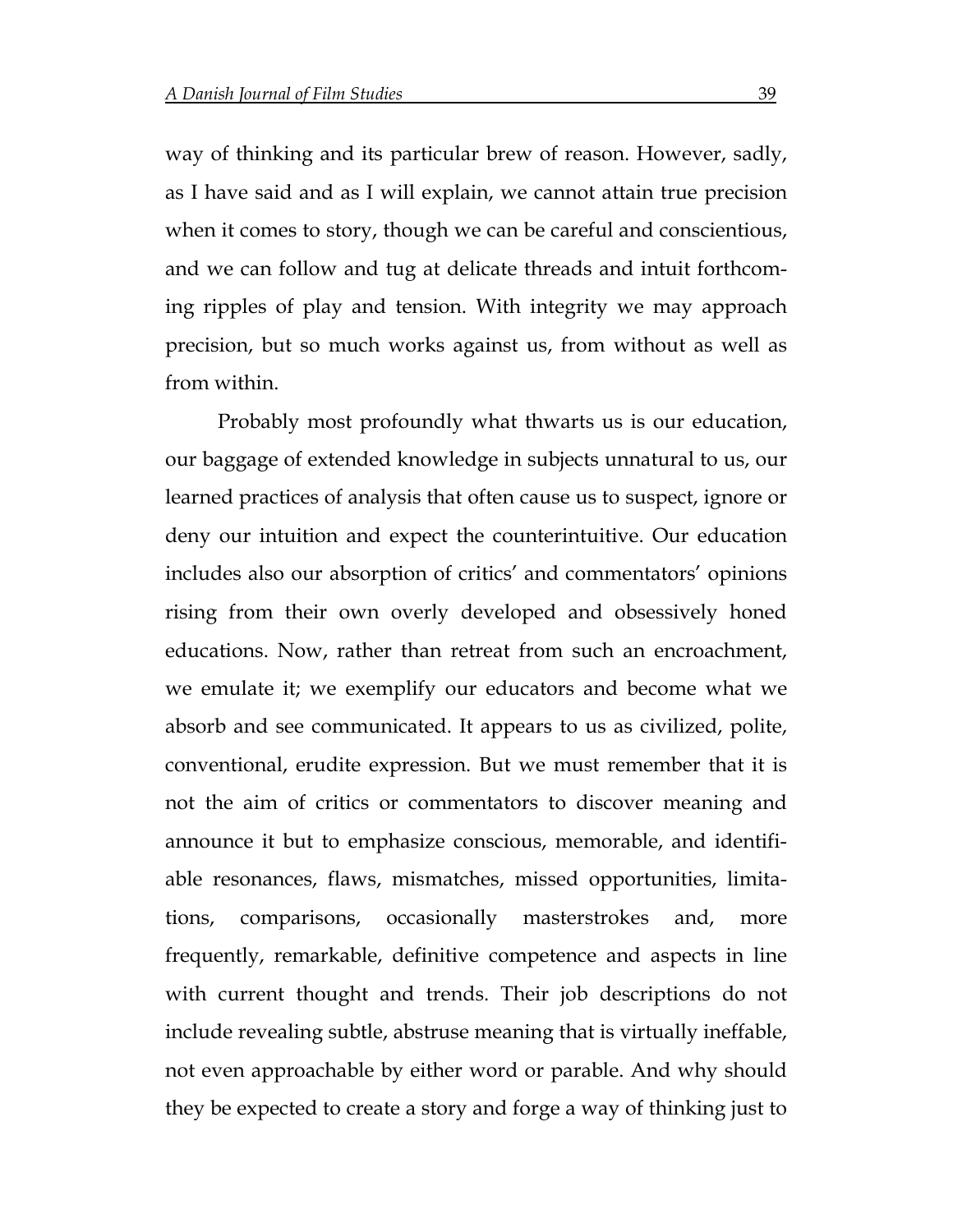explain a momentary reversal or meaningful detail? Why should we, especially when we cannot be sure that that reversal or detail belies the meaning of the entirety, for how humanly precise could the author have been; especially when we do not trust our instincts, must discount our excess baggage and idiosyncrasies and have learned to await proper confirmation of our inferences from repetitions and restatements and re-establishments of fact, theme and style? This amounts to a rigorous and insidious training in how not to probe too deeply, how to accept certain givens and how not to worry much about any of it.

 Now, in our inmost heart of hearts we are both thwarted from and impelled toward the discovery of the true meaning of a story. This is because our lives – daily, entire and collective – are composed of stories and metaphors. In everyday life we live through a haze of very realistic, sometimes vividly cartoonish or overly melodramatic, daily metaphors that calm and orient us, or just churn up our emotions. Brief stories begin and end and mimic the larger stories of our lives in ways that resonate poignantly and call back memories. Our days abound in first things and last things, chance meetings, that first cup of coffee, settling in, getting to work as if at some universal generic toil, people rushing, people taking their time, people in all sorts of roles and pedestrian costumes behaving much like various anthropomorphized animals and mythologized characters, coming to intersections, crossroads, stormy weather, ominous clouds, bent street signs, roman numerals etched into a dilapidated public library facade, and finally our own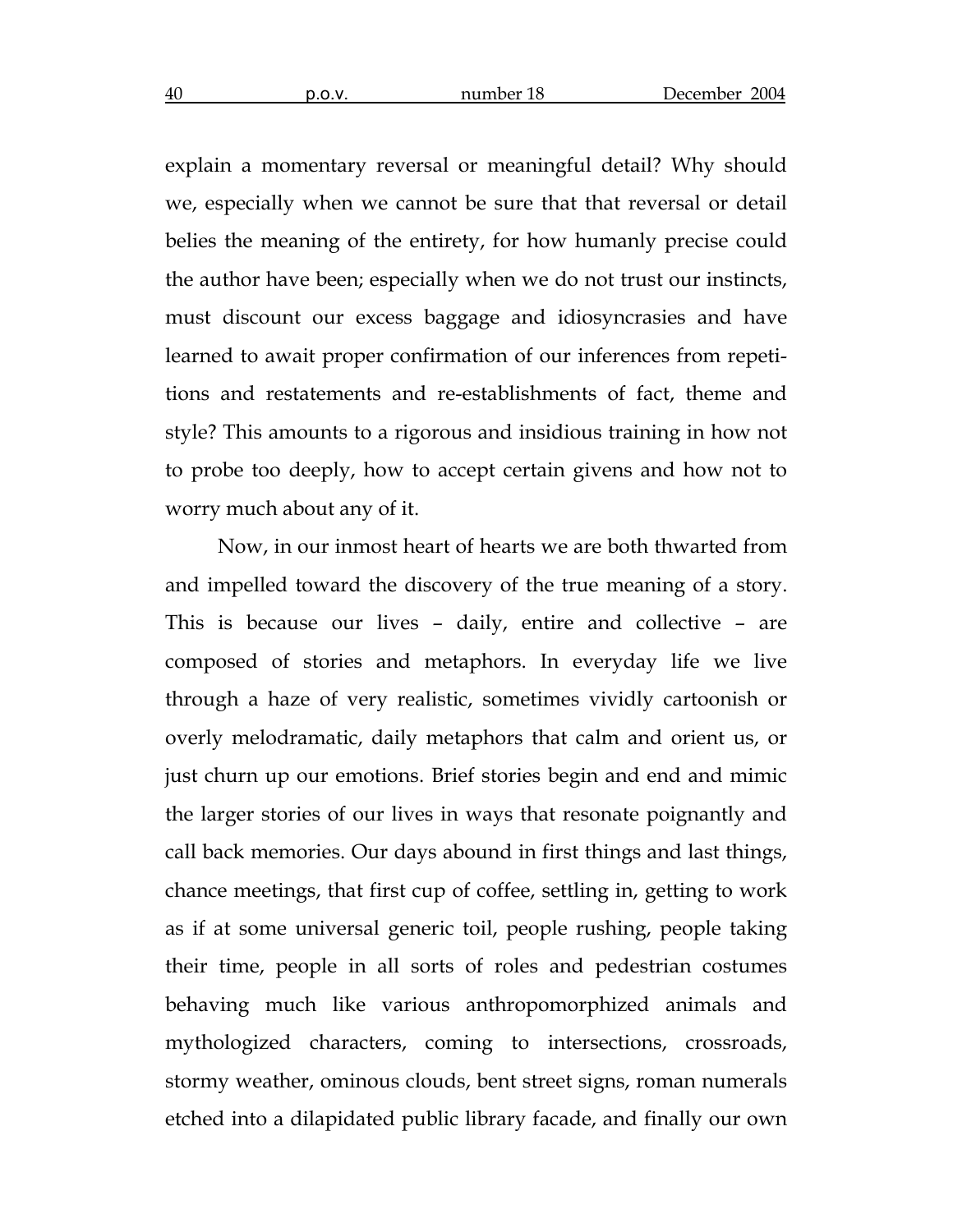sense of who and what we are. At every moment we are immersed in movie posters and ads, building signs, and headlines all providing overwhelming subtexts for ludicrously encompassing metaphors. We live within the story of our day, of our current and past times – our collections of superimposed fairy tales, dreams, and bits of relevant and irrelevant memories of film and novel narratives – and of all life on Earth, our condition of existence in a universe with an unknown and most likely unfathomable beginning and end. Thus, literally buried, enclosed like a great onion heart, in juxtaposed realities and fictions, titles and mottos, poses and frames, and literal eternities, how can we assess stories? We experience them through layers of stories much closer to ourselves, that begin and end in ourselves. By the same token, how can we resist immersing ourselves in a new story, if only to gain distance from ourselves for perspective and comparison and relief? And of course we are adept at getting to the core of it; it is as natural as seeking the source of our own motivations, our character, our center.

 The formation of story exposes another rung of removal that exists between ourselves and story: our consciousness. Whether a story emerges and evolves from a complex sort of crystallization of accumulating ideas, patterns in an intricate and gradually spun web, or carefully followed threads that run along loose subconscious seams, a strict procedure must be followed, a very conscious procedure that must not agitate the crystallizing tincture, snap the webbing, or tug the thread from its seam. The introduction of unyielding and constrictive and conclusive logic is most dangerous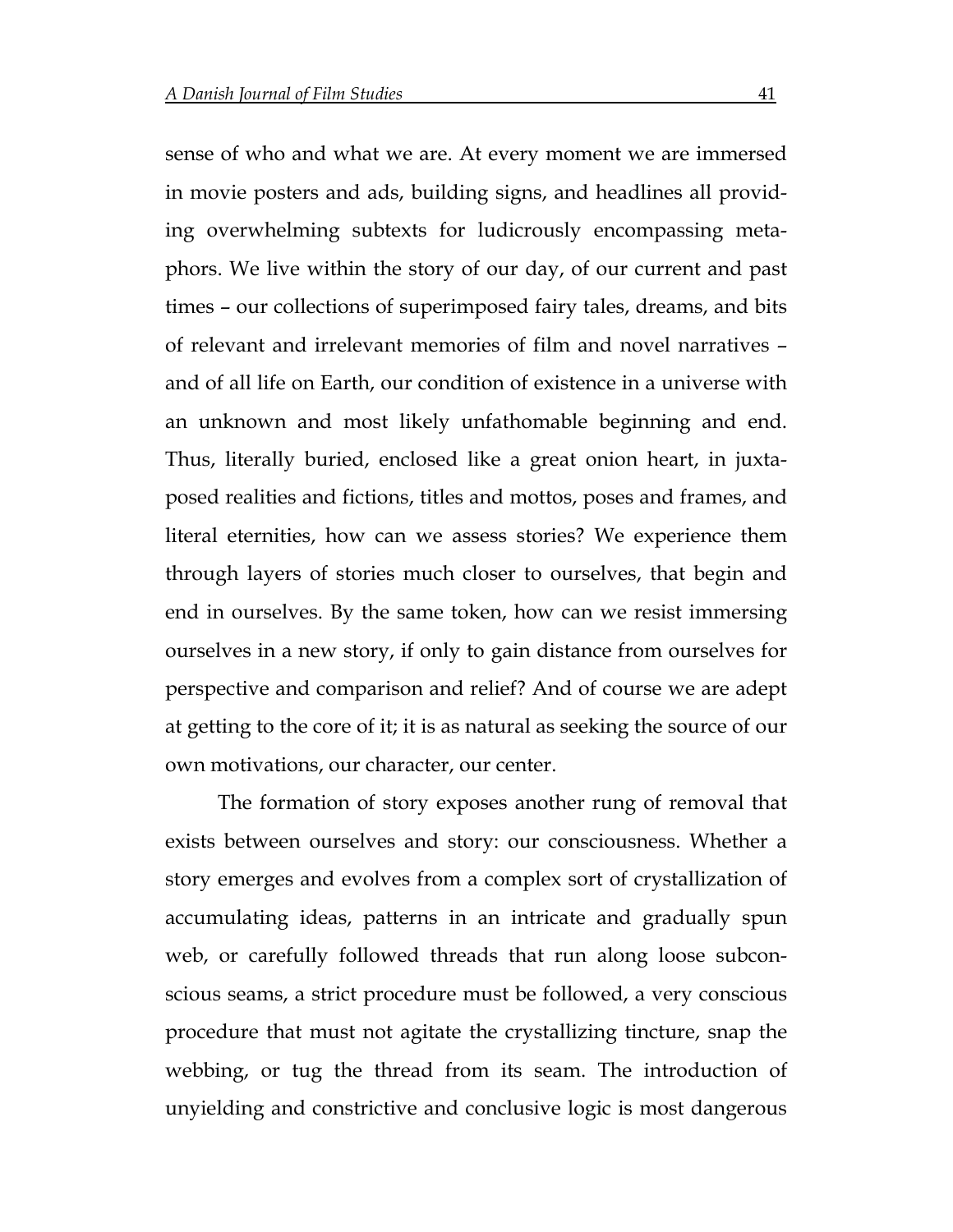yet necessary in the early stages of development. It is necessary in the formation of certain bridges; making connections to related threads, webs or tinctures; in the fleshing out or reification of spare outlines of notions, ambiguous abstractions, and lifeless, inert symmetries that lack emotional heart or human facets; and for purification, elaboration, proper presentation, and the reduction of vagueness or distraction. But the rhythms and ripples of resonance must not be interrupted too soon, for the puzzle pieces and open structures must yet remain soft, open and submerged in the liquidities of creation, imagination and intuition; rigidity and precision do not enter consciously until the meaning is known or formed. Perhaps the greatest danger, though, is the temptation to manipulate, to create emotional reactions that depart from the original meaning, or simply to follow overly logical patterns, or to anticipate and judge prematurely – to do anything but follow the original threads that were found and pursued unconsciously and semiconsciously.

 Many formations, beyond this initial developmental phase, may still collapse or dissolve in the unfiltered light of conscious day, for too much that was as yet meant to remain unconscious and maintain a subconscious resonance may be exposed too soon. Once exposed, it is too late; it has now transformed, and has now crossed over to consciousness and will be held to different rules, demands and interpretations in the creator's mind.

 The entirely conscious creation of story for commercial purposes, say, or for some personal agenda, is not true story forma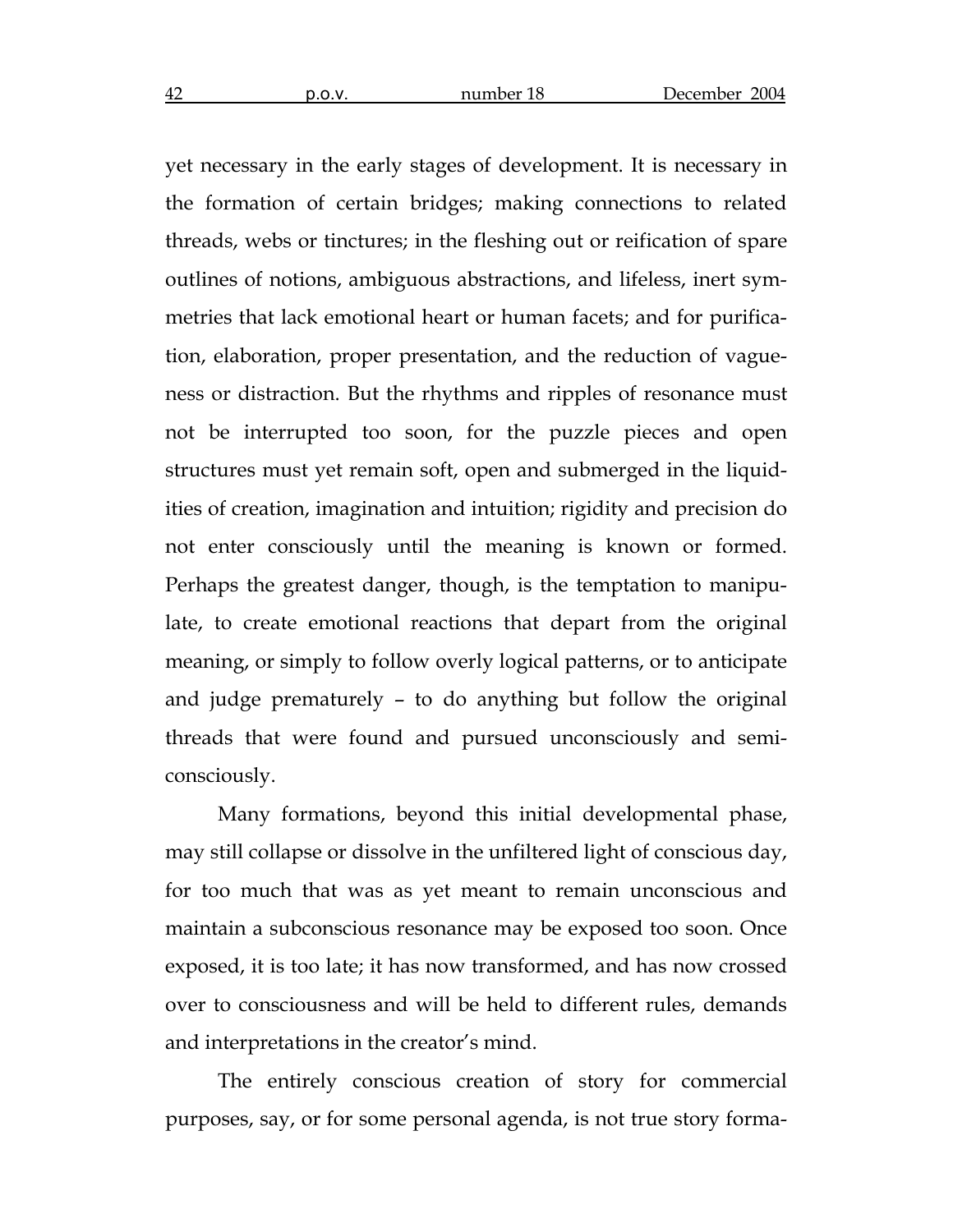tion but manipulation, formulations of well-known elements that provoke reactions and obvious, predictable conclusions or inferences. There may at times even be subconscious echoes that, accidentally, match the intentions of such creations. This formulation of course serves its purpose but has no deeper meaning than a predicted, expected and intended message, more of a hidden instruction or directive than a meaning or essence, and certainly not revealing of a way of thinking or a way to express experience, far from anything like Ibsen's metaphysical logic and hypersymbolism or Dostoyevsky's oceanic torrents of faith and faithlessness and ideological oneness. More like a message of luck or prosperity found inside a fortune cookie.

 As a grand metaphor, story is our life. Consciousness is what we do every day, our jobs, our errands, purchases, filling out forms, etc. Precision is maintaining integrity and meaning in our lives, through focus, self-examination and pangs of conscience. Manipulation is the unethical wielding of power, people taking advantage of each other, ugly personal or professional politics, opportunism, and the rationalizations we use that lead us to poor decisions or support our mistakes. Story formation is the collection of painfully informed decisions that have gotten us where we are and allow us to do what we do, our invention of ourselves and of meaning in our lives; the most important, least spoken of, most investigated, least understood, most avoided, most obsessed over, most subjective and most universal aspect of our lives! And finally, alas, meaning is meaning, how it is found or invented is the key. If it cannot be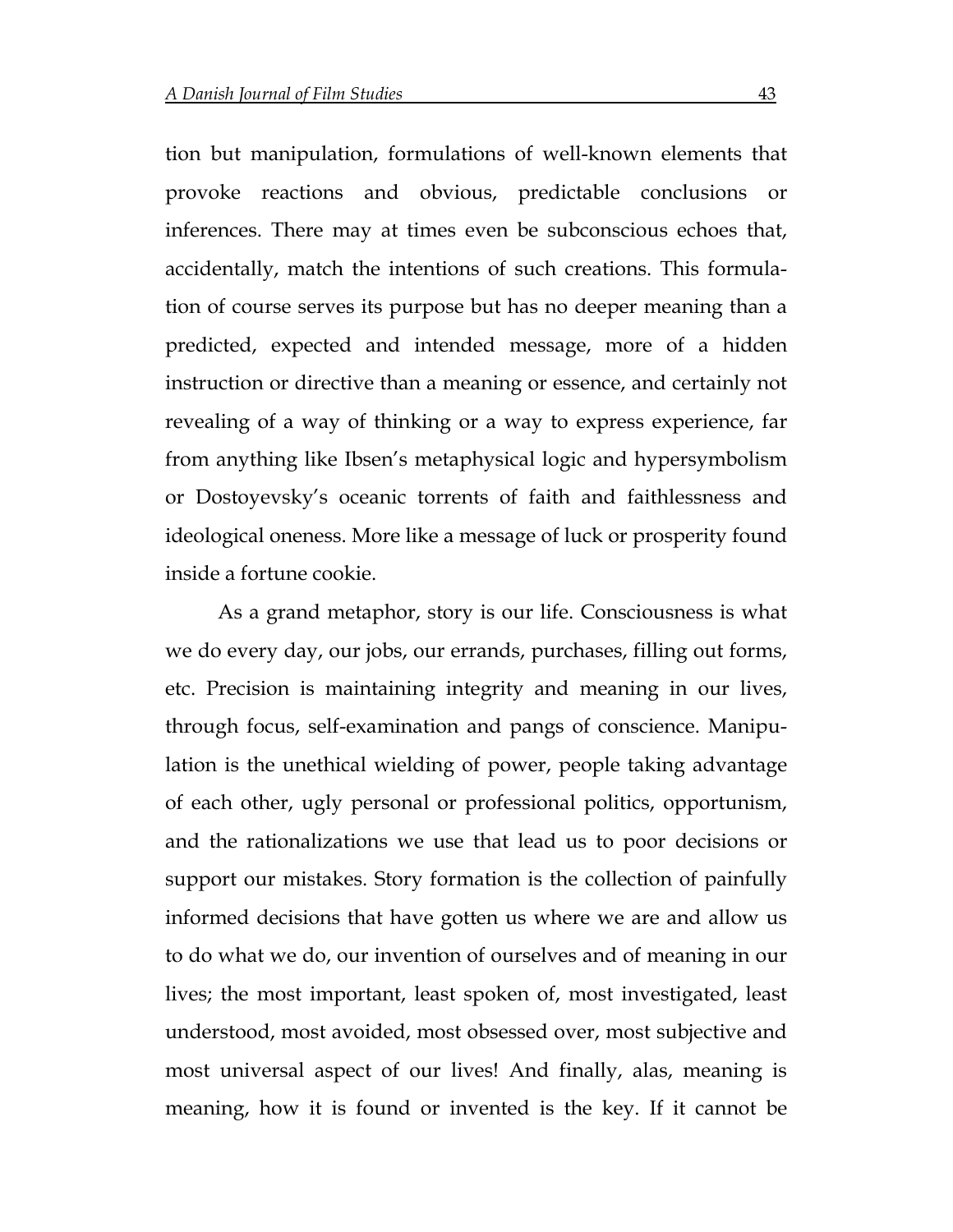| 44 | number | Jecember<br>. س | 2004 |
|----|--------|-----------------|------|
|    |        |                 |      |

found cosmologically, spiritually or philosophically, then invention becomes a necessity and at the same time a discovery of our interpretation of ourselves and our condition.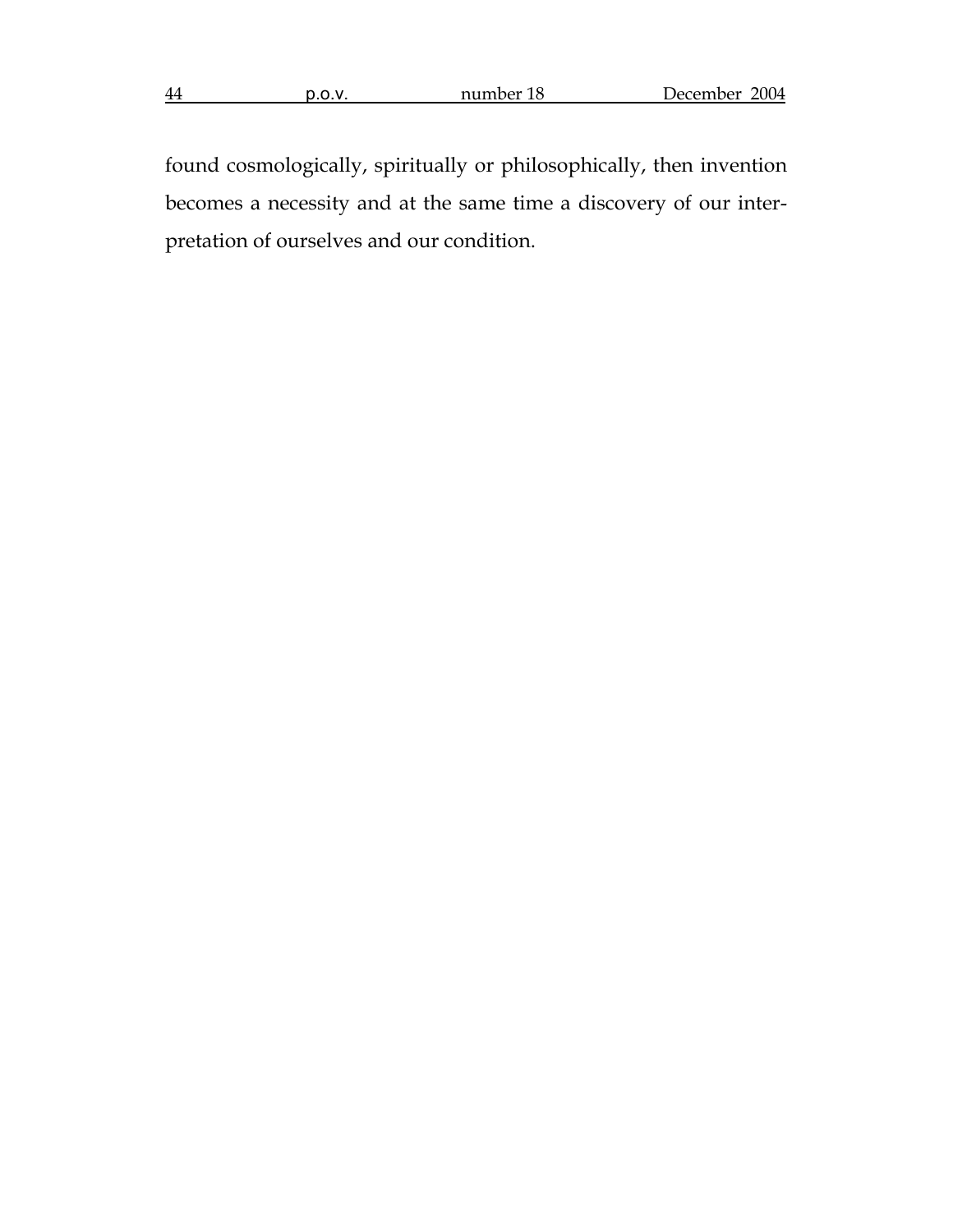# **And so the story begins... An analysis of selected opening shots and scenes**

Nikolaj Feifer

The first seconds, the first image, the first scene. The way we enter a story is one of the most important elements in any great movie, and the signature of a gifted storyteller.

In this article, we are going to look closely at three different opening shots, and at the opening scenes they are part of, each derived from a masterpiece in its respective genre. These are openings that access their material in three very different ways. When considered together, they can provide some insight into what makes the start of a film seem truly magnificent.

The selected films are *Sunset Boulevard* (Billy Wilder, 1950), *The Godfather* (Francis Ford Coppola, 1972) and *The Shining* (Stanley Kubrick,1980).

# **Sunset Boulevard**

That opening would be enough to establish *Sunset Boulevard* as one of the great movies. It's one of the most striking, stirring openings I've ever seen in a movie. Andrew Sarris1

Billy Wilder directed this 1950 film noir classic, which tells the story of Hollywood B-writer Joe Willis (William Holden) and his fatal encounter with one of the silent era's forgotten stars; Norma Des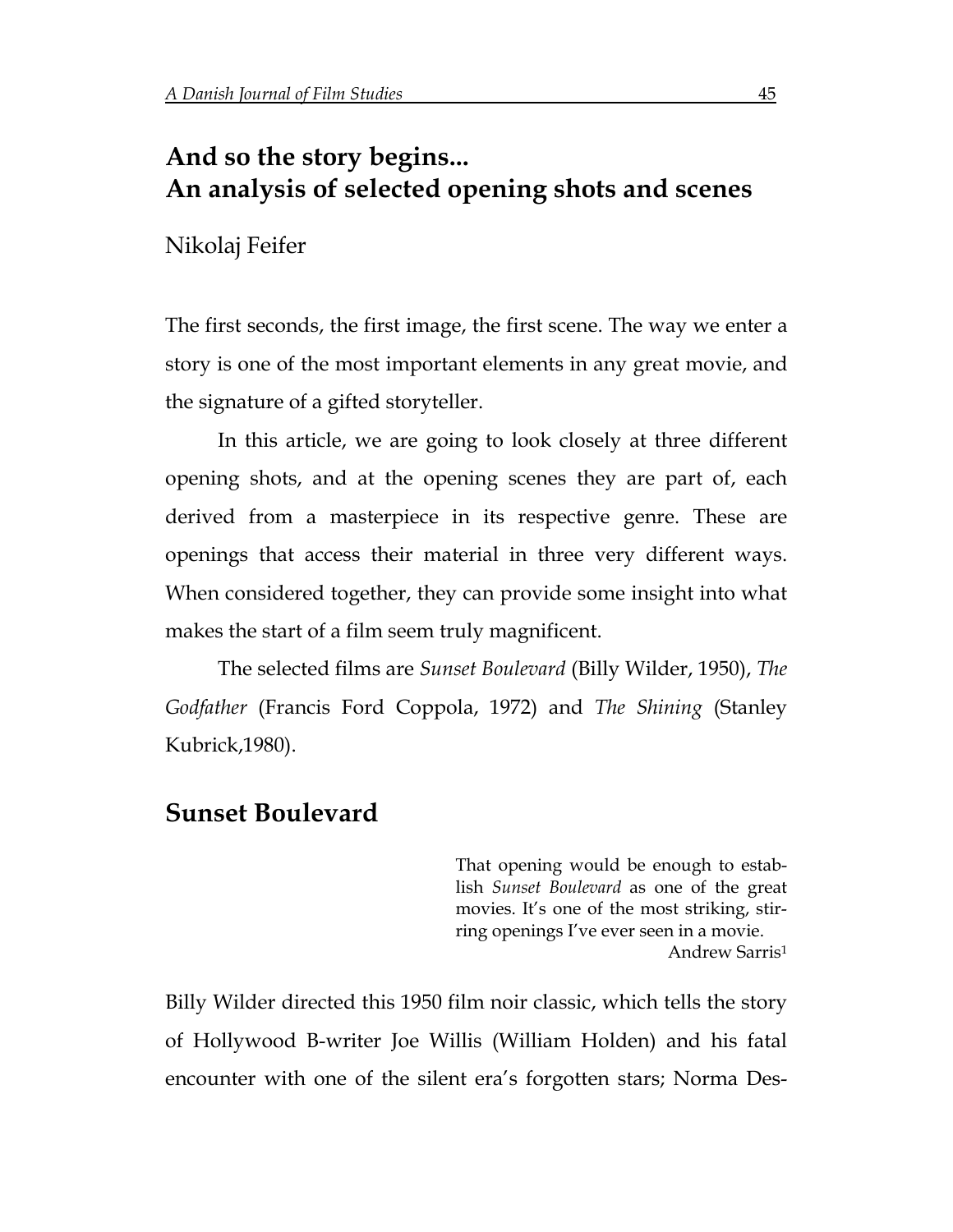mond (Gloria Swanson). In her desperate attempt to keep the young writer in her home, and ensure a return to the big screen, she ends up shooting him, and shortly after, as he lays dead in her pool, he starts telling the story of how things got that far.

The start is extraordinarily fast, with the Paramount logo quickly dissolving to a pan down to a curbstone, where we immediately realize that Sunset Boulevard is both the name of the film, and also the name of the street, stenciled as it as on the curbstone itself. Without a cut, the camera begins to move back, the grey asphalt filling the screen, and superimposed over this are the credits, in the same stenciled style as we just saw on the street sign.



As the camera continues to move back, it still shoots down into the asphalt, until the credits are over. Then, 72 seconds into the shot, the camera slowly and still without a cut, pans up to show the entire street. Still moving backwards, we now see headlights down the road. The first lines of narration are spoken, by a voice the audience has yet to realize belongs to Joe Gillis.

 $\overline{a}$ 

<sup>1</sup> Andrew Sarris in *Sunset Boulevard: A Look Back*, a 25 min. short that is also known as *The*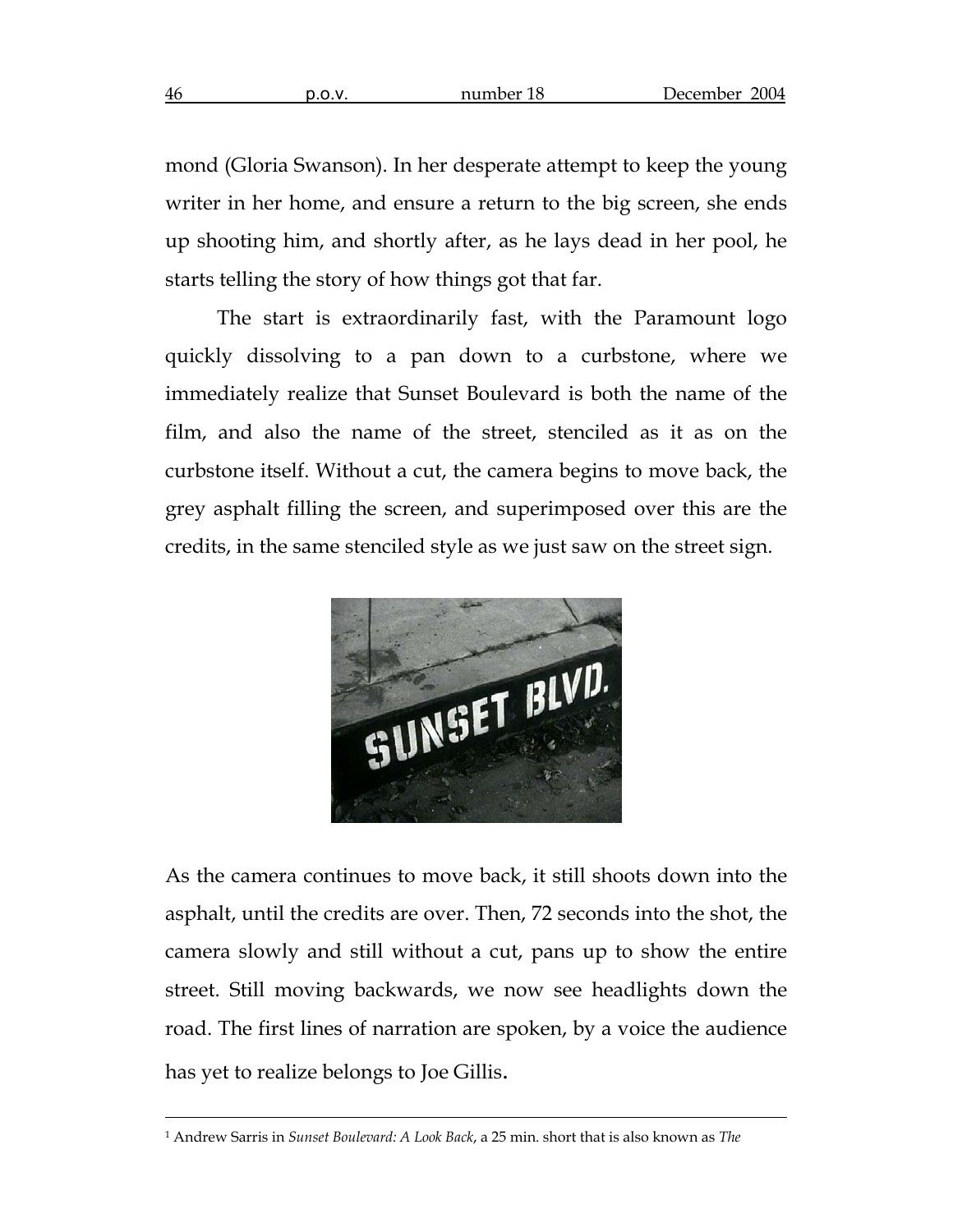Yes, this is Sunset Boulevard, Los Angeles, California. It's about five o'clock in the morning. That's the homicide squad; complete with detectives and newspaperman. A murder has been reported from one of those great big houses on the 10.000 block.



The squad consists of two police motorcycles, followed by two police cars and an unmarked car. Just as the narrator gets to "the homicide squad", the second police car moves by, and the camera follows it with a swift pan to the left. The rest of the cars speed by, and the narrator continues to speak in his completely relaxed tone. He talks about the news hitting the street, and then he has a surprising line for a narrator: "…maybe you'll like to hear the facts, the whole truth. If so, you've come to the right party". By now we know that the narrator himself must be involved in the action, but we don't realize at this point that it's the man in the pool. Although we see the body in the pool, we can't clearly see the face.

And to trick the audience even more, the narrator speaks of the body in the third person, in the same cynical fashion, as the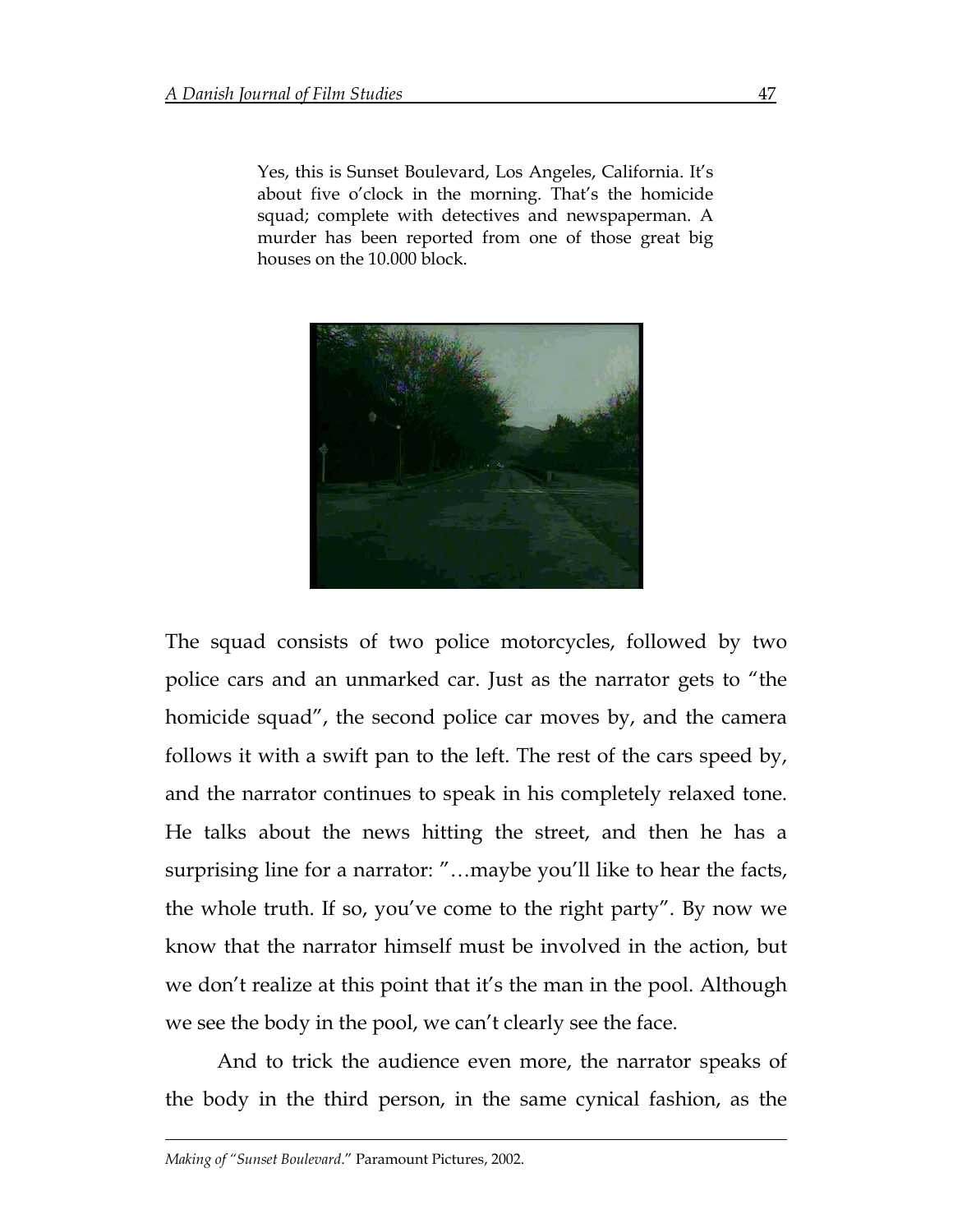whole movie describes Hollywood: "Nobody important really, just a movie writer with a couple of B-pictures to his credit". The fact that the narrator is laying in the pool when he speaks, is kept from the audience until the final scenes, where we see Norma Desmond shoot Joe Willis.

The whole backward movement of the first shot is rather slow, but we instantly get a sense of immediacy when Franz Waxman´s score starts the second the paramount logo appears on screen. Clearly music for a chase sequence, though we don't understand what or who is being chased, or indeed who is trying to get away. As we quickly discover, for the man in the pool, it's too late to escape from anything, and instead the scene takes on an almost symbolic character. The man who spends the entire movie trying to escape his fate is Joe Willis, just as Norma Desmond is trying to escape her fate of being forgotten. Both characters are desperately trying to escape their fate, while chasing something else.

The very first thing we see, the title: *Sunset Boulevard*, refers to the dream Joe Gillis is chasing, and the dreamlike life Norma Desmond once used to live. The sun is setting for Norma Desmond, and also for Joe Gillis, whose days as a Hollywood writer have just come to a sudden end, when the film starts. A film about a doomed escape, told backwards, and a first shot to mirror this structure; moving backwards also, because the past is the only thing that dead people can talk about.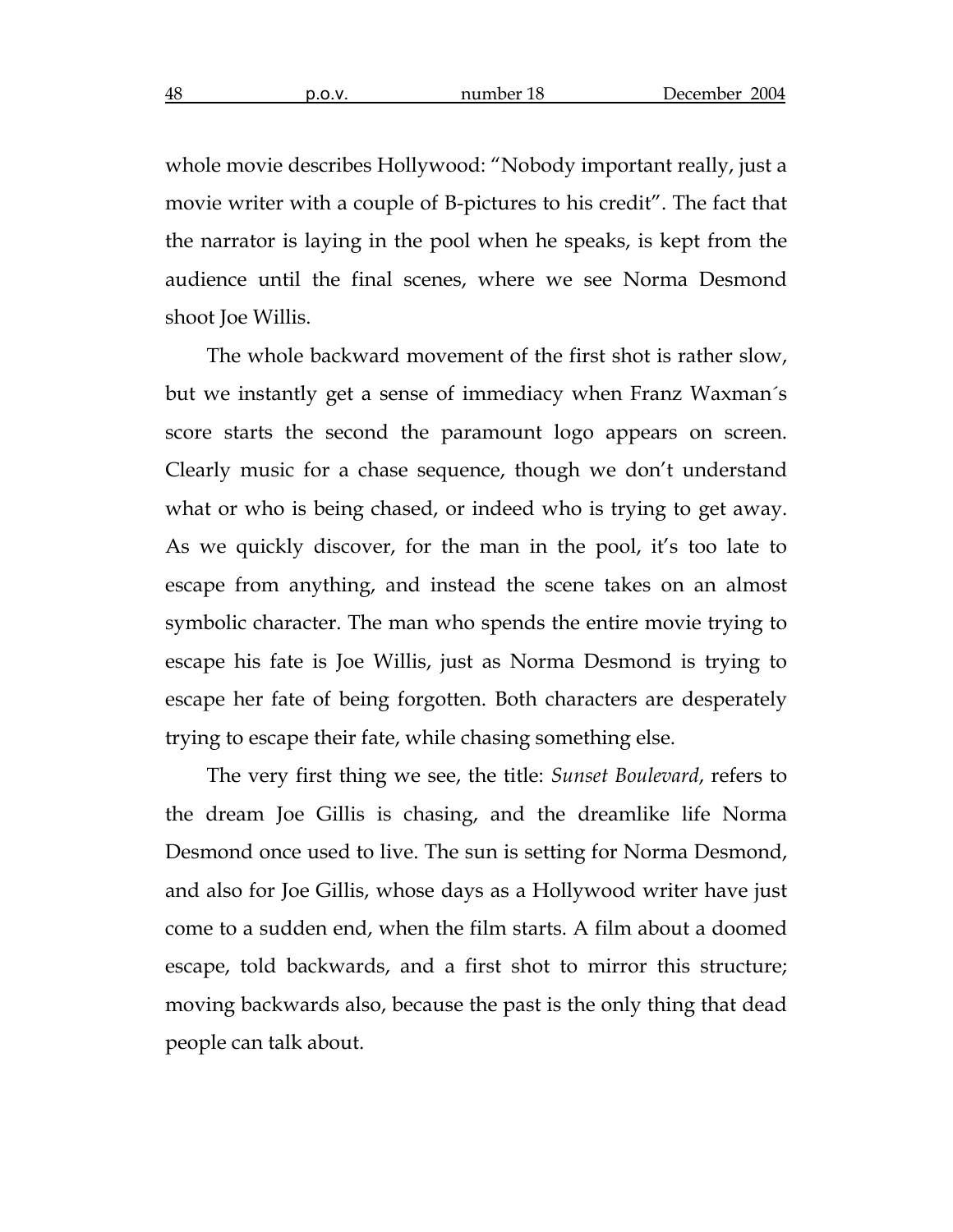## **The Godfather**

*The Godfather* is based on Mario Puzo´s novel about organized crime in America's 1940s, and was first published in 1969. Since the book filled over 400 pages, Coppola had to make drastic structural changes when he transformed the novel into a script, and thus the start in the movie differs from the start of the novel.

The novel starts out with the undertaker, Amerigo Bonasera, in court, listening to a judge reading the sentences of the two boys who molested his daughter. The sentences are suspended, and this promptly triggers the already outraged Bonasera into making a crucial decision: "For justice, we must go on our knees to Don Corleone."2

This is where the film starts: with Bonasera´s plea for justice, but the novel waits another 17 pages. These are used to introduce characters and subplots, almost entirely deleted in the movie. Coppola keeps the focus, and the subplots from the novel are mainly used to emphasize the power of the Corleone family. The whole movie revolves around the acquisition and maintaining of power, and therefore it makes perfect sense that the first shot visualizes this power. It does so in a subtle way, showing, not Don Corleone (Marlon Brando), the head of the family, but rather his power over other people.

<sup>2</sup> Mario Puzo, *The Godfather* (Mandarin Books, 1991), p. 12.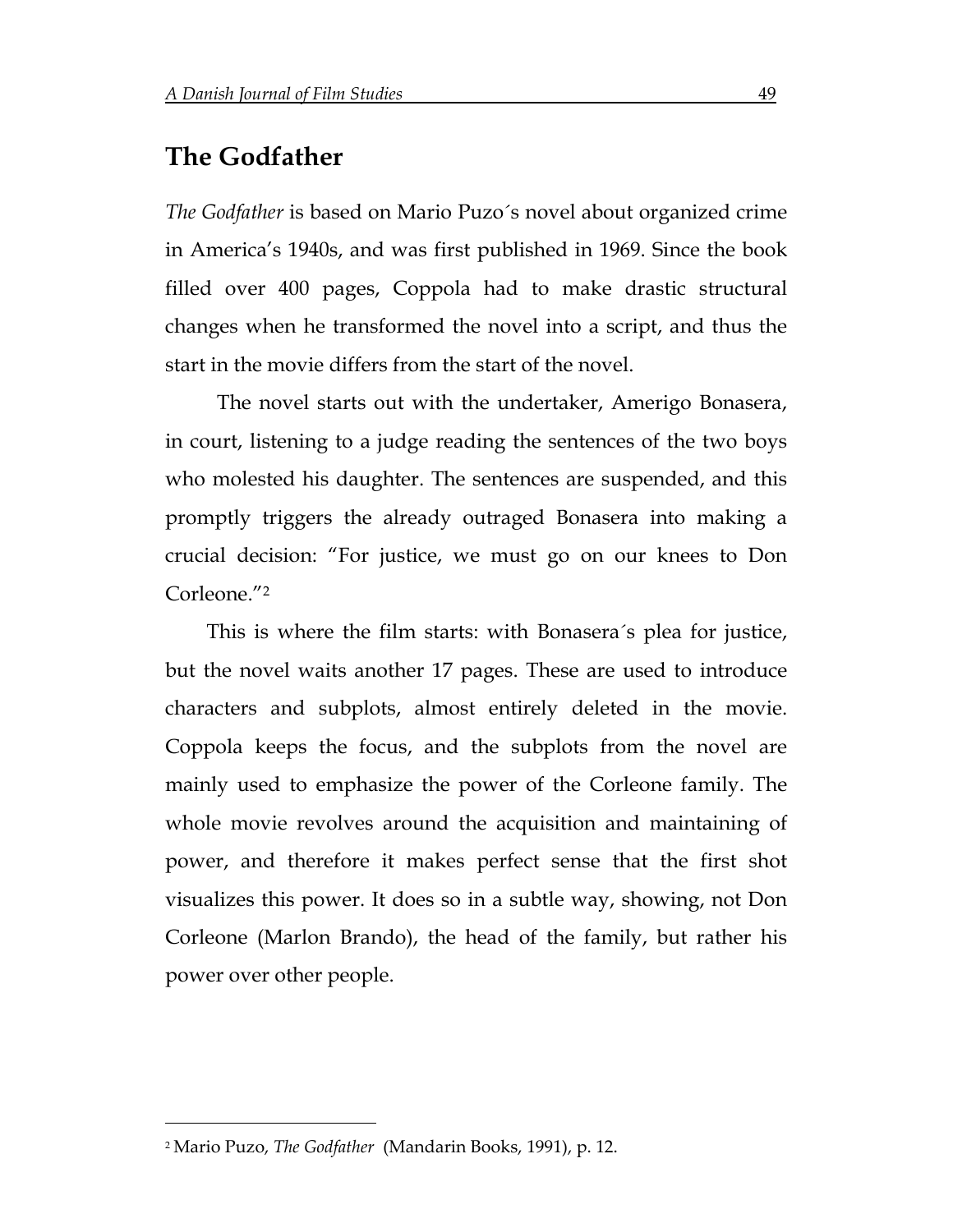

The opening shot is a very slow zoom out, from a close-up of Amerigo Bonasera, to a framing in which he now only fills a small part of the screen, while the back of Don Corleone fills the entire left side of our visual field. This whole first shot takes the first 2 minutes and 44 seconds of a scene that runs in all just under 6 minutes.

While Bonasera tell his story, the camera shows his relation to the man to whom he is talking. As the seconds go by, we feel the power of Bonasera diminishing and the power of the person whom we have so far seen only from behind, steadily growing.

According to Walter Murch, post-production consultant and sound editor on the film, starting with the slow, zoom back was something Coppola had decided already in the writing of the screenplay:

 That particular technique of starting with a slow zoom back, while a character has a kind of aria in which he states his position... this is very similar to what Francis did in the beginning of *Patton* (...)

Francis starts him (Bonasera) out in limbo - just a head, in darkness, saying: "I believe in America"... and yet there's a problem. What you want is the audience to say, Yes, I too believe in America, and I too am frustrated by this problem, either I have experienced it or I know people who have experienced it. As we're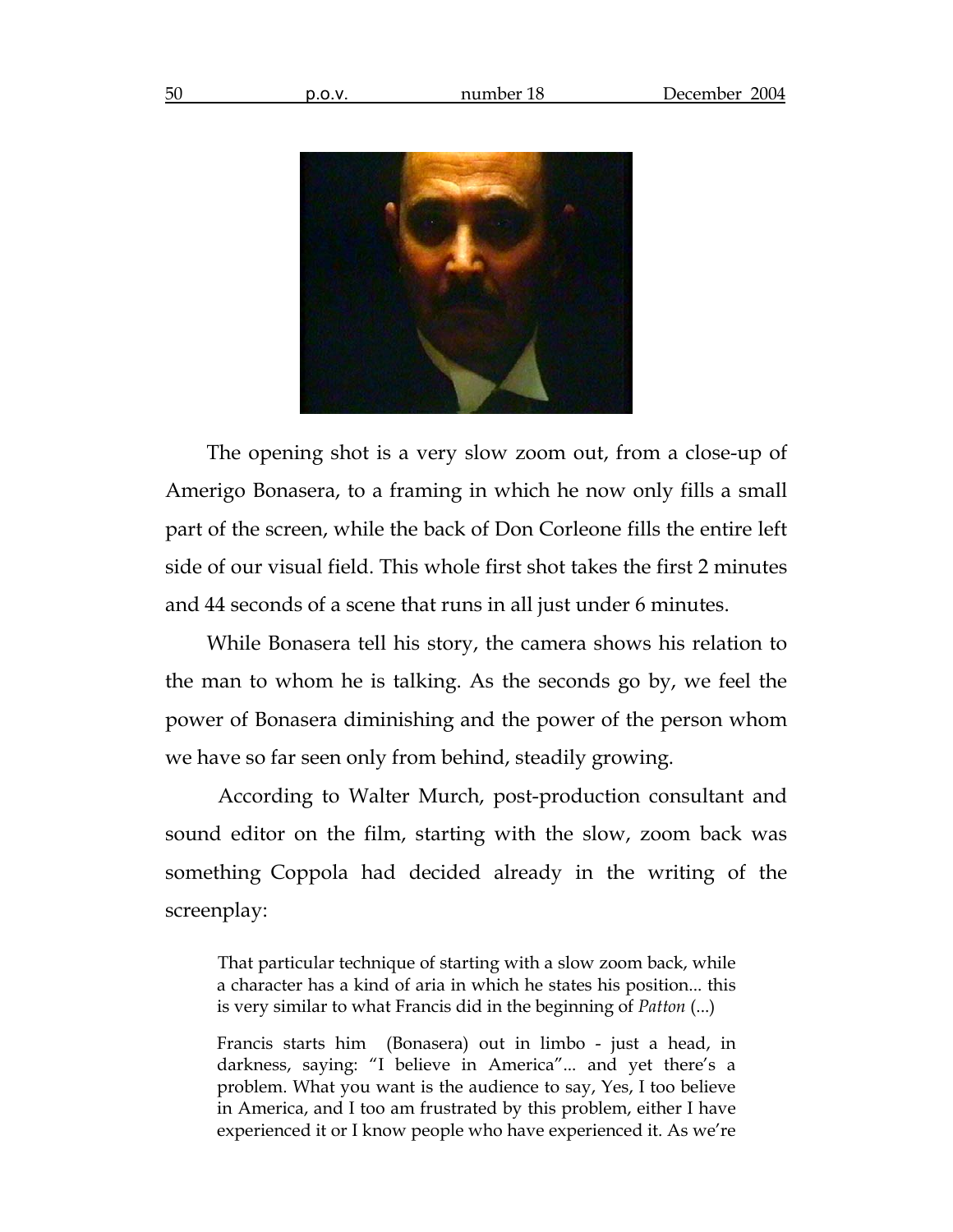feeling this, the context in which this speech is being given is revealed, and eventually the shoulder of the man who will solve the problem comes into frame."3



Coppola makes the audience wait. When Don Corleone speaks his first line: "Why did you go to the police, why didn't you come to me first?" considering how long the shot has already been held, it would have been natural to cut to Don Corleone as soon as the line began. But instead, the camera stays on Bonasera, who says "What do you want of me? Tell me anything, but do what I beg you to do." And The Don replies dryly: "What is that?" Bonasera, too shy and insecure to speak his request out loud, gets up from his chair and walks over to Don Corleone, whispering: "For them to die" in his ear. As Bonasera starts moving away again, the long anticipated cut finally comes, and we see the face of The Don for the first time.

The power of the Don is established in several ways throughout the first shot, one of the most subtle of which is seen when Bonasera breaks down from telling the story of his daughter, and Don

 $\overline{a}$ 

<sup>3</sup> Michael Ondaatje, *The Conversations* (Knopf, 2002), p. 259.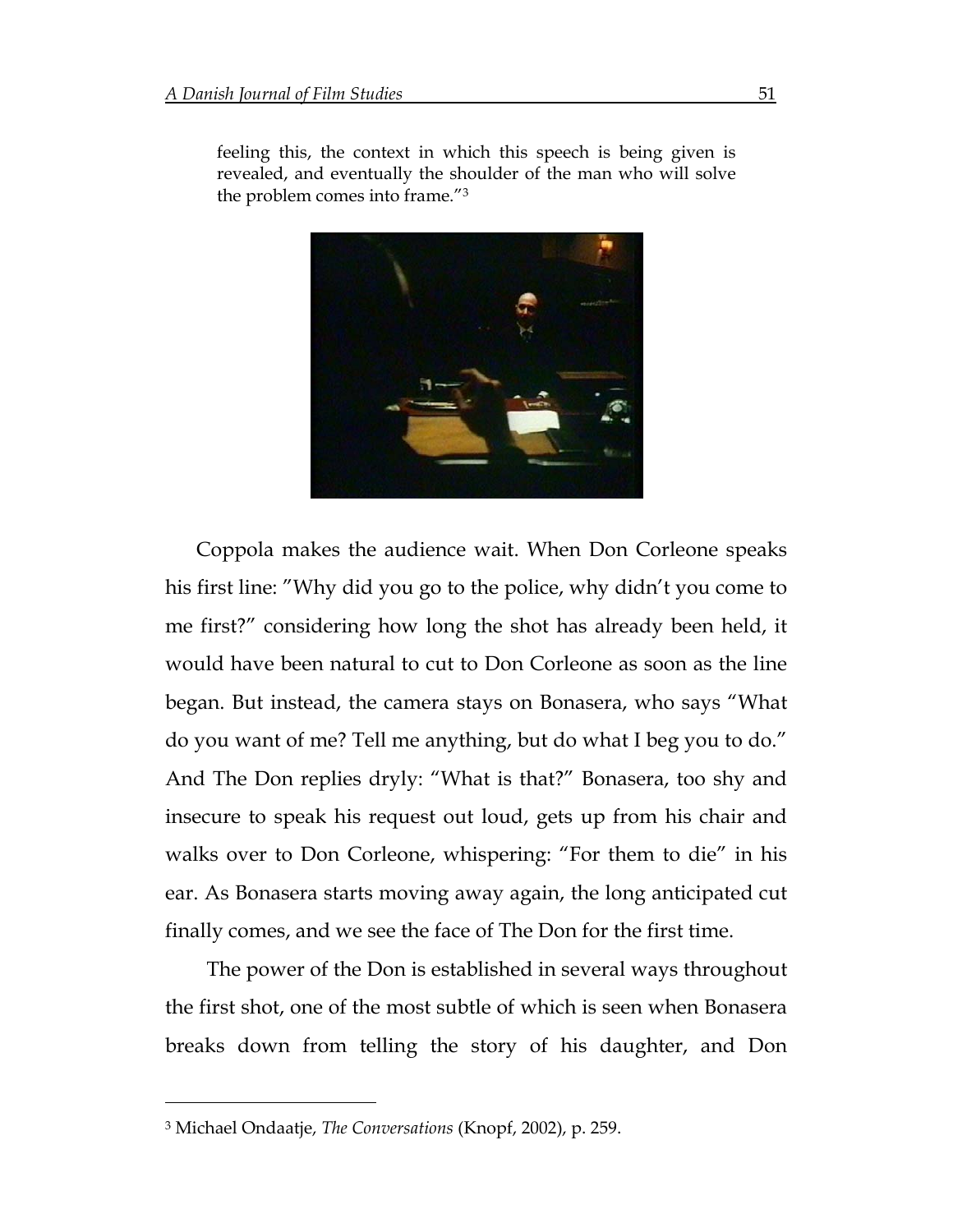Corleone moves his hand very slightly, and immediately a drink is served to the nervous undertaker.

The space and the lighting are beautifully controlled elements in the portrayal of Bonasera and his desperate situation. He is completely surrounded by darkness, with only a small amount of light shining on his head, in a room that stands in extreme contrast to the festivities of the wedding party going on just outside. As the films set-designer Dean Tavoularis noted: "Here was this place which was beyond just a room, but a symbolic thing, kind of sticky pink, with sticky flowers and dark paneling. Kind of like a church. When you come out of a church you feel a bit more alive.<sup>"4</sup>

Coppolas first shot has managed to encompass the genre, the environment in which the film takes place, and one of the main themes in the story: power. It's an extremely slow shot, carefully planned and executed. A shot that itself embodies the qualities of the man it indirectly tries to describe.

### **The Shining**

Stanley Kubrick adapted Stephen King´s novel *The Shining*, in which Jack Torrance (Jack Nicholson) gets a job as the winter caretaker at the giant "Overlook Hotel", otherwise left empty until spring. In the company of only his wife Wendy (Shelley Duvall) and son Danny (Danny Lloyd), he slowly loses is mind, and ends up franticly trying to kill them both.

<sup>4</sup> Peter Cowie, *The Godfather Book* (Faber & Faber, 1997), p. 54.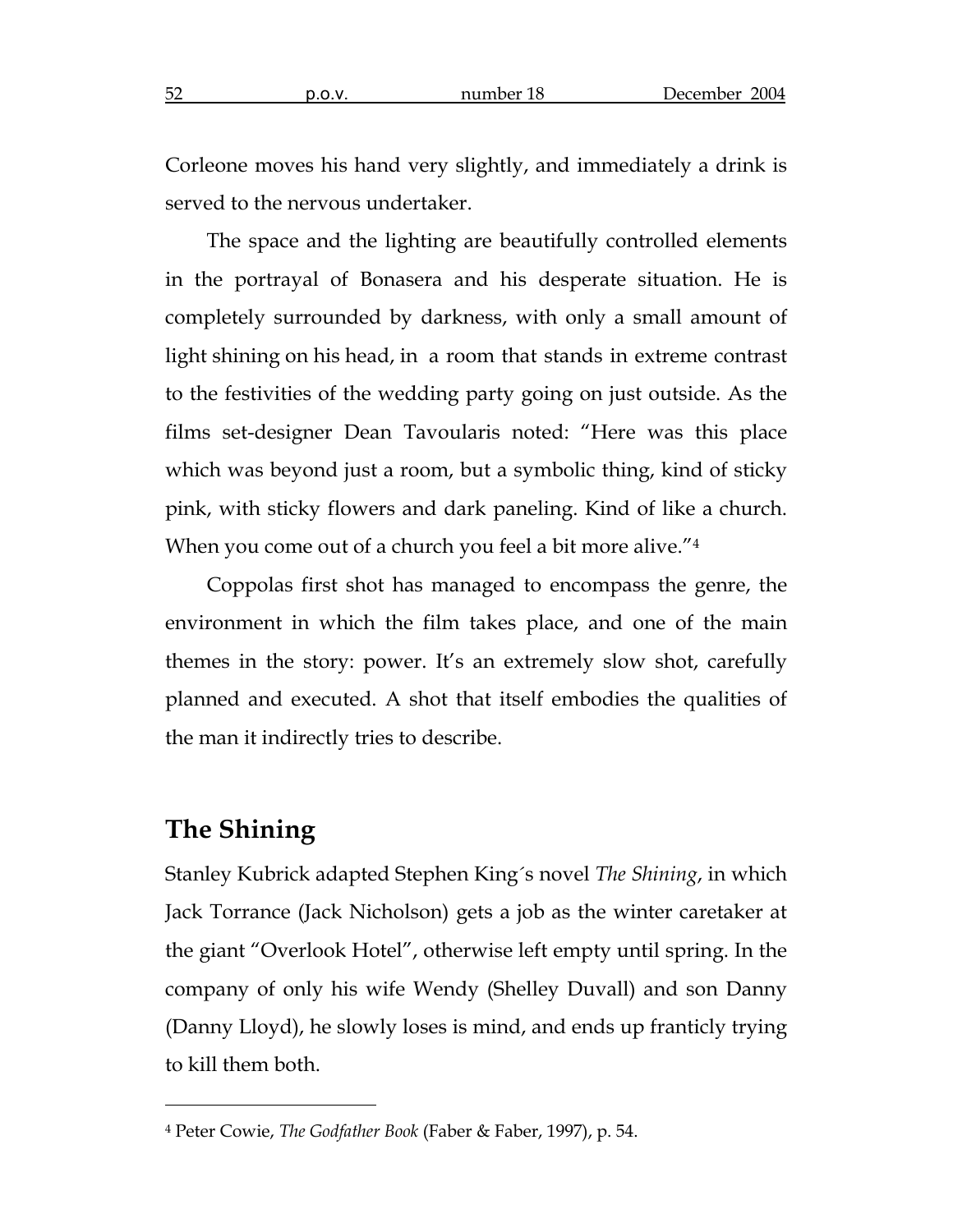$\overline{a}$ 

The film opens with a sequence of aerial shots lasting 2 minutes and 40 seconds, following a yellow car on it's way up an almost desolate mountain road. It ends with a cut to a title card that reads: "The interview".

The first of the sequence's eight helicopter shots runs for 19 seconds, and starts above a mountain lake, then flying very close to a tiny island in the middle of it, and ends while still moving toward the mountain ahead. As with the other helicopter shots, this is shot in daylight, but nevertheless seems just as threatening as the start of any other horror movie. This is due largely to Wendy Carlos´ chilling gothic-like music, *Dies Irae*, which sets in as soon as the first shot begins, and continues throughout the rest of the opening sequence. It immediately makes the audience aware that evil is waiting at the end of the road, and after a minute and a half, several slow, aching screams are even beginning to be heard over the deep horns that have otherwise dominated from the start.

The first shot is preceded by only the Warner Brothers logo, and so the opening montage also functions as the title sequence of the film.

*The Shining* has Stanley Kubrick's first ever use of computerized credits, and they start in the fourth shot, scrolling up from the bottom, at a constant speed and with the text in light blue letters. Kubrick could obviously have started with a classical white on black credit sequence, distinct from the opening montage, but by having only the Warner Brothers logo and then immediately cutting to the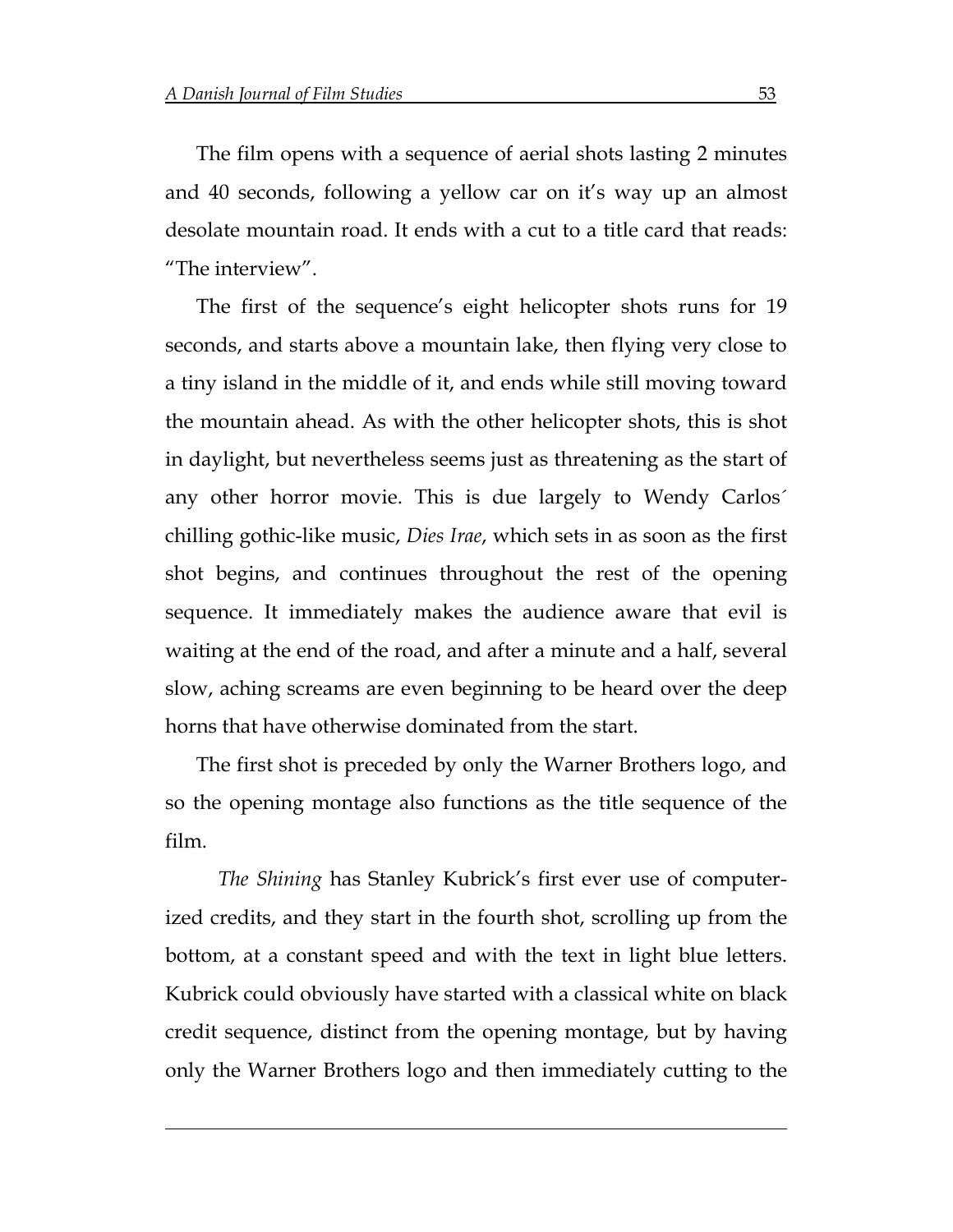fast-moving helicopter shot, he instantly creates the feeling of being drawn toward something. That something remains unknown for the first seven shots in the sequence, until the eighth and final shot, where the Overlook Hotel is finally shown. This shot also has the camera stopping its rapid forward motion, and instead of just flying over the hotel, it now slows down and moves sideways, observing the hotel from a distance, almost as if it feared coming closer.

In the fourth shot, there is a notable change of the camera's position. After filming from about a hundred meters above the road in the second shot, and staying far behind the car in the third shot, the camera now suddenly descends and catches up with the car. It almost touches down on the mountain road behind it, but instead moves extremely close to the car, and continues over the cliff. The camera calls more attention to itself then it has in any of the previous shots, and thus suddenly changes from an almost neutral observer to an independent character in the film. Jack Torrance is being watched – by something that seems to be above and beyond his own awareness… something that knows where he is going. Either because this "something" has the gift of foresight, or because what Jack Torrance is about to do, is something he has done many times before. (As we later discover, foresight is one the meanings of the word "shining".) He is entering a maze, from which death inevitably becomes his sole escape, and as later suggested, he has probably done so before. This is a story of ghosts, and that fact is visually supported throughout the film. From the very first shot, the film is weightless, the camera flying through the air, as the steady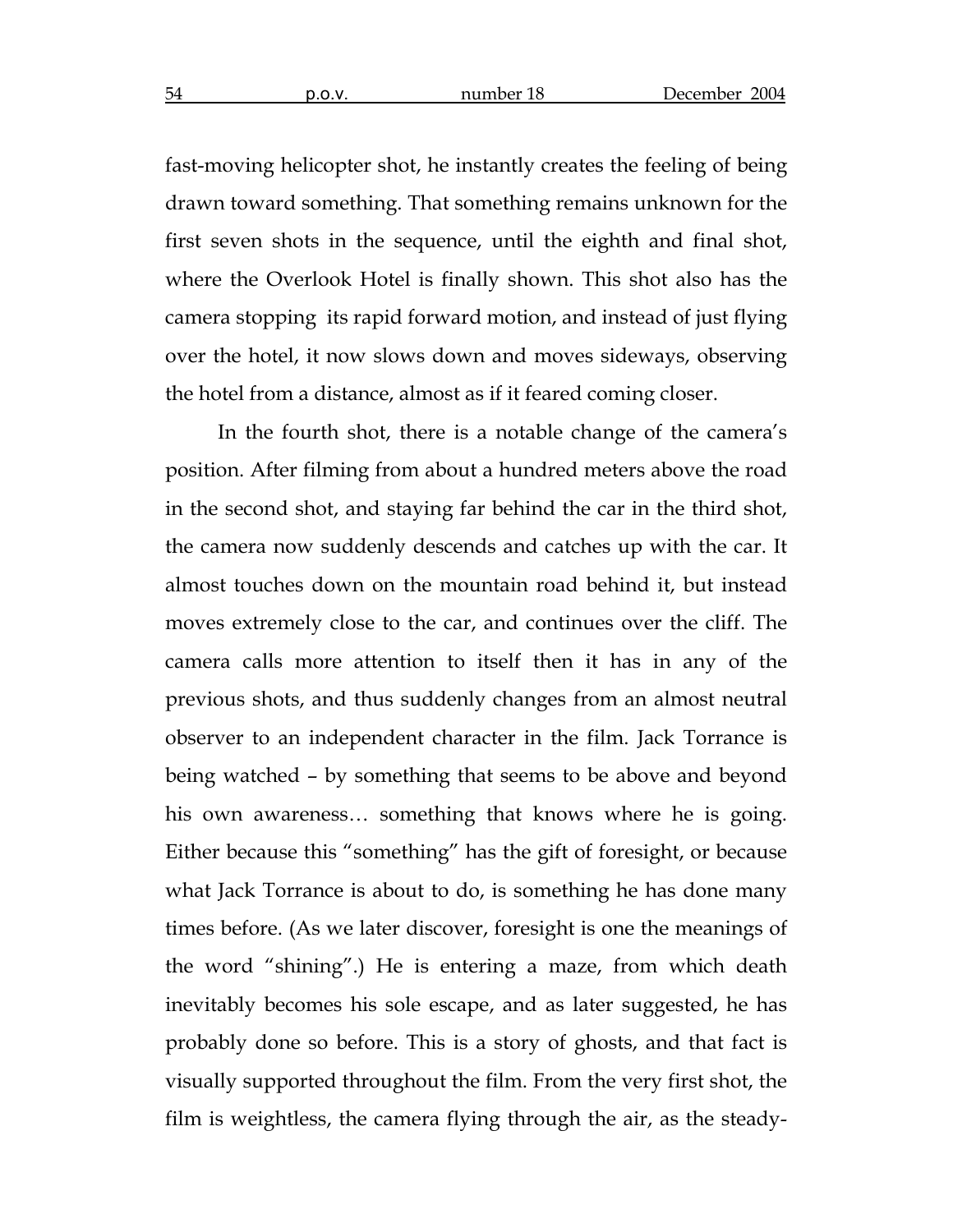cam camera later "flies" through the endless hallways of the hotel, always right behind Danny and his tricycle.

The final shot of the film has the camera moving slowly toward a wall covered with pictures, and stops on an old black and white photo, dated July 4, 1921. In the middle of a crowd, is Jack Torrance, appearing to be the same age as when the movie takes place, around 1980. This eerie ending connects not only with the start, but also with a line spoken earlier in the film by the ghost of Delbert Grady, whom Jack presumes to be the former caretaker. Grady corrects him, saying "...but you're the caretaker, you've always been the caretaker. I should know; I've always been here".

Kubrick uses the mazes in the movie as an allegory of the story's structure and the state of mind into which Jack Torrance is slowly drifting. The yellow car of the opening shots is being drawn closer to the magnet of evil, and to a predestined fate. Kubrick has done as Wilder did in *Sunset Boulevard*, and embodied the film's story in the opening shots.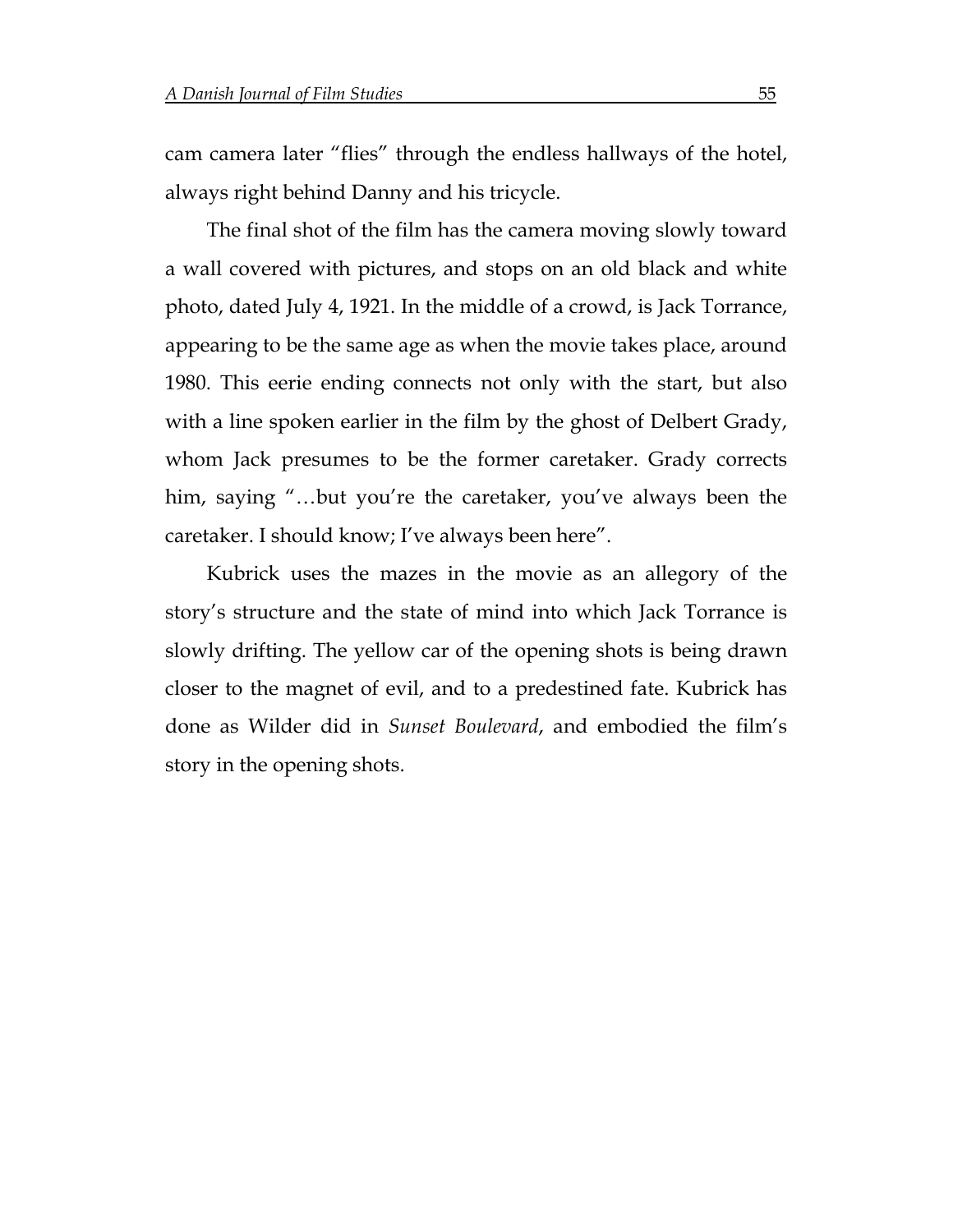# **Story and…. "story" Reflections on an over-hyped concept**

### Mark Le Fanu

Storytelling seems to be an innate human activity. The capacity to speak carries with it an invisible shaping power, even at the level of sentence construction, and there is no human being alive who is not impelled to tell stories (even if they are only to himself) several times a day – it is as native to the way we function as breathing is. Granted, then, that "storytelling animal" is one of the definitions of being human, the interesting distinction arises not between those who tell stories and those who don't (because we all do), but between the out-and-out professionals (writers, filmmakers, dramatists) and the rest of us, who may be characterized as mere amateurs of anecdote. Whereas the story-telling ability of most human adults subsists merely at a conversational level, a percentage of the populace in every generation attempts more ambitious shapings. So literature – in its multifarious branches – is born. People endeavour to tell stories for a living, and here, it seems to me, certain skills and enthusiasms are required that are precisely *not* innate or universal: 1. The writer in question must be able to invent interesting characters; 2. what they say is important: they have to be furnished with interesting dialogue, or dialogues; lastly, 3. a framework of incident has to be devised in which these fictional characters may be drawn out, "incarnated" and in other ways turned into live human beings.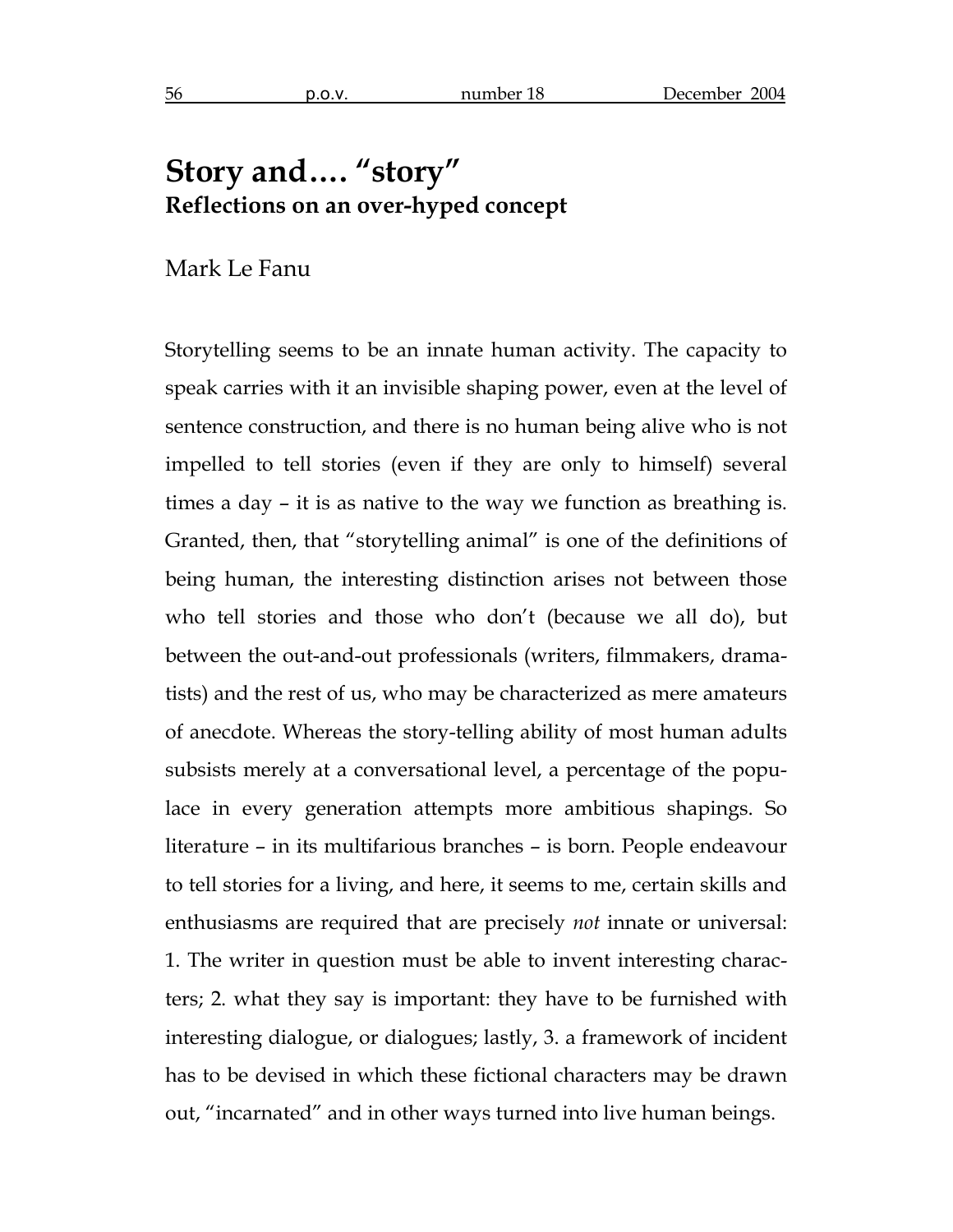I list these three skills separately, but of course they are all intertwined: in the cauldron of creation, they are operating simultaneously and invisibly. I would like to repeat my speculation that the aptitude to engage successfully in this sort of activity is - if not exactly rare - then at least a gift that is not given to everyone. Alas, for most of us, the desire to invent stories and to elaborate them systematically in writing, dries up around adolescence – along with those other ludic past-times of childhood such as drawing and colouring and dressing up in theatrical costume. Yet storytelling is profoundly congruent as an activity with the state of childhood. The phrase itself, "storytelling", can never slough off its primary allegiance to entertainment, and to wonder. A primitive taxonomy of story suggests itself. First, there are the bed-time tales told by parents to children - fairy tales and ghost stories that mingle with and interpenetrate the child's dreams. Further on in life, a central branch of the childish imagination is the adventure story, the ingredients of which we may attempt to list schematically: a simple robust plot, a hero or heroine who can be identified with, a quest successfully undertaken and a morally unambiguous outcome. With variations, this (or something like it) is still the template that powers the huge entertainment machine known as Hollywood. The satisfactions of the standard blockbuster, and even the ordinary comedy, are essentially "childish" in the context I am suggesting here – which doesn't mean that they aren't interesting, and genuine, and backed up by vast reserves of talent. There is no need to deny the fact that the people who provide these stories (the industry professionals – the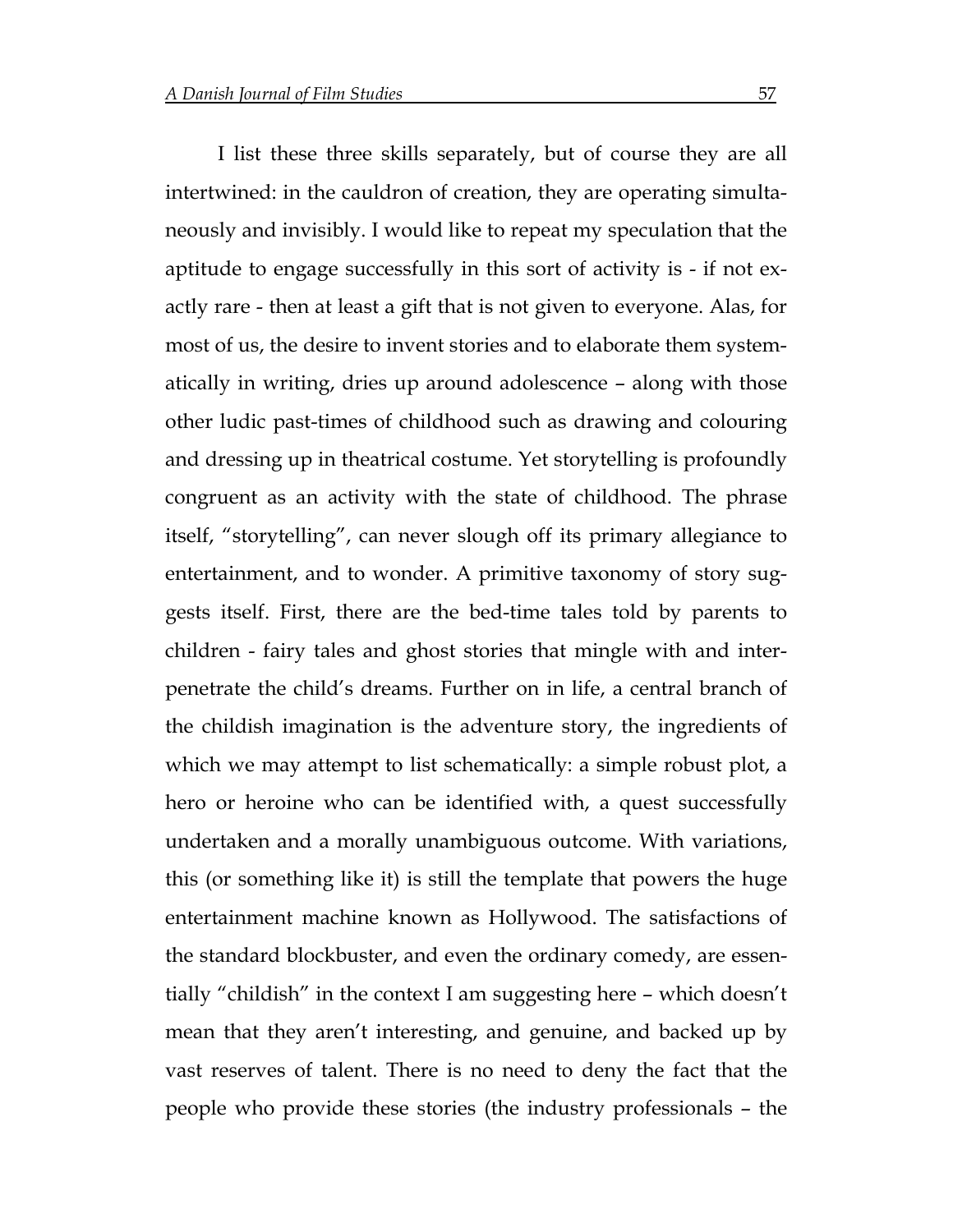"developers", the screen-writers, the script-doctors, the hordes of rewrite specialists) are skilled craftsmen to the tips of their fingernails.

But there is another kind of story that is closer to the core of literature. In any case, it is interesting that in the context of literature one doesn't use the word "story" so often. Story has got to be there, of course – something is being *told*, and what that thing is, will usually be summarisable. Yet the deepest satisfactions of literature are not plot-confined: in some of literature's greatest works (I include plays – for example, Chekhov's plays – as well as novels) it is as if plot itself has evaporated: what happens, happens (so to speak) of its own volition – without the intercession of the storyteller, and independent of the exigencies of "genre". Miraculous moment! The scaffolding disappears: you search around and can't see a sign of it. It is as if it never existed! The same "trick" can be discerned in cinema, and is absolutely the thing that makes the greatest movies so wonderful– this beguiling feeling, that the audience doesn't know at all where it's being taken, doesn't even suspect that it's *in* a story. Take a simple example: the plot of *Bicycle Thieves* is easy to recount: a man loses his bicycle. Unless he can find it he will lose, too, his job and his family. With his ten year old son, he skelters around Rome in search of the vehicle. Yet nothing at all in de Sica's film is predictable: the incidents that follow each other have their own logic, their own rhythm, their own integrity. Everywhere, the film combats and outwits the reductiveness of melodrama. It is exactly similar, in this, to a film like *Pather Panchali*: plot, as such, has been banished by Satyajit Ray, to be replaced by lim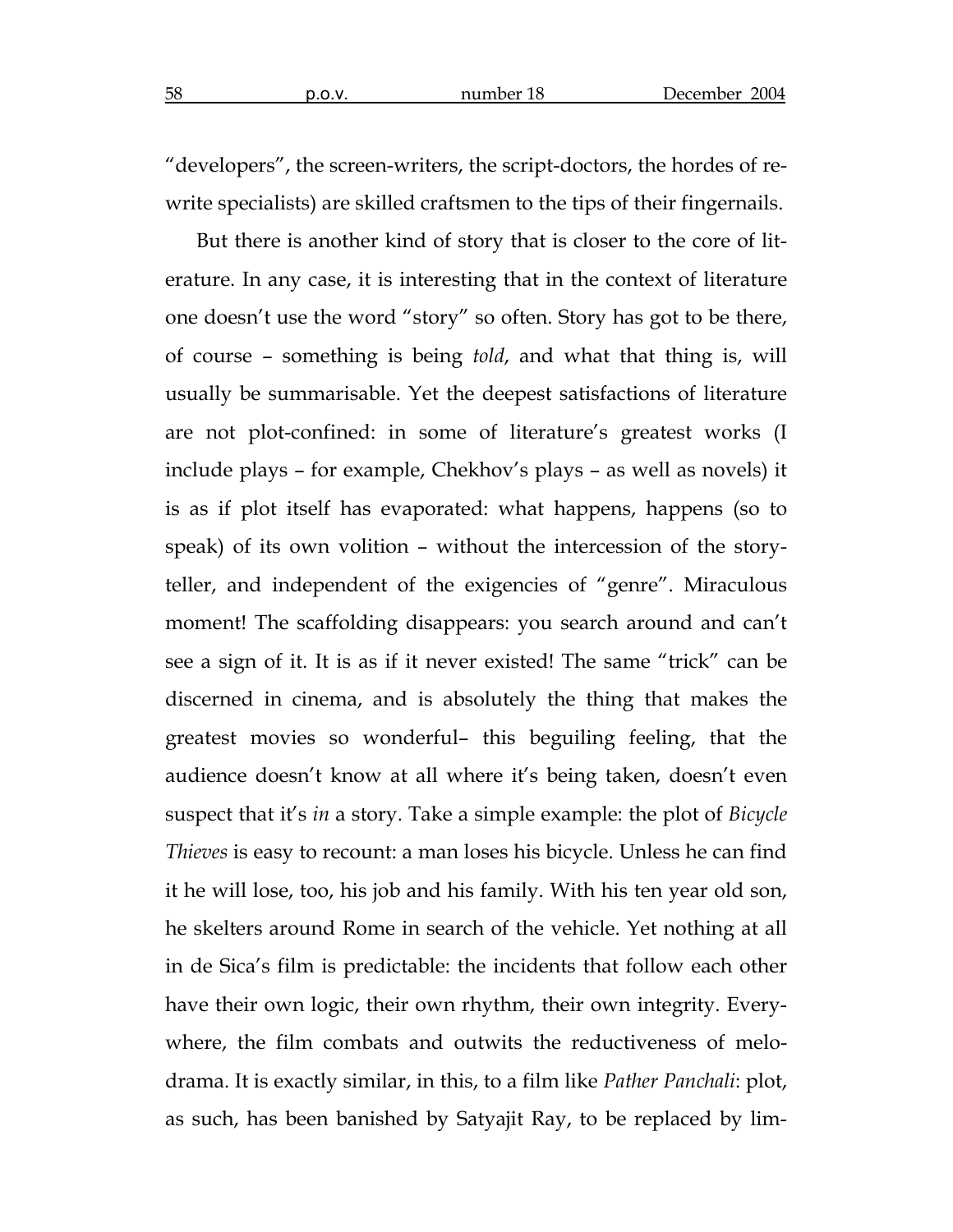pidly beautiful incidents that seem to succeed each other with all the gravity and inevitability of life itself.

The two examples here are taken from the humanist classics, but one could just as easily cite modernist or postmodernist masterpieces. Indeed, "lack of plot" might even be one of their defining characteristics. One thinks of Godard or Antonioni. What exactly is *L'Avventura*, for example? A woman from a yacht-party goes missing on an island; her friends search for her. The search continues on the mainland and is never resolved. By the end of the film we still do not know whether she has disappeared in an accident, committed suicide, or been abducted (or none of these things). None of this matters, however: in life, after all, mysteries also remain unresolved. The extraordinary suspense of the film – the suspense that is necessary in every narrative and dramatic work of art – is not the suspense of a detective thriller; it is sustained, on the contrary, by our wondering from scene to scene where Antonioni will take us next – not so much narratively, as spiritually, psychologically, erotically. The film seems, as it unfolds, to have no structure at all; yet, when it ends, we have undoubtedly *been* somewhere, and taken prizes. Its cadences, in the musical sense, are beautiful and just.

Other examples suggest themselves. A good proportion, perhaps, of all the movies that count in film history are like this. One thinks of the Czech school of the 1960s: minimalist masterpieces like *Intimate Lighting* (Ivan Passer, 1965) or *Capricious Summer* (Jiri Menzel, 1967) in which nothing happens at all – on the surface, at least; though beneath the surface the currents of life flow impel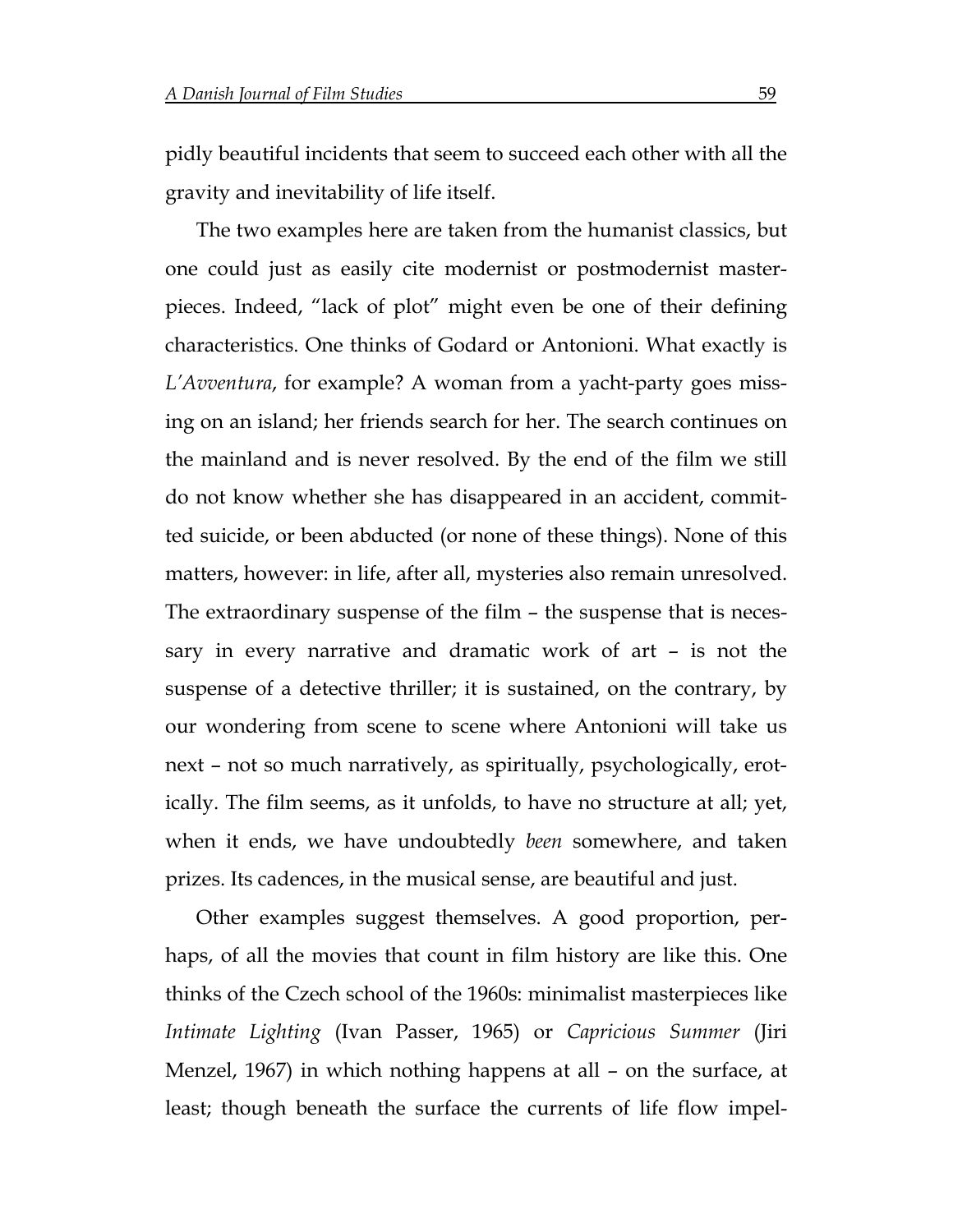lingly. And there is the whole strand of French film-making that stretches from Renoir to Rohmer, predicated on tiny, almost invisible incidents, faultlessly evoked and elaborated. We are far here, indeed, from the broad brush strokes of populist Hollywood dramaturgy. Hollywood and the kind of films I have been describing are really two different forms of art, two different creatures In a way it is pointless to compare them. So it strange, I think, that efforts to place them in the same basket are very much the style of the age.

The trend first started ten or so years ago. At the time I am thinking of, one couldn't open a magazine or a newspaper without coming upon an article complaining that "European cinema [alternatively: "art-house cinema"] has forgotten how to tell stories." (The real meaning of this is: it is not enough like Hollywood.) Seminars and study-courses started up everywhere explaining to us, or purporting to explain, how this deficiency of imagination might be rectified. One was struck by the condescension – or else (is it the same thing?) – the ignorance of some of these initiatives. How openly they disdained what *had* been achieved in European cinema, in their eagerness to replace it with new formulas! What started out as a mild corrective (a plea for a return from the wilder shores of the avant-garde to the pleasures of orthodox story-telling) became, soon enough, a constricting ideology which begged more questions than it answered. "Films must be popular." But what do you *mean* by popular? (And actually, why *must* they be popular? A good film will find its own level.) And then this key mantra we have been consid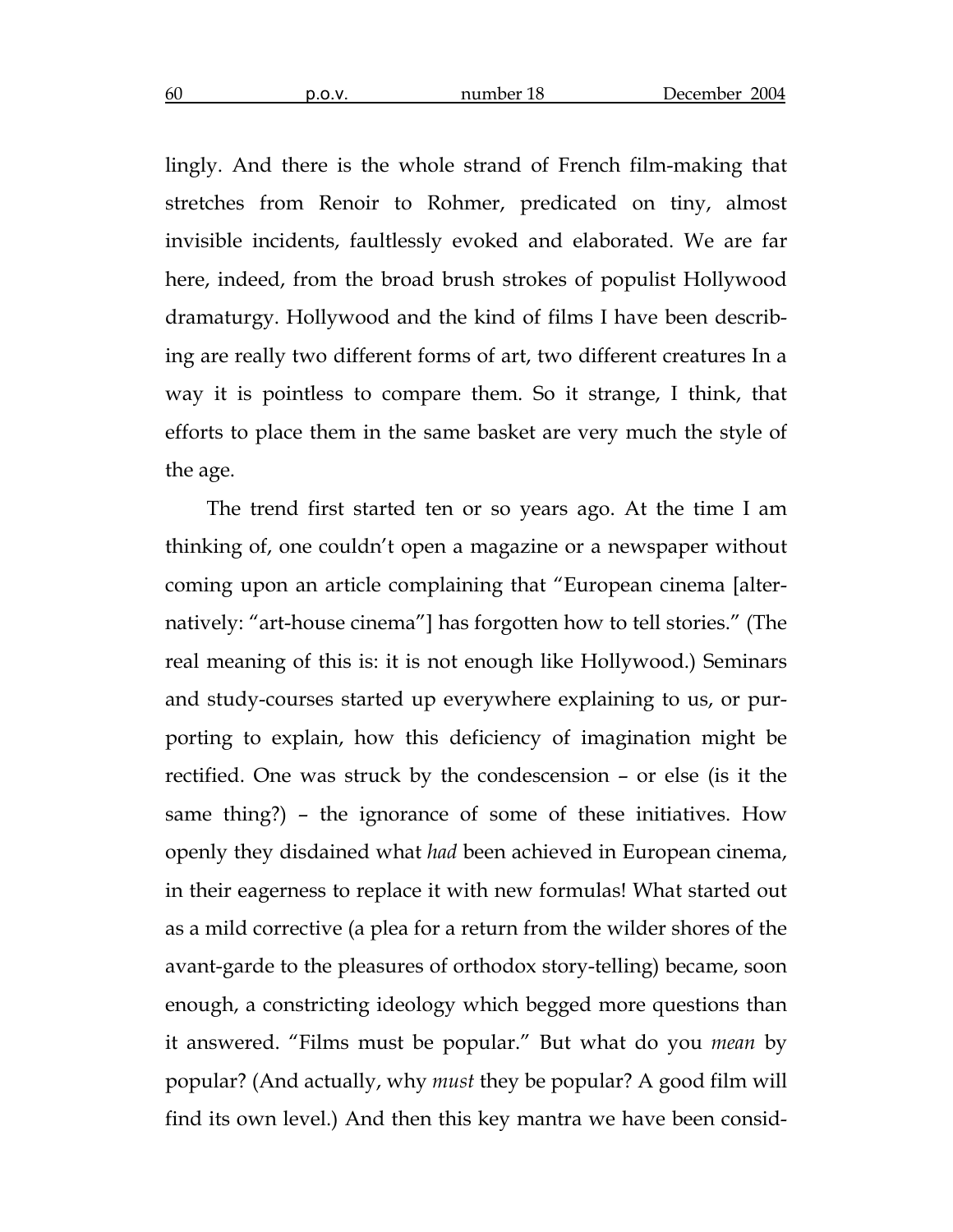ering. "*A film must tell a story*." Yes: but there are many stories, and many different ways of *telling* a story. The phrase itself, when overused like this, infantilises the subject, dragging art down to the lowest common level, and anchoring it there in the public's so-called "need for entertainment". So the plea here (in this special issue of POV) is for a cautious and scrupulous consideration of the topic, and a sensitivity to its ideological deceptiveness. There are films, to repeat, where story is everything (Almodovar's *Bad Education* seems to me to be a good recent example); and there are films that have no story at all – none, at least, that is discernible to the naked eye. Neither type of film, I would think, is *necessarily better* than the other. Power, beauty, depth and coherence in a work of art are surely what ultimately matter – these are the qualities that we should be looking for. Story is only the starting-point.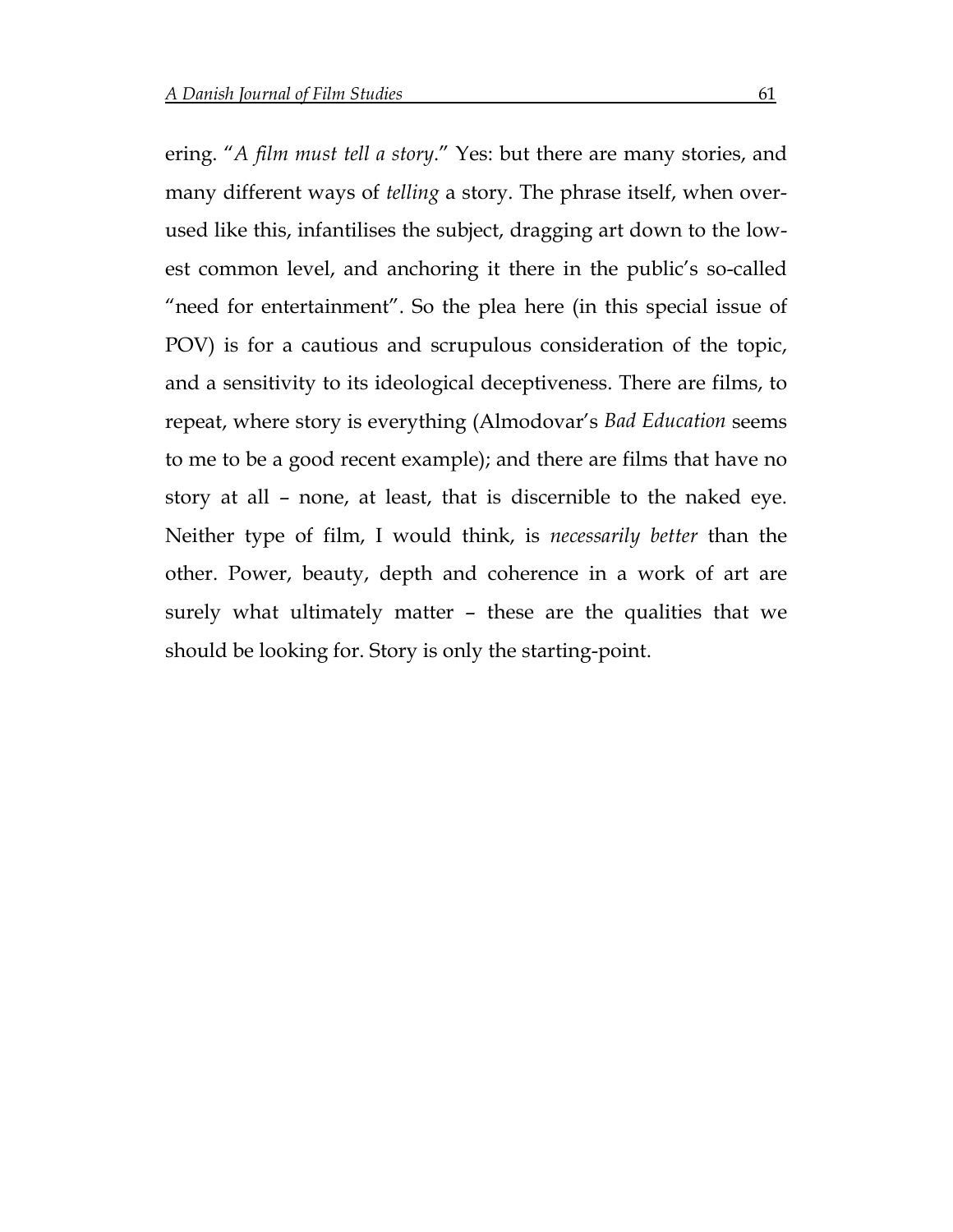# **Where's the story? Notes on telling stories cinematically**

### Edvin Vestergaard Kau

The meaning of a film is incorporated into its rhythm just as the meaning of a gesture may immediately be read in that gesture. Maurice Merleau-Ponty

Cinema is a temporal art – its elements appear sequentially in time. Gerald Mast

#### **39 steps – and back again**

Viewing two very special films crystallized the following reflections on certain elements of cinematic storytelling. Although *The 39 Steps* (Alfred Hitchcock, 1935; 87 min.) is a feature film, and *Remembrance* (Stephanie Morgenstern, 2001; 19 min., see articles and facts in *POV*  15) is a short fiction film, they have some things in common in the way they present their story as a kind of journey that circles back upon itself to connect ending and beginning. What I am interested in is how they are tell portions of their story through their use of time. Or, as I prefer to put it, how they orchestrate time.

In *The 39 Steps,* the character Mr. Memory has memorized information about a new weapon to be used by the RAF, and enemy spies are about to take this memory artist out of the country. However, this plan is not disclosed until a point near the end of the film, even though Mr. Memory is presented in the very first scene, at a moment when the hero, Robert Hannay, is in the audience of a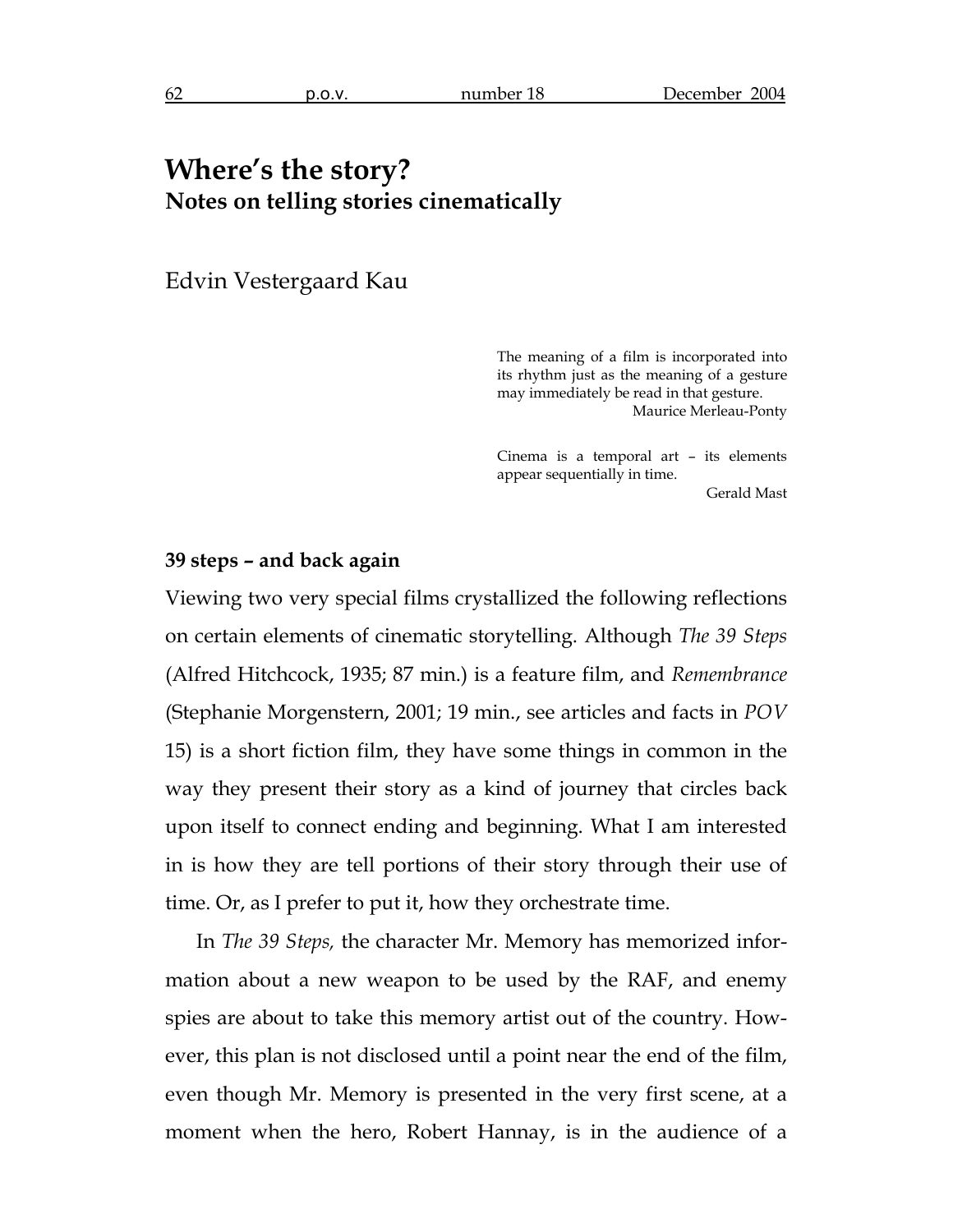music hall performance. In this way, Hitchcock opens a string of events leading towards the end without giving the viewer much information: Hannah is watching the "memory show", quarrel and fighting breaks out among the audience, and trying to get out he is contacted by a woman, "Miss Anabella Smith" (who in fact is an agent working for the British intelligence service). Next, she fires a gun to "create a diversion", invites herself home with Hannay, tells him a few details about her activities, a spy cell in Scotland – and is murdered by foreign agents. Hannay finds himself chased by both the police (for the murder) and the spies (he knows too much). But in a way, his reason for setting out on the journey through Hitchcock's diversions is that he *knows too little*. So do we, the viewers; with almost every scene and every incident Hitchcock leaves the audience mystified as to story solutions and with few or no clues as to how incidents may contribute to the understanding of the story's logic, or what may or may not happen next during any given scene. For example, many times Hannay thinks that other people (even the heroine, Pamela) will help him, just to find out that they won't, or he thinks he is safe with the police who then turn him over to Scotland Yard as a man wanted for murder.

This puzzle is greatly entertaining to follow. Scene after scene offers little surprises; Hannay is trapped or caught by the police, but no he's not. He is free, and then he's not. The story and solutions in the end almost lose their importance. What is interesting here is a special mechanism in Hitchcock's storytelling practice: steps in the final explanations are continually postponed, and developments in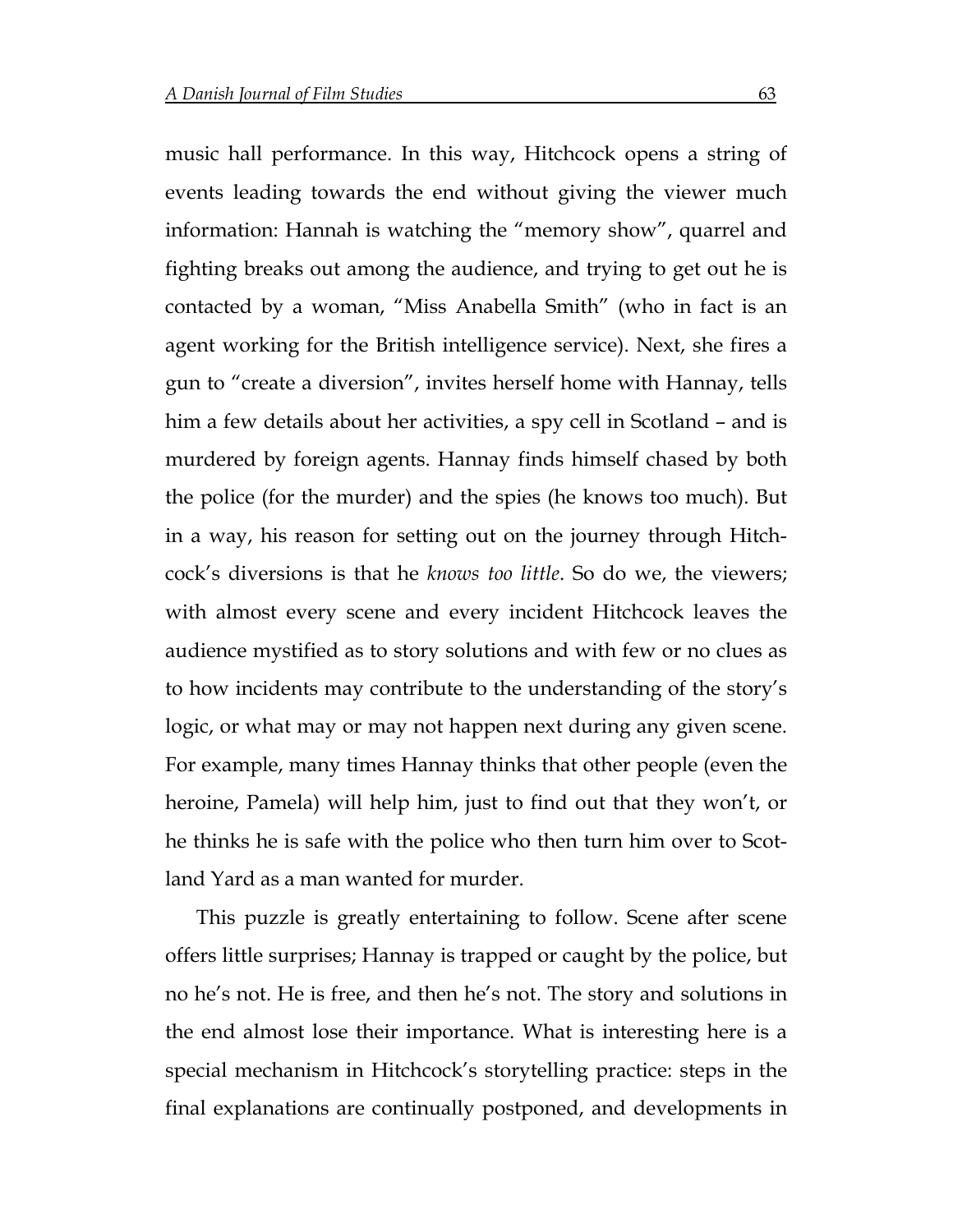so-called plot logic are turned upside down. Constantly we find that *hesitation and delay are major principles* in Hitchcock's storytelling practice. Every scene in every new environment during Hannay's hunt for explanations and solutions in Scotland, is used as a means for orchestrating a hesitation and a certain slowness – keeping the audience waiting for the ending in an entertaining way. *The 39 Steps* literally uses cinematic time-space patterns to keep the viewer suspended between the opening and closing of the film.

Finally, in the end we return to the London Palladium, where Mr. Memory is giving his usual performance. On stage he is provoked by Hannay to disclose that The 39 Steps is an organisation of spies working for a foreign power. The circle is complete, and in a way – between beginning and end there is nothing. That is, nothing but time – in which the viewer has had the opportunity to experience the pleasure and excitement of being led back to the starting point of the story. Thus the key elements amount to the very mechanism of change (rather than precise events or things actually shown), the inventive fantasy making us "believe" in this unreal tale.

#### **Remembering in** *Remembrance*

Returning to the same, or staying in the same moment actually is done more radically in the short fiction film *Remembrance*. Like *The 39 Steps* it is about a memory artist, Alfred. In a way his story might be seen as a chance to get a glimpse of the possible fate of a person like Mr. Memory. But unlike Mr. Memory, Alfred has not trained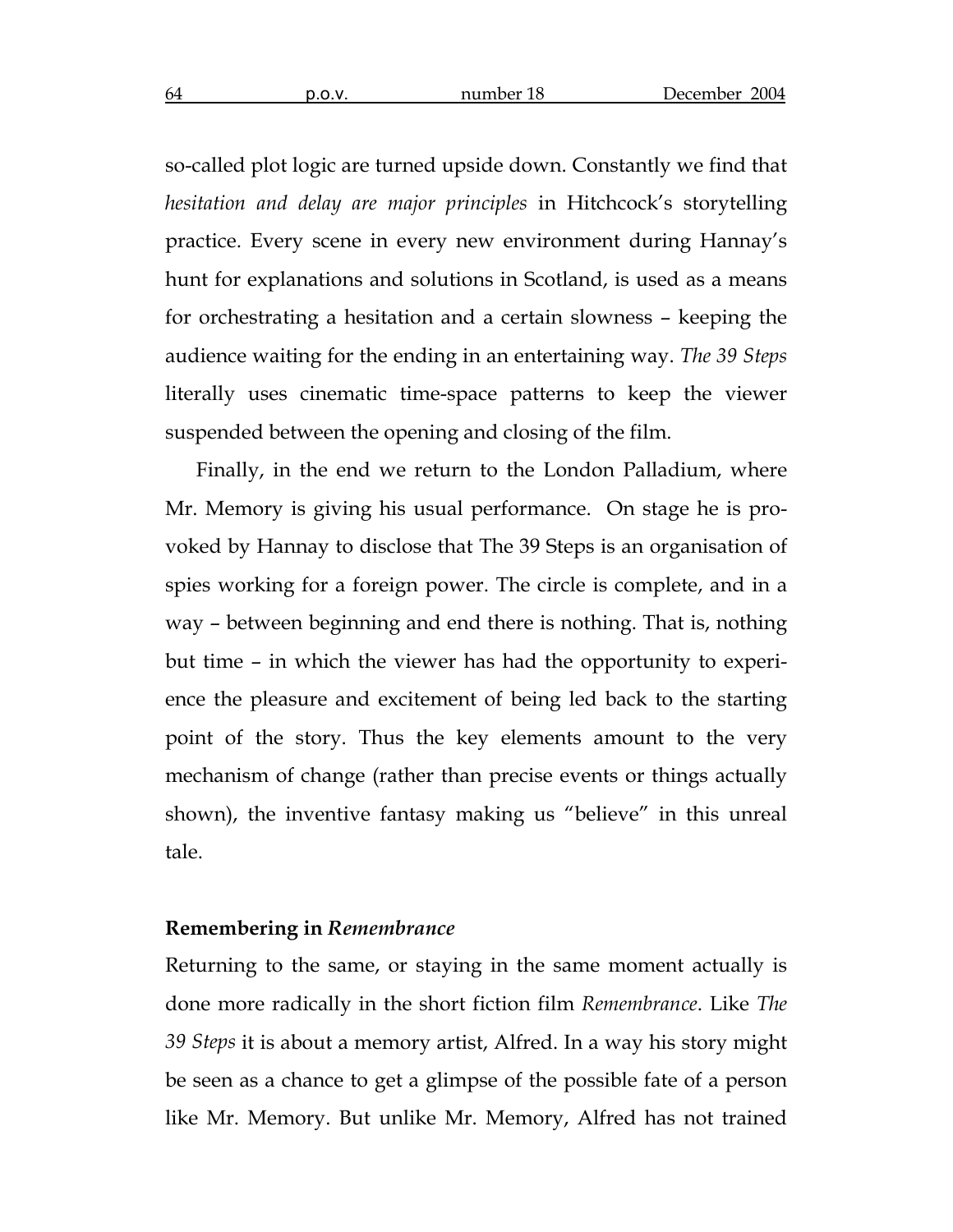himself to remember things. On the contrary, he is unable to forget, and the reason he remembers literally everything, is because he is a synesthete. This means that he hears the sounds of colours, sees the colours of music, he can't hear anything without seeing it, and so on. All his senses are actually a single sense. In this way he combines and remembers everything. As he says: "I can't imagine forgetting. I've tried everything. How do you… how do you stop knowing something you know?" A person like Alfred could be of great importance to the intelligence service of the Allied countries, and the woman, Aurora, who contacts him after the show is working for one such service. Alfred and Aurora are falling in love, and in fact this apparently is the only thing that can "save" him from the chaos of sensations (shown through fading sounds when they have locked eyes or dance together), but it also leaves him in a dilemma: is she just working, or are her feelings genuine, and is he able to balance his growing feelings for her with the commitment to the cause and the intelligence work?

The very first shot shows Alfred on a train station platform, remembering flashes of what the film is going to show. And the last scene shows the same situation, with Alfred also this time closing his eyes and thinking back, deciding what to do. Turning around he, and we, see himself and Aurora entering the platform in the background of the picture. Past and present are on the screen at the same time. They sit down, and she tells him about her job and *her* dilemma between duty and personal feelings. Then, after this, their last talk, Aurora, the intelligence woman, leaves him; he closes his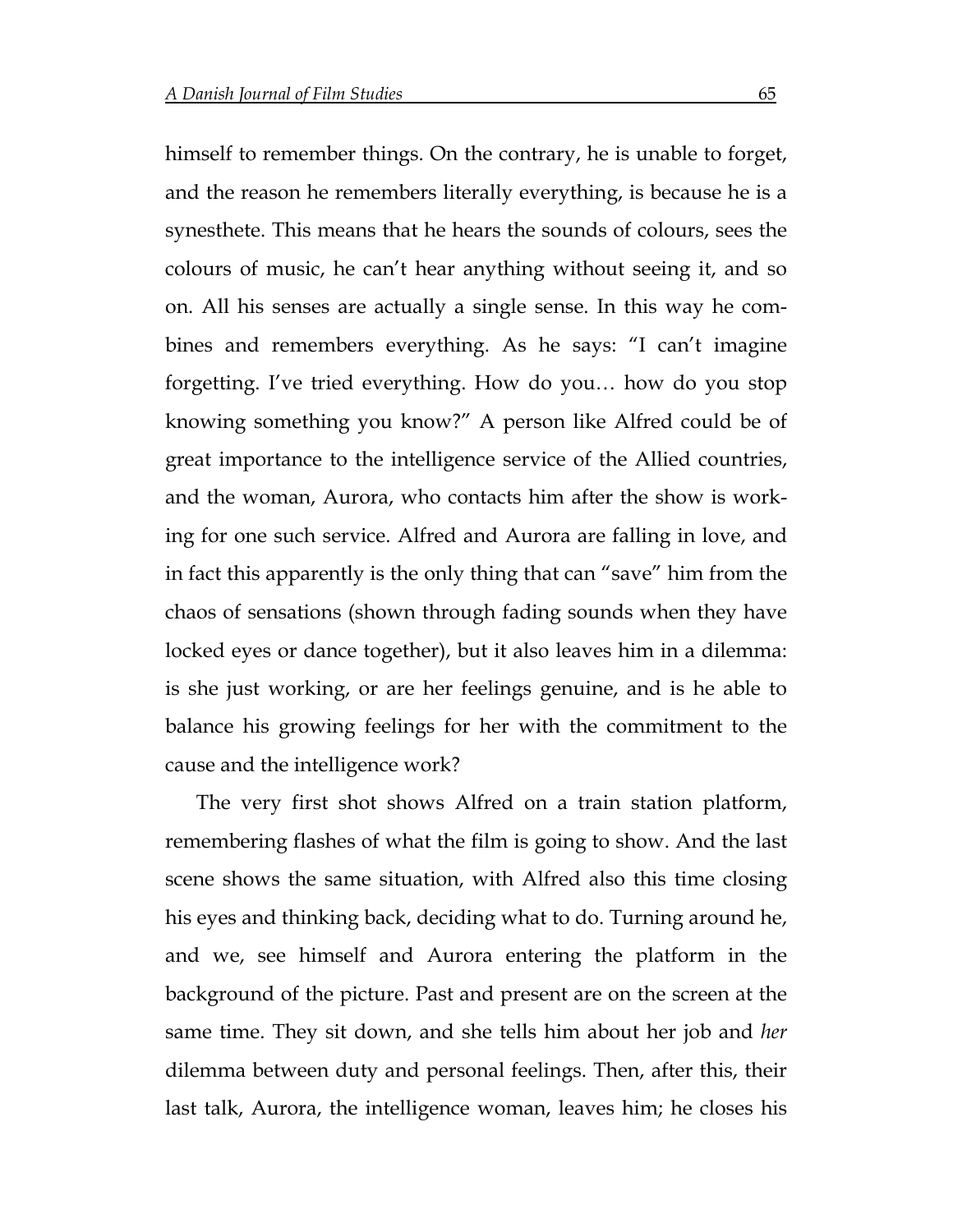eyes and is back remembering their quiet dance. Making his decision he turns and starts walking back along the platform toward the background of the picture, where Aurora disappeared, when she left to go to her hotel.

The result is that everything we see and hear in the film is Alfred's memory. Once it is in there, it can't disappear. He is standing on the platform, while he is memorizing, reflecting, and making his decision. Then he turns around and walks into the depth of the picture. Everything is a presentation of his state of mind, and this means that he is in a condition (as a synesthete and mnemonist) where everything is accumulated in his mind, in a permanent *now*. Interestingly, it follows from this that cuts to earlier situations are not really traditional flashbacks, but presentations of elements always remaining in his present consciousness. Changes along the narrative succession of scenes aren't so much changing things as presenting elements in Alfred's state of mind. The narrator is constructing a picture of Alfred's story, and this story is a vision of one (and every) moment in Alfred's life and mind.

#### **Changing nothing says a lot**

The narrative structure with a final return to key elements of the beginning becomes more radical in *Remembrance* than in *The 39 Steps*, because the former literally stays in one and the same moment, in Alfred's mind; his all-encompassing *now*. In both films' endings we return to the starting point. Of course, Hitchcock has transported Hannay from London to the Scottish Highlands and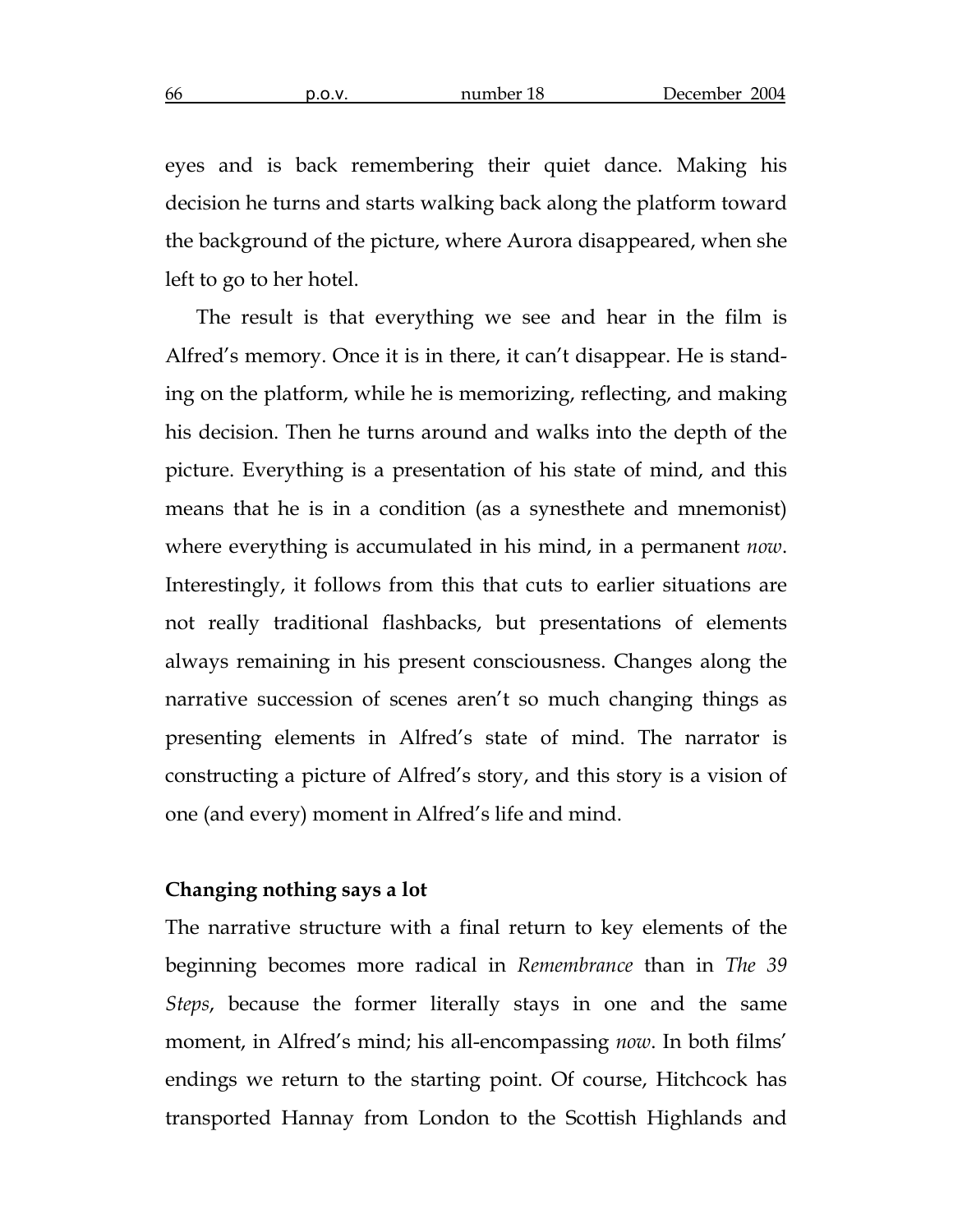back again and taken him and the heroine Pamela through a number of dramatic events, but the solution has remained on stage with Mr. Memory all the time. *Remembrance* tells the viewer about a series of experiences during an evening in Alfred's life, but in fact it never moves of out of his head. In this way both films have stayed in the same place; nothing has happened, and this nothing has been turned into good stories! In different ways this non-movement is the result of very interesting storytelling practices. I shall maintain this as a point in relation to a cinematic poetics: What has happened in both cases really is: the *telling* of cinematic stories. Often, the patterns and mechanisms of cinematic story*telling* are more important for the experience and the viewer's attention than the story itself as anecdote.

In the Hitchcock film, the presentation of characters and events catches the viewer's attention, mainly because it opens the door to: mystery. What is promised is that an exiting game of cinematic construction is in play. What counts is not information and facts, or specific events and connections as much as the very *dynamics of change*: uncertainties and accidental relations between things are more important. The narrative authority (sometimes called the narrator), with a clear distance to both story and characters, can play with a lot of "as ifs" and concentrate on ways to keep changes coming. (As the master of ceremonies at Club Silencio in David Lynch's *Mulholland Drive* (2001) comments, when the connections between sound and movement are shown to be illusions: "It's all recorded".) Once Hannay is introduced and sent on his way through the maze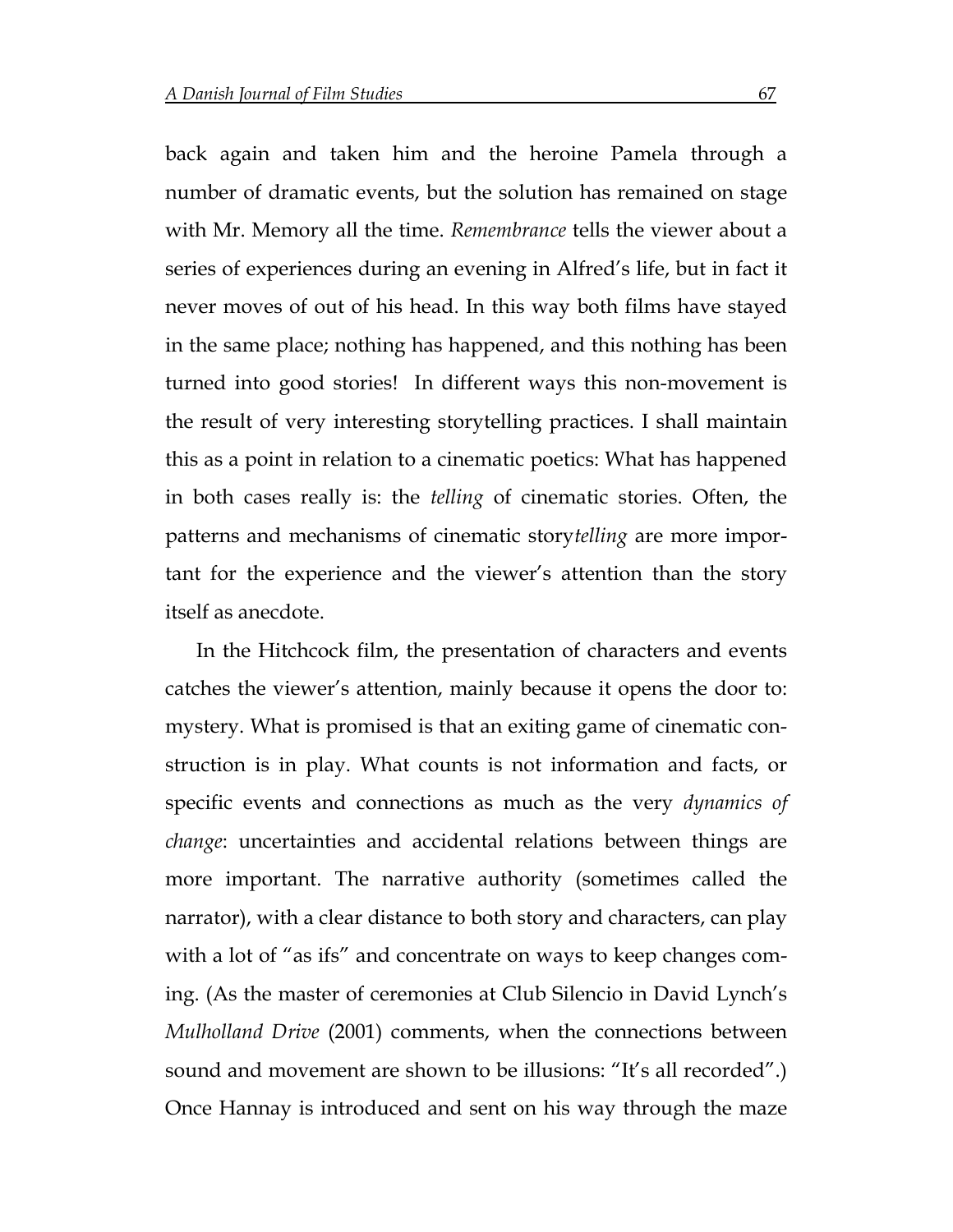68 p.o.v. number 18 December 2004

of mystery, we have at the center of interest: modification, development, diversion – of (almost) nothing. The pure change and movement over time rather than facts and logic becomes essential to the storytelling as a mechanism of cinematic poetics.

The importance of a clear *narrative authority*, the definition of the *cinematic meaning structure as an "as if",* and *change as orchestrated time patterns* in relation to traditional cinematic poesis, self-reflexive films, and meta-cinema, can be detected in films such as *Vertigo* (Hitchcock, 1958), *Vampyr* (Dreyer, 1932), and *Lost Highway* (Lynch, 1997). Other examples come to mind as well: *Funny Games* (Haneken, 1998), *Memento* (Nolan, 2001), *Pulp Fiction* (Tarantino, 1994), *One Hour Photo* (Romanek, 2002), *Magnolia* (Anderson, 2000). *Fargo* (Coen Bros., 1996) makes an almost demonstrative point of this "as if-strategy": "This is a true story". Perhaps more story than true? In films such as these the viewer's experience is deeply dependent upon not just plot logic and story material as such, but more particularly on patterns creating meaning in time and space.

### **Seeing changing time and space at a distance**

The examples analysed above may provoke reflections in other directions than traditional descriptions of narration in fiction films, plot structure, and the like. The three following characteristics are worth considering in this perspective:

1) Pure change. Telling a story is basically *changing* things/ elements and phases/stages of development. It is also focusing the viewer's attention, and re-focusing this focus on new elements; not necessarily on certain things or specific facts – but on the very mechanism or dynamic of change. The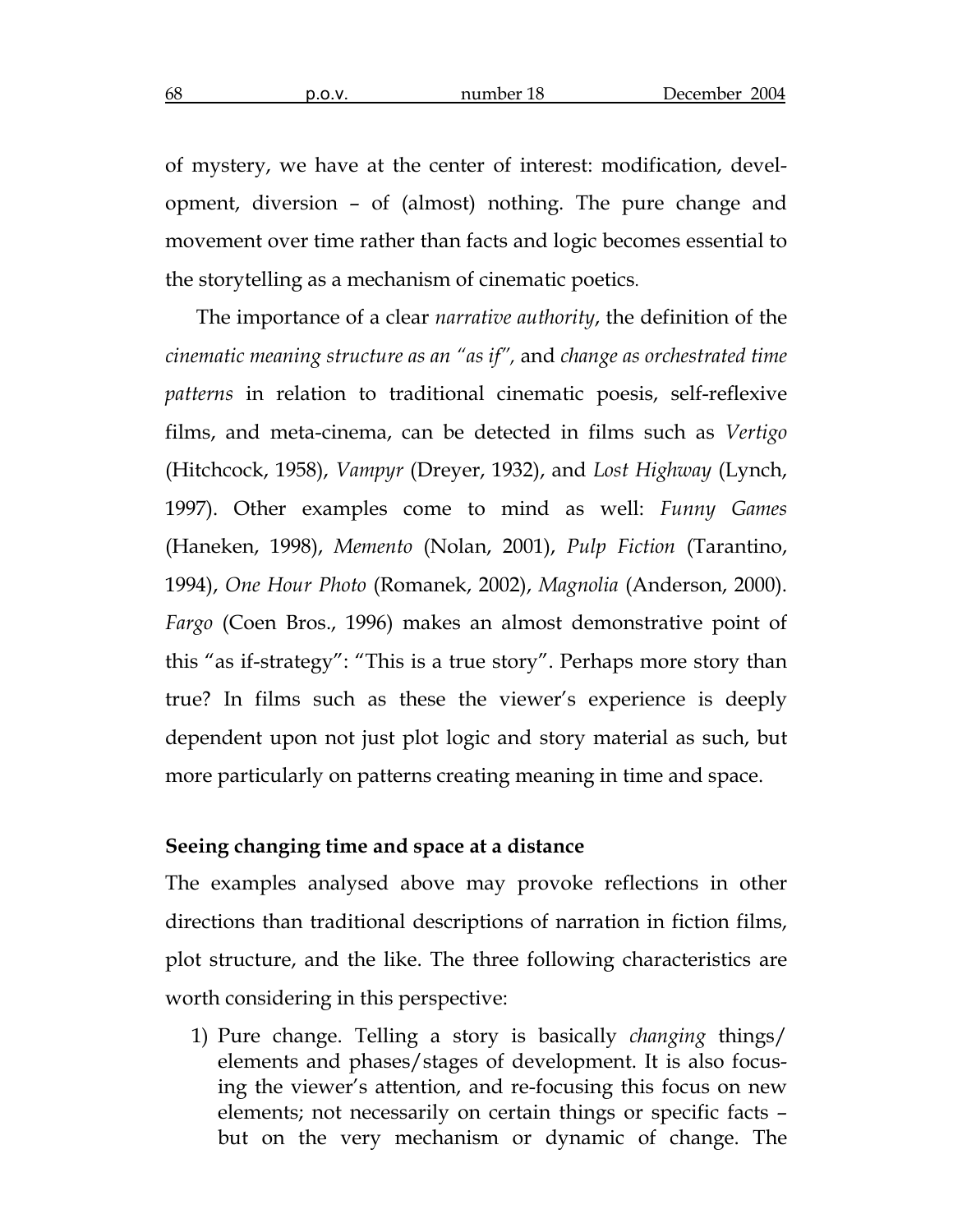challenge and attractive quality in story building is its element of time and the viewer's experience of emerging and shifting (patterns of) meaning.

- 2) To tell a story, you have to operate in an *as if* mode. Story is structuring raw material; and "storying" as practice is essentially the same whether the product is fiction or documentary. If we have these elements: characters, situations, settings, etc., and if we let them do this or that, or something happens to them, what may develop and become elements of a story? To create or practice a story of something – or *about* something – you have to have a certain distance to what is told. *You don't tell a soccer match, you play it* (even though it is of course quite possible to tell about it or about one's experience of it – afterwards). The told story is not reality, but structured, mediated reality, shaped by the medium. Screen reality is always presented as an "as if". When you tell something, (either fictitious or something that actually happened to you), the events – and your story – are *in another place in time and space* than the time and space of reality.
- 3) Finally, it is important to keep in mind a specific variety of the above-mentioned *distance*: that between *characters* and *storyteller*. The characters are told as parts of the story, as it were, while the storyteller is in the process of doing this piece of work (telling about them). This may sound trivial, but it is nevertheless crucial to distinguish between the narrator and the characters of his or her story, between teller and tale.

### **This is the story?**

All stories are the same, or at least all traditional narration is. You begin your story, develop complications in the initial situation, develop things further through events, create obstacles and opponents, explain and present solutions, and show the ending. From Aristotle to Hollywood, the sequence of events has traditionally been generalized into this pattern: beginning – middle – end.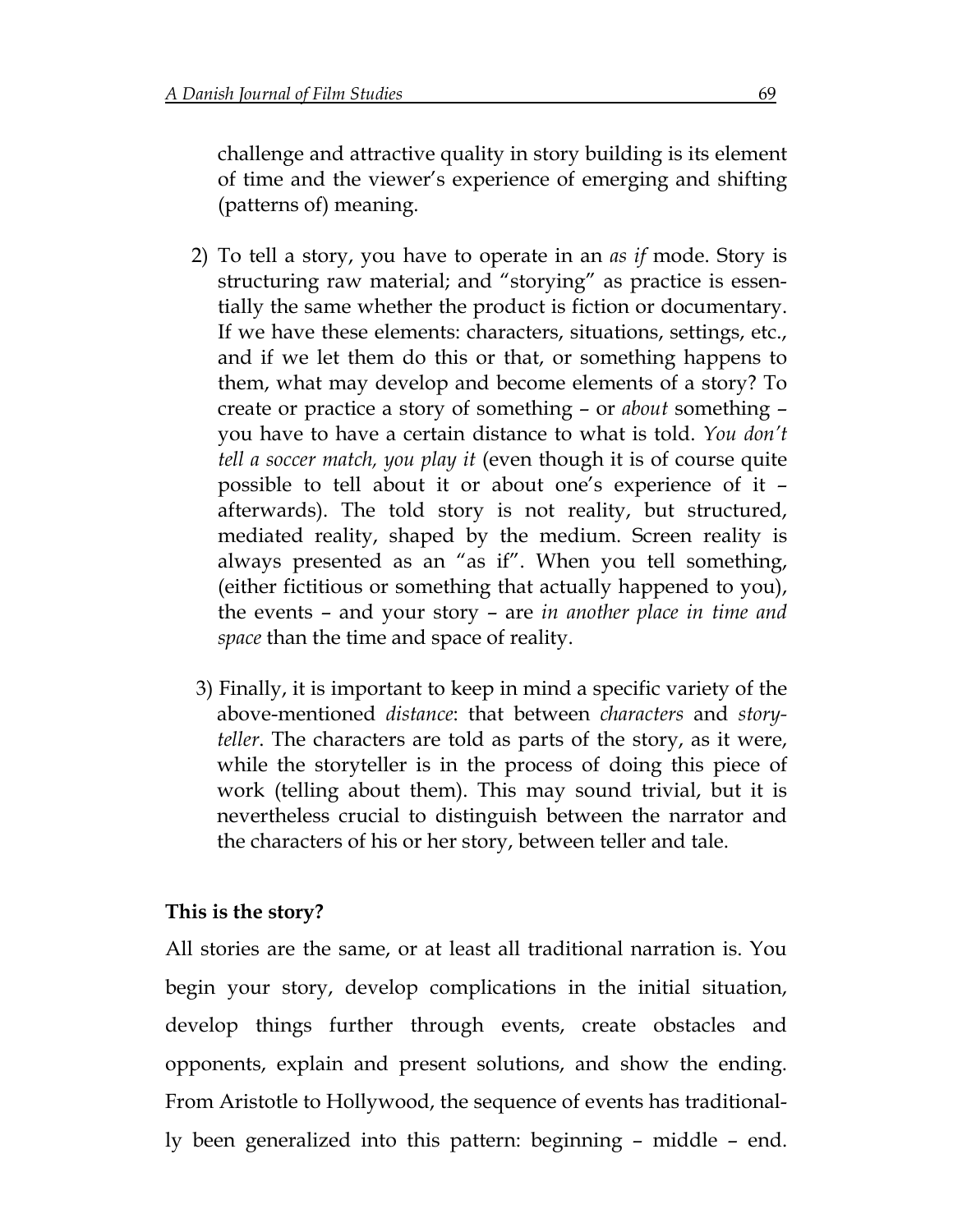Count to three, make it a little difficult to do so, and the audience is happy to reach the opportune solution in the end.

As we have seen, story*telling* involves not only the story, but also the *act of telling*: shaping the meaning-developing structure of time and space. In this game, uncertainty is an important element in *telling* as a driving or dynamic force, as demonstrated by Hitchcock (and not just in his and others' definition of suspense: possible dangers known to the viewer, but not the characters). Hesitation, and slowness (and on the part of the viewer: patience!), not speed, is of great importance. One doesn't always want to race ahead toward solutions. Just ask the expert audience: children. Excitement and suspense also means: waiting in a playful engagement between the audience and the presentational, aesthetic practice of the movie. That is, the viewer's experience of *how* the film is telling its story. Watching a (good) film also is: waiting full of attention!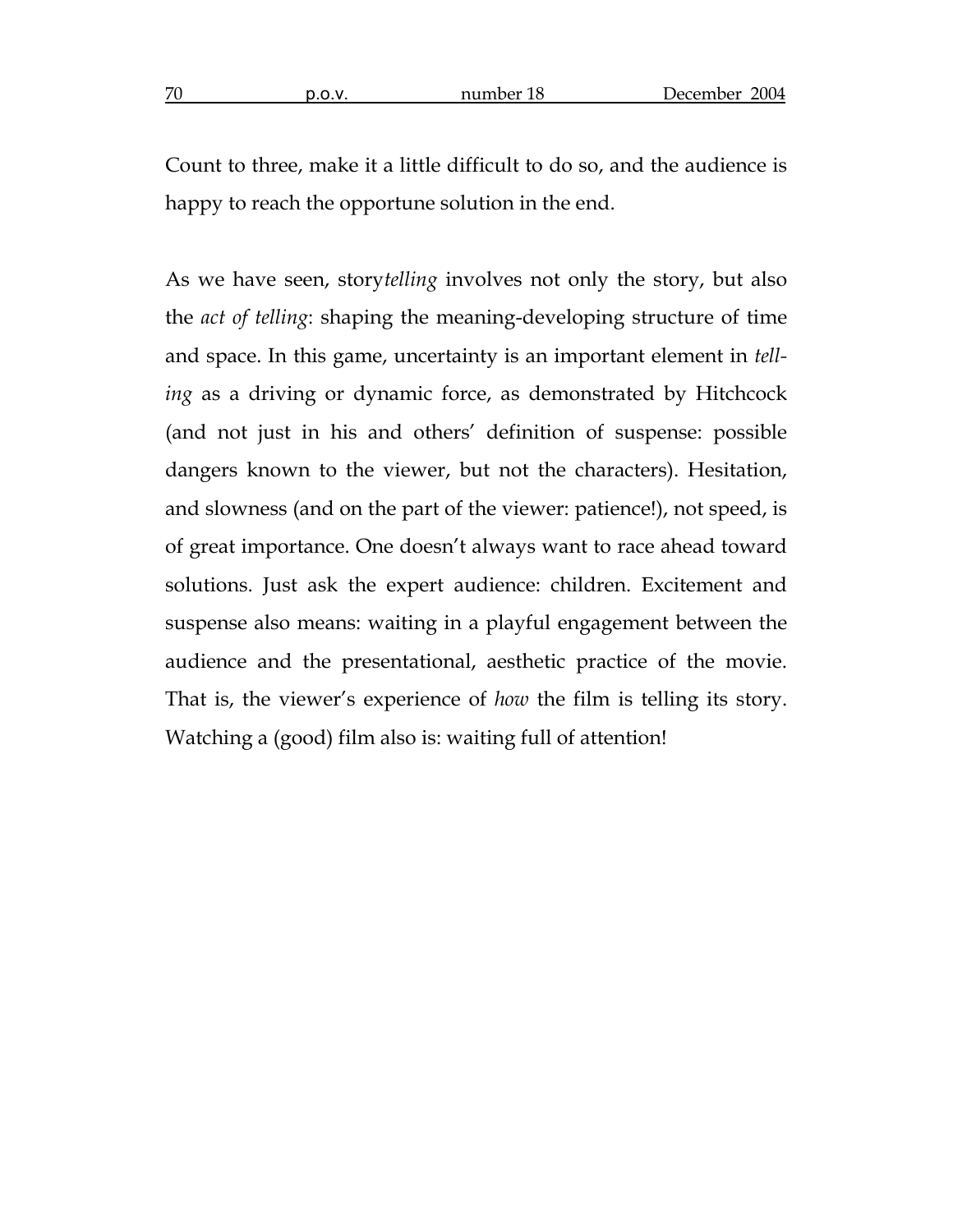# **The Idea An article about idea-development problems**

### Gunnar Wille

It was early in the morning. He sat staring out the window when an idea suddenly entered his morning-drowsy brain:

#### The idea

"An isolated house surrounded by a wild and untended garden. It is a bright summer evening. A woman, a very beautiful woman, opens a window on the first floor and looks down into the garden where a dwarf is standing in the high, uncut grass. She yells something at the little man and slams the window furiously. The dwarf puts on his hat and turns his back to the house…"

Perhaps the idea was not even good, but it might develop into another idea that could be used for something. That is, if it was allowed to simmer in the back of his head for a while. And if it was then allowed to pop up in his head again to have another woman added to it, sitting naked up a tree in the middle of a field a kilometer from the house.

He was wide awake. He loved ideas that just popped up in his head like that, without any effort on his part. These ideas seem to develop all by themselves, out of the blue, and suddenly they are there. You could be doing the dishes, be on your way to a metro station or just be sitting and staring out the window as he had just done, and suddenly it comes to you. In short, ideas are born when you are not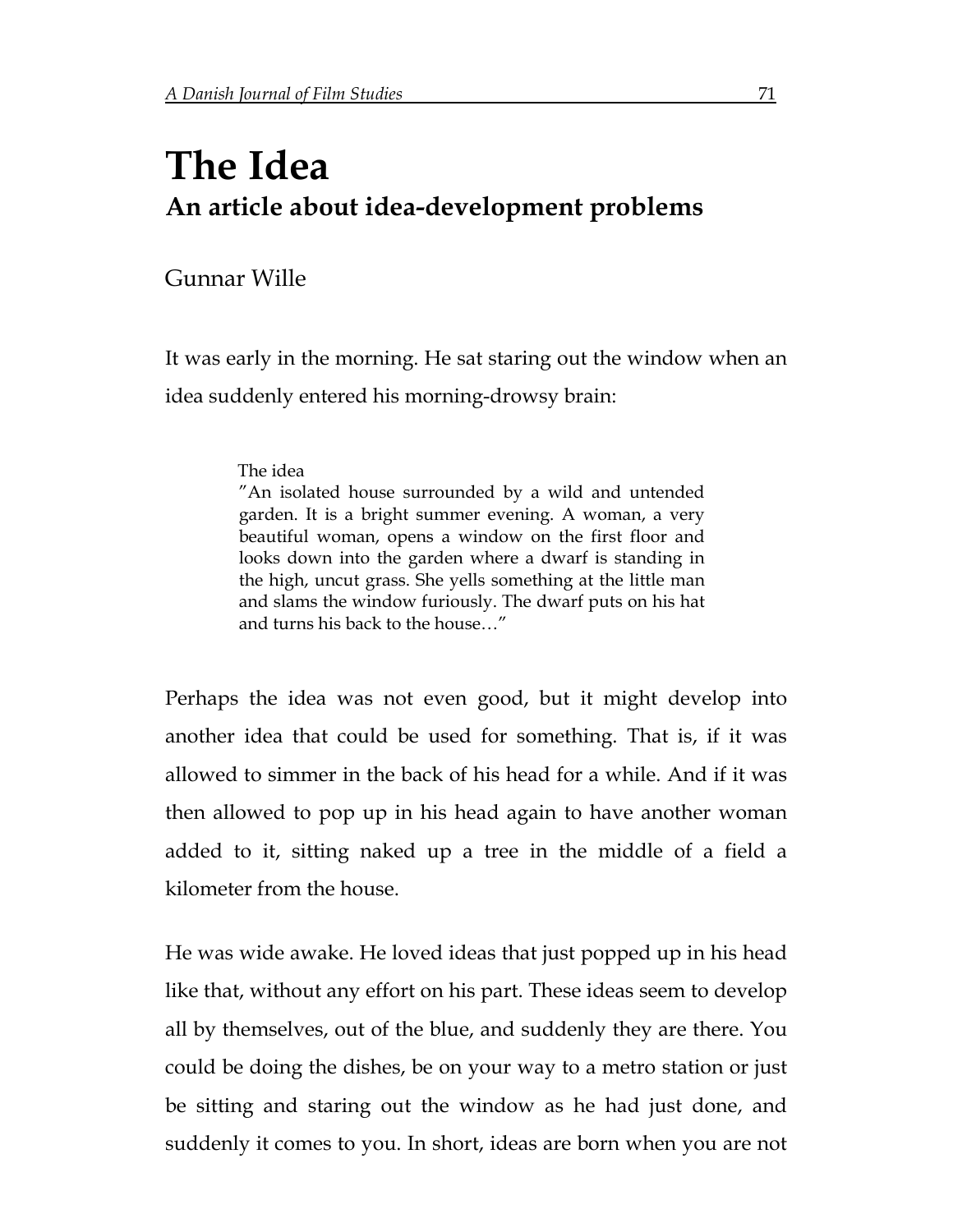making an effort to develop them. And in his opinion, these ideas were the best. They have a freshness to them that is rarely there when you have worked hard to develop an idea. He had often asked himself the question: How does one actually get an idea? And he had not succeeded in coming up with an unambiguous answer. After all it is very unlikely that you will get an idea if you just sit down and stare out the window. And then he realised that it was not the first time that this specific idea had entered his head. This was an idea that kept popping up. And consequently he would soon have to do something about it. He had to find out what it was all about. He had to find out what the woman yelled. He had to figure out the story of the little man and where he was going…

Then there was a ring at his front door. He was still sitting in his bathrobe, his hair looking as if he had slept in it. He looked at his watch. It was nine o'clock. He was not expecting anyone. Oh well, he adjusted his bathrobe and shuffled through the long corridor from the kitchen to the living room and the hall. Yawning his head off, he opened the door. Outside stood the Producer. He stopped in the middle of a yawn and stared foolishly at the large, broad man who was standing on the staircase. The Producer was wearing white shoes, white trousers, a white shirt, a white jacket and a loud red tie, cutting like a bleeding wound down his pot belly. His head was round and almost bald. His spectacle frame was red and he had a white goatee on his fat chin.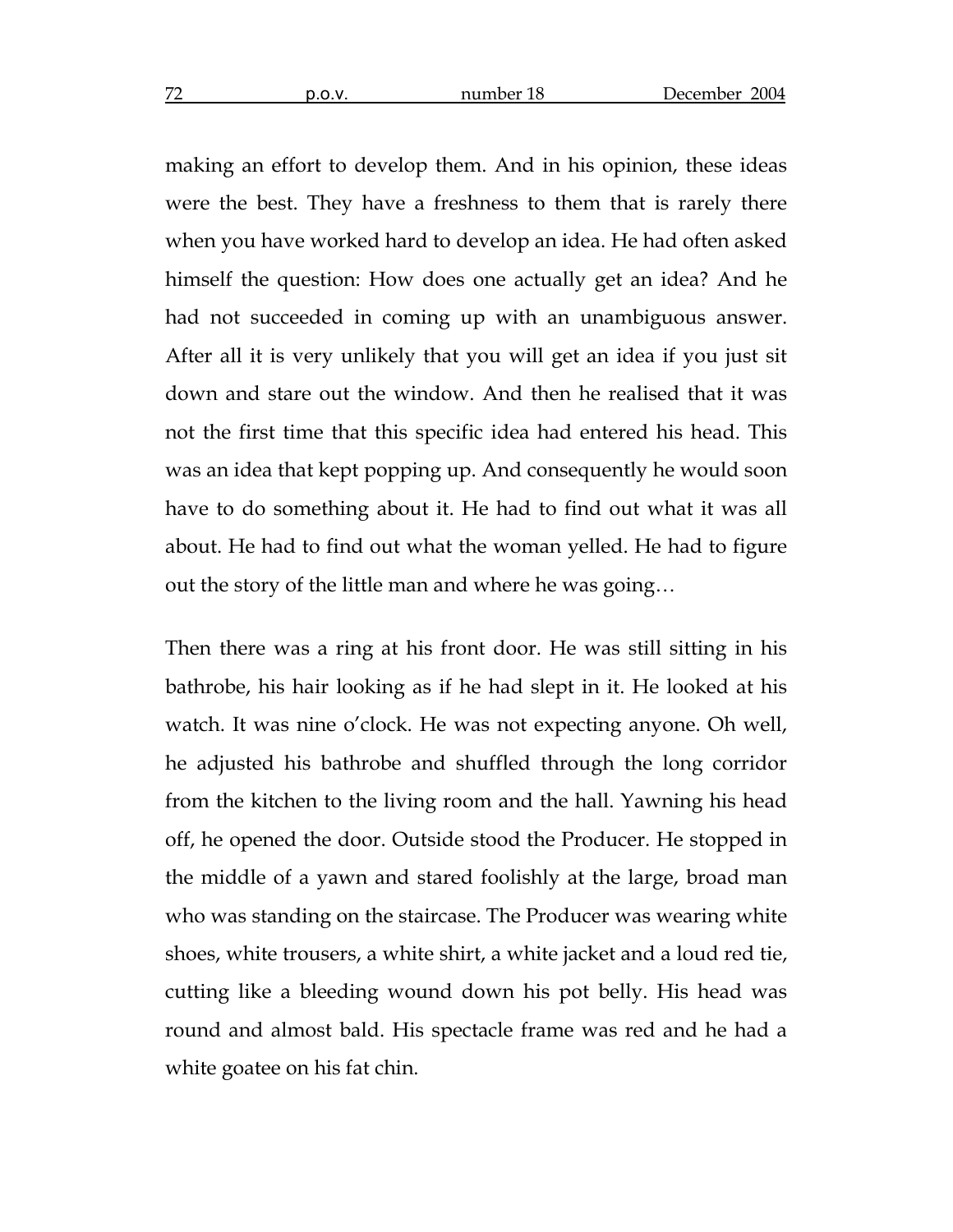– Hello there, – he said and walked uninvited into the hall. – It seems that once again my favourite director has forgotten our appointment. –

 It was true. There was no disputing it. He had forgotten it. And as he was closing the door, another person appeared on the staircase. The Writer. It seemed that they were going to have one of their brainstorming sessions. That was the only time he would have a meeting with both of them at the same time. The Writer went past him, following the Producer, into the living room. He, who was as usually dressed all in black, raised his black soft hat exposing his short, blond, spiky hair while giving him one of his dry, ironic smiles that made his long thin face look like a diabolic horse. The living room looked as if it had housed a gigantic party and that was true; many people, a number of friends and other good people, had called on him the day before and they had stayed till the small hours. As far as he could remember, the Writer had been one of them and now he looked lively and fit as a fiddle as if he had slept the whole night. He was clean and pleasant-smelling. Annoying. In honour of the occasion, he was wearing a loud green tie in the middle of his narrow chest. He himself, the Director, was wearing his worn bathrobe of a nondescript dirty yellow and underneath a pair of flabby boxer shorts with a print of small dogs doing it doggy-style. He was unshaven and probably smelled of booze and bonking. His wife had left him two months ago and there had been a couple of female friends at the party as far as he remembered.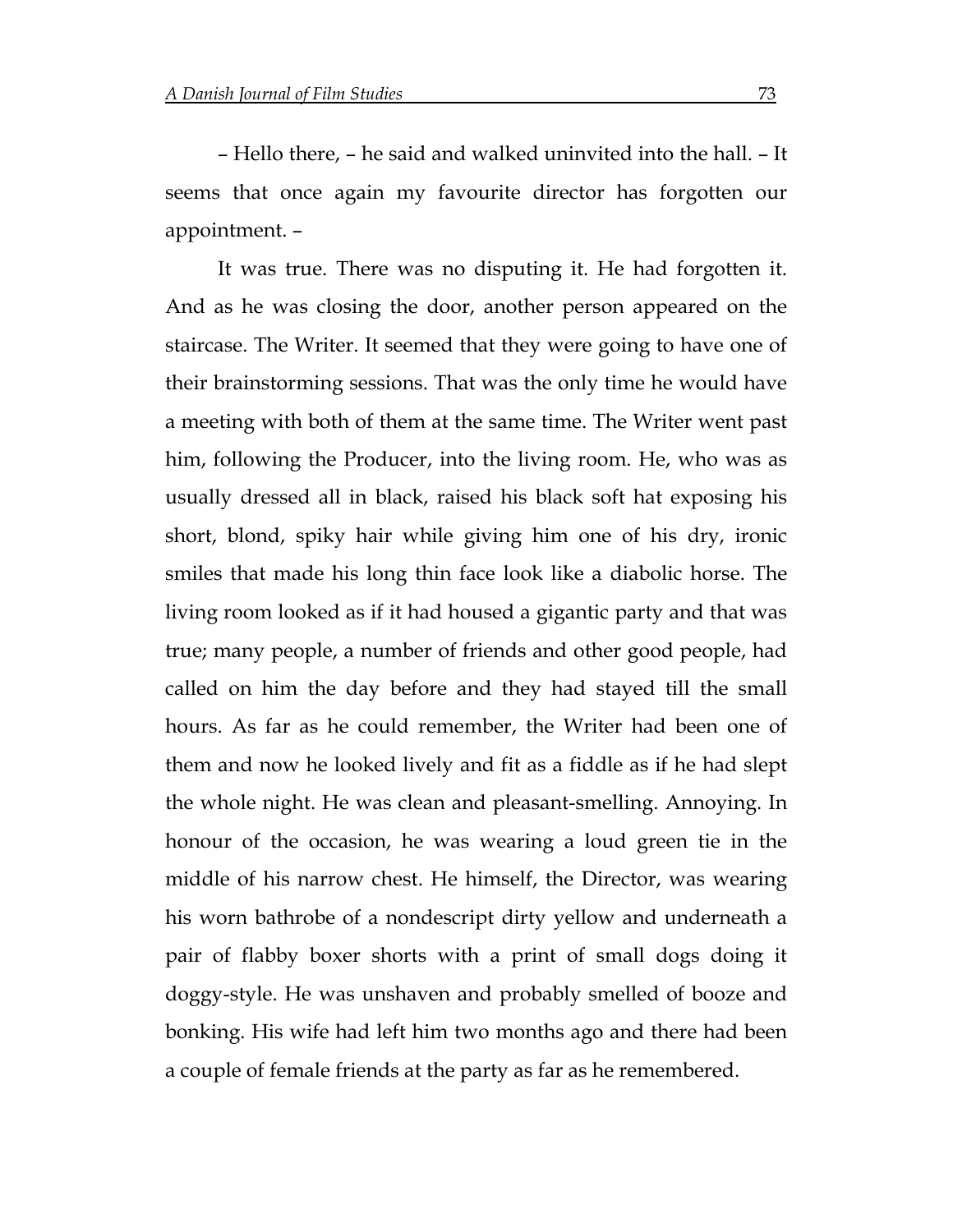| 74 | $\cdot$ . | number | Jecember | 2004 |
|----|-----------|--------|----------|------|
|    |           |        |          |      |

 The living room was furnished with a black leather sofa and a table-top placed on two beer crates. Piles of books were placed along the walls. His wife had taken everything of value. The floor and the table-top were littered with empty bottles and filled ashtrays. With visible disgust the Producer sat down in the sofa and pushed the bottles away. The Writer sat at the other end of the sofa, primly hitching up his knife-edge trousers. He himself remained standing at the entrance to the living room.

 – As I told you, we have received an enquiry from a production company seeking cooperation, – the Producer said without further commenting on the situation. – They want to hear if we have any good ideas. –

 The white Producer and the black Writer looked interestedly at the Director. That is the way it used to be; they came to him, he served up some useable ideas, they would then brainstorm on them together and it would develop from there. The Director cleared his throat and made a feverish search of his empty hung-over brain. The only thing he could find was the idea that had popped up a little while ago. So he decided that maybe it was time to air it. So he dished it up.

 – A beautiful woman opens a window and stares down into a garden. A dwarf is standing in the high grass. The woman furiously yells something and slams the window. The dwarf sighs and turns around… –

It became very quiet in the living room.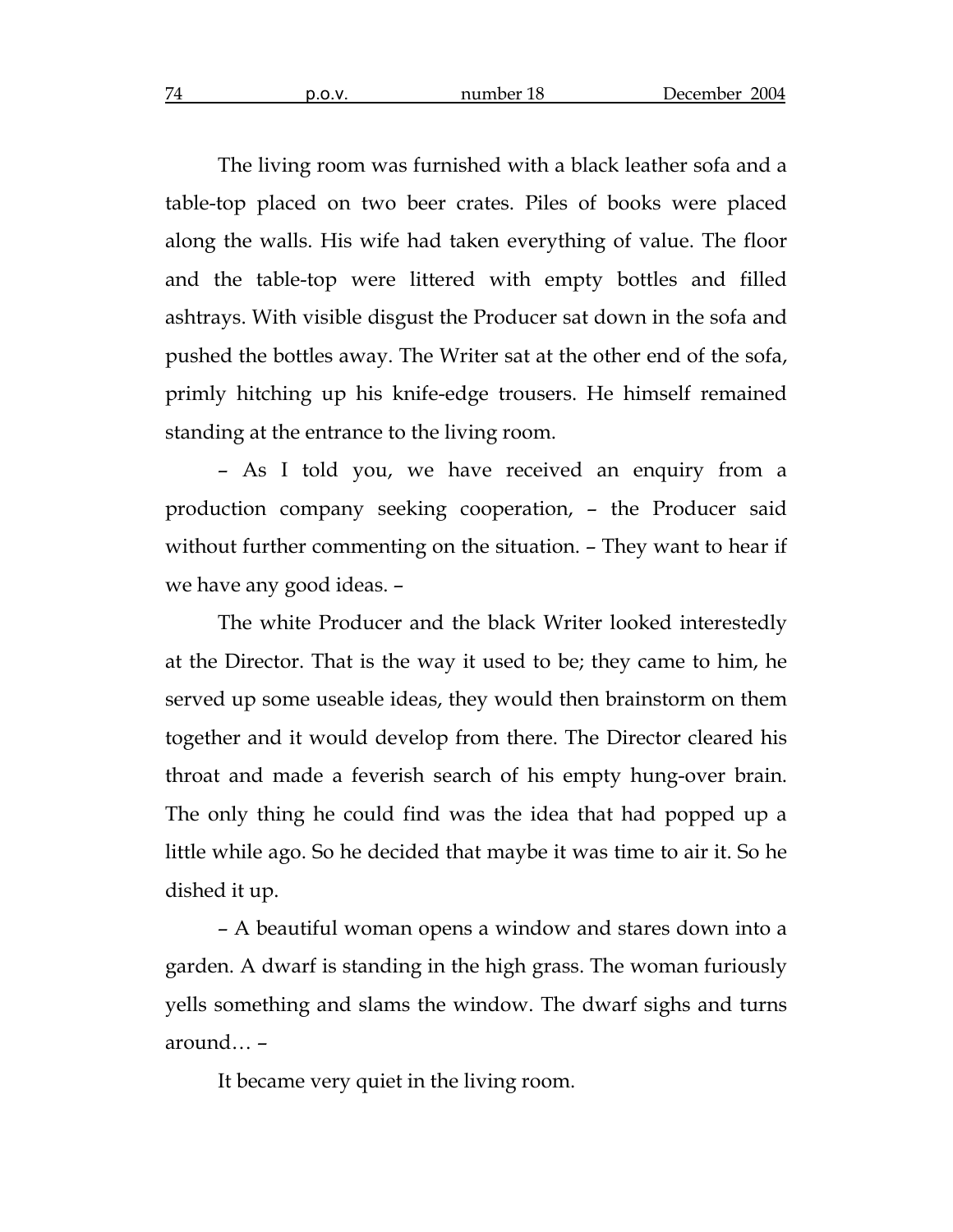– Well, you see, – said the Producer. – the distributor had some rather specific requests, as you may remember from our talk five days ago? –

 The Producer looked quizzically at the Director who merely looked blankly at him.

 – No, you don't, – the Producer smiled patiently. – Allow me to refresh your memory. The distributor who is familiar with your films and who greatly admires you wants something related to sports. A story that takes place in a sports environment, preferably golf! You see, he is convinced that there is a market for such a film. There are no golf films these days. Perhaps there are no films about golf made in Denmark at all and he is dead certain that he will be able to sell it. There are a hell of a lot of people who love golf. –

 – A young man who is a talented golfer is run over, – the Director sighed. – He is handicapped, something with one of his legs that needs to be amputated. He overcomes his problem and trains to be able to play golf again. He meets with much resistance, but there is one person who believes in him, a girl, but she is engaged to the son of the evil owner of the golf club. Complications, complications, and they get each other in the end. –

 – That was much better. A little thin and predictable. – The Producer smiled and turned to the Writer. – But then, you can fix that, can't you? –

 – Mm, yes… – the Writer mumbled. – There needs to be a plot point on page 17… slightly stronger motivation… lots of golf… the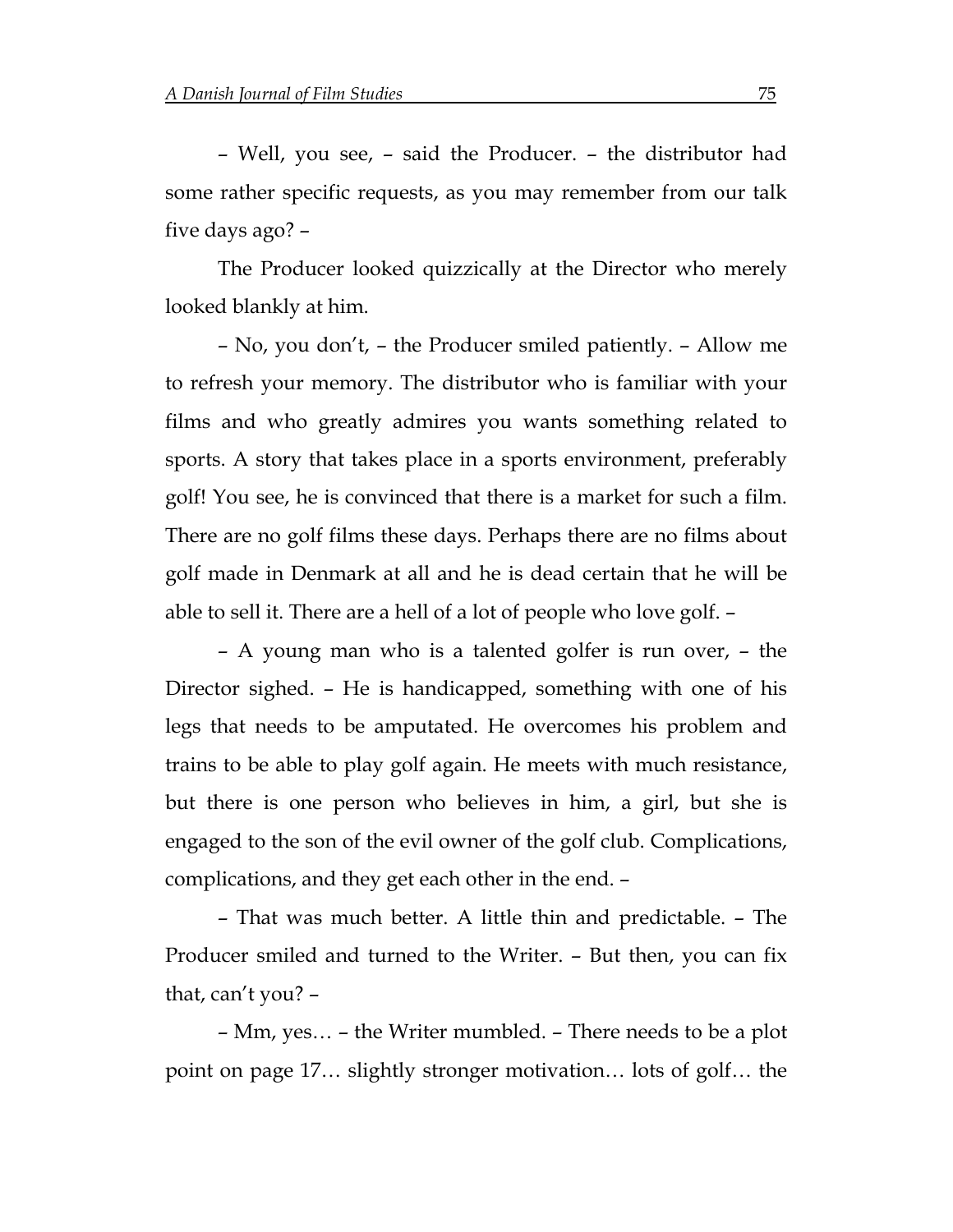evil of the opponent… turning point… last decision… bam, bam, bam… –

 – STOP! – the Director yelled. – This is a load of shit. It is no good. How many times must I tell you that it is risky business doing it this way? The plot becomes thin, predictable and the golf people probably won't even want to watch it. The history of art shows that it is not possible. Ideas that are new and interesting and ideas that become successes; they simply cannot be forced. They develop, and when they have developed, you must be ready to greet them. And when they have developed, then the writer can introduce his many good methods of stitching them up into well–functioning stories.

 – It is kind of funny with that dwarf, – the Producer said. – Is it because you are a little squirt yourself and your wife has left you… –

 – You just shut up! – the Director yelled. – Why is completely irrelevant!! Ideas need time and they need protection. They are not to be pawed by greedy producers or horny writers. They need time to grow into self-contained ideas before they meet the seductive and dangerous world. Let them have that time. And I am talking about years, sometimes even many years before you can take such an idea by the hand and present it at a meeting. Everybody is lying in wait and if you introduce the idea to the world too early, you run the risk of it not being able to stand the pressure. Ideas too can become terribly self-obsessed and selfish. Suddenly they think that they can manage by themselves and function without their creators and that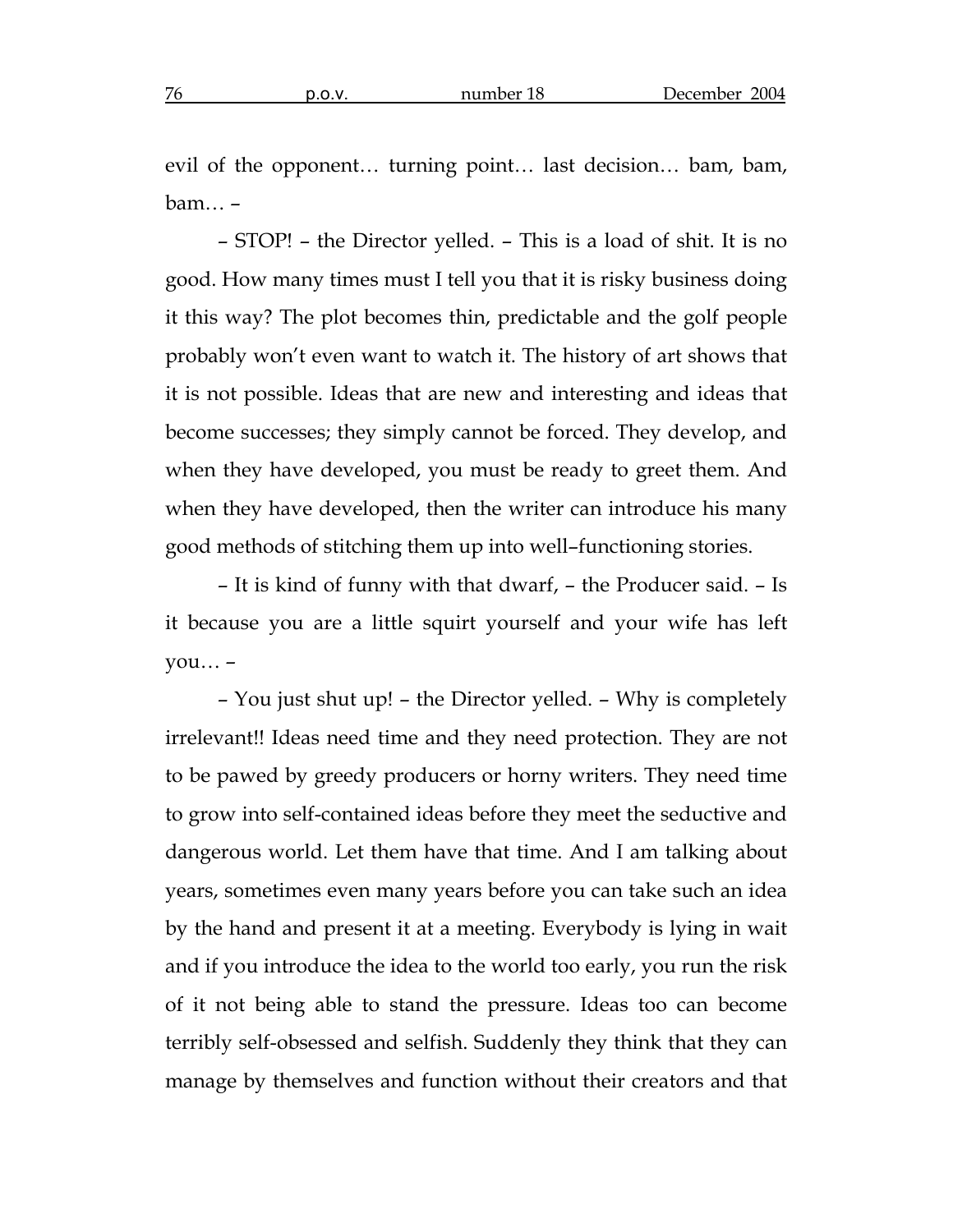may lead to rape, brainwashing and abuse and that is what kills ideas. Just like people… Now look at my little idea… –

 The Director sat down on the floor, exhausted. The double door to the living room next to this one opened and a young girl walked softly in, red-haired. She was wearing very little clothing. Panties and a small T-shirt with a ruined heart logo and the text "I F… New York". She looked sleepy and bleary-eyed.

 – Could you please be quiet, – she whispered in a soft and hoarse voice.

The Producer and the Writer followed her happily with their eyes as she walked across the room and disappeared into the darkness of the corridor.

 – Well, – the Director thought. – Yes, there definitely was bonking last night. –

The door opened and another girl appeared. This one was wearing even less clothing and ran across the room giggling, covering her breasts with her arms. Even the Director had to follow this one with his eyes. He had no memory of doing anything with the first one, and this new one he had absolutely no recollection of at all. The last person who came out of the room was a little man, not a dwarf, but a man who could only be described as little. He was wearing a pair of the Director's doggy boxer shorts which flapped about his body.

 – Hi, – he said to the Producer. – Could you please tell me where I am? I mean, where in Copenhagen… –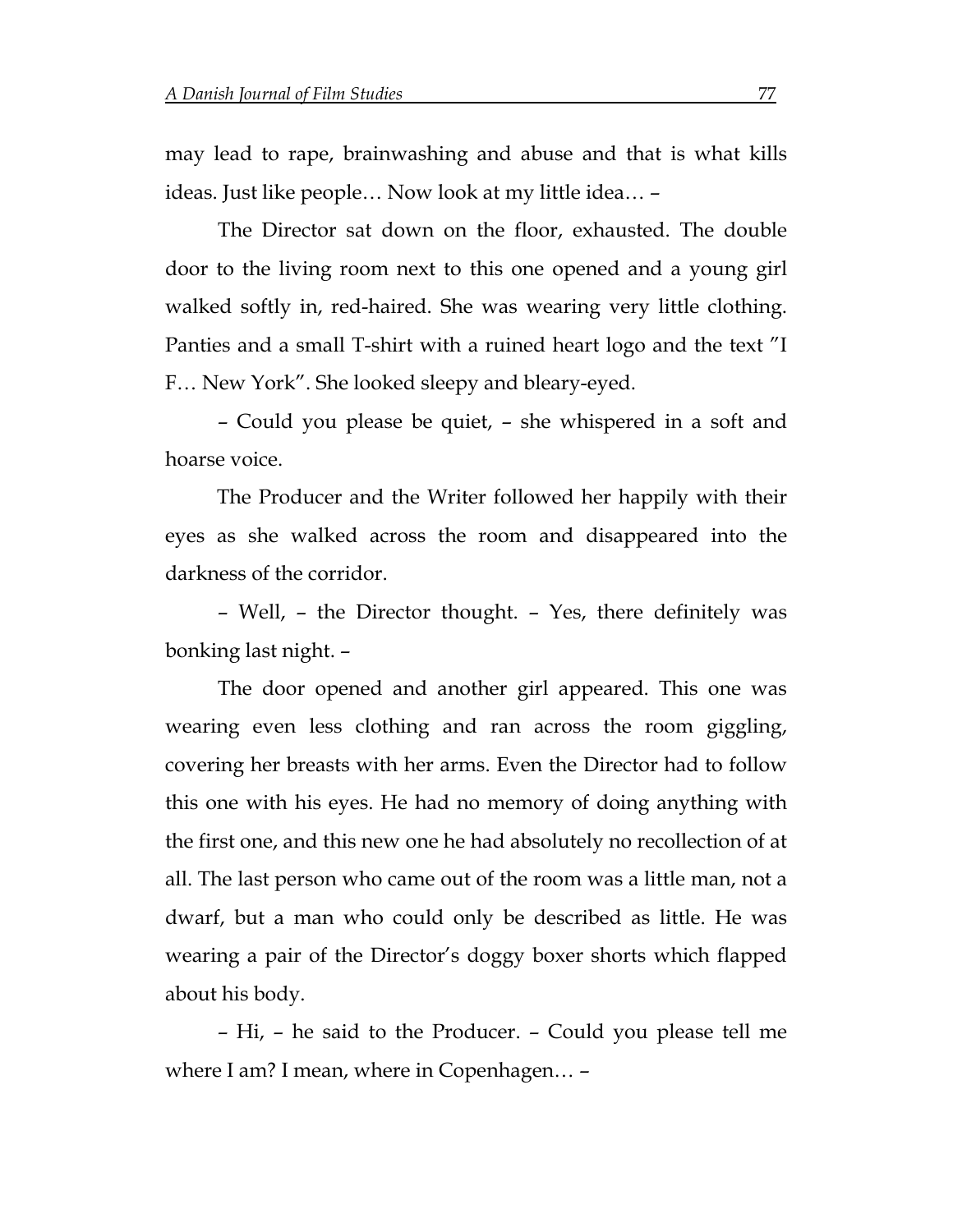He disappeared the same way as the girls and the Director clutched his head.

 – And so I imagine that, – he continued his narration. – That there is a room with very strange wallpaper. Wallpaper with a very heavy relief that keeps growing. Every time we enter the room it has changed, become thicker, the relief deeper. The woman is in despair but she cannot control it. And that is precisely what she wants, to control everything. There is this man who dominates her and out in the field, behind the house, is an old tree. Thick stem and a big crown. An oak tree. Up the tree is a naked woman, waiting. It is raining… –

 – Oh well, fine with me, – said the Producer. – As long as you provide the dwarf with a golf club! –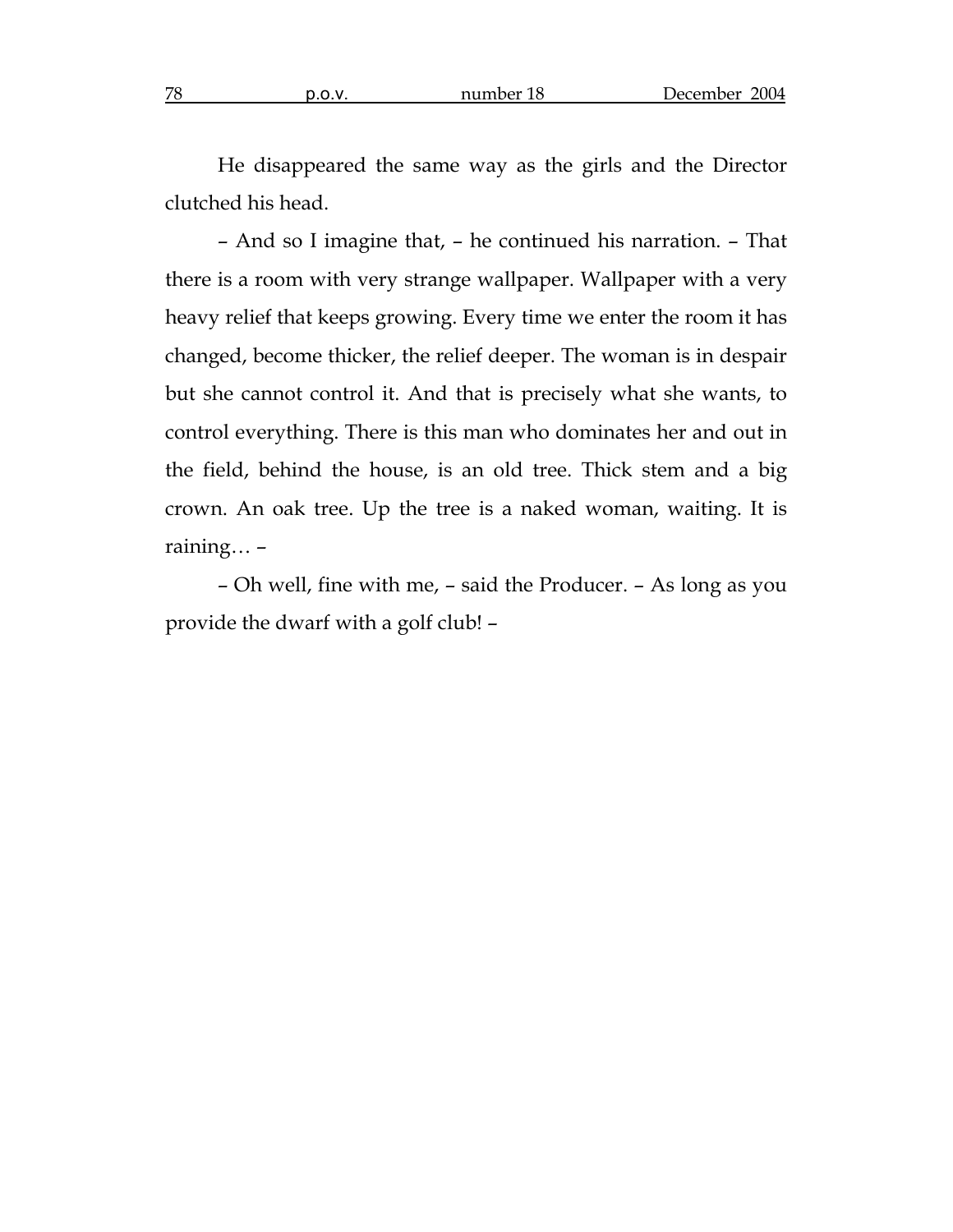## **Perpetuating Remembrance N. Scott Momaday and Kiowa Storytelling**

James Ransom

 $\overline{a}$ 

 You don't have anything if you don't have the stories. Silko. *Ceremony*.

Among the more notable developments in North American literary production since the revolutionary year of 1968 has been the burgeoning of a highly popular Native American literature. A significant number of today's bestselling and most critically acclaimed North American novelists, short story writers, and poets identify with their respective indigenous tribal heritages and write from a Native American perspective and about Native American subjects. Among the best known are James Welch, Gerald Vizenor, Leslie Marmon Silko, Louise Erdrich, Joy Harjo, Sherman Alexie, and, of course, N. Scott Momaday. These writers participate in a much larger movement among descendants of a diverse range of indigenous tribal peoples of North America, who, sharing a common history of defeat and dispossession as "Indians,"1 have come together in

<sup>1&</sup>quot;Indians" are a European and Euramerican cultural construct. There were no Indians, and still wouldn't be, except that Columbus got lost on his way to the East Indies. This is not to deny that, when Columbus ran aground on the island of Guanahaní, there were millions and millions of people living in the western hemisphere, probably more than eight million in North America. It is, however, to recognize that these people belonged to hundreds of distinct and, in many instances, vastly dissimilar (and sometimes mutually hostile) tribal cultures. "Indians" have tended to render these diverse peoples virtually invisible, covering them over with the selfserving constructions of Euramerican cultural discourse. Together with the actual deterioration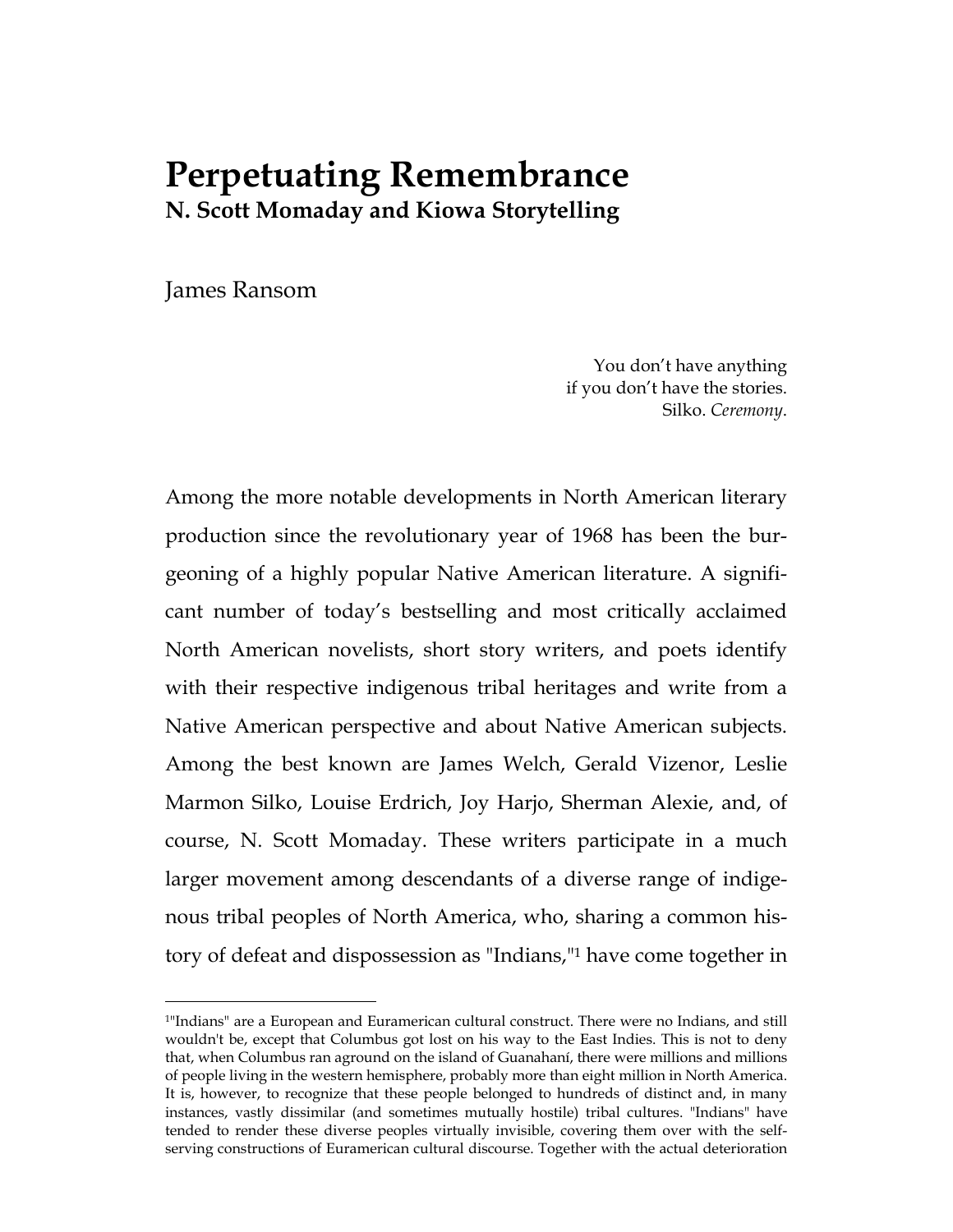order to pursue an agenda of political and economic redress, social reconstruction, and cultural revival. Born in the social protest and political activism of the late 1960's and early 1970's, and lead by urban Indians of mixed indigenous and European ancestry, this "Native American Renaissance"2 has taken various forms in political action, community organizing, entrepreneurial ventures, and an entire spectrum of cultural expression, including journalism, scholarship, photography, film, poetry, fiction, painting, music, dance, crafts, clothing, hair styles, and so forth. While its impact is increasingly evident on the reservations, this movement continues to draw significantly for self-definition and leadership upon mixed-blood individuals who have lived much of their lives in urban environments and who have earned university degrees. This is especially the case with its literary wing, where most of the leading poets and novelists have advanced degrees and many are on the faculties of major universities.

This is certainly true of Scott Momaday, whose 1968 Pulitzer Prize winning novel, *House Made of Dawn*, is rightly said to have initiated the Native American Renaissance as a literary phenomenon. With his Ph.D. in American Literature from Stanford University, his tenure at the University of California and now Arizona, his Pulitzer Prize in fiction, and his international recognition for his achieve-

and even destruction of traditional cultures, the range of more or less egregious misrepresentation of indigenous tribal peoples as "Indians" has had a profound effect on native peoples themselves. What begin in the imaginations of bewildered Europeans came eventually to determine much in the actual lives of the descendants of the pre-invasion indigenous tribal populations.

<sup>2</sup> This designation, echoing F.O. Matthiessen's landmark book on mid-nineteenth-century writing in the USA, was first used by Kenneth Lincoln in his pioneering study, *Native American Renaissance* (Los Angeles: Univ. of California Press, 1983).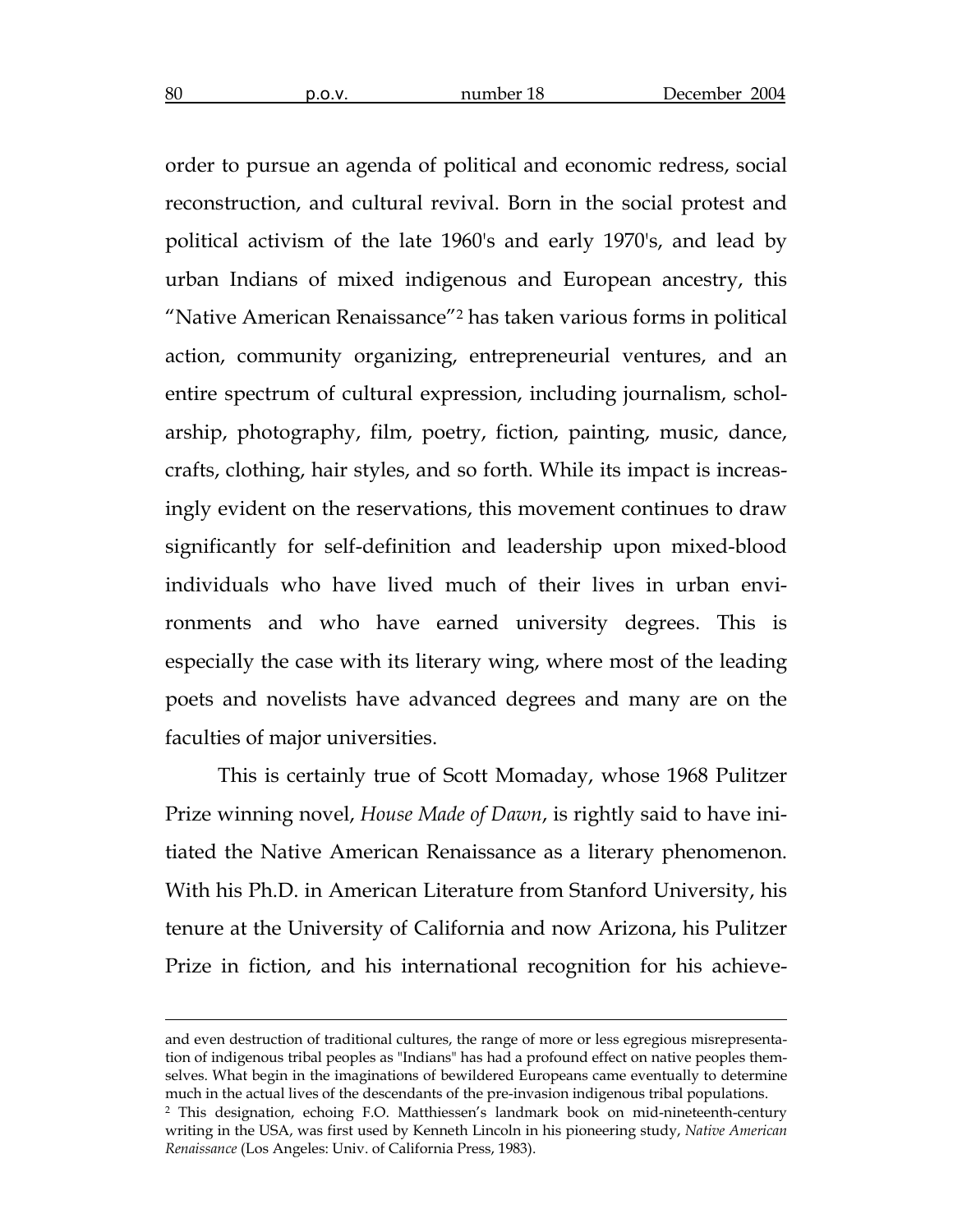ments as a poet, novelist, painter, scholar, and teacher, Momaday has been a high achiever within the institutions, both academic and literary, of mainstream American culture. At the same time, Momaday is a registered member of the Kiowa Indian Tribe. His mastery of cultural practices within the institutions of Euramerican society has given him the capacity not only to interject an indigenous voice into the discourse of North American culture but, indeed, to help reconstruct a native culture out of which such a voice might speak. Any discussion of Momaday's writing must take into consideration his position as progenitor of the burgeoning body of writing by contemporary authors who identify with their indigenous tribal antecedents and whose writings directly address the question of Native American identity and the representation of Native American life. Momaday's work establishes definitive features of the larger story promulgated and elaborated by those who have found their own starting point as writers in a shared sense of identity and purpose at least in part fostered by Momaday's published writings.

I want in this essay to call attention especially to the roll played in Momaday's act of cultural reconstruction by his remembering of traditional Kiowa stories. In the introduction to a collection of essays, stories, and what he calls "passages," published in 1997 under the general title, *The Man Made of Words*, Momaday writes,

My father told me stories from the Kiowa oral tradition even before I could talk. Those stories became permanent in my mind, the nourishment of my imagination for the whole of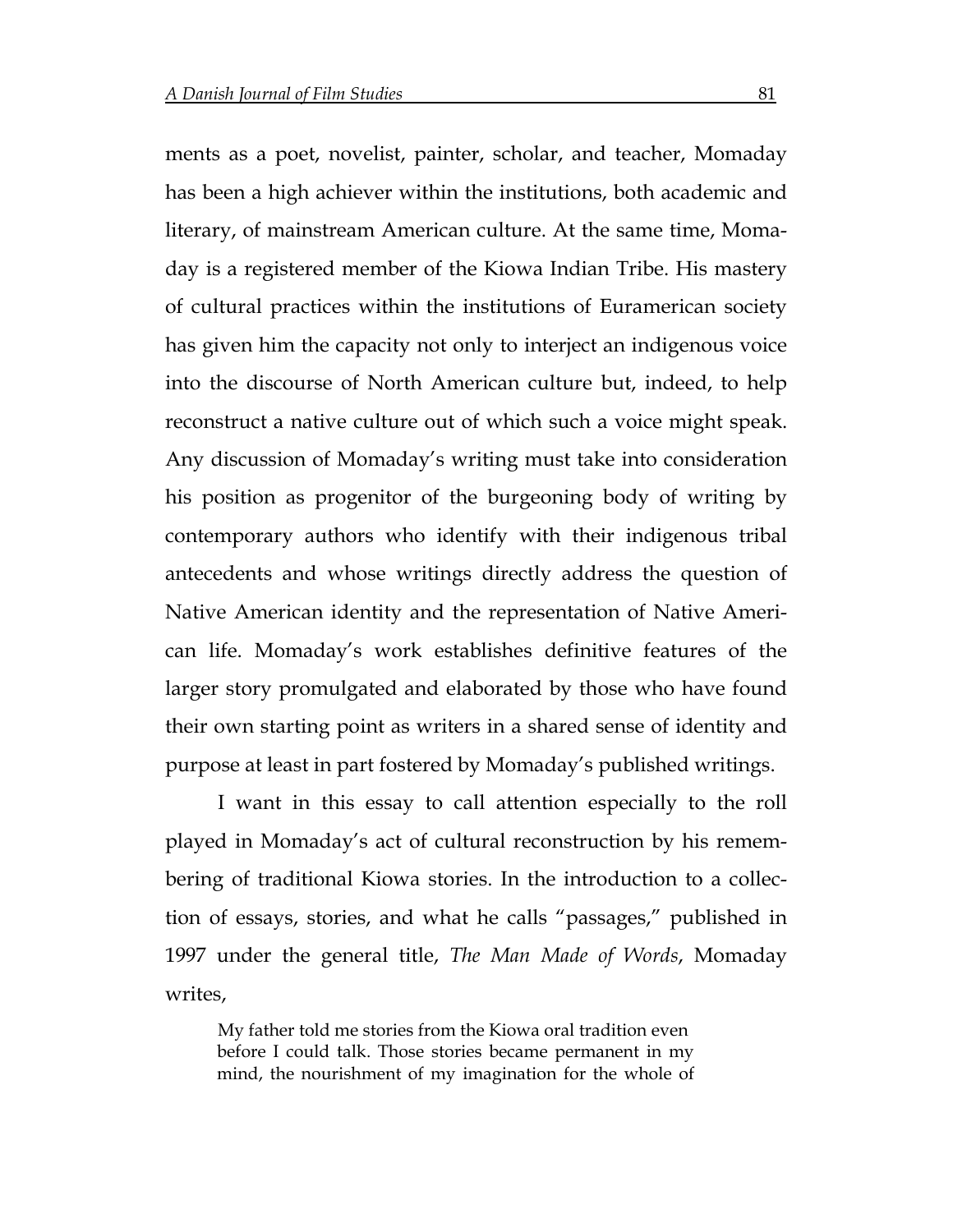my life. They are among the most valuable gifts that I have ever been given.3

Momaday's paternal grandmother, Aho, also told him traditional stories, as did other Kiowa elders with whom he came into contact as a child visiting his grandmother's home on her allotment near Rainy Mountain on the Kiowa Reservation in north central Oklahoma. In 1963, at the time he was finishing up his work for the Ph.D. from Stanford University, Momaday was reawakened to his Kiowa heritage on the occasion of Aho's death. In order better to understand what it might mean for him that his father had been born in a tepee to parents who remembered a time when their people roamed the southern plains as a tribe of mounted hunters and warriors, Momaday once again sought out and listened to Kiowa storytellers.

When Momaday then devoted much of his time during the 1966-67 academic year to finishing *House Made of Dawn*, he was, in a sense, playing hooky, taking time to write his novel away from work on a very different kind of book, for which he was under contract with Oxford University Press. This was a study of Frederick Goddard Tuckerman and his fellow nineteenth-century Connecticut Valley poets, Jones Very and Emily Dickinson, tentatively titled *The Furrow and the Glow: Science and the Landscape in American Poetry, 1836-66.* Momaday's intention with this book was to trace an antitranscendentalist, rationalist strain within 19th-century American poetry. The influence of his Stanford mentor, the renowned modern-

<sup>3</sup> N. Scott Momaday, *The Man Made Out of Words* (New York: St. Martins Press, 1997), p. 8.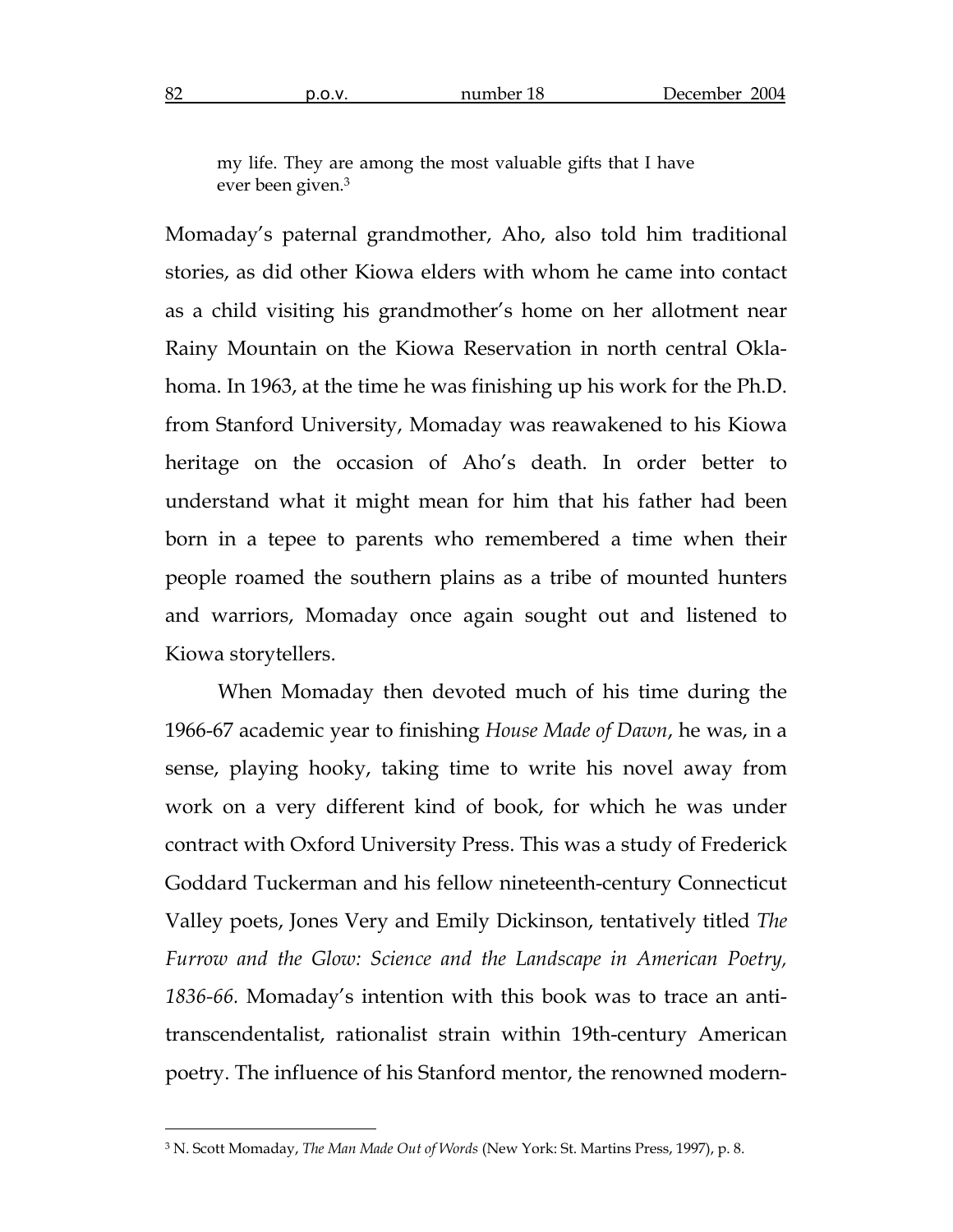ist poet and scholar-critic, Ivor Winters, who had himself first promoted Tuckerman as a rationalist alternative to the romanticism of Emerson and Whitman, is apparent in this project; and, indeed, it had been under Winters' direction that Momaday prepared a critical edition of Tuckerman's poetry as his dissertation for the Ph.D. at Stanford. Oxford University Press brought out Momaday's scholarly edition of *The Complete Poems of Frederick Goddard Tuckerman* in 1965 and Momaday was subsequently awarded a prestigious Guggenheim Fellowship for the 1966-67 academic year, so that he might take up residence in Amherst, Massachusetts for the research and writing of *The Furrow and the Glow*. This book never materialized. Instead, in 1968, Momaday published *House Made of Dawn*.

Crucial to this momentous turning away from the mainstream of a modernist Anglo-American literary tradition into which he had been educated at Stanford in order to take up the story a young Towan pueblo man's struggle to survive in post-WWII America was a process of self-fashioning as a Kiowa that Momaday had begun in the spring of 1963. What Momaday himself has called his act of imagining for himself an identity as an American Indian4 is narrated in his mixed-genre masterpiece, *The Way to Rainy Mountain*. This text, upon which Momaday had begun work before taking up *House Made of Dawn* and upon which he continued to work throughout the period of the novel's composition, performs a process of self-construction in which Momaday reclaims for his thoroughly assimilated American self an identity as a member of a hunter-warrior

<sup>4</sup> Momaday, *The Names* (Tucson: University of Arizona Press, 1976), 25.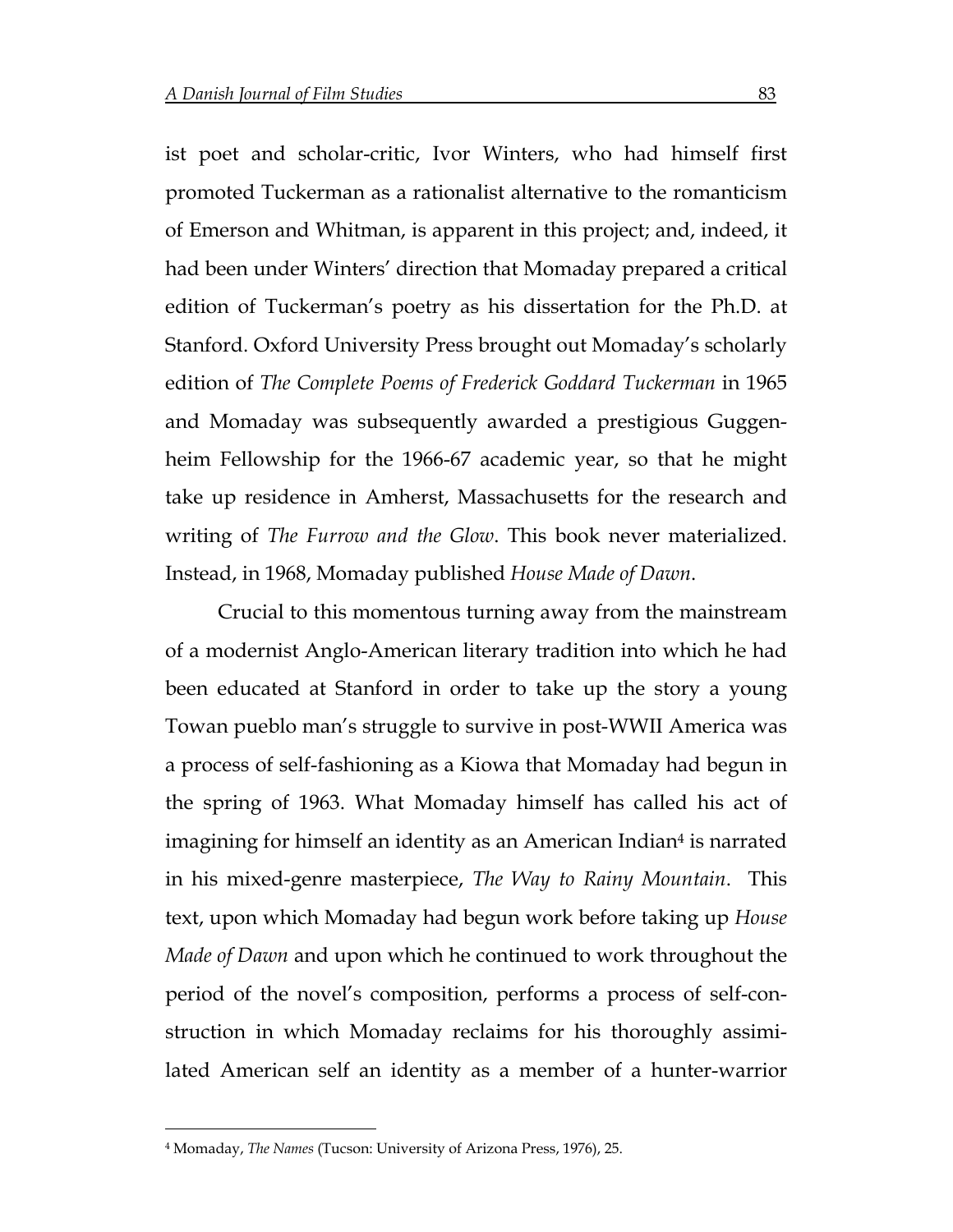tribe that, along with the Comanche and despite its relatively small numbers, dominated the southern plains for more than a century before its defeat in the 1870's by the United States Army.

*The Way to Rainy Mountain* may be said to be the culmination of what began in 1963 as a folklore project. In the summer following his grandmother's death, Momaday, who does not himself speak the Kiowa language, set out with the help of his Kiowa-speaking father (the artist, Al Momaday) to collect what he could of the fragmentary remains of the oral culture that had once belonged to his grandmother's people. This project was prompted by Momaday's realization that he really knew very little about the people from whom he was patrilineally descended. Beginning with stories he and his father remembered having heard from Aho, they went on to interview tribal elders still living on the reservation in and around his recently deceased grandmother's house at Mountain View, Oklahoma—elders whose living memories reached back into the time before traditional Kiowa culture was fragmented and deformed in its defeat and subjugation at the hands of the US Army. This original fieldwork, supplemented by material found through research into the work of ethnographers and folklorists (James Mooney, Mildred Mayhall, Alice Marriot, and Wilbur S. Nye) first resulted in a collection of Kiowa myths, tales, legends, and family stories, each artfully rendered in Momaday's own carefully crafted English, and published by the University of California Press at Santa Barbara in a beautifully hand-printed limited edition of 100 copies in 1967, under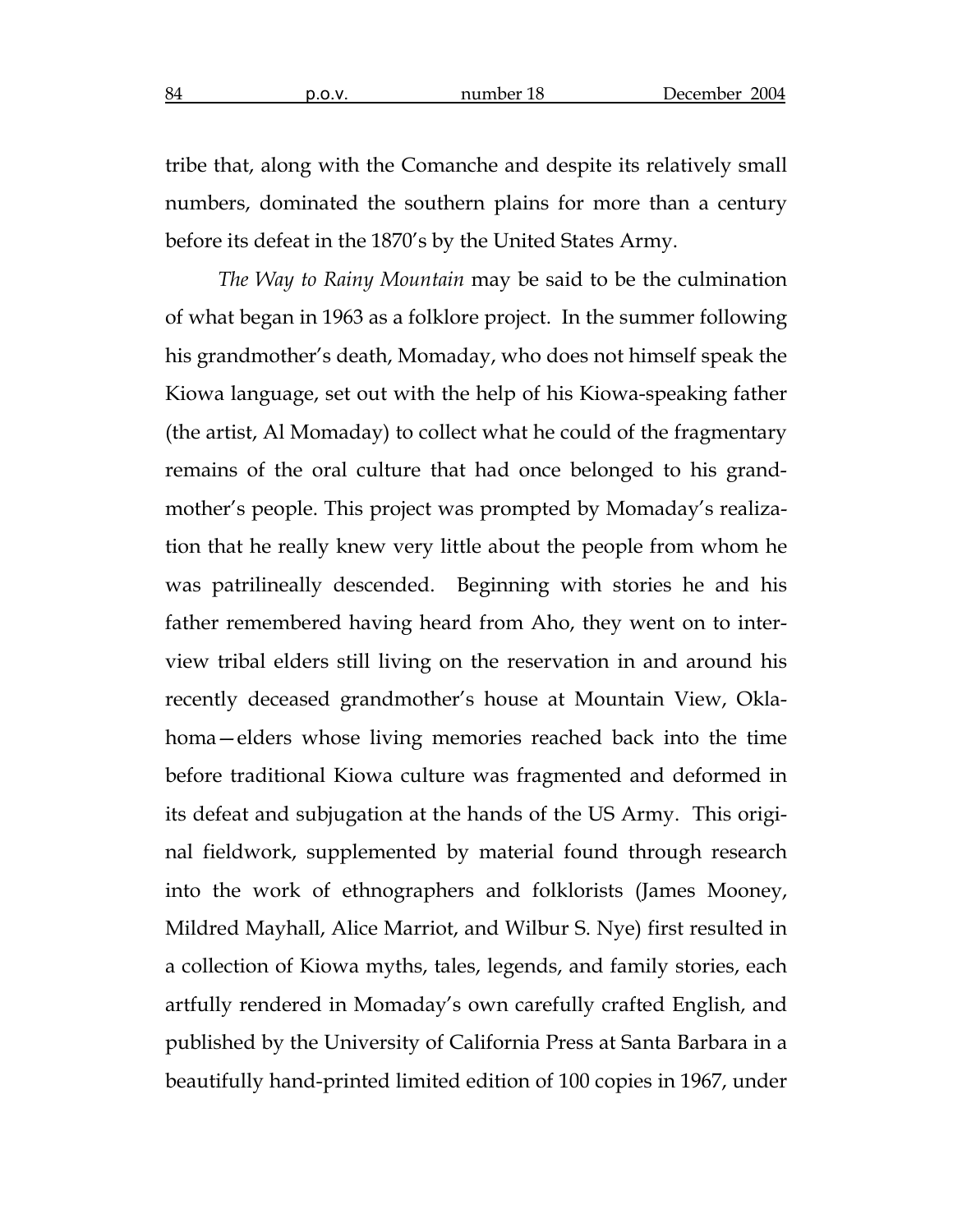$\overline{a}$ 

the title *The Journey of Tai-me*.5 This collection then became the core of stories that make up the first of each of the tripartite sections in the main body of what is today Momaday's most widely read book, *The Way to Rainy Mountain*, published in 1969 and including eleven pen and ink drawings by Momaday's father.

This remembering and, indeed, honoring of Kiowa oral tradition is the first step in what became for Momaday a journey into deepening levels of human time. As recorded in *The Way to Rainy Mountain*, this journey leads from the construction of time as a series of discreet moments experienced as loss and isolation, through a recovery of time in the form of historical design or pattern (what Momaday calls "destiny"), and on into a deepened awareness of time similar to what Paul Ricoeur, in his Heideggerian analysis of narrative time, names "temporality" and describes as "the deep *unity* of future, past, and present [,] . . . of expectation, memory, and attention[,] . . . [and] of communication . . . between contemporaries, predecessors, and successors."6

One of the poems from *Rainy Mountain*, "Rainy Mountain Cemetery," marks Momaday's starting point in its expression of a stymied and, indeed, "deranged" subjectivity bound within the discrete present moment of loss and isolation. This is the condition away from which Momaday's research into the past of his own

<sup>5</sup> Momaday, *The Journey of Tai-Me* (Santa Barbara: Hand Printed at the University of California, 1967). Unpaged. Illustrated with 7 woodblock prints by Bruce McCurdy. Typography by D.E. Carlsen. Printed on handmade German paper (Nideggen). Bound in leather. I have examined copy no. 63, which is in the Rare Book Collection of the Magill Library at Haverford College, Haverford, PA. *The Journey of Tai-Me* contains all of the stories subsequently published in *The Way to Rainy Mountain*. There are six additional stories not used in *Rainy Mountain*.<br><sup>6</sup> Paul Ricoeur, "Narrative Time," in *On Narrative*, ed. By W.J.T. Mitchell (Chicago: University of

Chicago Press, 1981), 176-77,184.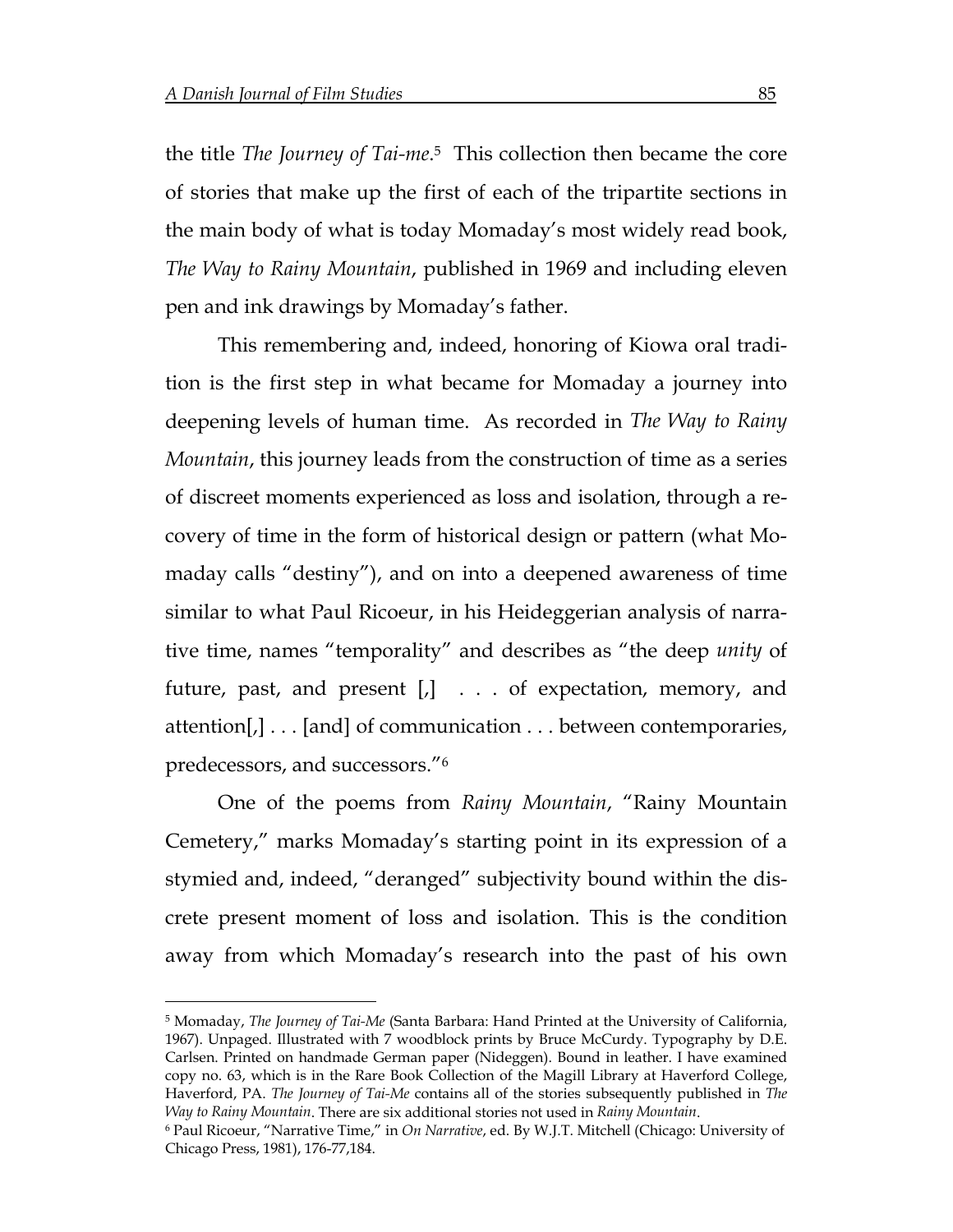family and the indigenous tribe to which they belong leads him toward a sense of time much like what Ricoeur calls "historicality," where discreet events are configured in a pattern characterized by a beginning, middle, and end (Momaday's "The Setting Out," "The Going On," "The Closing In"), and are capable of being translated into "theme" or "point"– that is to say, become open to interpretation as to the ways in which the various aspects of what is recorded fit together so as to define a form of life. This is what Momaday calls the Kiowa's "good idea of themselves . . . [in which] they . . . dared to imagine and determine who they were,"7 thus transforming what Momaday calls in his Preface "the mean and ordinary agonies of human history" into the journey of "a lordly and dangerous society of fighters and thieves, hunters and priests of the sun."8 This is the journey that results in "many things to remember, to dwell upon and talk about" $9$  - that is to say, the stories of the Kiowa oral tradition. The tripartite structure of the individual sections of "The Setting Out," "The Going On," and "The Closing In" work sequentially to deepen historicality into the assumption and affirmation of cultural or tribal identity of the Epilogue, centered upon the figure of Ko-sahn, whom I read as Momaday's troping of what Ricoeur calls "temporaltity." Thus it is that the multi-layered and complex temporal journeys of *The Way to Rainy Mountain* arrive at that Native American identity in which Momaday has grounded himself and his work for three decades now.

<sup>7</sup> *Rainy Mountain*, *op. cit.*, 4. 8*Ibid*., 7. 9 *Ibid.*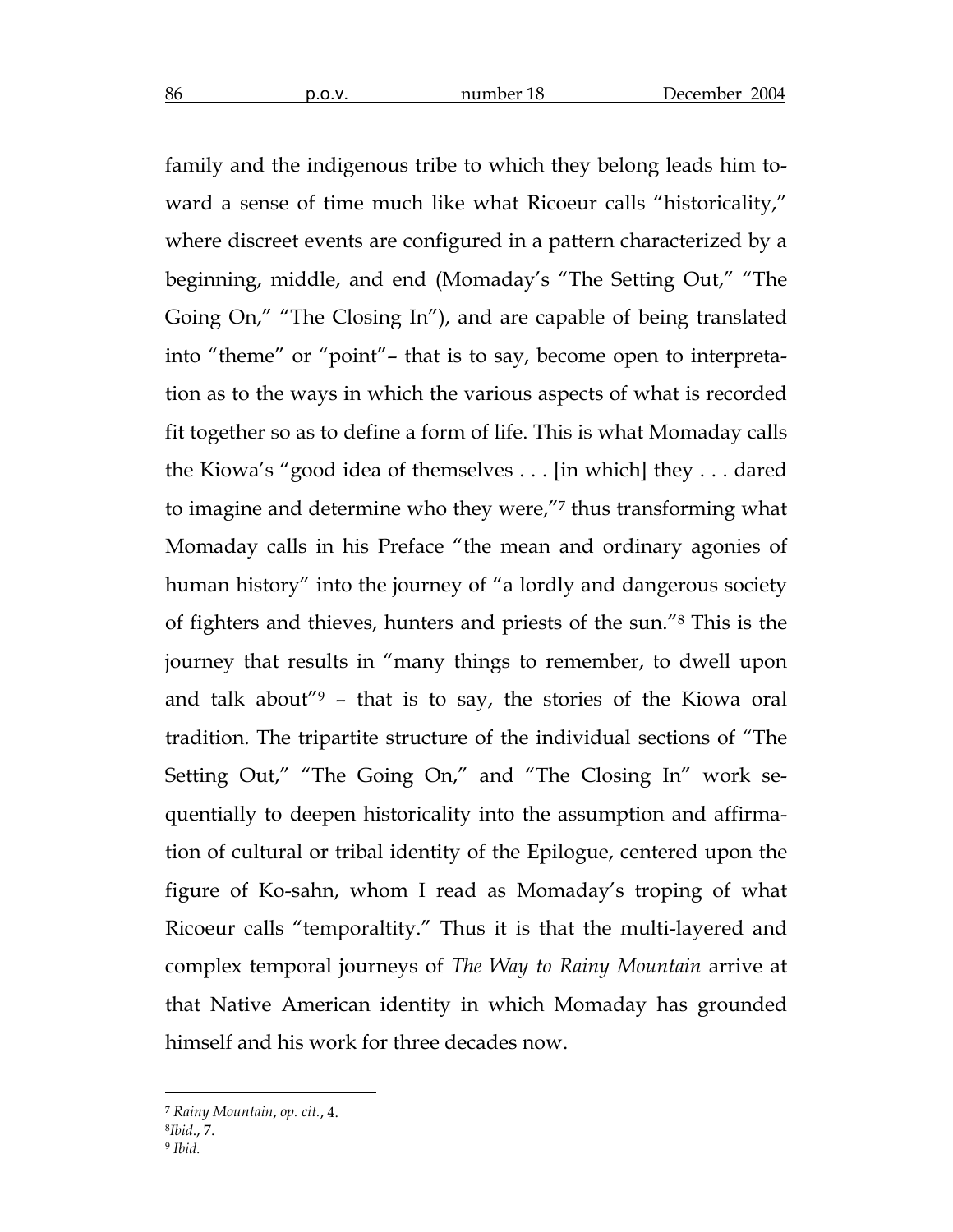Momaday tells us in the Preface that the journey to Rainy Mountain is made so that he might rescue "the spirit" of the Kiowa people from the oblivion of "history"– and that the way to Rainy Mountain is "many journeys in one." The text of this multiplicitous journey records, in each of twenty-four tripartite sections, (1) Momaday's skillfully rendered English translation of a traditional oral story, (2) excerpts and paraphrases from the historical and anthropological record of the Kiowa, and (3) Momaday's own personal reminiscences—"many journeys in one," which together trace the crossing over of a Kiowa identity from the oral culture of his tribal ancestors into the self-representation inscribed into the text of Momaday's own contemporary American print culture. This manylayered odyssey is thus an act of what Walter Benjamin, in his essay on "The Storyteller," has called "perpetuating remembrance." To be distinguished from "short-lived reminiscence," "perpetuating remembrance" is that form of memory which "creates the chain of tradition, which passes a happening on from generation to generation," discovering the "*one* hero" and "*one* odyssey" in the "many diffuse occurrences" within "the web which all stories together form in the end."10

 Quite specifically, Momaday remembers a tradition of storytelling peculiar to a relatively small and largely self-contained tribe of indigenous North American people who migrated down out of the northern Rockies and onto the plains around the time that the English begin to settle the Atlantic Seaboard. The Kiowa gradually

<sup>10</sup> Walter Benjamin, "The Storyteller," from *Illuminations*, Harry Zorn, trans. (New York: Schocken Books, 1969), 98.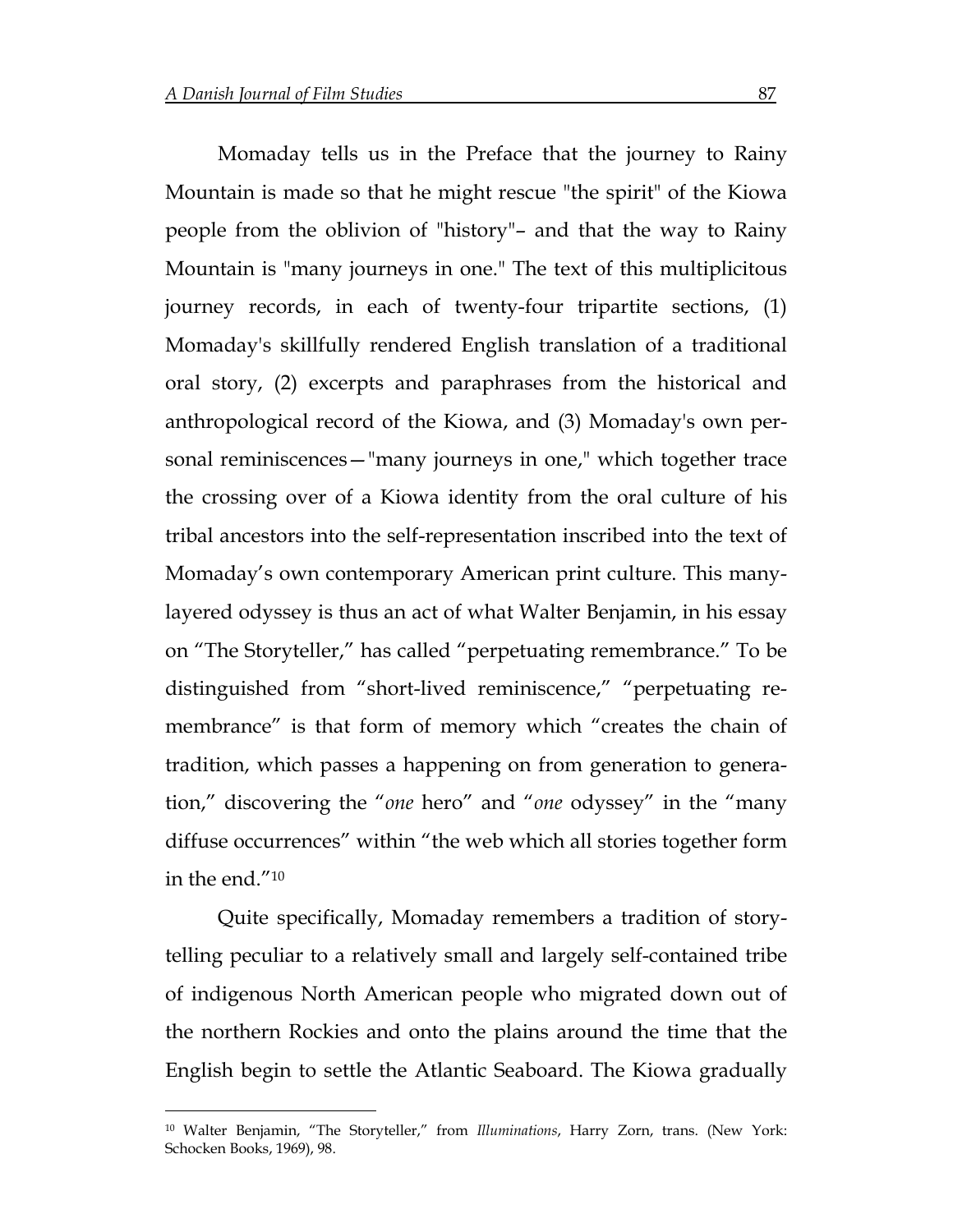worked their way southward until, by the middle of the 18th Century, they enjoyed the freedom of the southern plains, sharing control only with the Comanche of a vast area stretching from what is now the southern half of Kansas on down to the present border between the United States and Mexico – an area that comprises today a good deal of Kansas, the western more than halves of Oklahoma and Texas, and all of Colorado and New Mexico east of the Rockies. By the 1830's, the Kiowa had begun to encounter the advance parties of Euramerican expansion and conquest, with the usual results. "The culture would persist for a while in decline," writes Momaday in his Epilogue,

but then it would be gone, and there would be very little material evidence that it had ever been. Yet . . . it is defined in a remarkably rich and living verbal tradition [.]11

 The essential features of Momaday's remembrance of this tradition may be adumbrated in a reading of section XXIV, the final triptych, where the most frequently quoted phrase from Momaday's text, "the remembered earth,"12 is juxtaposed with the memory of a woman buried in a beautiful dress, somewhere east of Aho's house and south of "the" pecan grove:

Mammedaty [Momaday's grandfather] used to know where she Is buried, but now no one knows. If you stand on the front porch of the house and look eastward towards Carnegie, you know that the woman is buried somewhere within the range of your vision. But her grave is unmarked. She was buried in a cabinet, and she wore a beautiful buckskin dress. How beautiful it was! It was one of those

<sup>11</sup>Momaday, *The Way to Rainy Mountain* (Albuquerque: The University of New Mexico Press, 1969), 85-86. <sup>12</sup> *Ibid.*, 83.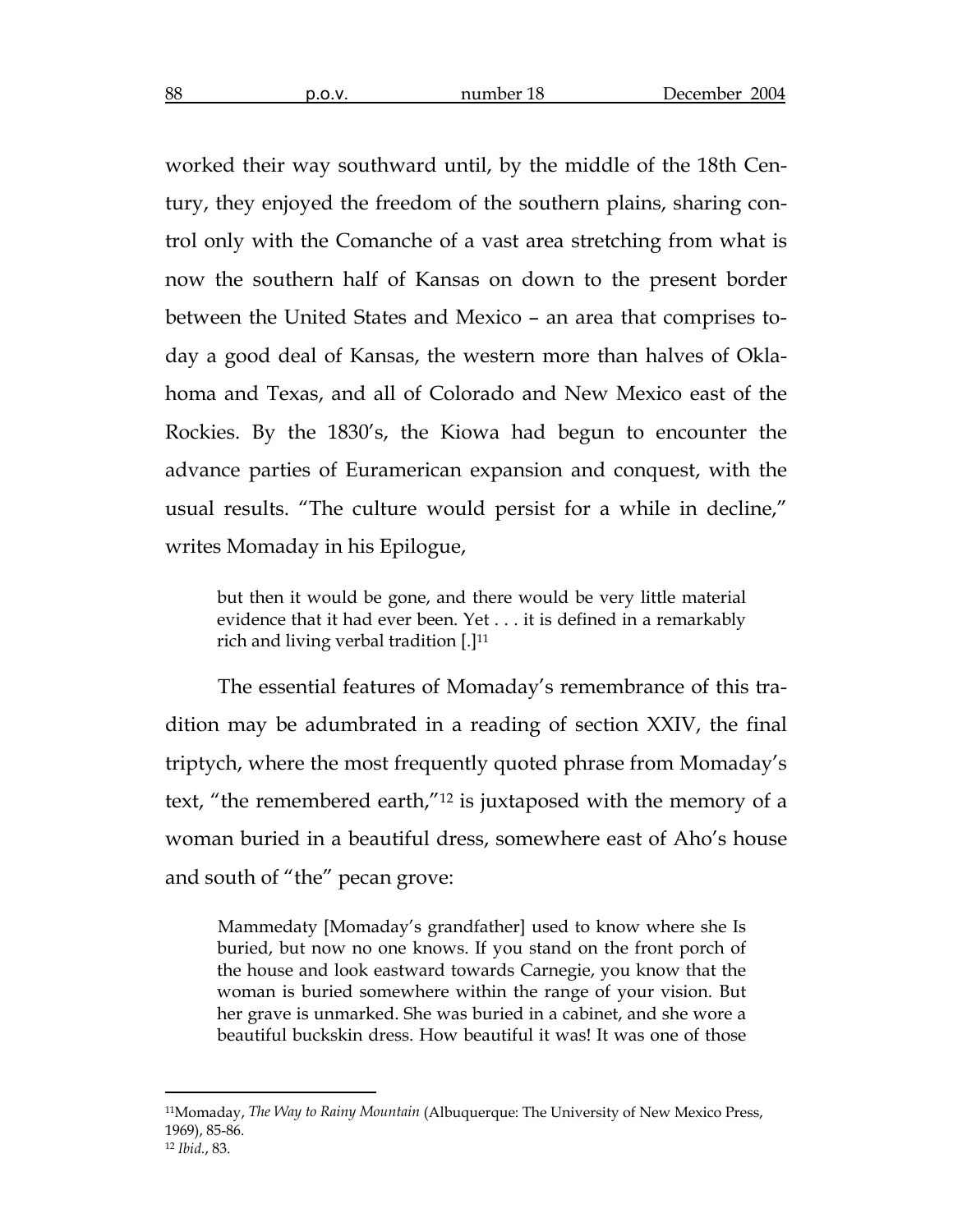fine buckskin dresses, and it was decorated with elk's teeth and beadwork. That dress is still there, under the ground.13

Here, what has vanished from the visible world is nevertheless present in an act of remembrance grounded in a specific landscape made luminous by a family story; and the cultural tradition epitomized in the fine workmanship of this dress is echoed in

Aho's high moccasins . . . made of softest, cream-colored skins. On each instep is a bright disc of beadwork – an eight-pointed star, red and pale blue on a white field – and there are bands of beadwork at the soles and ankles. The flaps of the leggings are wide and richly ornamented with blue and red and green and white and lavender beads.14

Here, then, are definitive features of a representation of Native American culture familiar to readers of contemporary Native American novelists, short story writers, and poets: (1) a sense of place grounded in a specific and particularized North American landscape; (2) kinship ties that extend across many generations; and (3) a tradition of fine craftsmanship celebrated both as referential object and in the writer's own skill as an artisan working in the medium of the printed word. This representation provides a native ground upon which Momaday and such younger Native American writers as Leslie Silko and Sherman Alexie position themselves authoritatively within contemporary public discourse on issues having to do with social justice, environmental responsibility, race relations, and the politics of gender. At the very least, the Native American cultural construction undertaken by such writers memo-

<sup>13</sup> *Ibid.*, 82. 14 *Ibid.*, 83.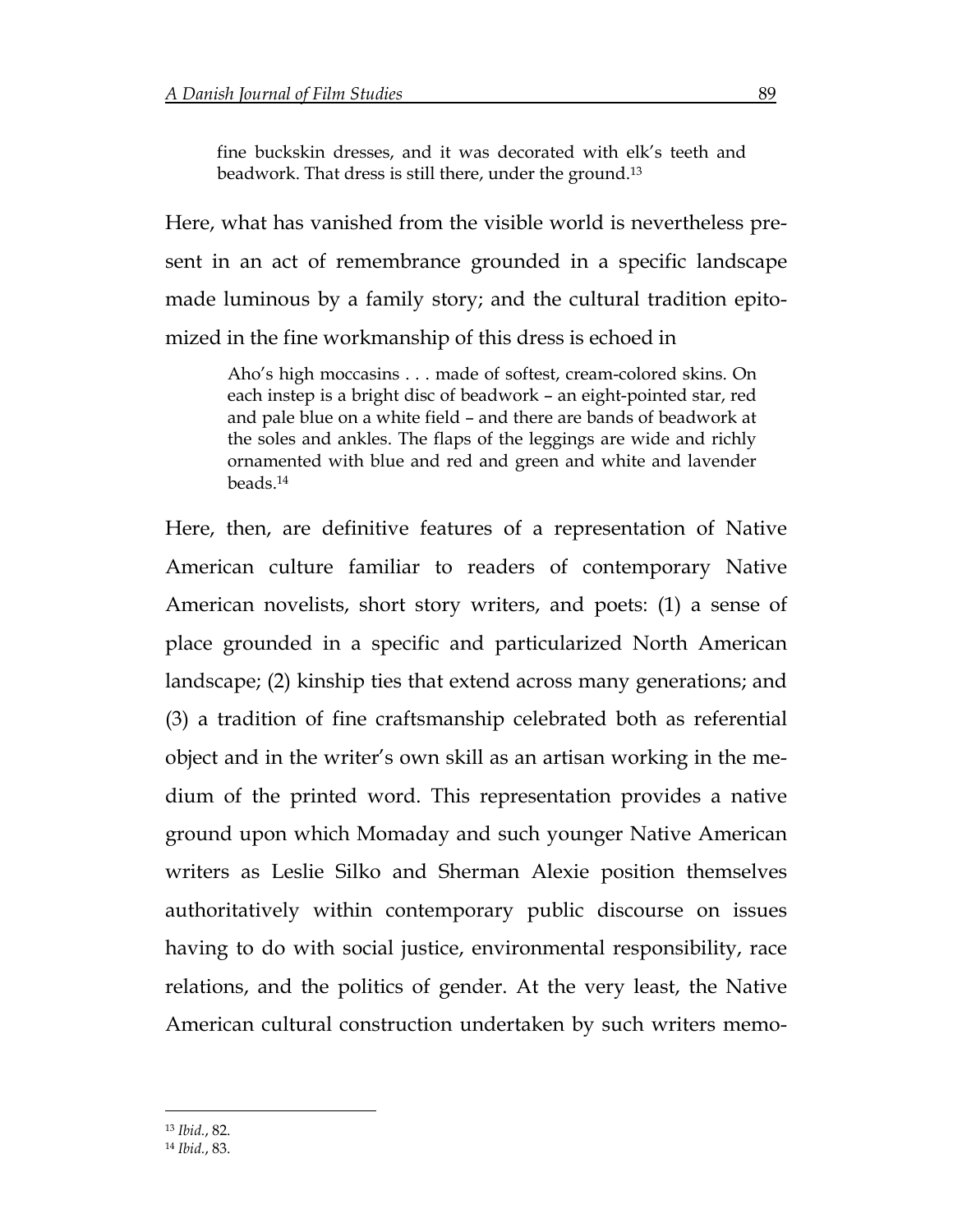rializes alternatives to the rootlessness, atomization, and kitsch so pervasive in contemporary American life.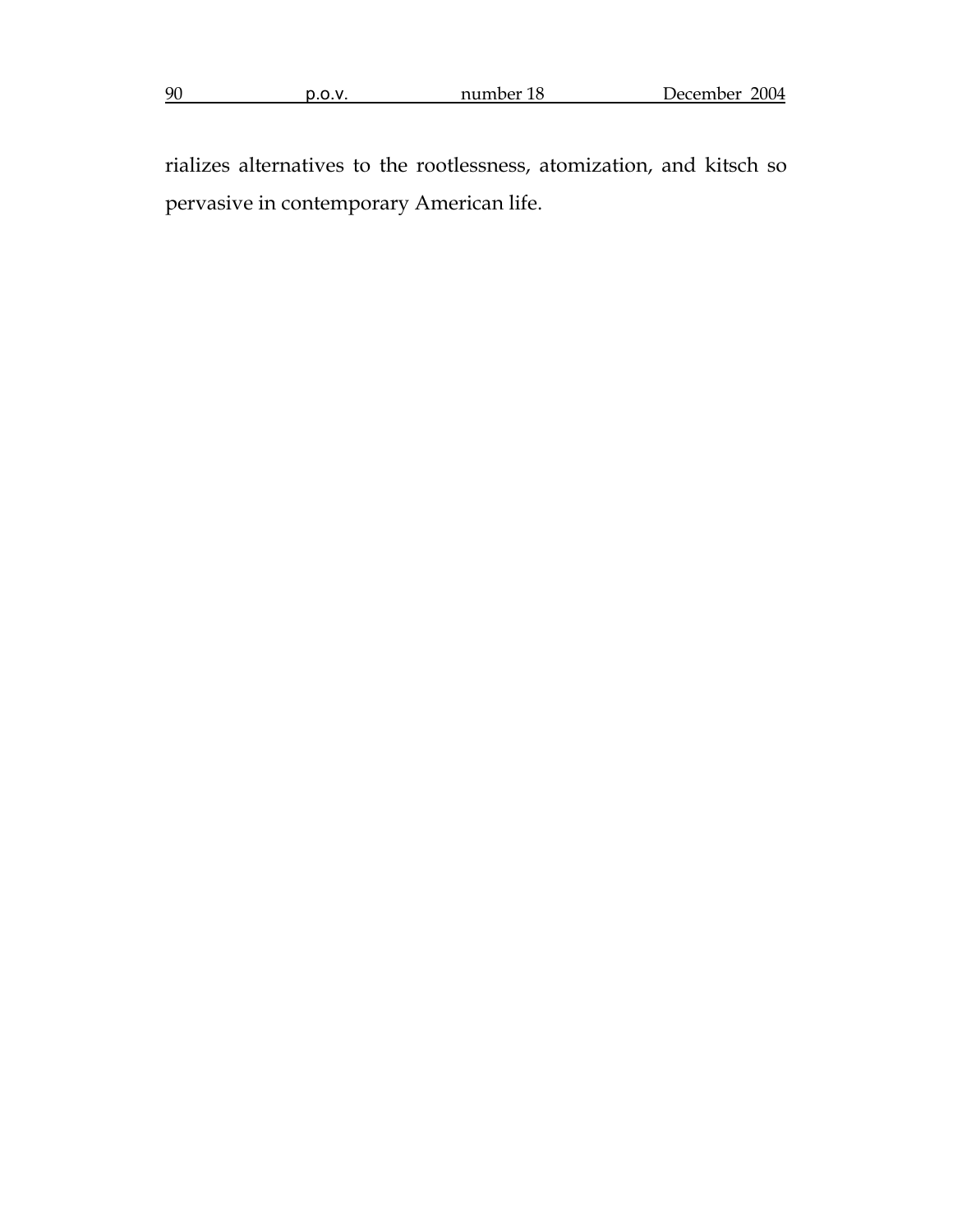## **Narrative Power in Native American Fiction Reflections on Leslie Marmon Silko's "Storyteller" (1981)**

Ib Johansen

In the Western world we frequently come across the misconception that what makes Western civilization superior vis-à-vis other (non-European) cultures – and in particular vis-à-vis Native *American* culture – has to do with the importance of *writing* in our part of the world, i.e. with the fact that we are (or regard ourselves as) *masters of the written word*. The ethnocentric – and Eurocentric – bias of Western anthropology (and other arts and sciences), when it comes to assessing the cultural heritage and traditions of Native Americans, is summed up by Gordon Brotherston in a thought-provoking article entitled "Towards a grammatology of America: Lévi-Strauss, Derrida and the native New World text":

> All told, we seem not to have moved very far from that highly interested account of the New World given, shortly after its 'discovery' by Montaigne, who spoke of its typical inhabitant as 'so new and infantine, that he is yet to learn his A.B.C.'1

As it is pointed out by Brotherston in this article and elsewhere,<sup>2</sup> this is a thoroughly misleading account of Native American cultures and their degree of "literacy", but in the present context I shall leave out further reflections on the historical dimension(s) of this misapprehension as well as on the vast body of *sacred literature* that demonstrates the falsity of such a view. This cultural cliché is likewise proven wrong, if we take a look at the new Native American (literary) *Renaissance*, characteristic of the last three or four decades,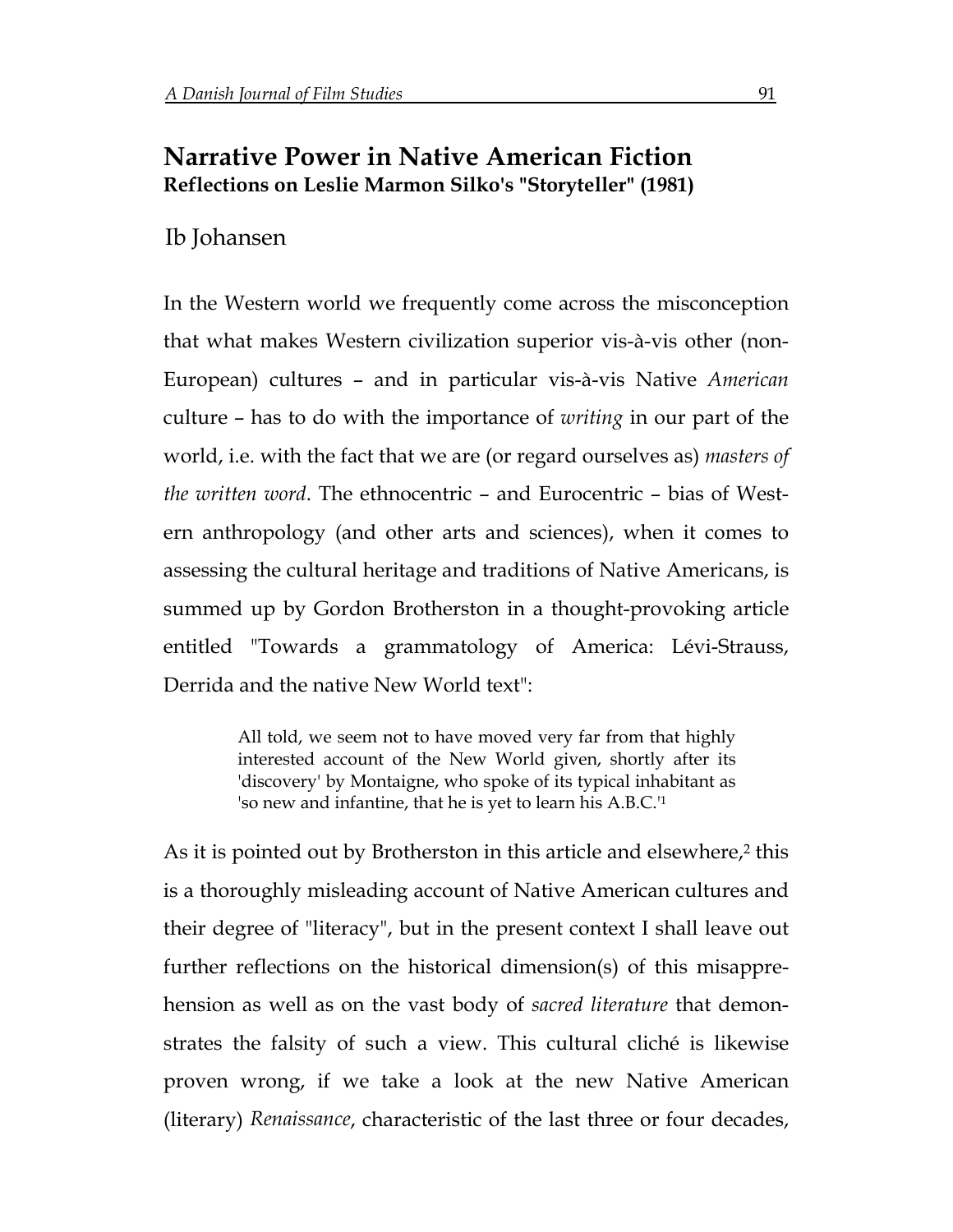and represented by important writers such as Louise Erdrich, Leslie Marmon Silko, and N. Scott Momaday. These writers use the English language in their poems, stories, and novels, but at the same time they are very much concerned with their indigenous or tribal roots and cultural heritage. In the present context I shall narrow down my focus to *one* short story written by Leslie Marmon Silko, i.e. her "Storyteller" (1981).

 Leslie Marmon Silko was raised in a Laguna village in the American Southwest, but she also has "white" ancestors. If we compare this story to earlier attempts – on the part of white settlers and others – to come to terms with the Native American Other, we notice to what extent Silko has left behind cultural stereotypes and clichés. We are also reminded explicitly of the Puritan witch-hunter Cotton Mather's (in)famous treatise *The Wonders of the Invisible World* (1692), when the critic Kate Shanley Vangen entitles an article she wrote on Silko's story: "The Devil's Domain: Leslie Silko's 'Storyteller'".3 The demonization of the American Other (in this case the Native American) is a strategy pointing in the direction of the very core (and the *deep structure*) of the predominant ideology. As it is formulated by Vangen:

Women and Indians share a vital connection to natural cycles that is devalued by the Gussucks [i.e. the whites]; thus, the Gussuck must degrade himself (by picturing himself as [a] dog copulating with [a] woman in [a] pinned-up image) in order to interact with women or Native peoples. He must enter the devil's domain, the heart of darkness, the "illegitimate" system of values, if he desires intercourse with "illegitimate" epistemologies. Clearly, he suppresses or denies a sense of responsibility toward the object of his pleasure; instead, the victim is blamed, hated...4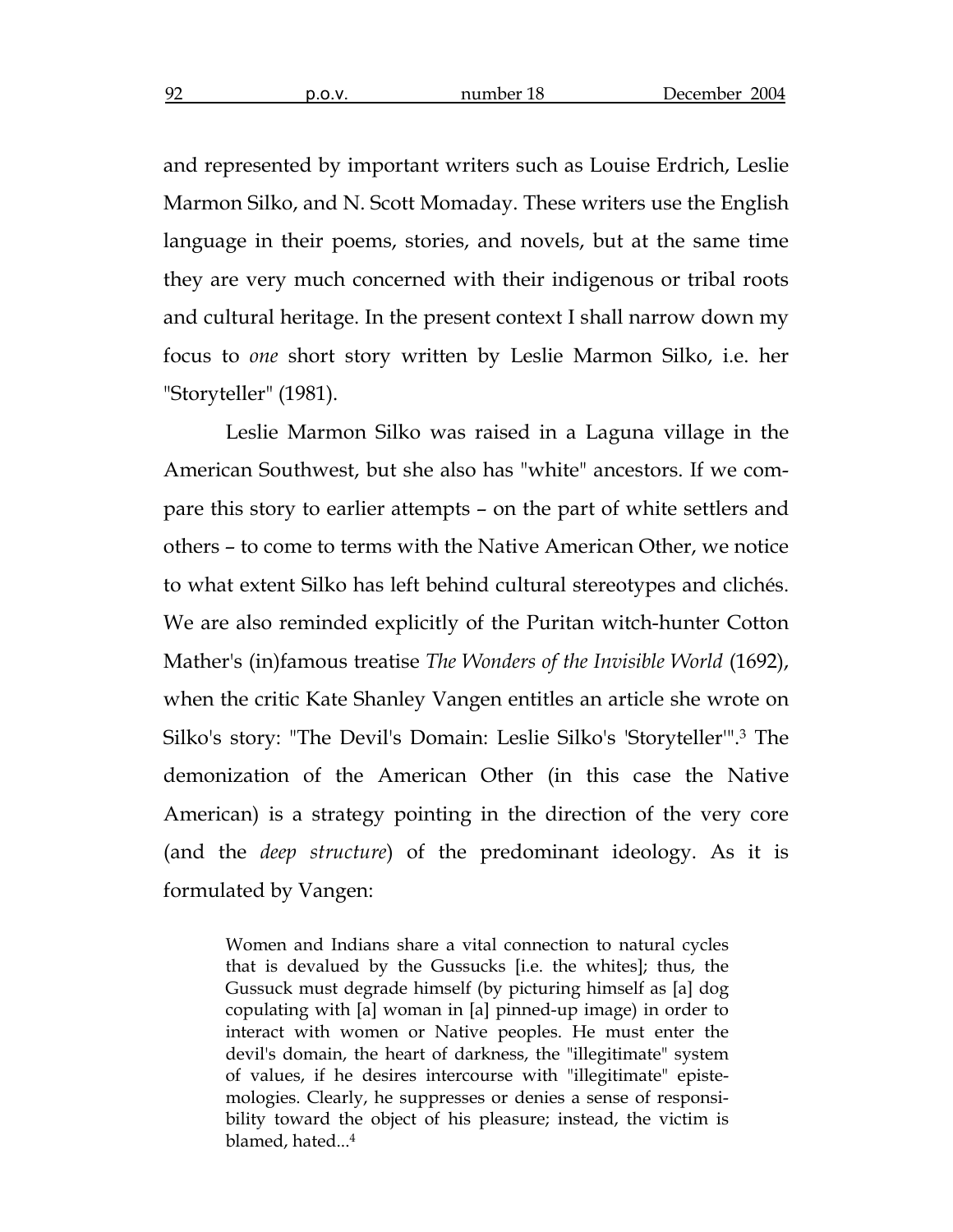In traditional societies the *storyteller* plays an important role; he/she is placed at the very centre of the community, and his/her activities are considered as essential to the very self-awareness or sense of identity of the community. At the same time storytelling can become a strategic weapon in the struggle for cultural and physical survival on the part of indigenous peoples, endangered as they are in the modern world, on a very fundamental level, by the cultural *imperialism* of the white power élite – or by what Vangen calls "a system, in other words, that seeks to rob a people of the power of words".5 What Silko's "Storyteller" is about is precisely the power of words – or *narrative power*.

 In this connection we are reminded of Walter Benjamin's famous essay "The Storyteller" ["*Der Erzähler*"] (1936). In his essay the German Marxist critic comments on the contemporary decline of storytelling as a living tradition:

[A]n experience which we may have almost every day] teaches us that the art of storytelling is coming to an end. Less and less frequently do we encounter people with the ability to tell a story properly. More and more often there is embarrassment all around when the wish to hear a story is expressed. It is as if something that seemed inalienable to us, the securest thing among our possessions, were taken from us: the ability to exchange experience.<sup>6</sup>

Of course, more than sixty years after Benjamin wrote this, oral culture as such – and the art of storytelling – seem to be even more endangered by the process of modernization than they were in the 1930's, i.e. the new media and their technologies (e.g., a Hollywood that more or less totally dominates the Western film market, television, "pop" culture, the computer industry, etc., etc.) have, to a very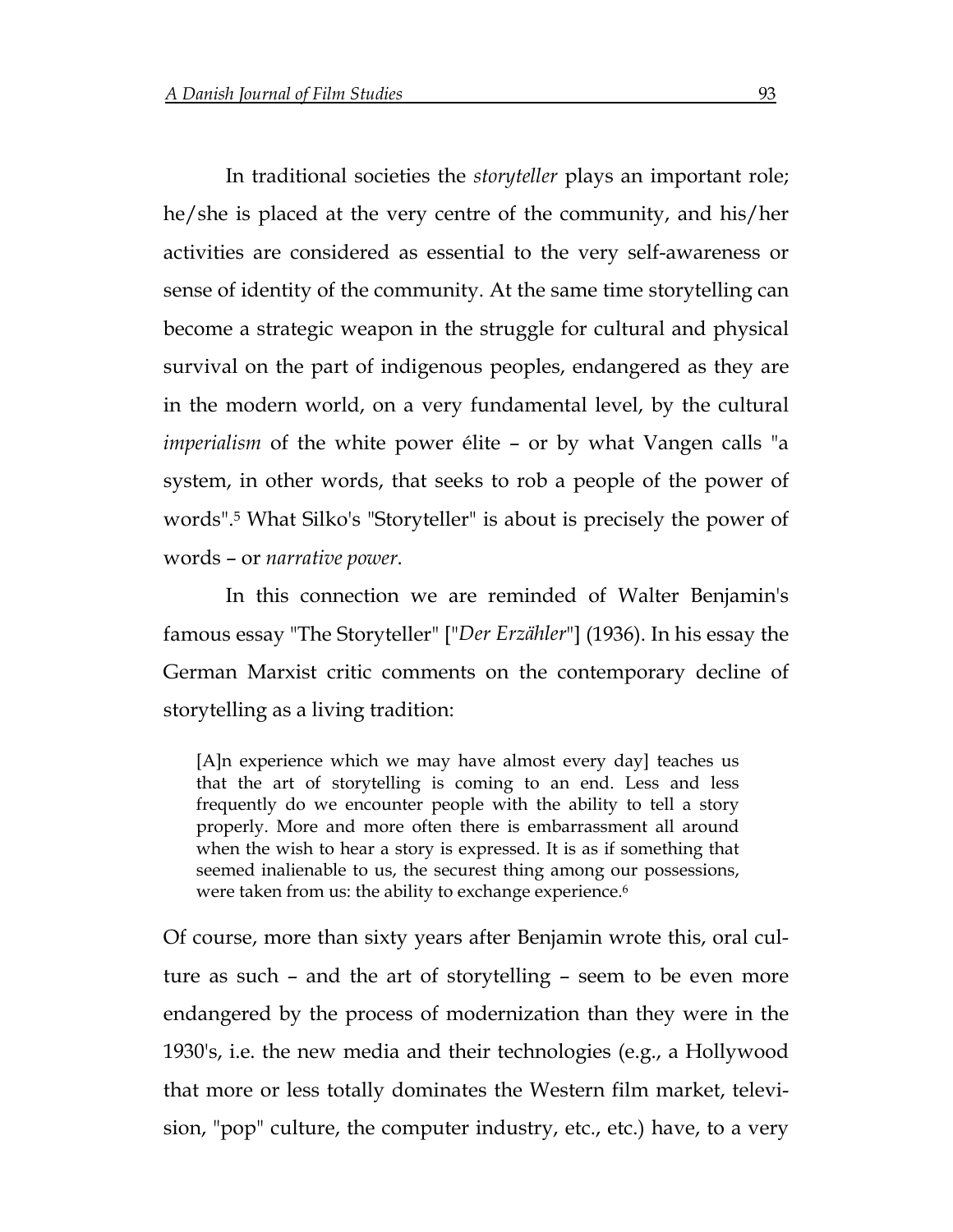large extent, marginalized not only classic book culture (McLuhan's Gutenberg Galaxy), but also the premodern precursors of book culture, i.e. the culture of the spoken word, communal storytelling, etc. However, just as the *death of the novel* has been announced several times during the last one hundred years without being brought into effect, it looks as if both the book (in spite of "book droppers") and oral traditions – cultivated for instance at narrative *festivals* and on other occasions – have managed to survive and even thrive in the teeth of all these threats to their continued existence and well-being.

 In Mario Vargas Llosa's remarkable novel *The Storyteller* [*El hablador*] (1989) – where a young Peruvian Jew gives up Western civilization altogether to become a storyteller among the Machiguenga in the Amazonian rain forest – the power of storytelling is foregrounded in a striking manner:

Talking the way a storyteller talks means being able to feel and live in the very heart of that culture, means having penetrated its essence, reached the marrow of its history and mythology, given body to its taboos, images, ancestral desires, and terrors...That my friend Saúl gave up being all that he was and might have become so as to roam through the Amazonian jungle, for more than twenty years now, perpetuating against wind and tide – and above all, against the very concepts of modernity and progress – the tradition of that invisible line of storytellers, is something that memory now and again brings back to me, and, as on that day when I first heard of it, in the starlit village of New Light, it opens my heart more forcefully than fear or love has ever done.<sup>7</sup>

 Similarly, according to Gloria Feman Orenstein, "...many indigenous peoples all over the globe believe that to retell the story of Creation is to re-create the world"!8 Furthermore, according to Orenstein, "feminist matristic artists and writers believe, along with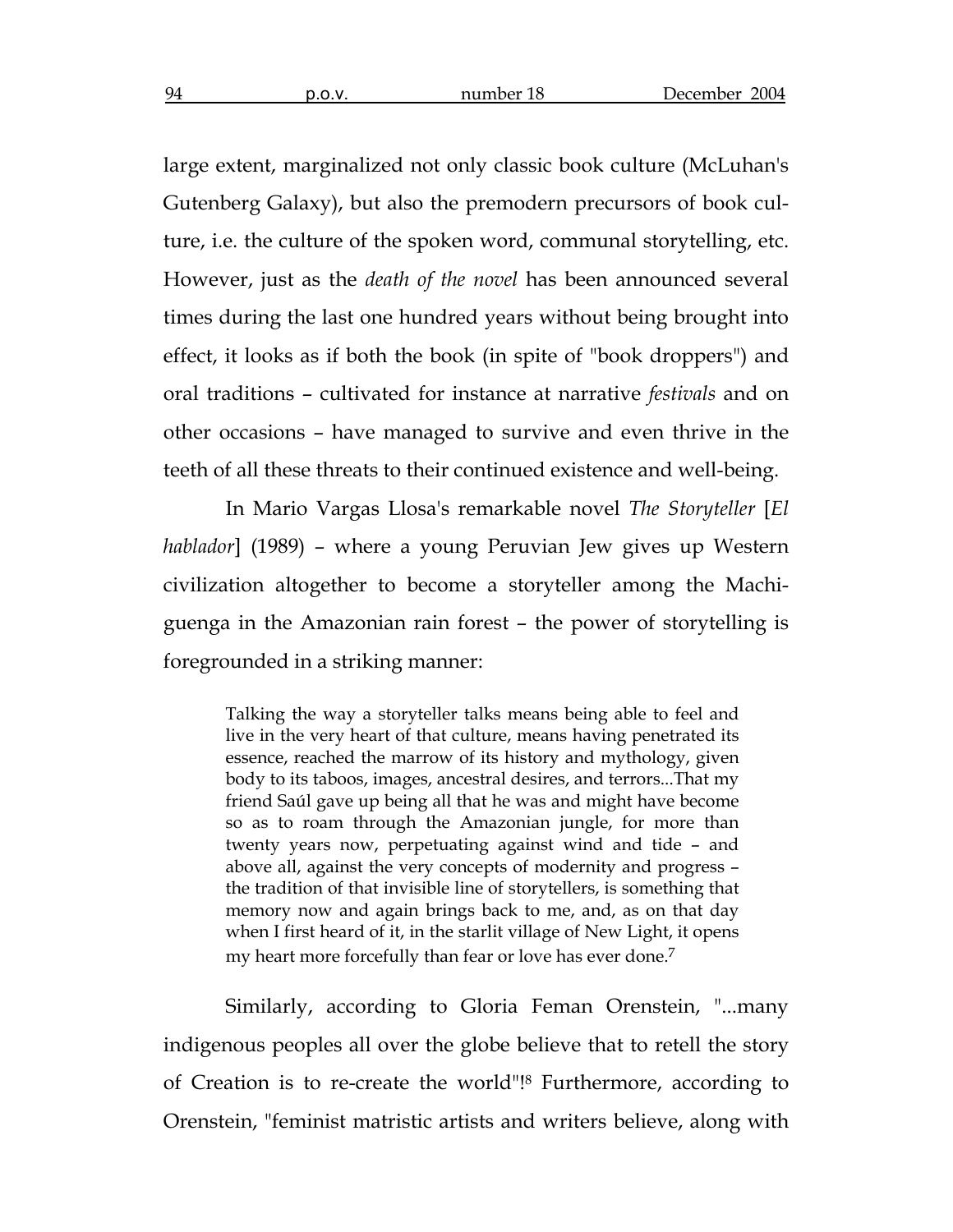native Americans, that through the power of the word, originally the spoken word, now transmitted via the print media, they can bring humans into balance with nature and the cosmos".<sup>9</sup> On the other hand, what is focused on in Leslie Marmon Silko's "Storyteller" is rather the inherent power of storytelling – and the capabilities of the storyteller – with regard to *reclaiming* something that has been lost in the perpetual struggle of indigenous peoples *against* the political and cultural hegemony of the whites (in this story called "the Gussucks").

 When she was a young woman, Leslie Marmon Silko was a school teacher in Alaska, and this faraway Northern country provides the setting for "Storyteller": An Eskimo woman is sent to jail, after having confessed to having killed a white man (a storeman). But her lawyer tries to persuade her to give up this position (her confession), for in the eyes of white society the storeman's death was simply an "accident". She, however, sticks to *her* version, *her* story: "'I will not change the story, not even to escape this place and go home. I intended that he die. The story must be told as it is".10 Her account is, as a matter of fact, a *revenge story*, a chronicle of an announced (or planned) death, for another storeman poisoned wine which he sold to her parents, causing their death. But insofar as she is obliged to get the story right, what is underscored here is the existential dimension of storytelling – it is never cost-free to tell a story.

 Another, in this case a *mythical* story is simultaneously presented to us – and to begin with also to the main character – by an old man (her deceased grandmother's former husband or common law husband): a man with whom she has what is regarded by her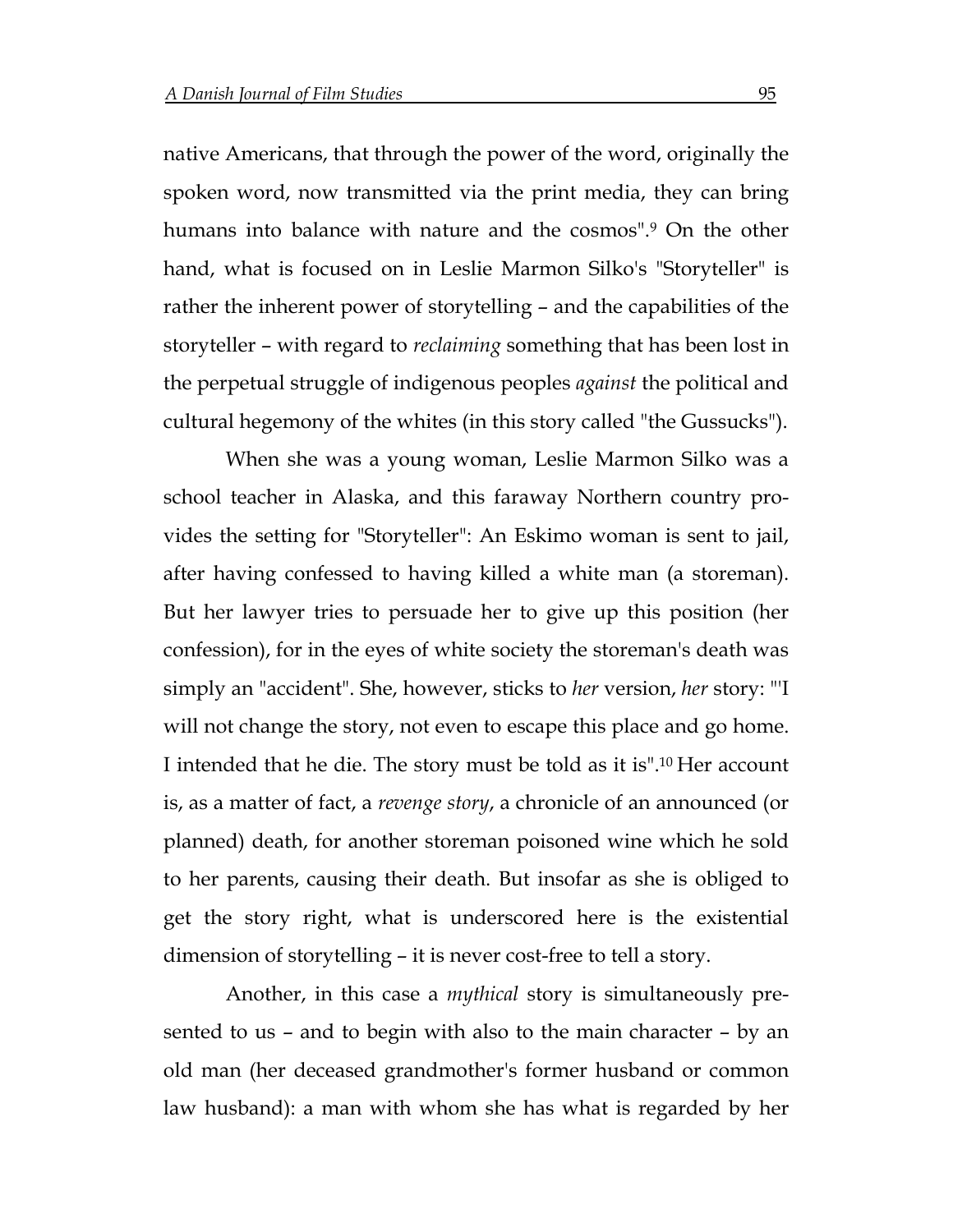surroundings as an "illicit" sexual liaison. The old man's story is about a huge polar bear pursuing an Eskimo hunter, and in the end this hunter is left defenseless in the middle of the frozen Bering Sea with his powerful opponent: "...the jade knife fell; it shattered on the ice, and the blue glacier bear turned slowly to face".11 This is how "Storyteller" *ends*, and apparently the last paragraph of Silko's text is a flashback, describing (what appears to be) the old man's (the storyteller's) death throes and his obstinate refusal to stop narrating his story to the very end – for in the preceding paragraph we have been told about precisely the old man's struggle with death, and in that paragraph we are also told about the woman's *takeover of the old man's position as a storyteller*: "...she went on with the story, and she never stopped, not even when the woman [i.e. the jailer] got up to close the door behind the village men [i.e. her listeners]".12 At this point we might ask *what* story – or *which* story? Is she going on with (1) the old man's story about the hunter and the polar bear, or is she presenting (2) her *own* story to her audience (i.e. possibly (a) a murder story [where her parents are murdered], (b) a revenge story [where she kills the storeman], or (c) a story about the end of the world [the sun frozen in the middle of the sky])? We do not know for certain – in a certain sense these two [or should we rather say *five* (?)] narratives *merge*. Maybe the final paragraph belongs to the story itself, i.e. to the story that she cannot or will not stop, and in that case she is telling the villagers about (1) her grandfather's death throes as well as recapitulating in their presence (2) his final words about the polar bear and the hunter.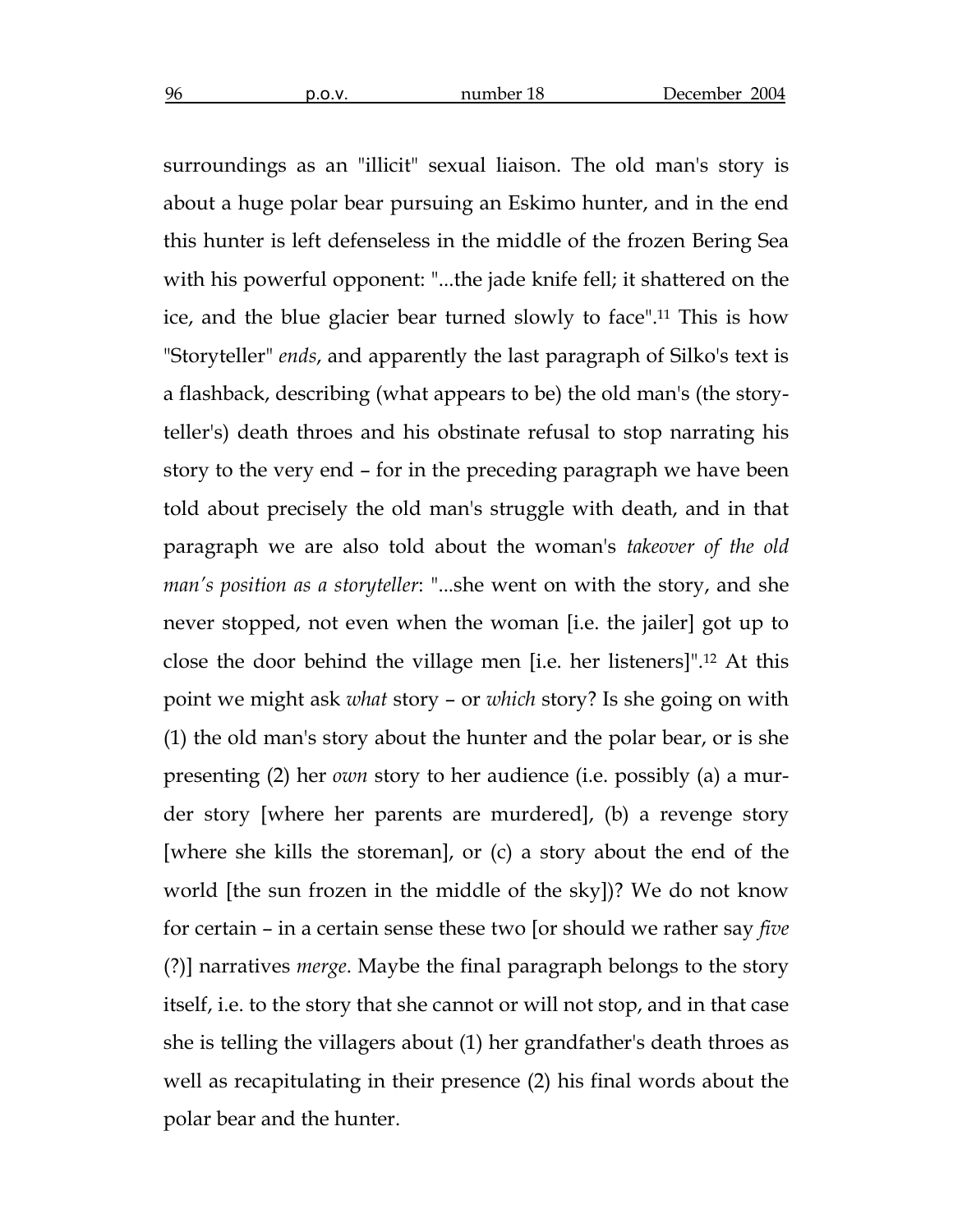The Eskimo woman is, as a matter of fact, trying to *read the signs of the times*, and in her view what is about to happen very soon amounts to the end of the world, where everything is going to come to a *standstill*:

...Look at the sun. It wasn't moving; it was frozen, caught in the middle of the sky. Look at the sky, solid as the river with ice which had trapped the sun. It had not moved for a long time; in a few more hours it would be weak, and heavy frost would begin to appear on the edges and spread across the face of the sun like a mask. Its light was pale yellow, worn thin by the winter.13

 The *apocalyptic* theme of the story – and the way it is presented to the reader – definitely points in the direction of the fantastic, for what is portrayed in the passage quoted above appears to be a *supernatural* event. Already at an earlier point in the plot the protagonist has foreseen what is going to take place, what is happening to the *cosmos* (in this case the main character's foreknowledge is thematized in another, compositionally later but chronologically earlier passage that uses *her* point-of-view to underscore the ominous character of the event): "She wanted to laugh again because [the storeman] did not know about the ice. He did not know that it was prowling the earth, or that it had already pushed its way into the sky to seize the sun..."14 Eventually, after the storeman has drowned and other decisive events have taken place, the sun is (apparently) set free, but the power of the ice over the universe is still unmistakable and *lethal*:

She looked out the window at the frozen white sky. The sun had finally broken loose from the ice but it moved like a wounded caribou running on strength which only dying animals find, leaping and running on bullet-shattered lungs. Its light was weak and pale; it pushed dimly through the clouds.15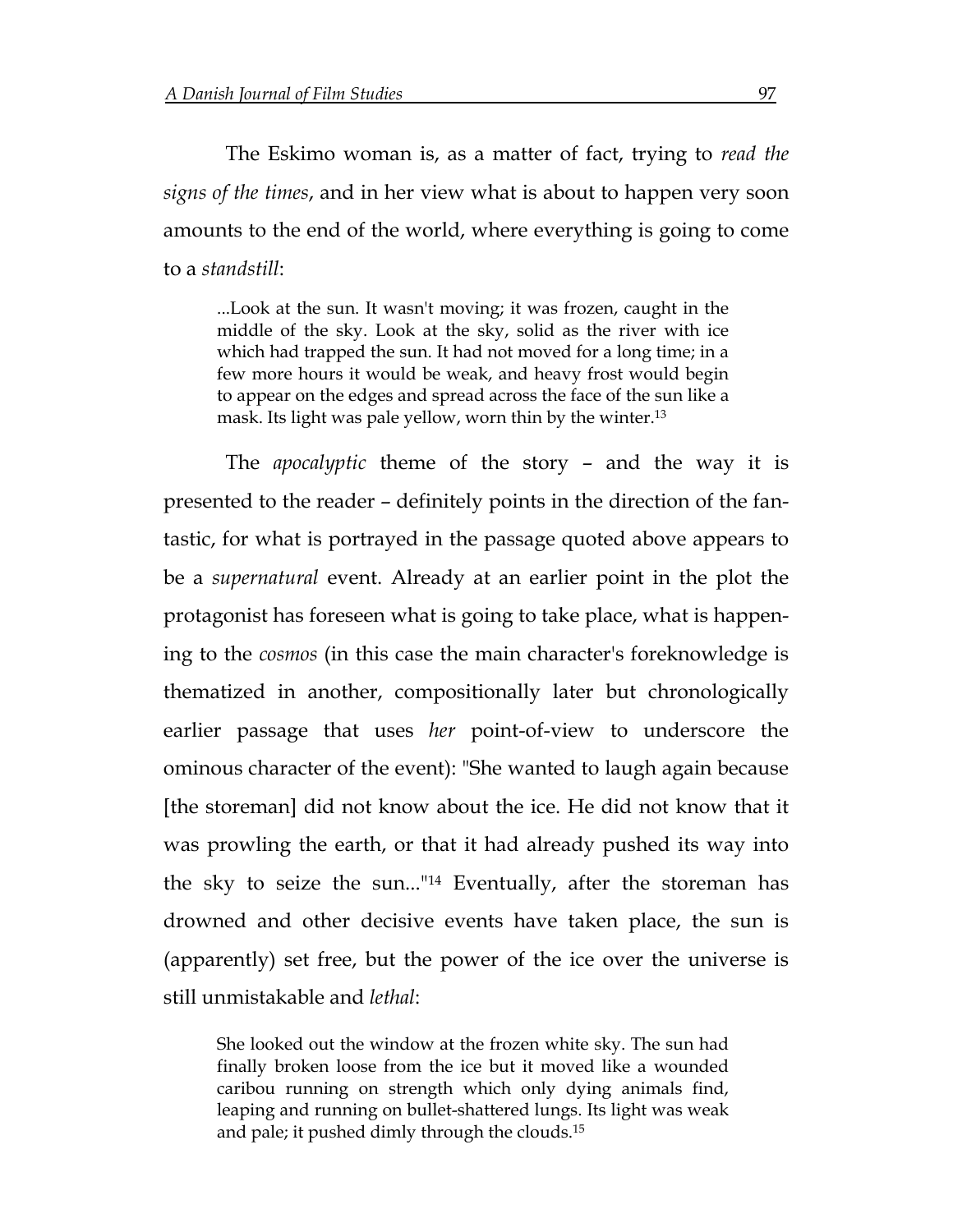Another element pointing in the direction of the fantastic is the appearance of the protagonist's dead grandmother as a *ghost*:

Her grandmother was there suddenly, a shadow around the stove. She spoke in her low wind voice and the girl was afraid to sit up to hear more clearly...But the last words she heard clearly: 'It will take a long time, but the story must be told. There must not be any lies'...She thought her grandmother was talking about the old man's bear story; she did not know about the other story then [i.e. the story of her parents' death].16

Thus her own grandmother reminds her, once more, of the power of storytelling! But this soul-shattering reminder is transmitted to her *by a voice from the past*, a ghostly inhabitant of the realm between this world and the Otherworld. To the extent that we attempt to situate "Storyteller" within the category of the fantastic, we notice that there is also a kind of *loophole* in the narrative, offering an alternative perspective on the events of the story – or at least on *some* of them. For according to her own attorney, what she presents to him as *her* version of the story (the "murder" of the storeman which is regarded as an "accident" by the lawyer) could also be considered an exemplification of her *madness*: "'Tell her I will do all I can for her [addressed to the jailer who functions as interpreter]. I will explain to the judge that her mind is confused'".17 Thus the notion of madness makes it possible to explain what looks like supernatural events on the basis of a purely *natural code*. The double encoding of the fantastic – where it is virtually impossible to choose between a natural and a supernatural interpretation of certain decisive events – is thus in place; but at the same time the *power of storytelling* itself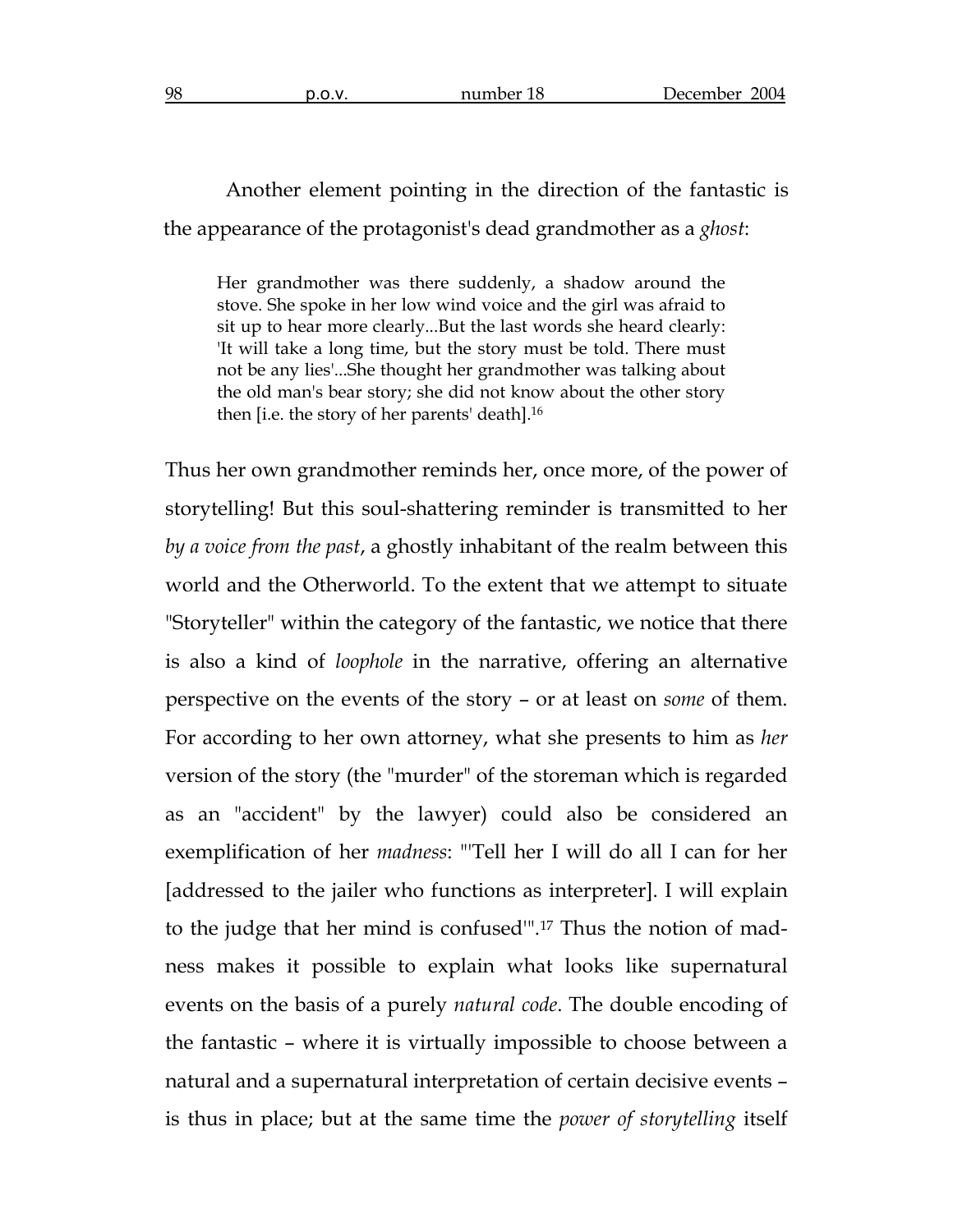seems to transcend or disrupt all the rules and regulations of the socalled "normal" world!18

 In a manner which is difficult to come to terms with, the story narrated by the old man about the polar bear and the hunter appears to influence what is going on in the village, i.e. the power of storytelling displaces the overall drift or *telos* or intentionality of Silko's narrative, its representation of reality, adding a new dimension to everything. Whereas the old man's extremely slow-paced manner of telling his story takes on an almost obsessive character – where he is "describing each crystal of ice and the slightly different sounds they made under each paw [of the gigantic polar bear]"19 – the cosmic significance of this infinitely prolonged pursuit (where the hunter himself is hunted) is likewise foregrounded. And what, from one point-of-view, looks like a kind of *extreme realism* is thus, from another viewpoint, turned into an *allegorical* narrative, where the bear represents not only *the call of the wild*, but on a larger scale simultaneously all the uncontrollable forces of the natural world and, ultimately, death itself as the last destination of the mental traveller through the wilderness of this world.

 According to Kate Shanley Vangen, "[w]omen and Indians [and presumably also Eskimos] share a vital connection to natural cycles that is devalued by the Gussuck" (cf. note 4); the gigantic polar bear and the wounded caribou in the sky (*alias* the sun, cf. note 14) take on a cosmic significance, where *both* human beings and animals are embedded in the same mythical narrative (and human beings are acutely aware of their links to the animal world, a kind of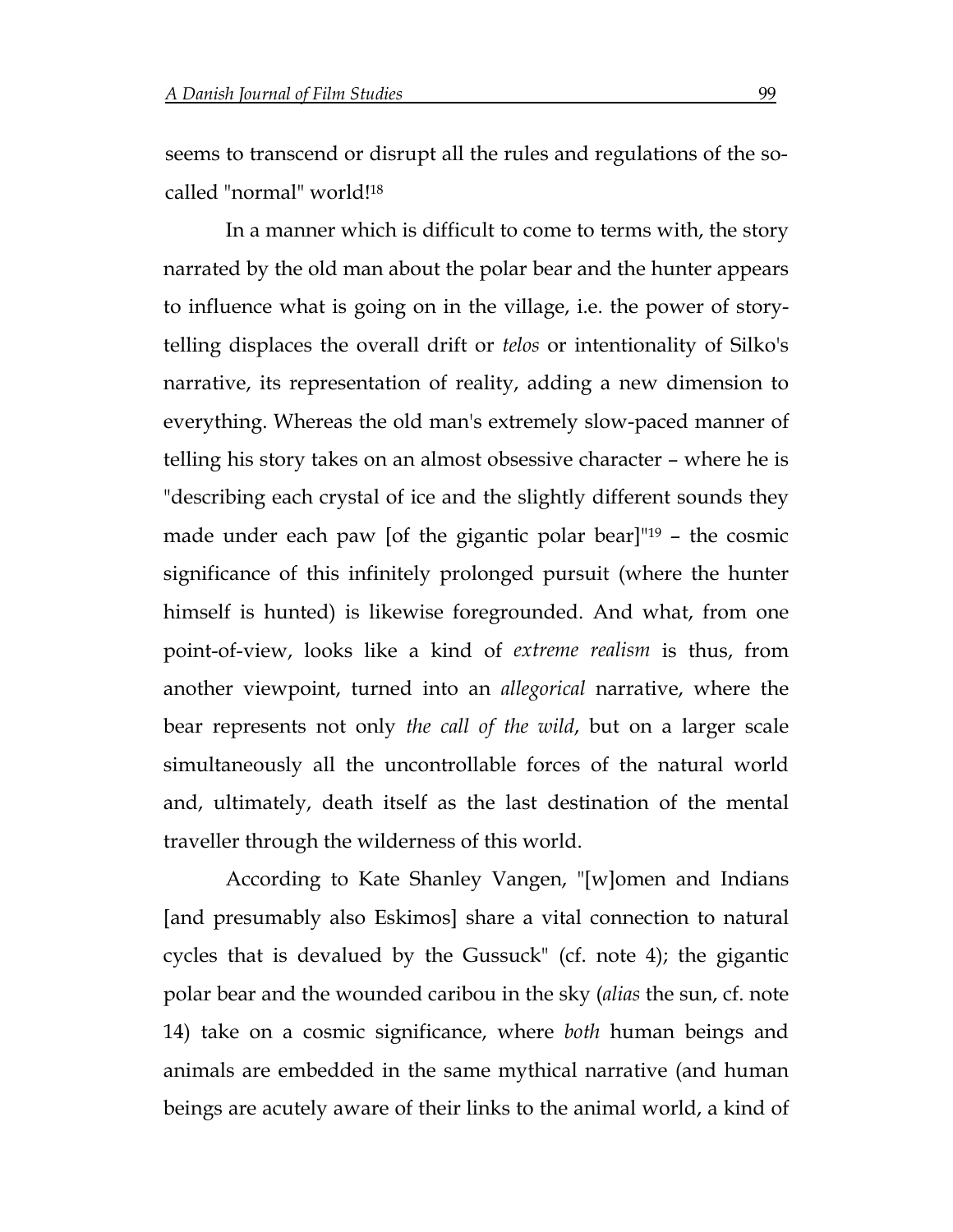*participation mystique* or *unio mystica*). Thus the wounded caribou can be related to an earlier episode in the story where the colour red is focused ("the red tin [a waste product of Gussuck culture or anticulture] nailed to the log-house"),20 but this piece of tin is *also* related to the mysterious death of the protagonist's parents (it is left as a "trace", revealing the *crime* committed by the storeowner, when her parents were poisoned) – thus Gussuck culture constitutes, as it were, *an open wound in the cosmos*, i.e. the world inhabited by the Eskimos from time immemorial. The second storeman's death cannot undo this crime, but to the extent that the *story* is told, i.e. offered to an audience (by the old man and afterwards by the protagonist), the narrative process itself appears to be capable of recuperating what has been lost – even if it is a never-ending story, even if "[i]t will take a long time"21 to tell it, and you will never be able to *finish* it. The old man tells his story *to the death*, but when he passes away, someone else is (always already) prepared to take over (the protagonist). Thus we are once more reminded of Walter Benjamin's essay "The Storyteller", where it is stated that "[d]eath is the sanction of everything that the storyteller can tell. He has borrowed his authority from death..."<sup>22</sup> The borrowed time of the storyteller is borrowed from death. And the archetypal *agon* between hunter and polar bear in Leslie Marmon Silko's "Storyteller" – a struggle to the death – illustrates this point in a striking manner. Even if it is likewise true that human (Native Alaskan, Native American) *survival* depends on the gifts of the storyteller – on an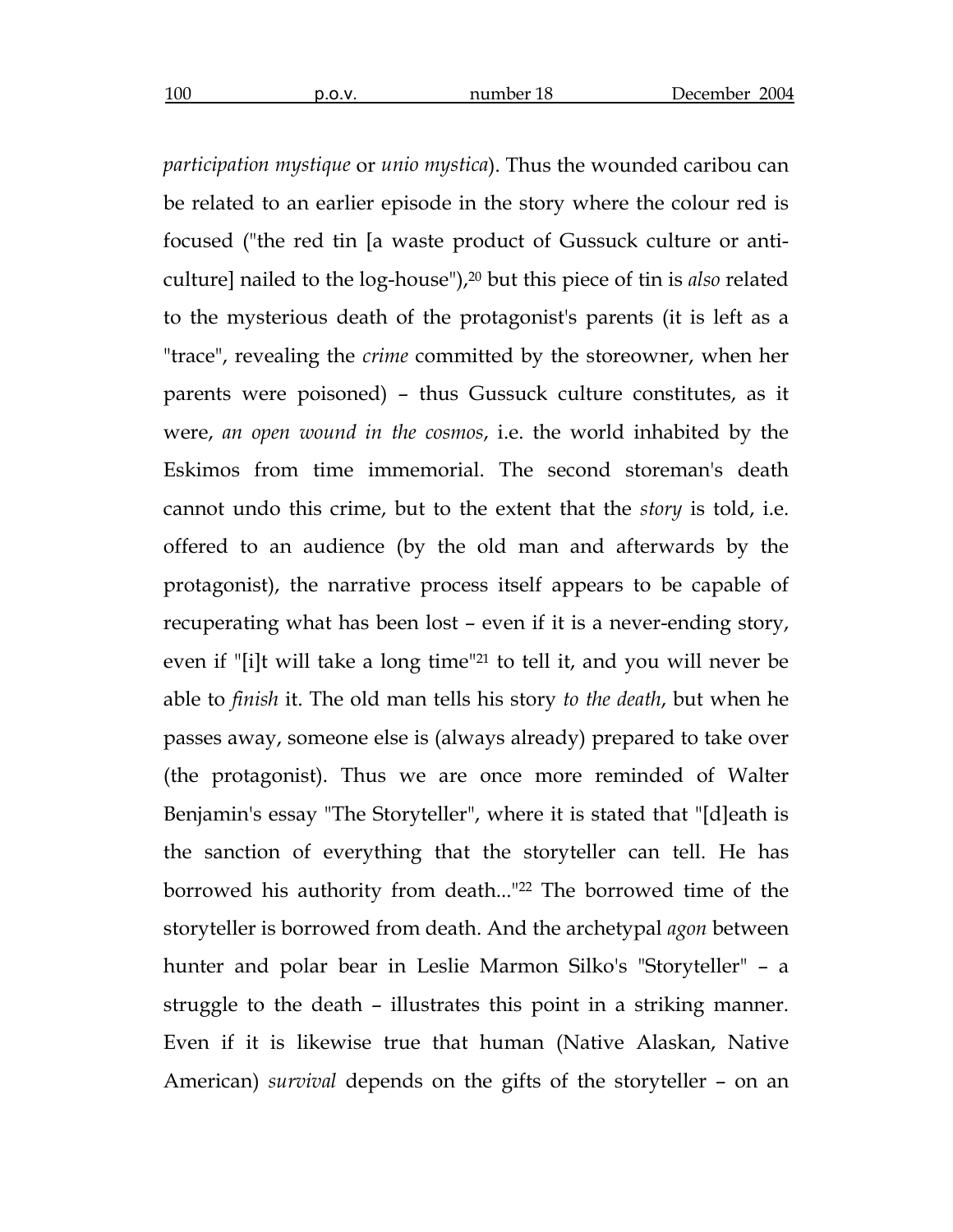unstoppable narrative, adjusted to the rhythms and seasons of the cosmos itself.

## **Notes**

1. Cf. Gordon Brotherston: "Towards a grammatology of America: Lévi-Strauss, Derrida and the native New World text", in: *Literature, Politics and Theory. Papers from the Essex Conference 1978-84*. Edited by Francis Barker, Peter Hulme, Margaret Iversen, [and] Diana Loxley (London and New York: Methuen, 1986), pp. 195-96.

2. Cf. also Gordon Brotherston: *Book of the Fourth World. Reading the Native Americas Through Their Literature* (Cambridge, New York, and Oakleigh, Victoria, Australia: Cambridge University Press, 1992).

3. Cf. Kate Shanley Vangen: "The Devil's Domain: Leslie Silko's 'Storyteller'", in: *Coyote Was Here. Essays on Contemporary Native American Literary and Political Mobilization*. Edited by Bo Schöler (Århus: *The Dolphin No. 9*, April 1984), pp. 116-23. In Cotton Mather's *The Wonders of the Invisible World* (1692) the clergyman comments as follows on the metaphysical characteristics of the colony he inhabits: "The *New-Englanders* are a People of God settled in those, which were once the *Devil's* Territories...", Cotton Mather: *On Witchcraft. Being the Wonders of the Invisible World* (New York: Bell Publishing Company, n.d.), p. 14 (Mather's italics, my ellipsis). Allegedly, the community of the native inhabitants of the New World is altogether in the grip of His Infernal Majesty!

4. *Ibid.*, p. 122 (my ellipsis).

5. *Ibid.*, p. 117.

6. Walter Benjamin: *Illuminations*. Edited and with an Introduction by Hannah Arendt. Translated by Harry Zohn (London: Collins/Fontana Books, 1973), p. 83. Cf. Walter Benjamin: "Der Erzähler", in: *Illuminationen. Ausgewählte Schriften 1* (Frankfurt am Main: Suhrkamp, Erste Auflage 1977), p. 385 (my ellipsis): "*Sie [i.e. eine Erfahrung,...zu der wir fast täglich Gelegenheit haben] sagt uns, dass est mit der Kunst des Erzählens zu Ende geht. Immer seltener wird die Begegnung mit Leuten, welche rechtschaffen etwas erzählen können. Immer häufiger verbreitet sich Verlegenheit in der Runde, wenn der Wunsch nach einer Geschichte laut wird. Es ist, als wenn ein Vermögen, das uns unveräusserlich schien, das Gesichertste unter dem Sicheren, von uns genommen würde. Nämlich das Vermögen, Erfahrungen auszutauschen*".

7. Mario Vargas Llosa: *The Storyteller*. Translated by Helen Lane (New York, etc.: Penguin Books, 1990), pp. 244-45 (my ellipsis). Cf. Mario Vargas Llosa: *El hablador* (Barcelona: Seix Barral, 1987), p. 234: "*Porque hablar como habla un hablador es haber llegado a sentir y vivir lo más íntimo de esa cultura, haber calado en sus entresijos, llegado al tuétano de su historia y su mitología, somatizado sus tabúes, reflejos, apetitos y terrores ancestrales...Que mi amigo Saúl Zuratas renunciara a ser*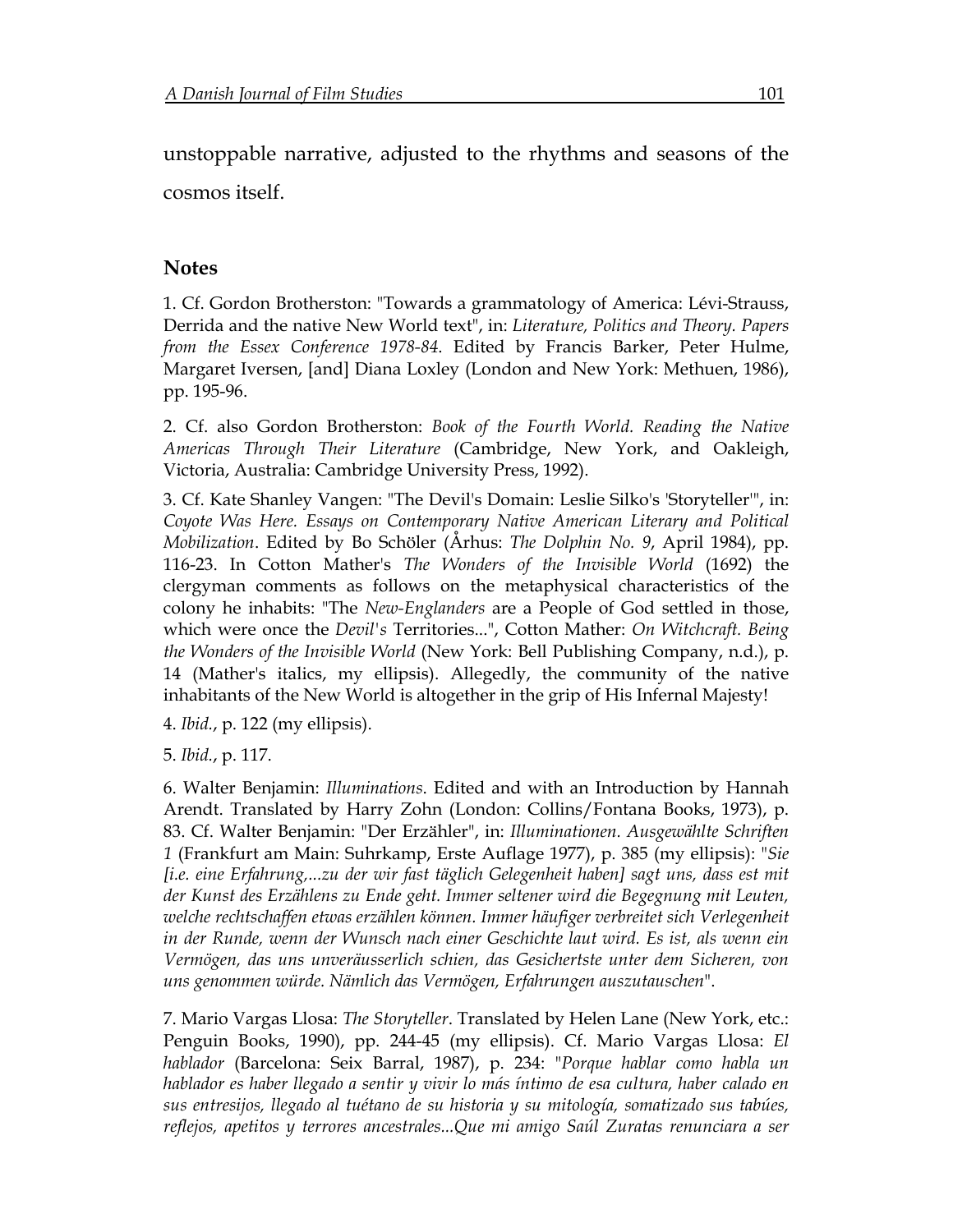*todo lo que era y hubiera podido llegar a ser, para, desde hace más de veinte años, trajinar por las selvas de la Amazonía, prolongando, contra viento y marea – y, sobre todo, contra las nociones mismas de modernidad y progreso – la tradición de ese invisible linaje de contadores ambulantes de historias, es algo que, de tiempo en tiempo, me vuelve a la memoria y, como aquel día en lo quel supe, en la oscuridad con estrellas de poblado de Nueva Luz, desboca mi corazón con más fuerza que lo hayan hecho nunca el miedo o el amor"* (my ellipsis). Cf. also the many references to the power of storytelling in Leslie Marmon Silko's own novel *Ceremony* (1977), describing the attempts of a war veteran (a young Native American) to claim the cultural heritage of his own people and thereby to put behind him the traumatic experiences undergone by himself in World War II, cf. Leslie Marmon Silko: *Ceremony* (New York: New American Library, 1977), p. 273, where Old Grandma summarizes the prevailing view concerning the stories circulating in her community (or rather: the view that prevailed in the old days): "She sighed, and laid her head back on the chair. 'It seems like I already heard these stories before...only thing is, the names sound different'" (Silko's ellipsis).

8. Cf. Gloria Feman Orenstein: *The Reflowering of the Goddess* (New York, etc.: Pergamon Press, 1990), p. 18 (my ellipsis), where the critic discusses the surrealist artist Remedios Varo's painting *La Creación de las Aves* [*The Creation of Birds*] (1958).

9. *Ibid.*, p. 19.

10. Leslie Marmon Silko: *Storyteller* [stories and poems] (New York: Seaver Books, 1981), p. 31.

12 *Ibid.*, p. 32 (my ellipsis)..

13. *Ibid.*, p. 18 (my ellipsis).

14. *Ibid.*, p. 29 (my ellipsis).

15. *Ibid.*, p. 32.

16. *Ibid.*, p. 26 (my ellipses). Incidentally, we notice how the *shadow metaphor* is introduced here to signalize the "spectral" presence of her grandmother in the household: "Her grandmother was there suddenly, a *shadow* around the stove" (my italics). As a matter of fact, shadow imagery tends to dominate the American fantastic, and it also plays an important role in Leslie Marmon Silko's fiction, cf. her *Gardens in the Dunes. A Novel* (New York, etc.: Simon & Schuster / Scribner Paperback Fiction, 2000 (first published in 1999)), p. 31, where an episode in the history of the *ghost dance* is described at the beginning of the narrative: "Although scattered snow flurries remained, the mass of storm clouds drifted east; the buffalo horn moon was still visible as the morning star appeared on the horizon. While others danced with eyes focused on the fire, Indigo [the main character of the novel] watched the weird shadows play on the hillsides, so she was one of the first to see the Messiah and his family as they stepped out of the darkness into the glow of the swirling snowflakes. How their white robes shined! Indigo glanced around quickly to see if others had noticed. She watched the Messiah and the others, who seemed almost to float as they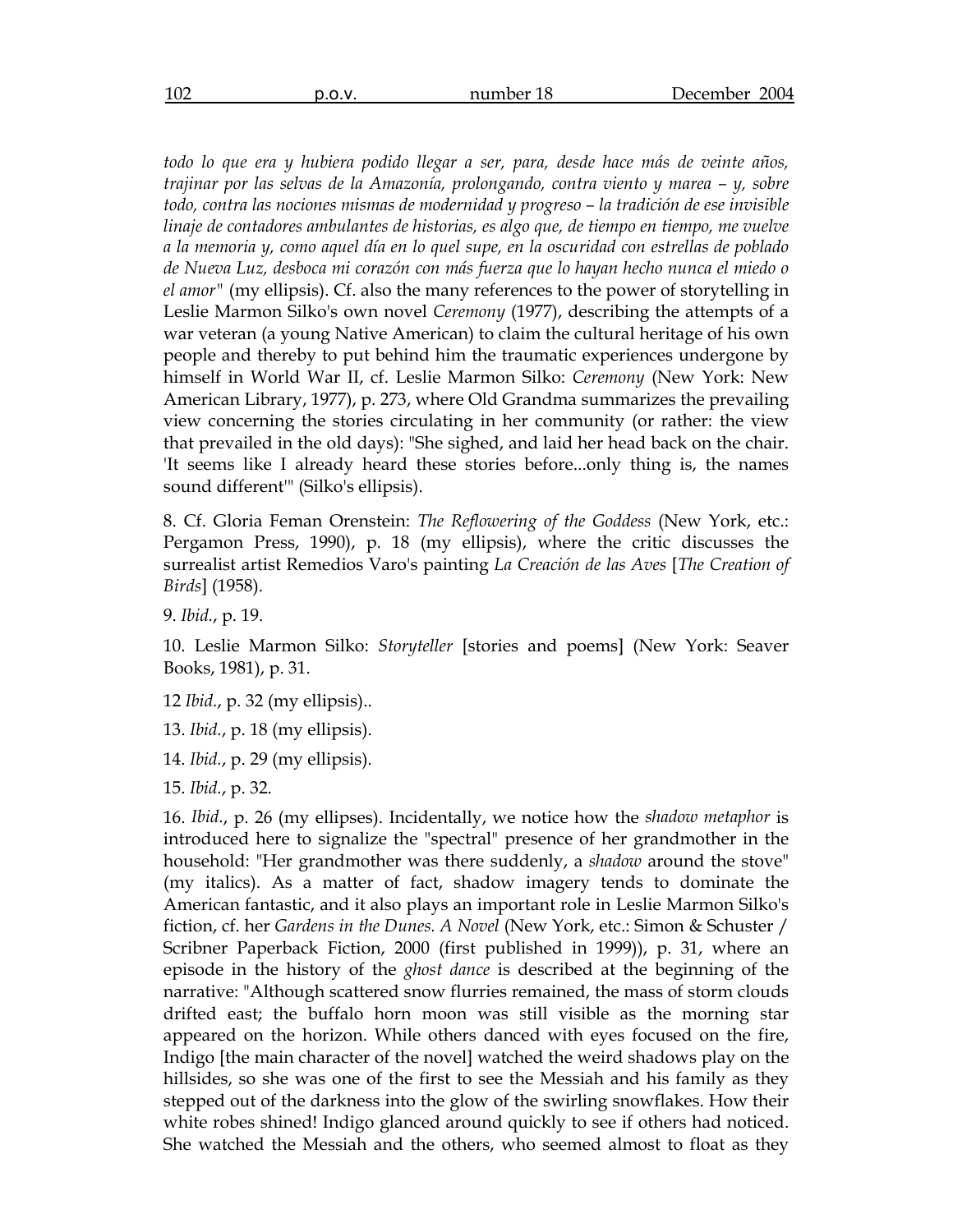descended the high sandy hill to the riverbank. How beautiful he was, just as the Paiute woman said. No wonder he called himself the morning star!" We notice how the play of weird shadows appears to call forth or provoke the *epiphany* portrayed above – an epiphany dominated by an all-enveloping atmosphere of *transcendental weightlessness*, as it were!

17. *Ibid.*, p. 31.

18. Cf. Tzvetan Todorov: *The Fantastic. A Structural Approach to a Literary Genre*. Translated from the French by Richard Howard (Cleveland/London: The Press of Case Western University, 1973), p. 25: "The fantastic is that hesitation experienced by a person who knows only the laws of nature, confronting an apparently supernatural event". Cf. Tzvetan Todorov: *Introduction à la littérature fantastique* (Paris: Éditions du Seuil, 1970), p. 29: "*Le fantastique, c'est l'hésitation éprouvée par un être qui ne connait que les lois naturelles, face à un événement en apparence surnaturel*".

19. Leslie Marmon Silko: *Storyteller*, *op. cit.*, p. 26.

20. *Ibid.*, p. 28.

21. *Ibid.*, p. 26. Cf. note 16.

22. Walter Benjamin: *Illuminations*, *op. cit.*, p. 94 (my ellipsis). Cf. Walter Benjamin: *Illuminationen*, *op. cit.*, p. 396: "*Der Tod ist die Sanktion von allem, was der Erzähler berichten kann. Vom Tode hat er seine Autorität geliehen...*" (my ellipsis).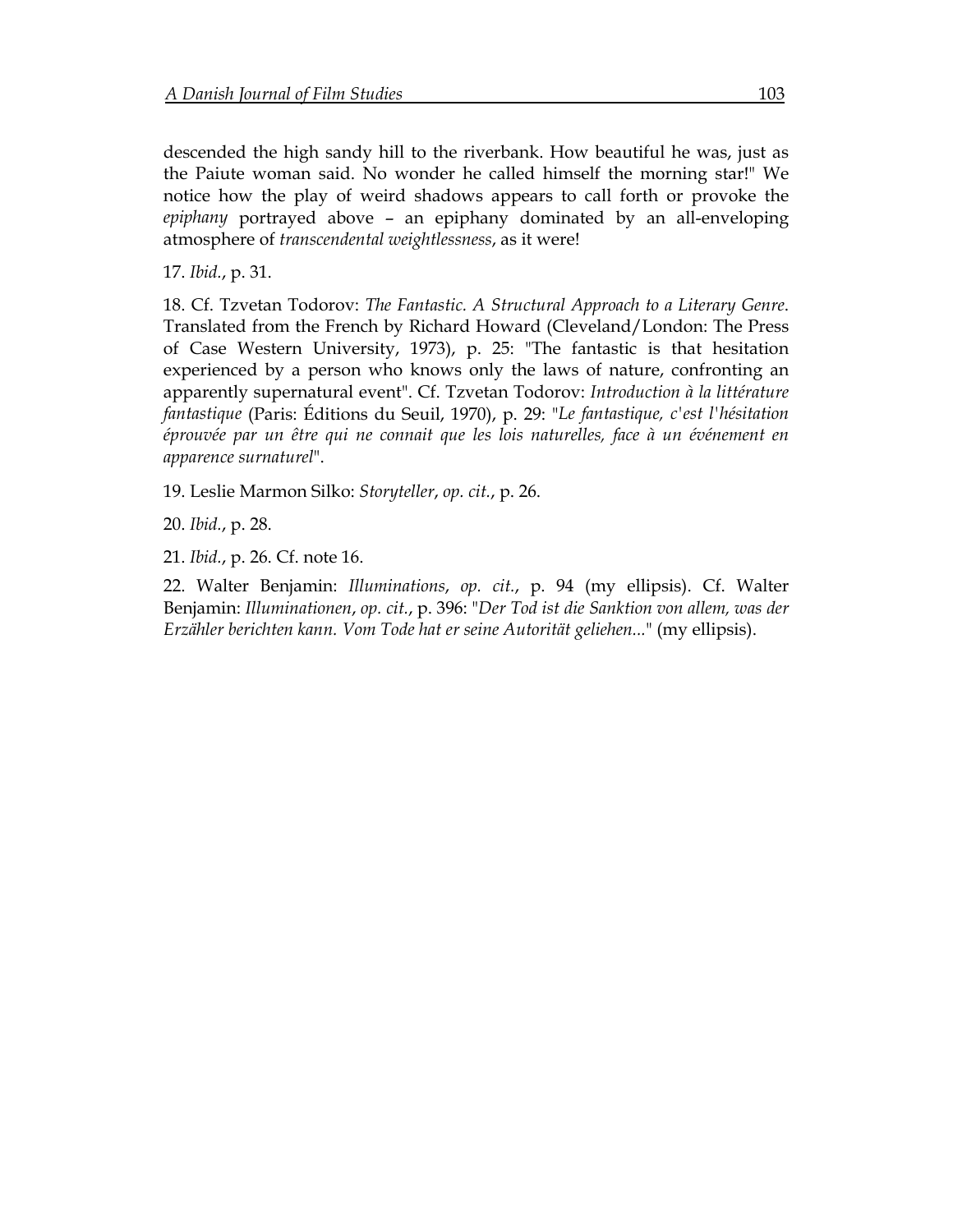## **On editing and storytelling An interview with Anders Refn**

Rasmus Stampe-Hjorth

Rasmus Stampe-Hjorth has been working as an editor with Anders Refn on an episode of the Danish Broadcasting Company's TV series *Magtens Billeder*. This interview concerns mainly Anders Refn´s work as an editor, rather than his role as a director, for which he is also widely known.

Anders Refn's recent editing credits include *Breaking the Waves* (1996), *P.O.V.* (2001), *Baby* (2003) and *Tid til forandring* (2004). He also wrote and directed *Strømer* (1976), *Slægten*  (1978), *The Flying Devils* (1985), *Sort høst* (1994), and *Seth* (1998). TV series: *En gang strømer* (1987), *Taxa* (1996). He has won a number of prestigious prizes.

*First of all Anders I would like to congratulate you on winning the Bodil Award given to you for your enormous contribution to Danish film throughout the years. What does the prize mean to you?* 

I was of course very happy to receive the prize, but you don't make films to win prices. Roberto Benigni said: "Getting a prize is like a kiss and a kiss is always nice".

*You work as a" lifesaver" for many national and international films. As an editor what is it you do to make a film's storytelling work?* 

It is very difficult to explain what film editing is about because very few people know what our work really involves. Often it is not a question of choosing but of removing parts that don't work.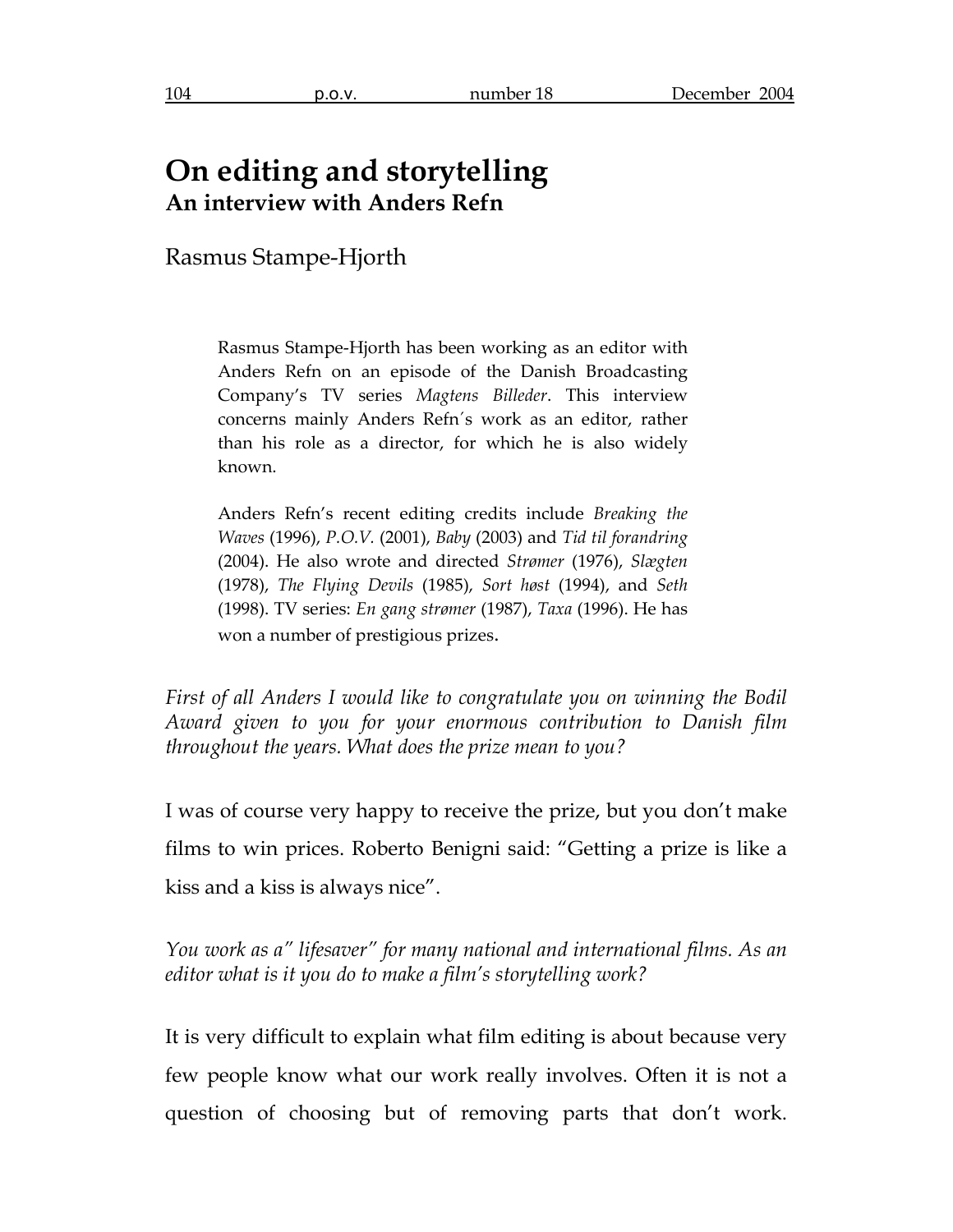Basically the biggest problem in movies is that many directors are afraid that the audience won't understand the message of the film, and therefore they tell the same things over and over. There is a rule of thumb that if you say something one time at the right place and with the right timing, you don't have to say it again. Film editing is dramaturgy in practise, and it isn't always a question of making beautiful cuts. What counts is bringing the story to life and boosting the scenes. And one purpose of editing is to protect the audience from bad acting. As soon as you can feel that the actor is not reliable or low on energy, you should cut it out. Improving the acting in a film is of vital importance.

When you give first aid to a film you sit down, watch the movie, and figure out why it doesn't work. Is it because the film does not start the right way, or still has elements from old ideas that never worked and should be removed? Or are the actors not moving smoothly because the movie has been cut to hard, or do the actors almost seem to stand still because the film has been edited too slow?

 A very important principle I always use is: "Get in late and get out early". In other words, enter the scene as late as you dare and get out again as soon as possible. An example is a man who enters the scene; cut to where he says: "I want a divorce", and cut again to where the wife picks up the gun and shoots him.

I look for the good qualities in a film and also try to cut to the bone, and the most difficult thing of all is to take out a very good scene because it detracts from the energy of the next scene and ruins the core of the film. It can be very difficult to do this because the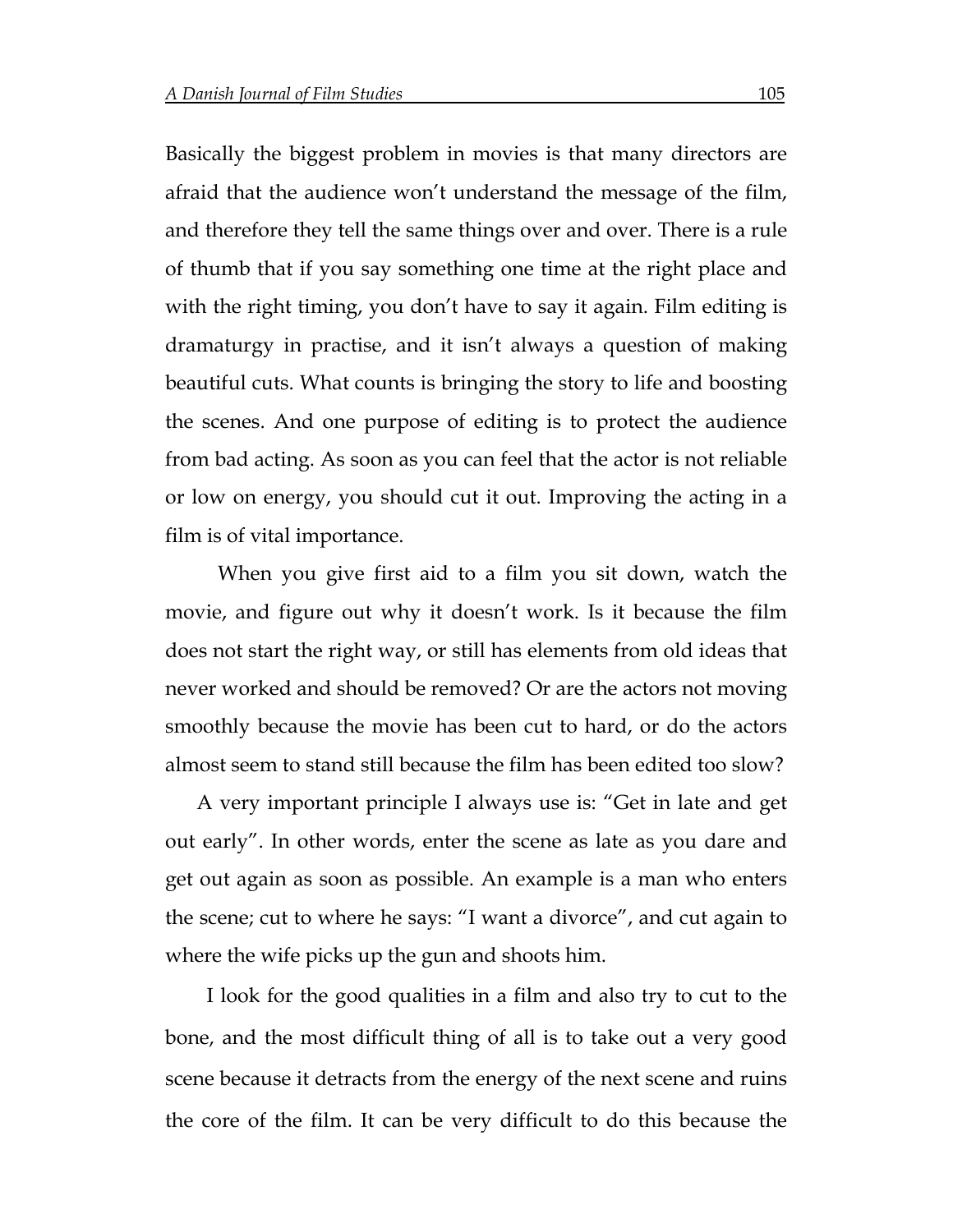scene was sometimes very expensive to make and therefore it can be hard for the director to understand why it should be sacrificed. Many directors are, at that point of the project, very sensitive about the film and that's why it's important that you get along with the director. In the end it's the director's decision as to whether or not the scene should be cut. Of course there are times when you as the editor should challenge the director; and he should fight for every inch of the movie. But in the end he is the movie's advocate, and you kill directors, not editors. If the movie fails the director takes all the beating, the producer makes another company, the editor edits another movie, and the director is left with the pain. That's why it's very important that you as the editor be engaged and agree on the message of the film.

*I have noticed that you often cut films very brutally; taking out word and spaces, and that you like it when people can see there's a cut, a jump cut, a cut in sound, etc. – That you like it when it's a bit rough. Just now, in "Tid til forandring", where you combined images in focus with images that weren't. Why do you tell stories in that way?* 

I have edited many films and I can say that good films have good actors and bad films have bad actors… (*laughter*). So whatever you can do to improve the acting you should do, and I prefer to make an ugly cut if I can improve the acting instead of making a nice, smooth cut that you won't notice. The authenticity in the acting is so important and a good editor is an editor who can make the acting stand out.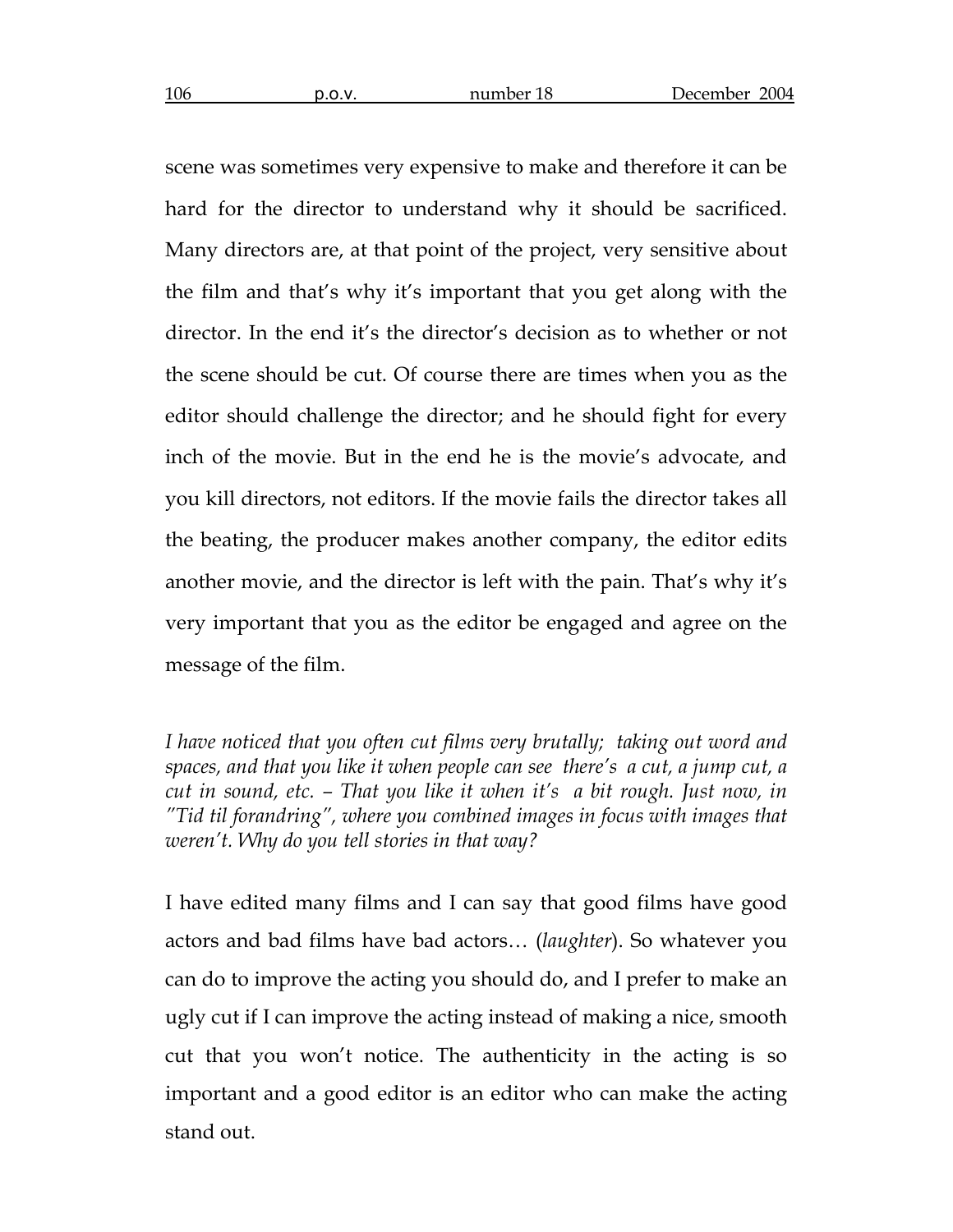So much has happened to film editing over the years. I remember when I started as an editor and was faithful to the principles of visual continuity which were established in the 40´s, requiring that you observe the 180 degree rule, ensure eye-scanning points when crosscutting, etc. Today all those rules are discarded. Today you edit with a different energy and intensity. You can make jump cuts, rush pan, all kinds of cuts in the editing.

In *Breaking the Waves*, Lars and I had decided that in the first sequence we wanted to break all possible rules of editing and continuity. Wrong point of view, no establishing shots, blurred images. We also found a scratch on one of the negatives that we put in the scene; we put in a take where they were looking into the lens, backlight that was edited with front light. We wanted to see what it did to the film when we broke the classical rules of editing. We found that the editing was more relaxed and a more dynamic way of telling the story. Our main rule was that we were looking for the emotion of the scene and as soon as the emotion lost its intensity, we made a cut. Even if the actors were in the middle of the shot, or we had to make a jump-cut, in order to maintain the emotional energy in the scene and the acting.

We also made another rule: that we didn't want to transport people in and out of the picture. We did not want people to leave one scene and enter the next one. As soon as we thought that the scene had culminated emotionally, then we made a cut no matter where the person was in the picture. This resulted in a rough,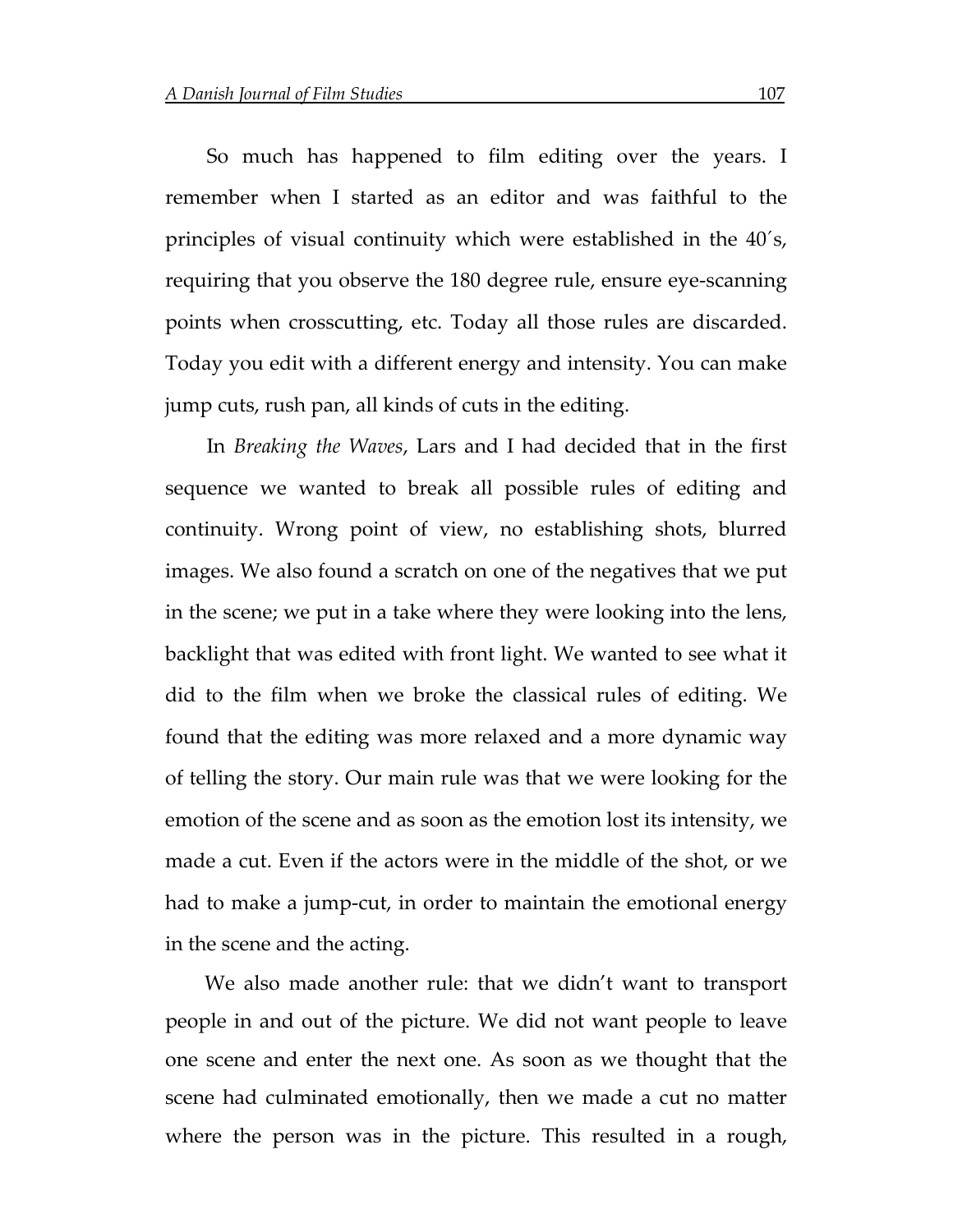chaotic style which had a bigger impact on the persons who saw the film. If we had cut it the classical way with nice dolly movements and beautiful backlight combined with the sensitive and emotional film, I think that the audience would have puked. In many ways *Breaking the Waves* is one of the most radical films I have made till now. It was a new editing style. Lars had tried it a bit – in *Riget* (*The Kingdom*) - and I had tried it a bit in *En gang strømer*.

Sometimes you make the best cuts by an accident. You put two images together which weren't meant to be joined, and suddenly something happens and it works! James Joyce said "Error is a portal of innovation". Like if you intend to include some transport sequence as you learned to use in order not to confuse the audience, and then you forget to put it in, and the scene turns out to be much better. That's why you always end up with a product that's different from the script. If a word or a sentence doesn't work, I cut it out. If a person is unhappy and you can see it, I don't want him to explain to me that he is unhappy, it's enough that you can detect his emotions just by looking at him.

When you enter the final phase in editing a movie, you cut to the bone and take out parts that are superfluous. I have been working on several projects this summer: one in Reykjavik, one in Oslo, and the latest – *Populärmusic från Vittula* – in Stockholm, and when I start working with films – where the editor and the director have been sitting for a long time – I come with "fresh eyes" and I know just what to delete in the movie to make it work. Of course I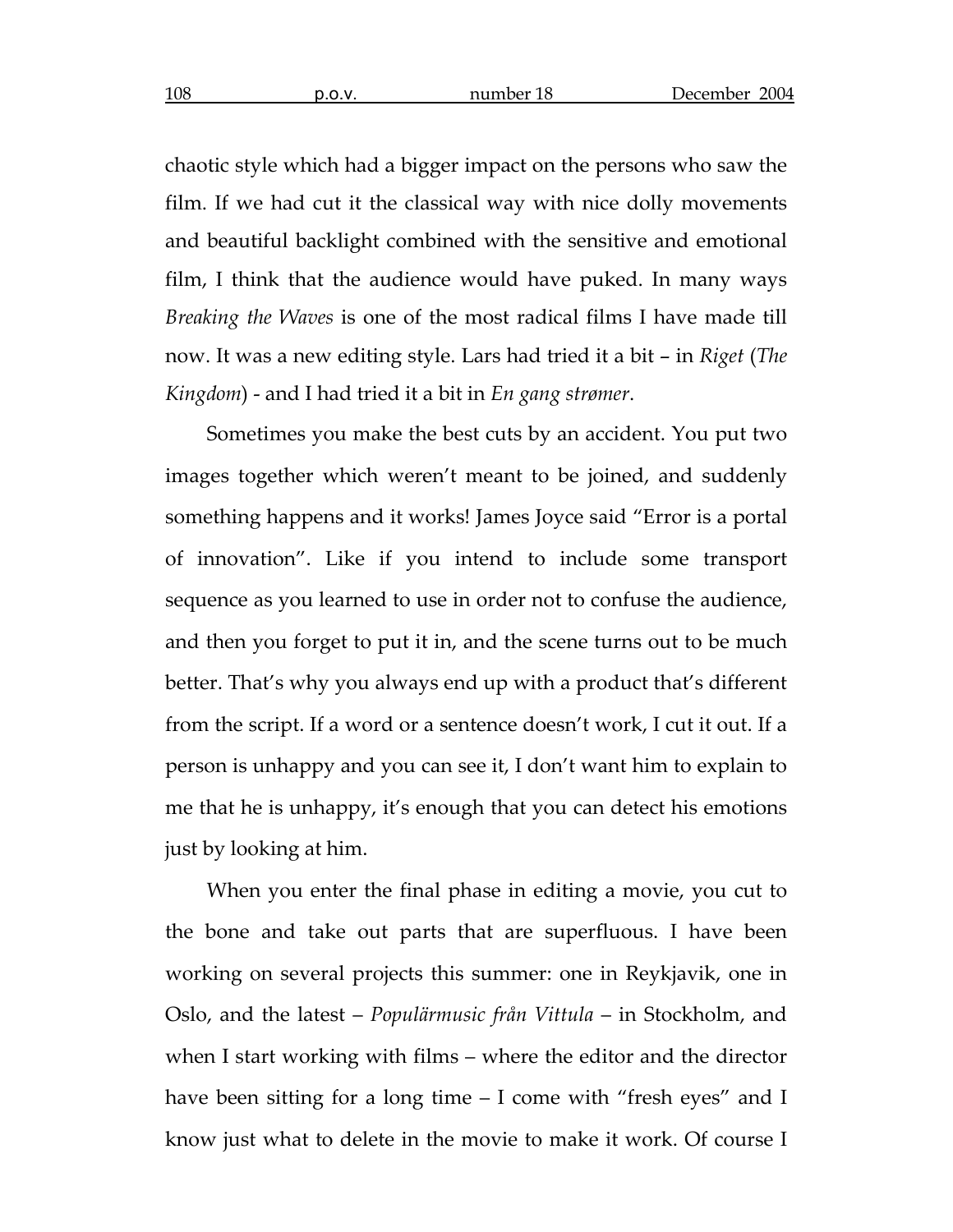can be mistaken in my judgment, but it often helps to see the film with fresh eyes and not to have read the script in advance when you give first aid to a film.

 If you make a movie longer than necessary, you also tire the audience and it's important to maintain the audience's attention on the film and let the film surprise them, instead of letting them sit and wait for the next thing to happen. The film needs to be dynamic and should be able to astonish the audience.

 When I edit, I choose the scenes that are the most dynamic, and then I can live with the fact that the images or the editing may not be perfect, because actually I think it gives more energy to the scenes if they're a bit rough; better that than making them too perfect. (*laughter*)

In the beginning, my films were made with perfect, smooth cuts – like in *Strømer* and *Slægten*. And that's a style I have tried to rebel against ever since.

Being a film editor means seducing the audience; making them cry or laugh. Editors are often mentioned as the nameless heroes because nobody knows what we're doing. Who can tell the difference between good and bad editing? It's difficult even for professionals, and basically editing is just trying to make the actors come alive and move the audience. To pull the actors out of the screen and let them sit on our lap.

*You have been working for Lars von Trier for a number of years now, both as a co-director and as an editor (Refn received a Robert award for his editing of* Breaking the Waves*). And recently you worked as an assisting*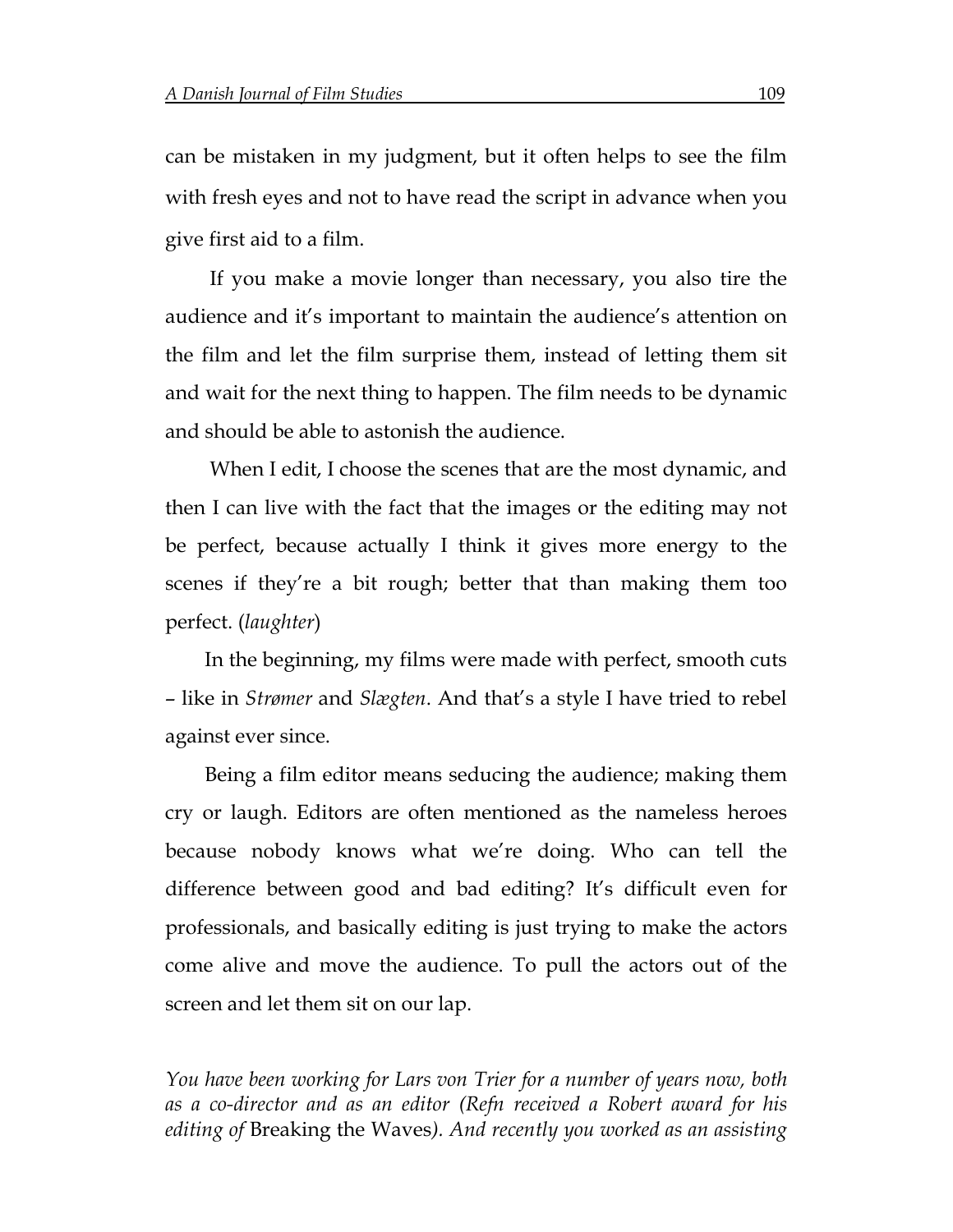*director on* Dogville*. What is it that makes you and Lars such a good team?* 

During a project many directors have great doubts, because one thinks one thing and another person thinks something else. But Lars is very consistent and puts a great will behind the project and that's why working with Lars is so extremely stimulating and interesting. Besides that, he is also a very talented editor and has a great sense of editing. He is also very good at following his own rules of editing no matter what. And if we have decided that some scene doesn't work, then Lars is very unsentimental with his own work and has no problem leaving it out. A lot of other directors fight till the end for scenes that don't work, hoping that they can be salvaged in some way or other. Lars is always ultra concentrated. In *Breaking the Waves* we shot 75,000 meters of 35 mm. film stock, edited in 8 weeks, and then had some test screenings which only resulted in very few corrections being made. That was the first time I worked with AVID and I don't think we could have done it without the digital editing. It made it possible to work with the material in a completely different way: much wilder than we used to, because we could now try everything by just making a copy. Before that we didn't dare to take any chances, because it was so difficult to return to our starting point. That's also the reason why today, we can make a pre-cut of a movie in just one week and that makes it possible to experiment with the editing.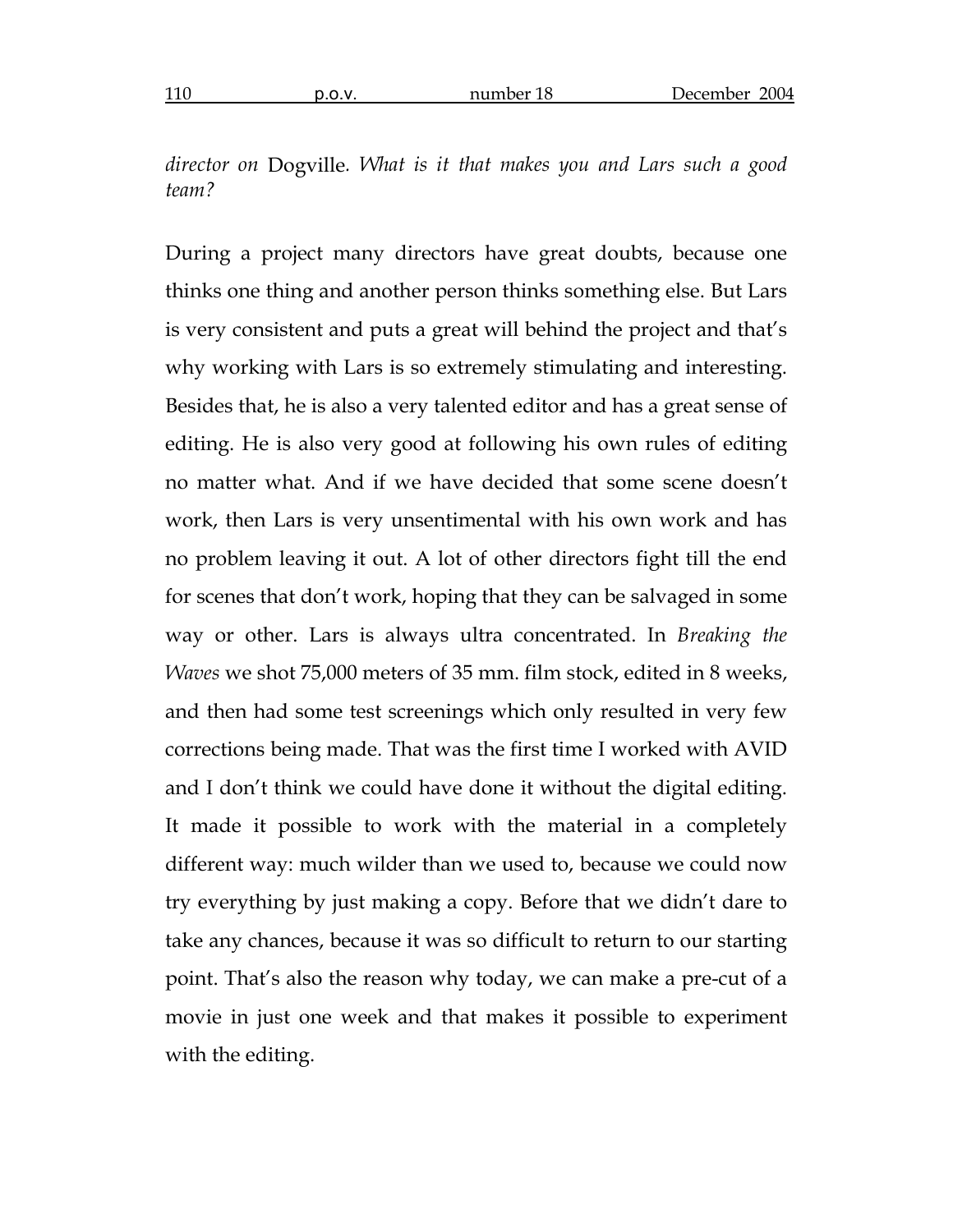# **Poetry on screen or visualised jokes? An approach to the genres of short fiction films**

Saara Cantell

One of the main problems in today's short films is, as I see it, the incapacity to see short film storytelling as an art form in its own right. All too often short films are considered only as the obligatory phase before the real goal; directing short films is just something one has to do in order to learn to make the "real" feature films. As very few established film directors continue to direct short films, most of the short fictions are made by film students. The uneven quality of these films can be only partly explained by the inexperience of the filmmakers. Much is also due to the ways in which short film storytelling is generally taught in film schools and universities. A quick glance through scriptwriting books on short films gives quite a clear picture as to what it is all about:

[T]here are some things you can't hope to achieve in short form that you might well hope to achieve in feature-length form. You can't hope to properly develop a multitude of major characters in a short script, for example, or to construct four separate and complete plot lines." (Ric Beairsto: *The Tyranny of Story*, 1998)

Feature scripts are so complicated that most scriptwriters should model their first scripts on effective short scripts and short films. As it is better to write short stories before writing a novel, so it is better to write short scripts before tackling a feature-length script." (William H. Phillips: *Writing Short Scripts*, 1991)

Today in Hollywood it is far easier to get an agent, producer or production executive to view a short film than it is to read a feature length screenplay. (…) The short film, whether made on a university campus or independently financed, continues to be a well-travelled road into the film business." (Linda J. Cowgill: *Writing Short Films*, 1994)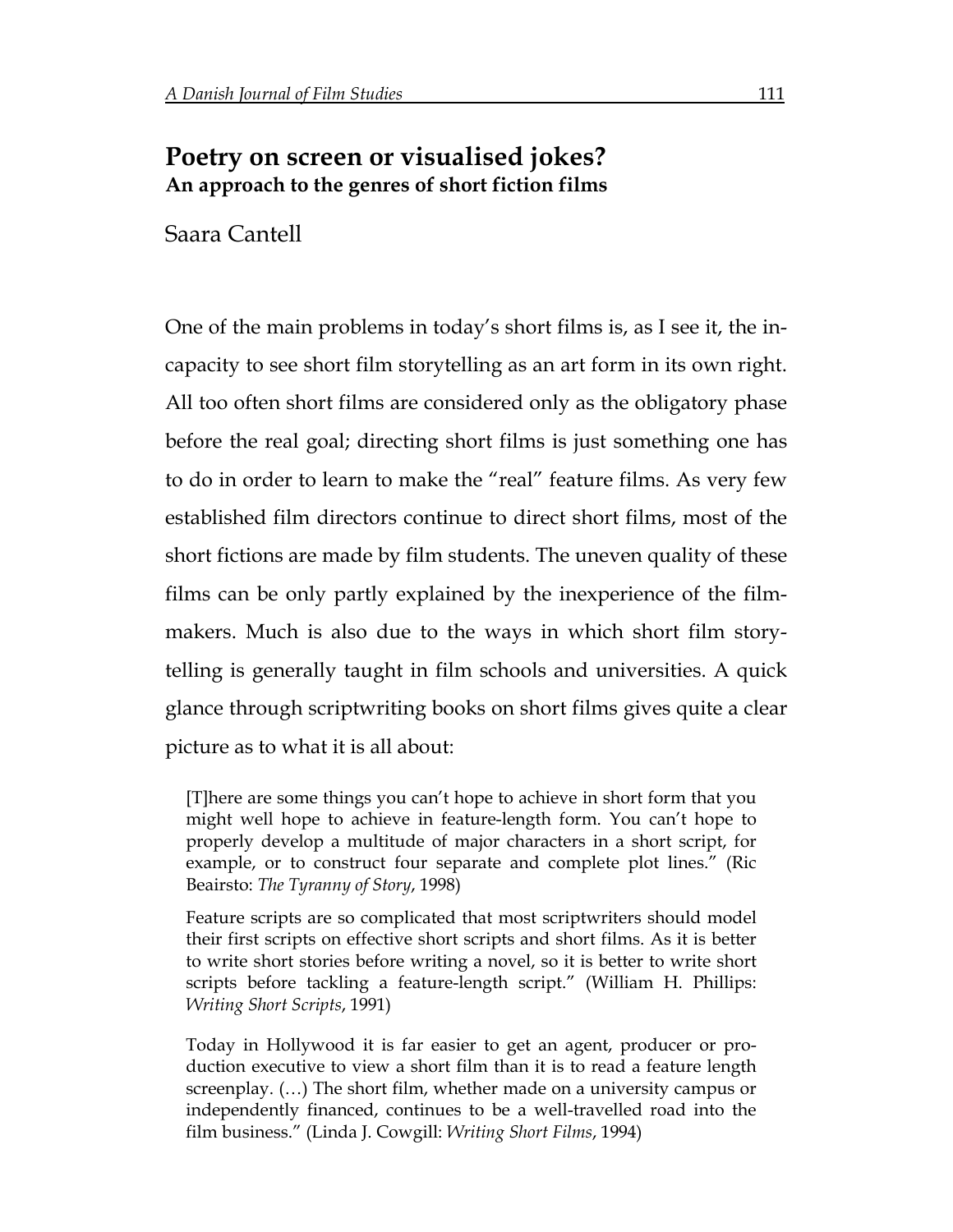Mainstream feature films are based on an Aristotelian-Hollywoodian dramaturgy, where plot points and character development are crucial. Trying to apply this to films shorter than fifteen minutes leads unavoidably to a situation where short film storytelling is seen only through what it *cannot* be. In a film lasting only a few minutes, there is no time to build up a three-scene structure with plot point one and two, nor is there time to introduce the characters by telling about their social and psychological backgrounds.

Still, as all of us who have seen splendid short films know, the masterpieces of short cinema manage to touch our soul and mind without even having tried to follow these "rules". The best shorts are everything else than scaled down feature films. They have a language of their own. To try to see (or make) short films using the tools created for feature films seems as meaningless as to read and interpret poetry with the same criteria as novels. Or to look at a painting as though it were a sculpture.

How should short films then be approached? If they have an entirely unique way of telling their stories, how should this form be understood?

In my attempt to understand how and why some of the shortest films have succeeded in making a much deeper effect on me than many of the feature films I have seen, I have started to develop some classifications for the different "genres" of short films.

My point is, however, not to squeeze short films into tight categories, but rather to seek for new ways to approach the different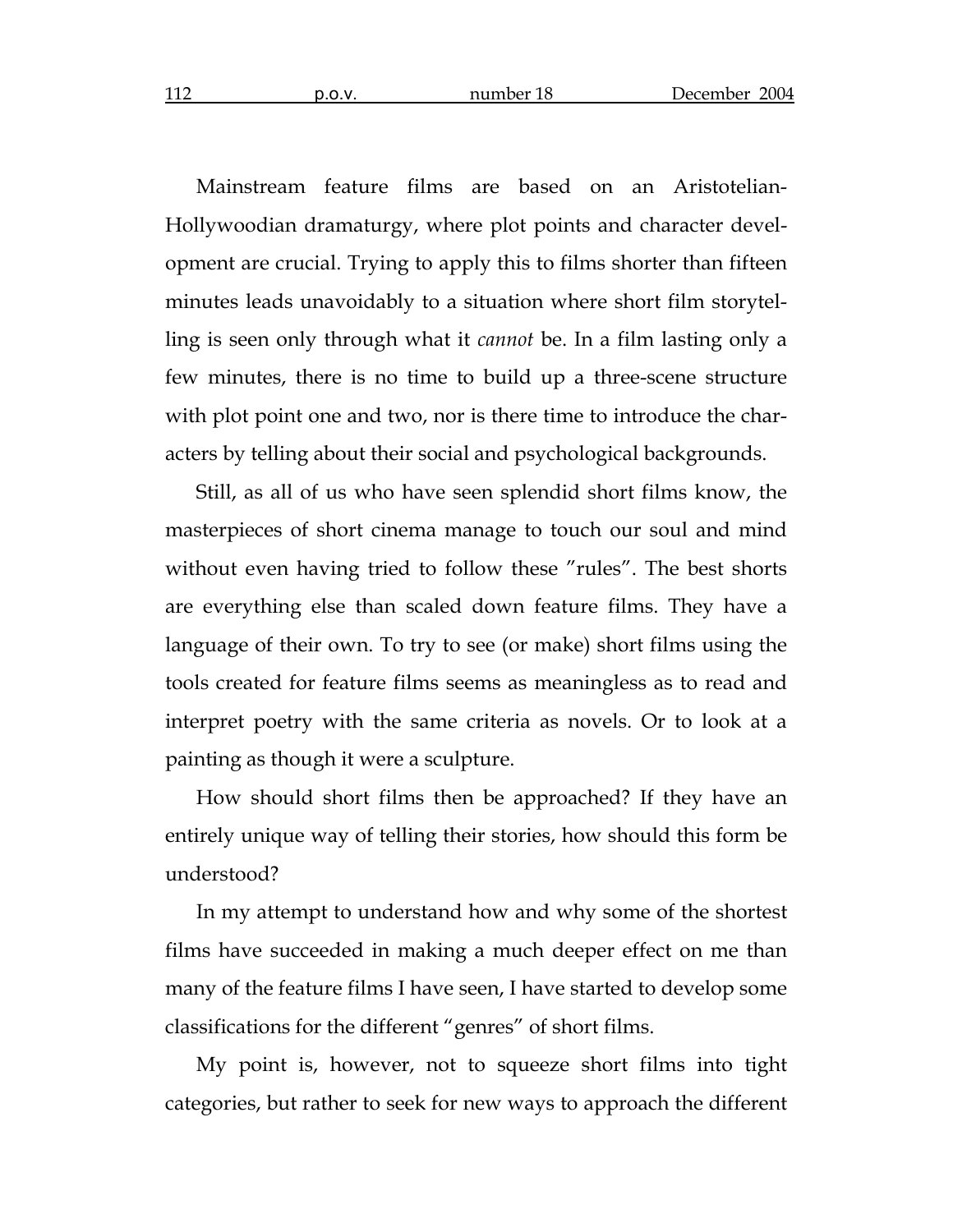structures and means of storytelling that can be found in short fiction films.

I have labelled the categories as follows:

- 1. Short film as poem
- 2. The metaphoric short film
- 3. Short film as joke
- 4. Short film as commercial
- 5. The Zen of short filmmaking

I will describe each of these briefly. But to begin with, it may be necessary to underline that the chosen terms are meant to deal with the dramaturgy and structure of a short film. So a "short film as poem" does not actually have to be poetic. Similarly, "short film as joke" does not necessarily mean that the film is funny.

## 1

The connection between short films and poetry is well known; the short fiction is quite often referred to as "the poetry of cinema" (whereas feature films would be novels and films running 30 to 60 minutes would be *novellefilms,* corresponding to short novels).

As early as the 1920's, Sergei Eisenstein was fascinated by the cinematic aspect of Japanese poems, *haiku* and *tanka*. He quoted the following haiku by Buson:

An evening breeze blows. The water ripples Against the blue heron's legs.

and commented: "From our point of view, these are montage phrases."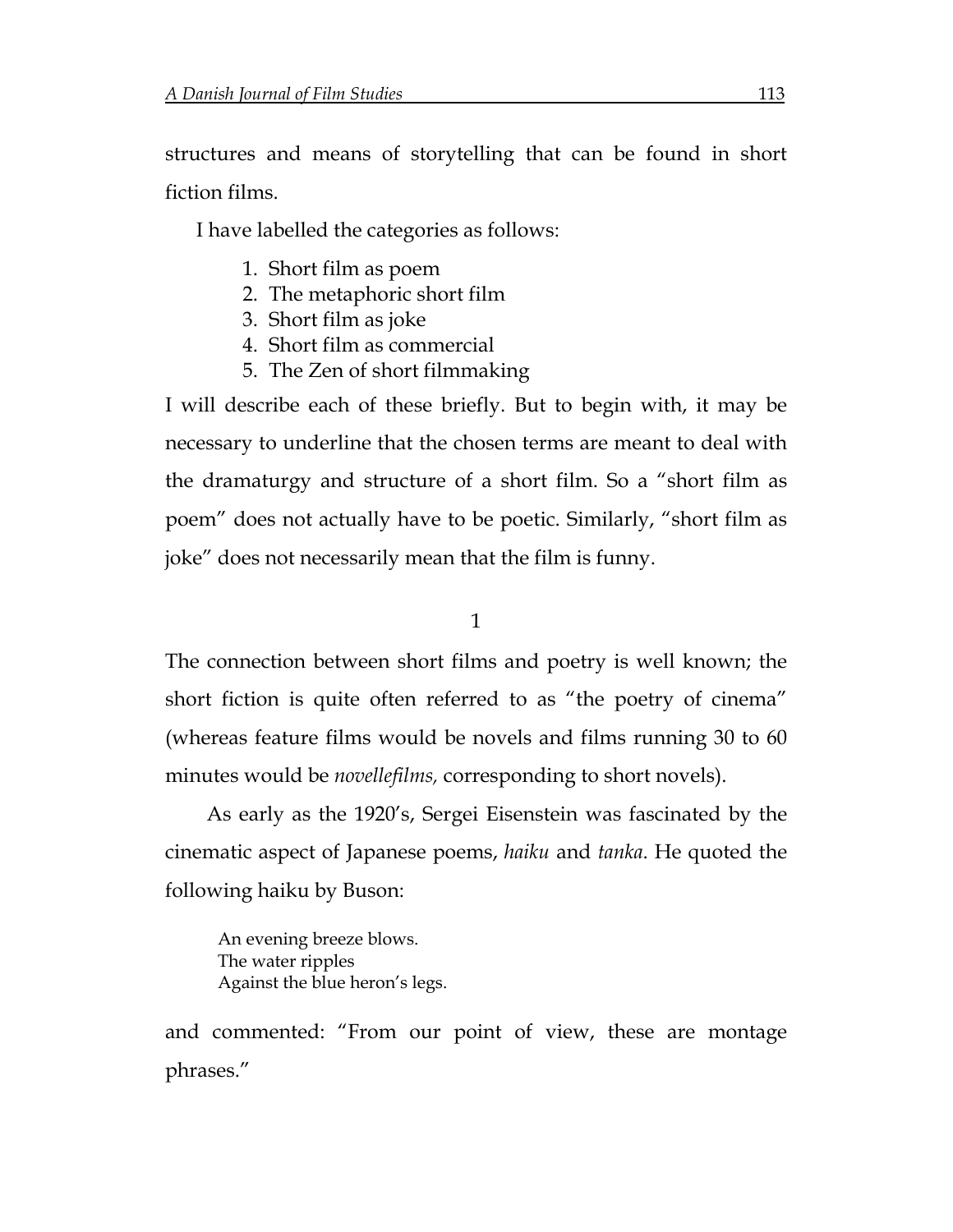On reading Japanese poems, one can indeed easily get the feeling that the lines of the poem could be used for storyboarding a scene – or as a manuscript for a whole short film.

One can have a similar kind of experience with more recent poetry as well. Jacques Prévert's poem *Le Message* can also be read as a film. The poem begins as follows:

La porte que quelqu'un a ouverte La porte que quelqu'un a refermée La chaise où quelqu'un s'est assis Le chat que quelqu'un a caressé

and continues in this way, finally concluding with the lines

La rivière où quelqu'un se jette L'hôpital où quelqu'un est mort.<sup>1</sup>

Interestingly enough, post-modern research on poetry widely uses the terminology of cinema. In both the interpretations and close readings of poems, one often finds such expressions as "sudden cuts" and "close-ups".

So if poetry can be read as films, would the opposite not work as well? In my opinion, for some short films at least, this possibility offers a very functional way of understanding their structure.

The similarities between poems and short films are numerous. Lifting one intense moment into the light, using seemingly meaningless common pictures to tell about deeper themes, and eventually revealing a new, unexpected aspect to give a new level of meaning to everything that was shown before. These are all typical

 $\overline{a}$ 

<sup>1</sup> *Paroles* © Éditions Gallimard, 1949. The entire poem can be found on the web at: http://www.terrazared.com.ar/web\_es/pires/html/1/prevert2.html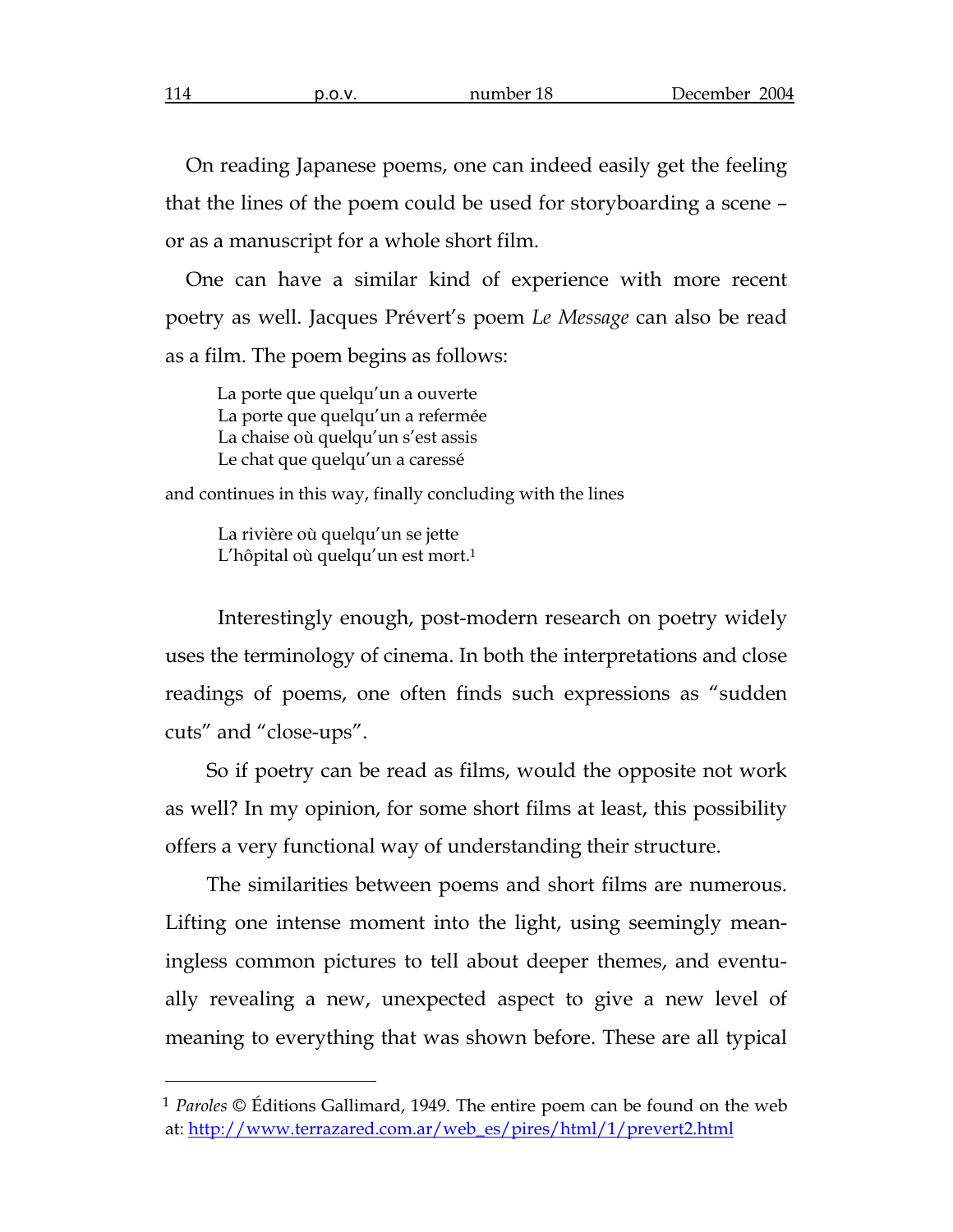properties of storytelling for both poetry and short films. In this, sense the short masterpiece *Wind* (1996) by Marcell Iványi can be seen as a poem.

2

The use of metaphor is an organic part of all cinematic language. But in my opinion, apart from feature films, only short films have the power and possibility to be metaphoric, not only in specific scenes and details, but as a film as a whole. The early classic by Roman Polanski, *Two Men and a Wardrobe* (1958), is probably the best-known of such metaphoric films. In Finnish short film we have an even more striking example, *A Journey (Matka)* by Pirjo Hokkanen (1983). Following the film's main character's efforts as he drags a heavy piece of luggage across the snowy landscape, we understand immediately and intuitively something valuable about life and about ourselves. The power of this film also lies in its undeniable cinematic quality: it succeeds in telling its story by purely audio-visual means, with no dialogue. Any attempt to translate the metaphoric message of *A Journey* ("Life is a heavy suitcase" or "A man is just a scream lodged in a piece of luggage") would remain desperately banal.

3

Short film as joke (or anecdote) is perhaps the most common type of short fiction film. The films I have placed under this classification share a structure based on a sudden, surprising twist at the end. At their worst, these films remain just one-dimensional tricks, one-gag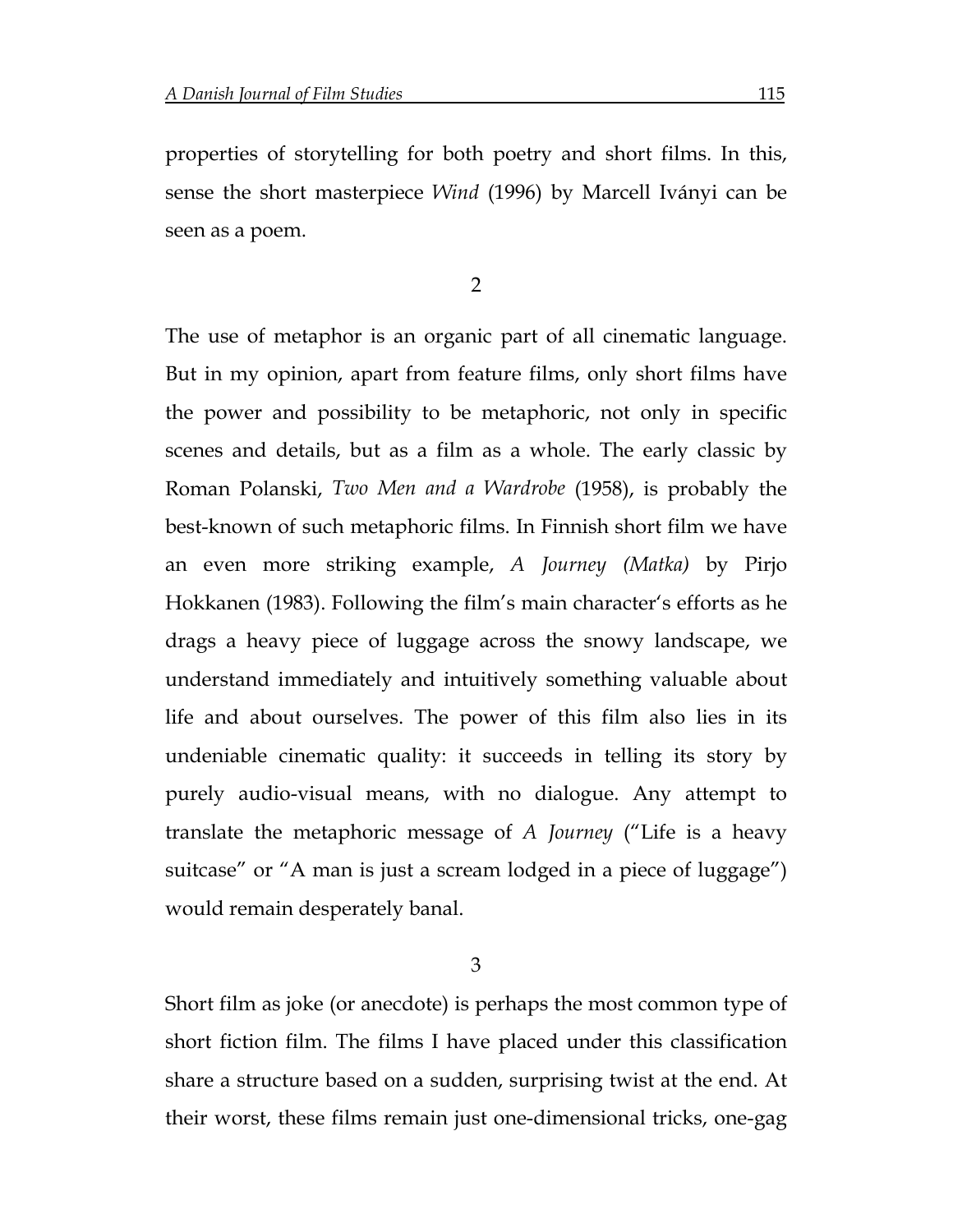pieces which will remain empty after we have seen them once. But at their best, they can be truly startling and innovative. There are plenty of good examples to name: *Surprise!* by Veit Helmer (1995), *En kväll på stan* by Per Carleson (1999) or the just one minute long *Natural glasses* by Jens Lien (2001).

4

The fourth category of short film genres is the one I labelled commercials. To this rapidly growing group I have included the short films that consciously use the style and visual language of TV commercials (or even propaganda films). Today, when enormous resources and the biggest budgets for short films is in the advertising sector, the role of independent artistic short films and their capacity to give critical comments is more and more crucial. One of my favourites among this kind of short film is the two-minute long *Out of Place* (2001) by Ellen Lundby; a skilful and hilarious masterpiece based on an apparently very simple perception.

When putting short films into different categories one quickly realises how much these categories overlap. Most of the best short films easily fill the criteria of at least two different genres. (Both *Wind* and *A Journey* as well as *Out of Place* could be, due to the surprising twist they all have at the end, also placed among short films as joke.)

My purpose is, though, by no means to create a classification system for all short films, but rather to try to find some new, useful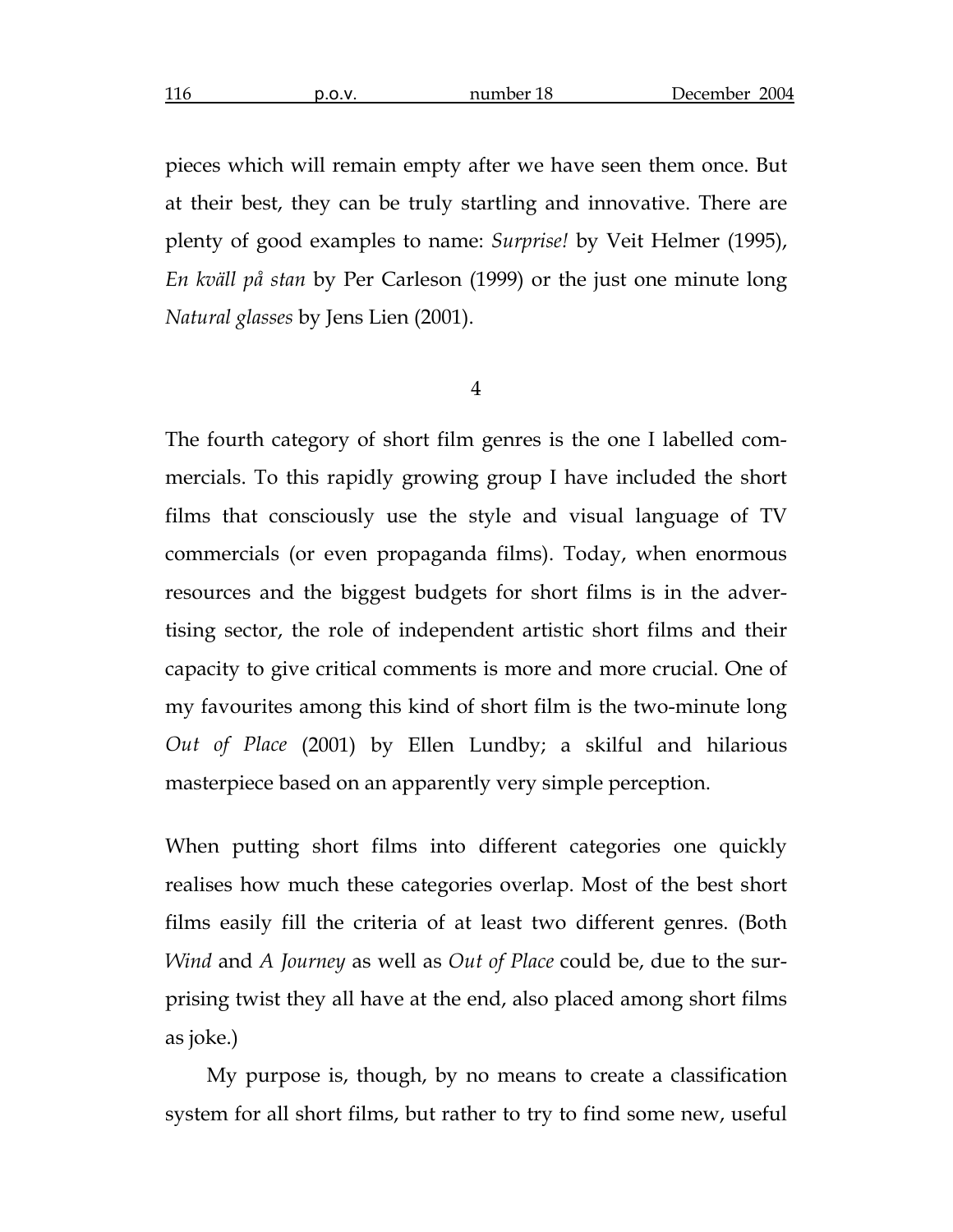tools for outlining the storytelling in short cinema. I am convinced that considering a short film as a poem or as a joke or as a commercial may provide a fruitful basis for new associations both for spectators and for writers and directors. And it is certainly more practical than to persist in trying to interpret short films with the traditional Aristotelian-Hollywoodian theories, invented only with feature films in mind.

5

I have chosen to call the last of the categories typical for short fiction films the Zen of short filmmaking. In a way, this is the largest of all the genres; all (good) short cinema could be taken as a Zen art form. I am fully aware that in these days when all kind of Oriental philosophies are being marketed as trendy solutions for the problems of our too busy and commercialised life ("Zen and the art of buying a lipstick"), talking about Zen and the art of short filmmaking can sound quite trivial. Still, the power of being in the present, the capacity to tell things mainly through what is left unshown, the tendency to avoid explanations, and sometimes even the use of absurd humour – these are just some of the properties shared by short films and the Zen Buddhist way of viewing the world.

The concept of emptiness, borrowed by Zen Buddhism from Taoism, might open a window also for comprehending short film:

It is not the clay the potter throws, which gives the pot its usefulness, but the space within the shape<sup>2</sup>

 $\overline{a}$ 

<sup>2</sup> This entire poem from the *Tao Te Ching*, in Stan Rosenthal's translation, can be found at: http://www.clas.ufl.edu/users/gthursby/taoism/ttcstan3.htm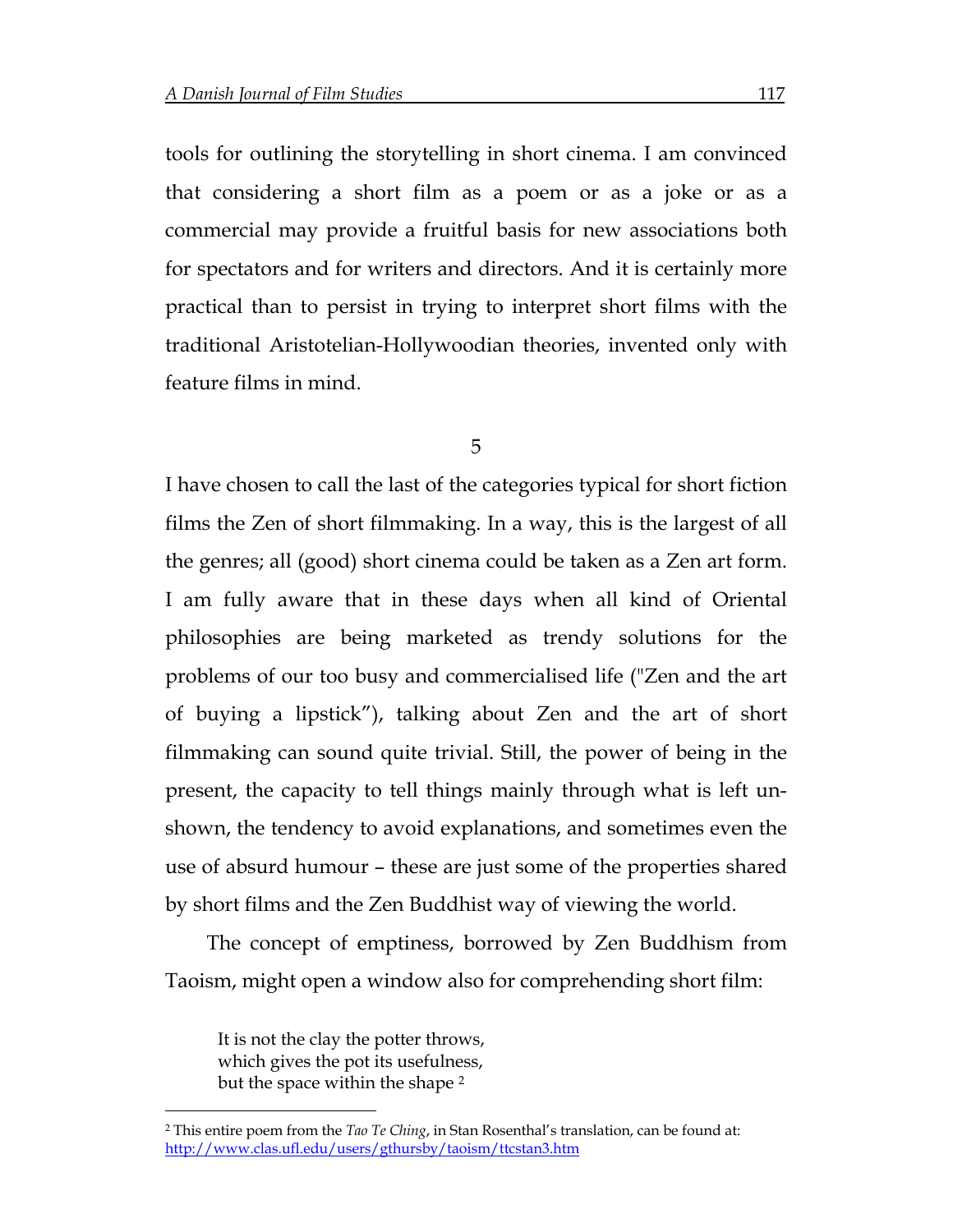In Zen paintings, the most central element is the handling of space. There is often very little painted surface, and the "theme" of the painting can be hard to find. In the same sense one could consider the film *Wind*, where during much of the time the screen is filled with almost empty landscape and sky, to be a Zen short film. *Wind* also tells its story not by directly showing and explaining but by only slowly revealing and hinting, giving the spectator the valuable

possibility of filling the "empty" space with one's own emotions and associations.

Another more recent and in my opinion a thoroughly Zen short film is *All In All* (*Alt i alt,* 2003) by Norwegian film director Torbjørn Skårild. This visually excellent, meditative concentration on four minutes is pure presence and power of being in the now. In addition to this, the surrealistic and funny way with which the film plays with the laws of gravity and causality, is very close to Zen humour, in the true spirit of the classical *kung-ans*, paradoxical short Zen stories.

No dialogue – or very economical use of dialogue – is one of the common practices of short films, often for purely practical reasons stemming from the length of the films. But even there one may see a connection with Oriental aesthetics. There is a Japanese saying "Eyes clearer than mouth" which indicates how easily words can be used for defeating and twisting the truth whereas only silence reveals the true essence of things. The same idea is expressed this way by the old Zen Master Wu-men: "If someone hangs onto the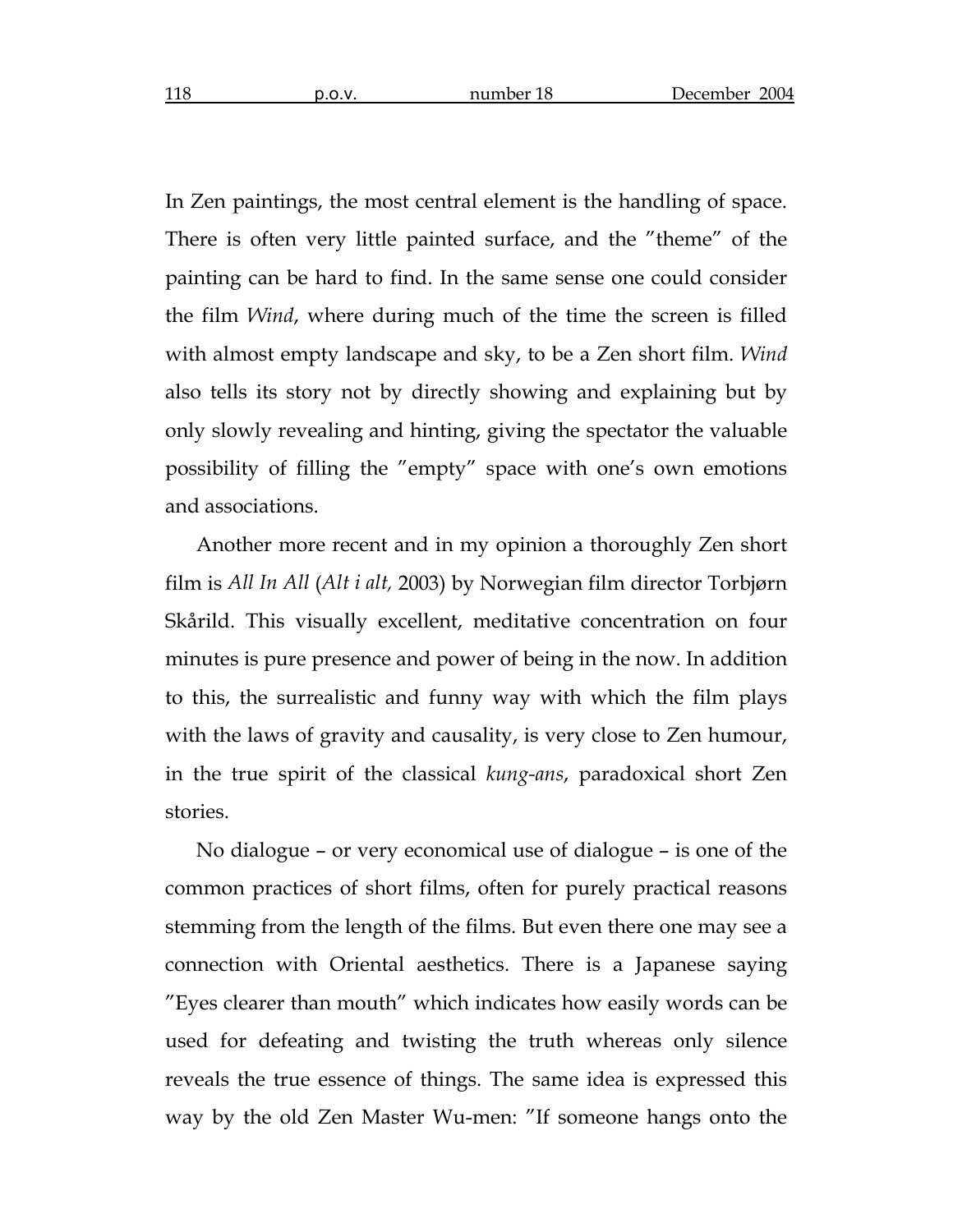words and tries to understand through explanations, he is like a fool who thinks he can hit the moon with a stick or scratch an itching foot through his shoe."

The difference between an Oriental and a Western way of understanding art has been described by saying that Western tradition favours explanations, regularity, diversity and monumentalism, just as the four central concepts of Oriental aesthetics are suggestiveness, irregularity, simplicity and vanishing. When discussing cinema, I have sometimes been tempted to use the preceding sentence by just replacing the word "Western" with the words "feature film" and the word "Oriental" with words "short films."

I would like to conclude by quoting Rikyû, an old Tea Master from the 16th Century:

> To those who only long for flowers, in vain would I show the fully blossoming spring which is awaiting inside the toiling buds on the snow-covered hills.

Perhaps this is after all what short film is all about: the art form for those who see the beauty of buds, not only of the flowers.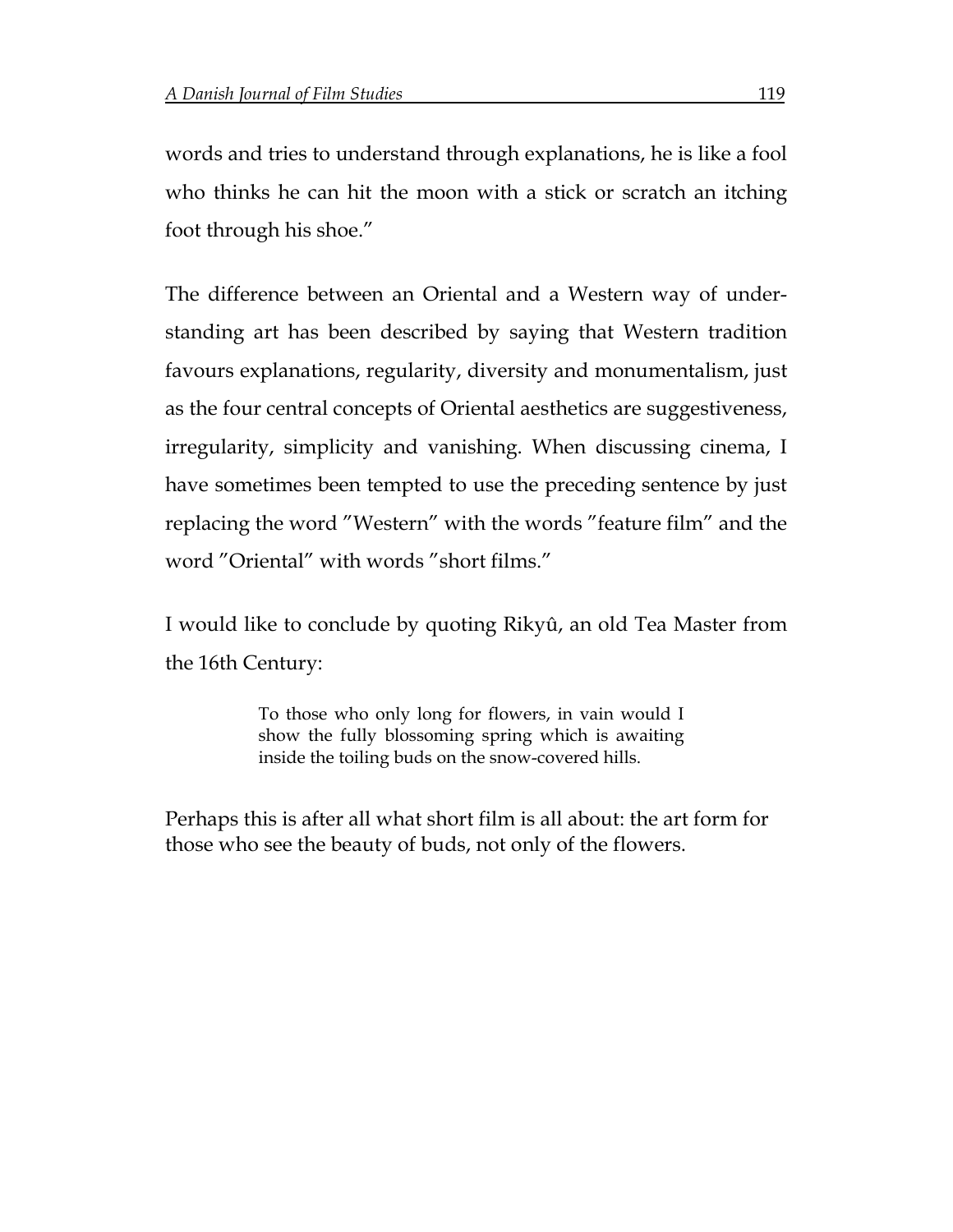# **Italo Calvino and inevitability in storytelling**

# Richard Raskin

NB. This article is based on Calvino's *Six Memos for the Next Millennium1*– a series of lectures he was to have given at Harvard University in 1985-1986 but didn't live to deliver. Though he had intended to give six lectures, as indicated in the title of this work, he had written only five of them at the time of his death in 1985. They were entitled: "Lightness," "Quickness," "Exactitude," "Visibility" and "Multiplicity." The sixth was to have been written at a later point in Cambridge, and would have been called "Consistency."

The reader is asked to bear in mind that I am taking considerable liberties in using Calvino's thoughts selectively and for my own purposes, thereby doing what Calvino himself described in another context when he stated: "everyone mines every book for the things that are useful to him."<sup>2</sup>

#### **Introductory note**

 $\overline{a}$ 

It is sometimes claimed that events in any given story should follow one another in such a way that the trajectory they trace appears to be necessary, so that the listener, reader or viewer is left with a feeling that things *had* to turn out the way they did, that no other outcome was possible.

This sense of inevitability is pushed to its outer limit in Greek tragedy, in which an error or failing on the part of the central character is generally what sets in motion a chain of causes and effects leading inexorably to his downfall.<sup>3</sup> And any attempt on his

<sup>1</sup> London: Vintage, 1996. Translated by Patrick Creagh. I am indebted to Brian Dunnigan at the London Film School for calling this inspiring book to my attention.

<sup>2 &</sup>quot;Literature as projection of desire" (1969) in Italo Calvino, *The Uses of Literature* (New York: Harcourt Brace, 1986; trans. Patrick Creagh), p. 50.

<sup>&</sup>lt;sup>3</sup> Actually Aristotle allowed for probability as well as necessity, writing for example: "The right thing, however, is in the Characters just as in the incidents of the play to endeavour always after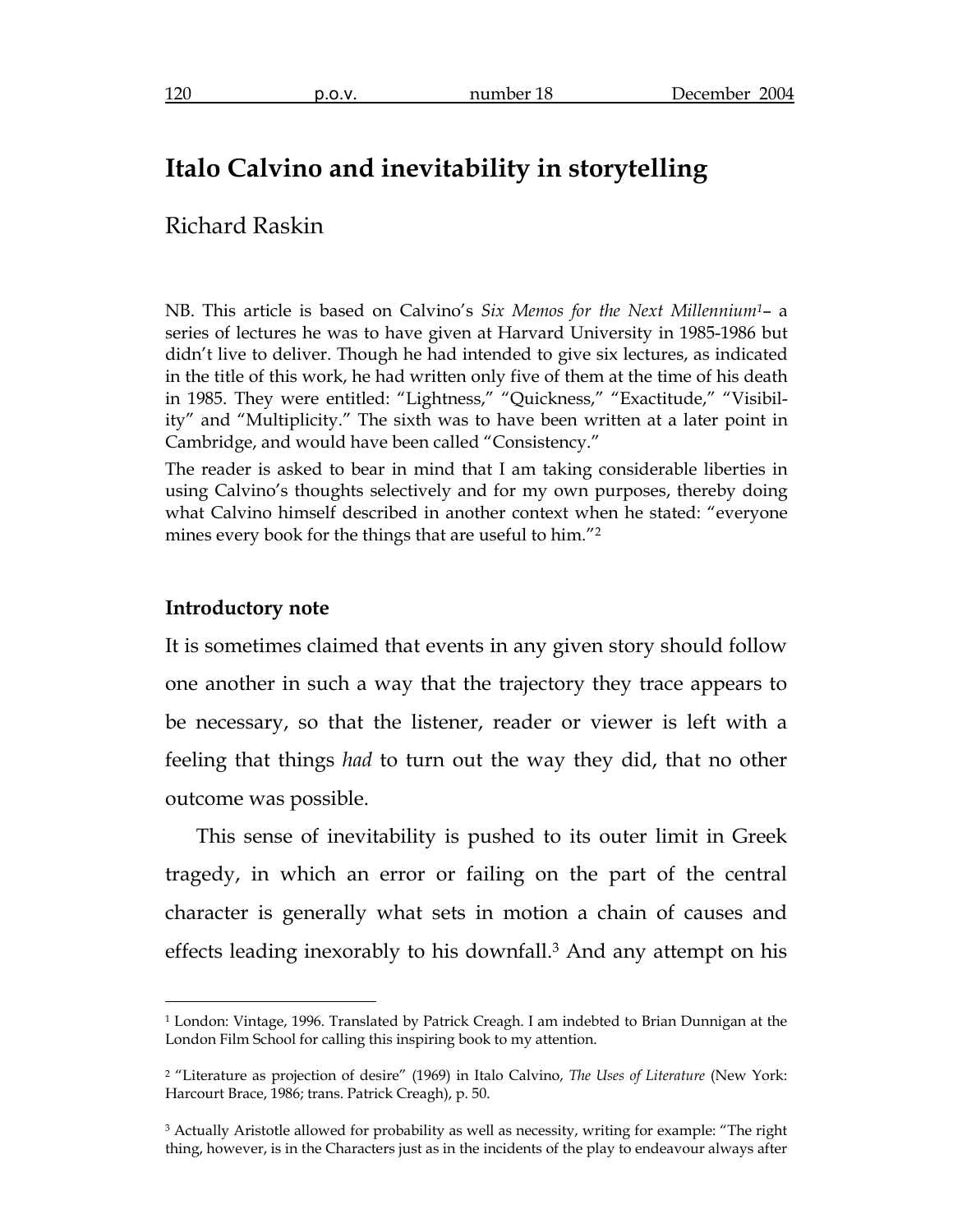or anyone else's part to alter the course of events, only brings the tragic outcome even closer. Thus in Sophocles's *Oedipus Rex*, nothing and no one can prevent Oedipus from fulfilling his fate of slaying his father and marrying his mother.

This sense of inevitability takes an equally radical form in Emile Zola's naturalist or "experimental" novel, based on the view that "the same determinism must govern the stone in the road and the brain of man,"4 and that it is the job of the novelist to show how certain social conditions, in combination with specific hereditary dispositions, lead inexorably to a given outcome (ibid.). For example, in the novel *L'Assommoir* (1877), Gervaise Macquart inevitably ends up in the most abject and pitiful state at the end of the story, as a result of the harsh conditions of her working-class life and the hereditary burdens with which she, and those whose lives affect hers, were born.5

For the purposes of this article, these examples will serve to illustrate what might be called "outcome inevitability."

## **Calvino's conception of lightness**

 $\overline{a}$ 

As already mentioned, the first of the essays in *Six Memos* is devoted to "lightness," which Calvino sees as an antidote to "the weight, the

the necessary or the probable; so that whenever such-and-such a personage says or does suchand-such a thing, it shall be the probable or necessary outcome of his character; and whenever this incident follows on that, it shall be either the necessary or the probable consequence of it." *On the Art of Poetry* (Oxford: Oxford University Press, 1990; trans. Ingram Bywater), Section 15, pp. 56-57.

<sup>4 &</sup>quot;Un même déterminisme doit régir la pierre des chemins et le cerveau de l'homme." *Le roman experimental (1880)*, section II. The entire text of this essay can be found at http://membres.lycos.fr/jccau/ressourc/romnatu/zola/romexper.htm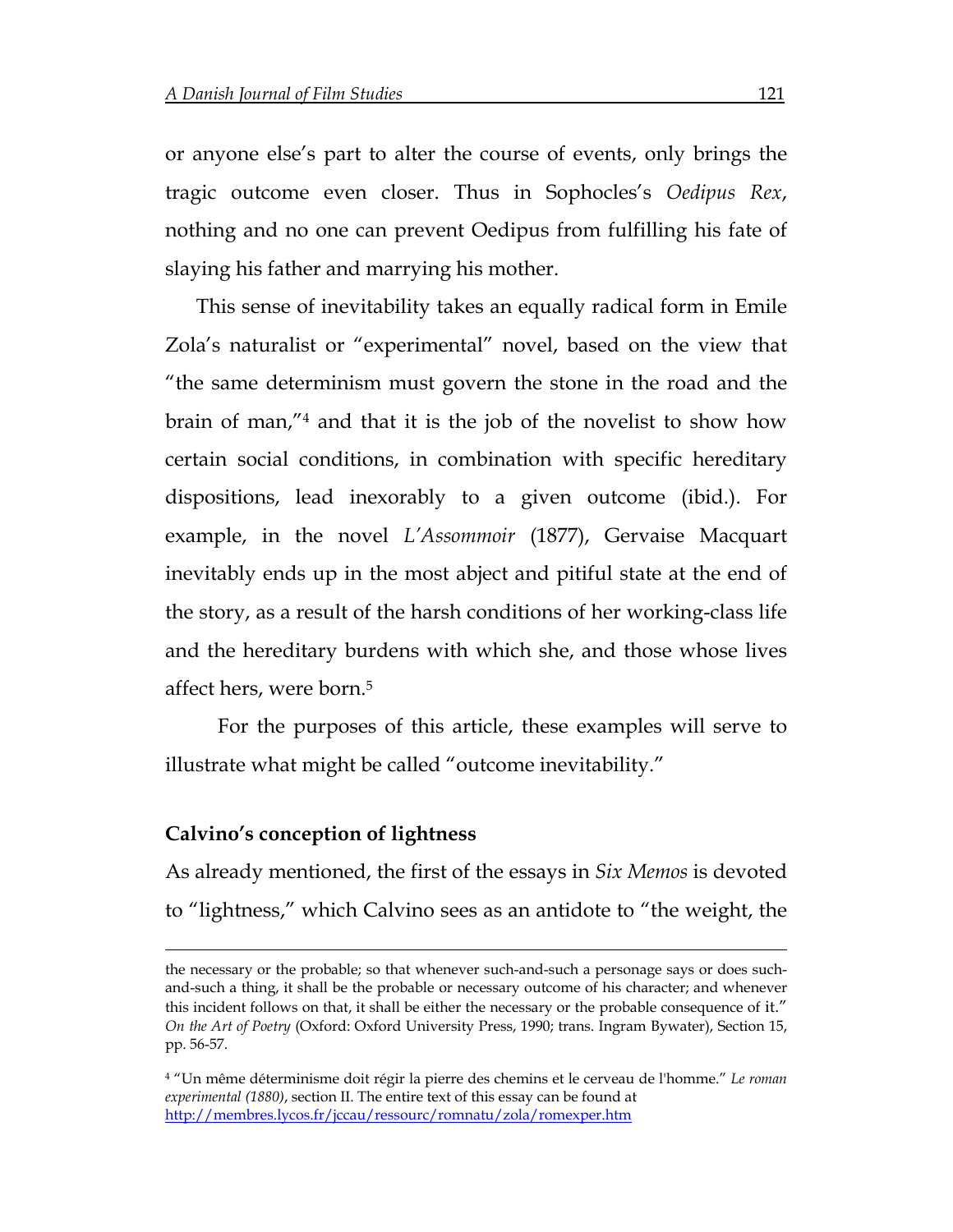inertia, the opacity of the world" (p. 4). He describes *De Rerum Natura* as "the first great work of poetry in which knowledge of the world tends to dissolve the solidity of the world, leading to a perception of all that is infinitely minute, light and mobile" (p. 8). Calvino finds that "Lucretius' chief concern is to prevent the weight of matter from crushing us" (pp. 8-9) and he continues his praise of the Latin poet in these terms:

Even while laying down the rigorous mechanical laws that determine every event, [Lucretius] feels the need *to allow atoms to make unpredictable deviations from the straight line, thereby ensuring freedom both to atoms and to human beings*. The poetry of the invisible, of *infinite unexpected possibilities* – even the poetry of nothingness – issues from a poet who had no doubts whatever about the physical reality of the world (p. 9, emphasis added).

Likewise, in Cyrano de Bergerac, Calvino finds another representative of lightness, describing him as "the first poet of atomism in modern literature" (p. 20).

> In pages where his irony cannot conceal a genuine cosmic excitement, Cyrano extols the unity of all things, animate or inanimate, the combinatoria of elementary figures that determine the variety of living forms; and above all he conveys his sense of *the precariousness of the processes behind them. That is, how nearly man missed being man, and life, life, and the world, the world* (p. 20, emphasis added).

On the side of lightness, Calvino places life itself, while heaviness is seen as a negation of life. Having cited Boccaccio's description of Cavalcanti as "freeing himself with a leap," Calvino writes:

> Were I to choose an auspicious image for the new millennium, I would choose that one: the sudden agile leap of the poetphilosopher who raises himself above the weight of the world,

 $\overline{a}$ 

<sup>5</sup> Gervaise Macquart was memorably embodied by Maria Schell in the 1956 film *Gervaise*, directed by René Clément.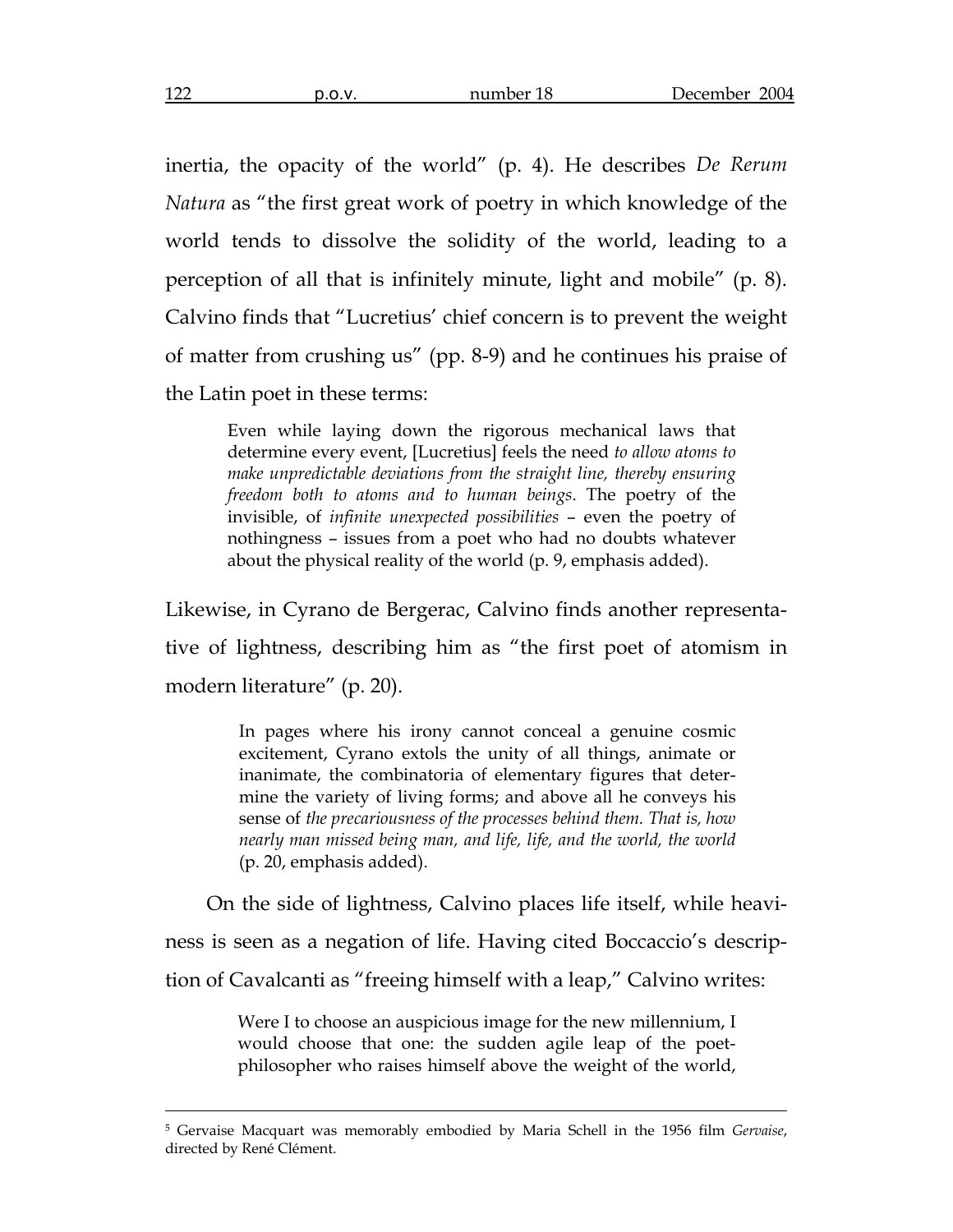showing that with all his gravity he has the secret of lightness, and that what many consider to be the vitality of the times – noisy, aggressive, revving and roaring – belongs to the realm of death, like a cemetery for rusty old cars (p. 12).

Lightness for Calvino is identified with such properties as mobility, agility of spirit, knowledge of the world, subtlety, multiplicity, the precariousness of things as they are, levitation and freedom. Correspondingly, heaviness is linked to inertia, opacity, petrification, sluggishness, density, solidity and the crushing of life.

Returning now to the issue raised in the introduction – a sense that whatever happens in a story *had* to turn out that way – and given the logic with which Calvino polarizes properties in his essay on lightness, it is clear that "outcome inevitability" would belong on the side of heaviness, while characters able to shape their own destinies – to rise above the forces weighing them down, to engage in "unpredictable deviations" from the paths laid out for them, and to exploit "infinite unexpected possibilities" – would be situated on the side of lightness.

#### **Calvino on esthetic form**

If a sense of necessity with respect to events would seem to be negatively charged within the framework of his thought, Calvino attributes a highly positive value to a sense of necessity concerning another aspect of storytelling: the giving of form. And in his second and third essays in *Six Memos*, on "Quickness" and "Exactitude" respectively, giving form is a value Calvino both praises and sees as dangerously threatened by current developments.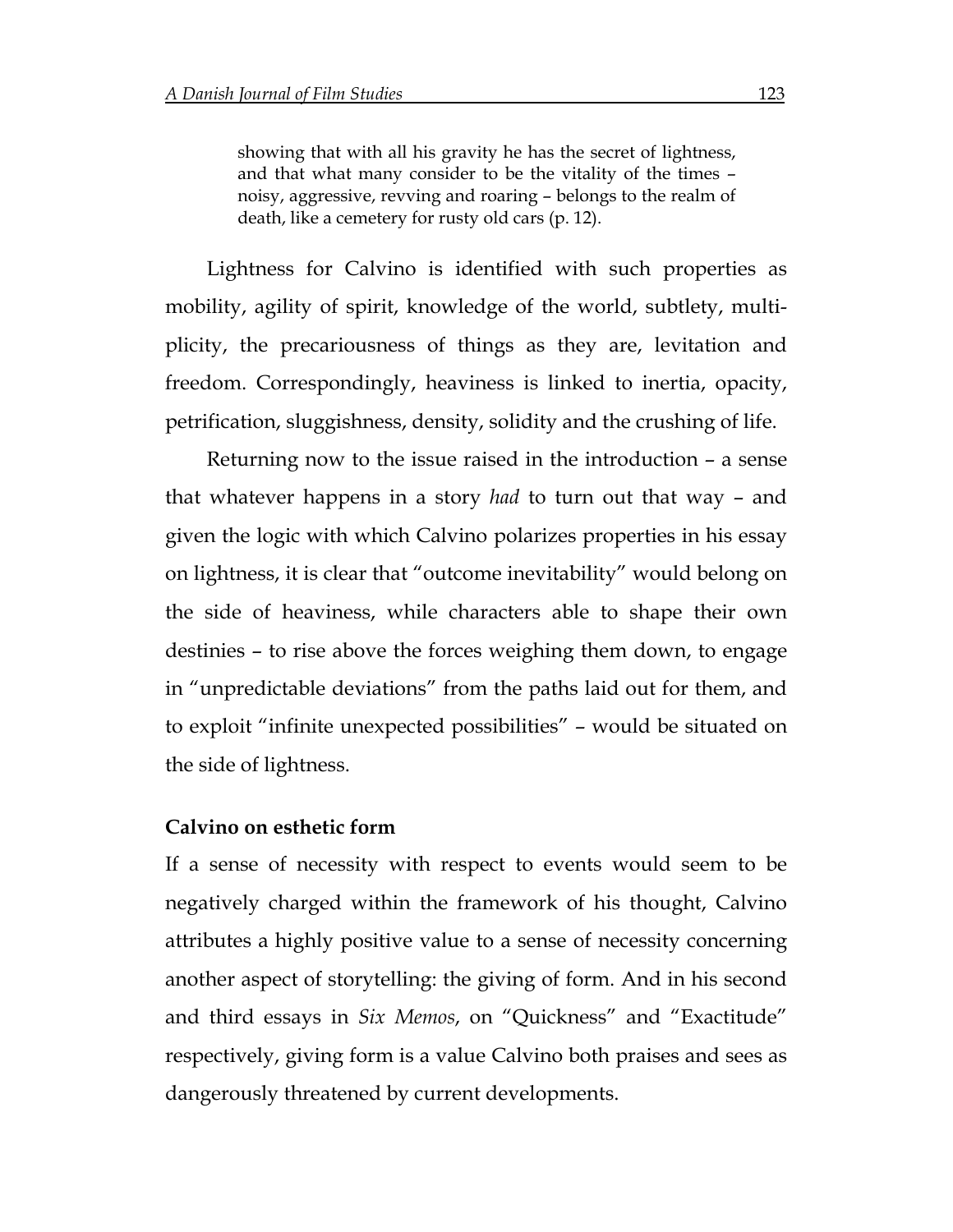Concerning the use of language, Calvino values "a patient search for the *mot juste*, for the sentence in which every word is unalterable" (p. 49). By the same token, he deplores the widespread use of language "in a random, approximate and careless manner" and describes as a pestilence the pervasive tendency to blunt the edge of expressiveness and to dilute the meaning of words (p. 56).

Calvino sees an equally distressing loss of form in another context as well:

I would like to add that it is not just language that seems to have been struck by this pestilence. Consider visual images, for example. We live in an unending rainfall of images. The most powerful media transform the world into images and multiply it by means of the phantasmagoric play of mirrors. These are images *stripped of the inner inevitability* that ought to mark every image as form and as meaning, as a claim on the attention and as a source of possible meanings. […]

But maybe this lack of substance is not to be found in images or in language alone, but in the world itself. This plague strikes also at the lives of people and at the history of nations. It makes all histories formless, random, confused, with neither beginning nor end. My discomfort arises from the *loss of form* that I notice in life, which I try to oppose with the only weapon I can think of – an idea of literature (p. 57, emphasis added).

#### **Conclusion**

Inevitability in storytelling can be seen in two very different ways.

It is generally understood in relation to outcomes, as a sense that things *had* to end as they do in any given story. When this applies, as in Greek tragedy or a Zola novel, a character is trapped in interlocking chains of events that cannot be broken and that carry him or her inexorably toward some predetermined fate.

When seen in the light of Calvino's lightness model, *inevitability of outcome* would belong on the side of heaviness, since it negates the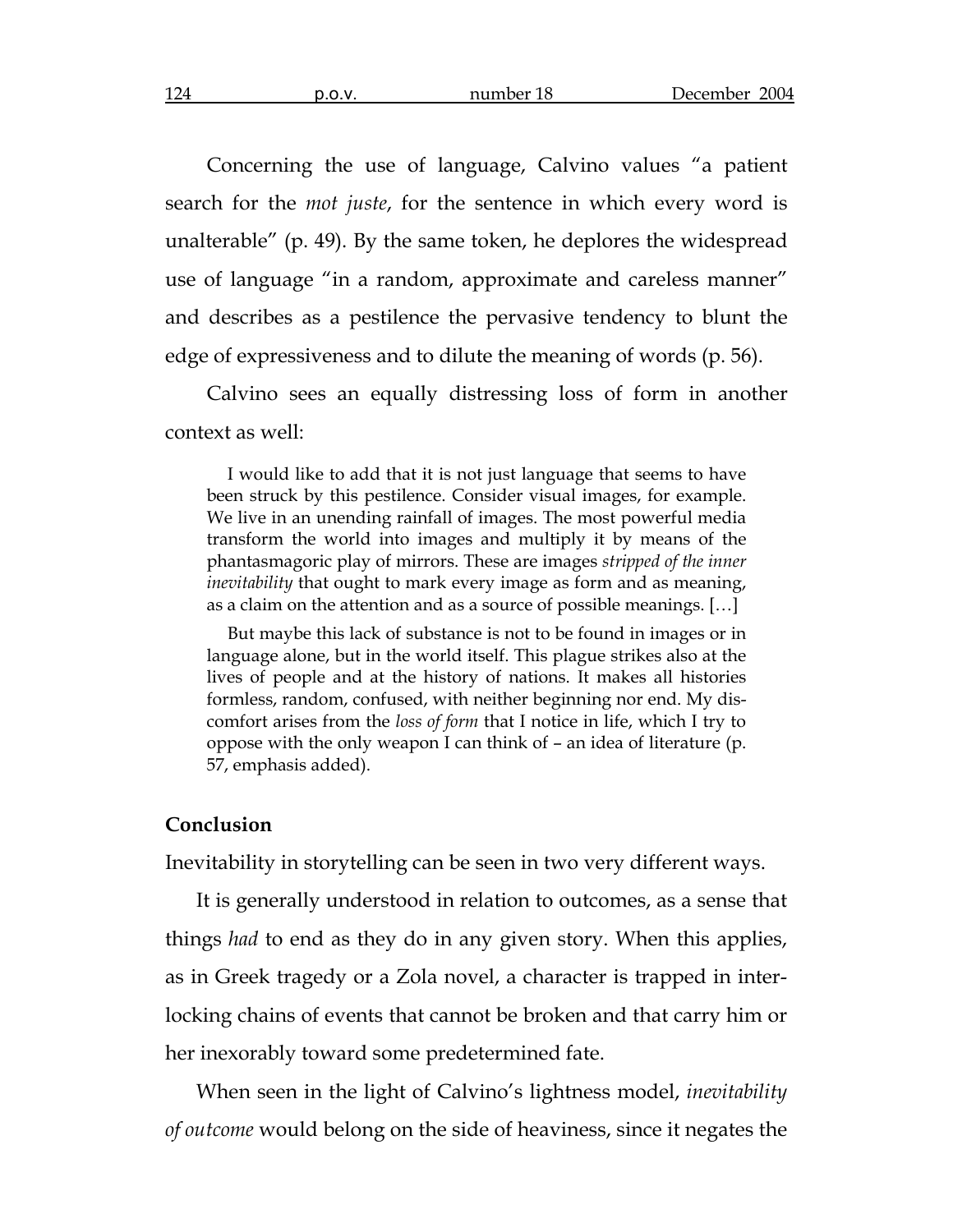character's ability to defy the gravitational pull of those forces that would weigh him or her down. Though Calvino does not explicitly mention this form of inevitability in *Six Memos*, his positive references to "unpredictable deviations" and "infinite unexpected possibilities" are reasonable indicators as to where he would stand on that issue. A partisan of lightness would favor the empowerment of characters, able to rise above obstacles and to shape their own lives.

But there is a very different form of inevitability in storytelling to which Calvino does subscribe, as a desperately needed antidote to the widespread impoverishment of language and images: namely *inevitability of form*. When this is in play, the way in which a story is told is experienced as necessary, and the language and images as endowed with an inner inevitability. In other words, the listener, reader or viewer finds that the story *had* to be told exactly as it was, and would consider it inconceivable that the story be told in any other manner. A writer striving for this form of inevitability would bring both originality and precision to the storytelling process – not as values in themselves but rather in the service of the story.

The distinction drawn in this article between *inevitability of outcome* and *inevitability of form* is not one I have encountered elsewhere, though I may of course be unaware of relevant discussions known to the reader. In any event, I believe that this distinction is well worth considering in relation to Calvino's thought, and that it could be a particularly useful one to anyone engaged in the writing of fiction, including screenwriting.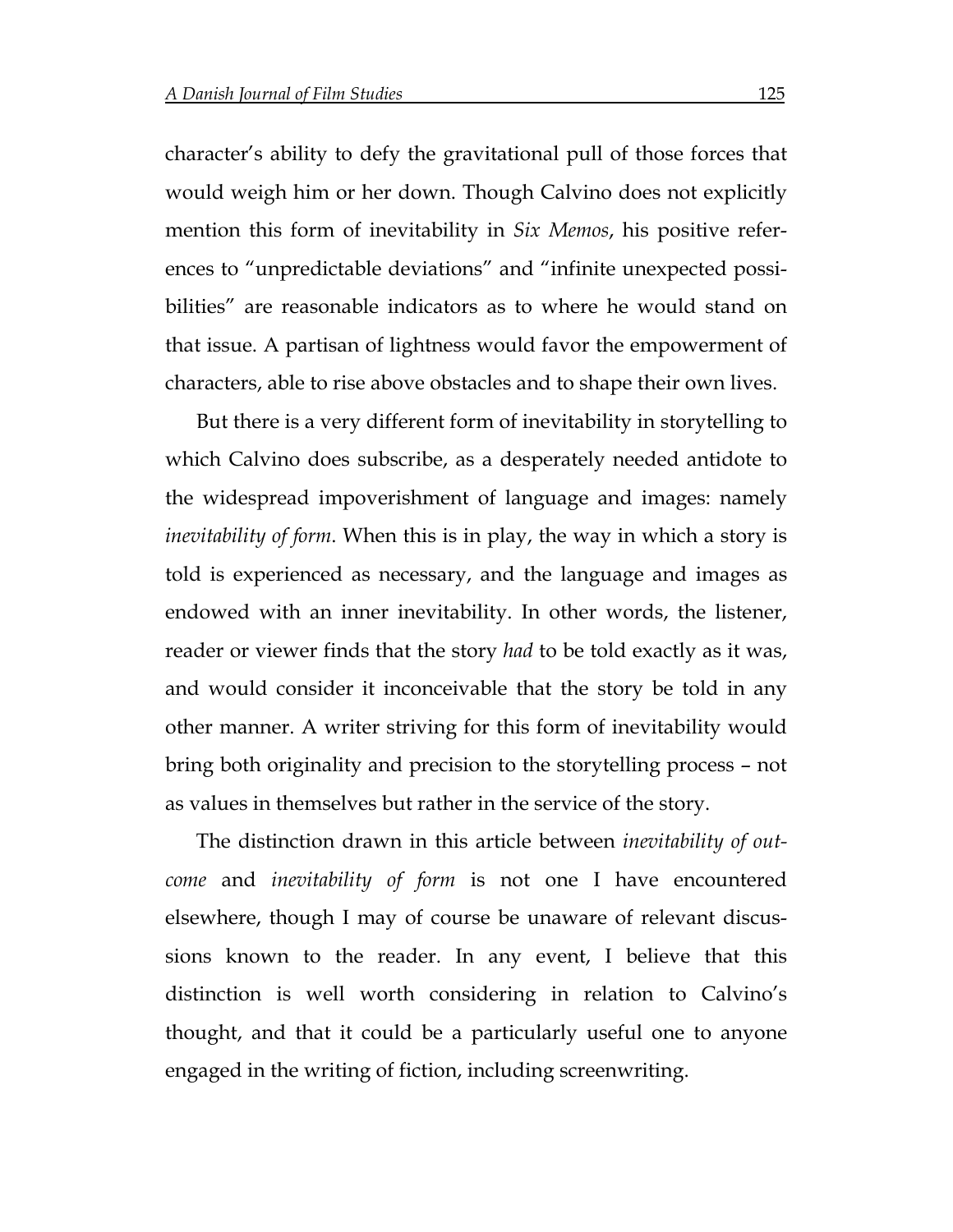# **Postscript**

I sent this article to my colleague Dr. Francesco Caviglia for his comments, and am grateful for his thoughtful remarks, particularly concerning my characterization of Greek tragedy. In adding this postscript with a selection of his observations, I hope to correct an oversimplification in my own discussion and to conclude on a note that re-frames the relationship between *inevitability of outcome* and *inevitability of form* in an even more interesting perspective. Dr. Caviglia wrote:

The parallelism between Greek tragedy and Zola's naturalist novel as ruled by *inevitability of outcome* is quite convincing. At the same time I am not sure I would put Sophocles's tragedy in the field of "heaviness." *Inevitability of outcome* in Greek tragedy is not a feature of the story; it belongs to the genre, since the stories are (almost always) established beforehand in their most important details […]

Maybe *inevitability of outcome* is not automatically "heavy": maybe a balance of *consistency* and *surprise* – as you suggested elsewhere6 – may go in the direction of lightness even within the most inevitable outcome. I'm thinking for example of Louis Malle's film *Lacombe Lucien*, whose outcome is inevitably tragic and yet the story is full of surprises.

After reading your article (and your last two books) I would say now that Sophocles and Louis Malle use *inevitability of form* in order to counteract *inevitability of outcome*.7

# **Contributors**

# **Per Aage Brandt**

 $\overline{a}$ 

Born 1944 in Buenos Aires. Mag. art. in Romance philology, 1971, Copenhagen University, Doctorat d'État from the Sorbonne 1987 with a thesis on modality and catastrophe-theory (*La charpente modale du sens*, 1992). Co-founder of the

<sup>6</sup> *The Art of the Short Fiction Film: A Study of Nine Modern Classics* (Jefferson, N.C. and London: McFarland, 2002) and *Kortfilmen som fortælling* (Aarhus: Systime, 2001).

<sup>7</sup> E-mail sent from Genoa, 17 July 2004.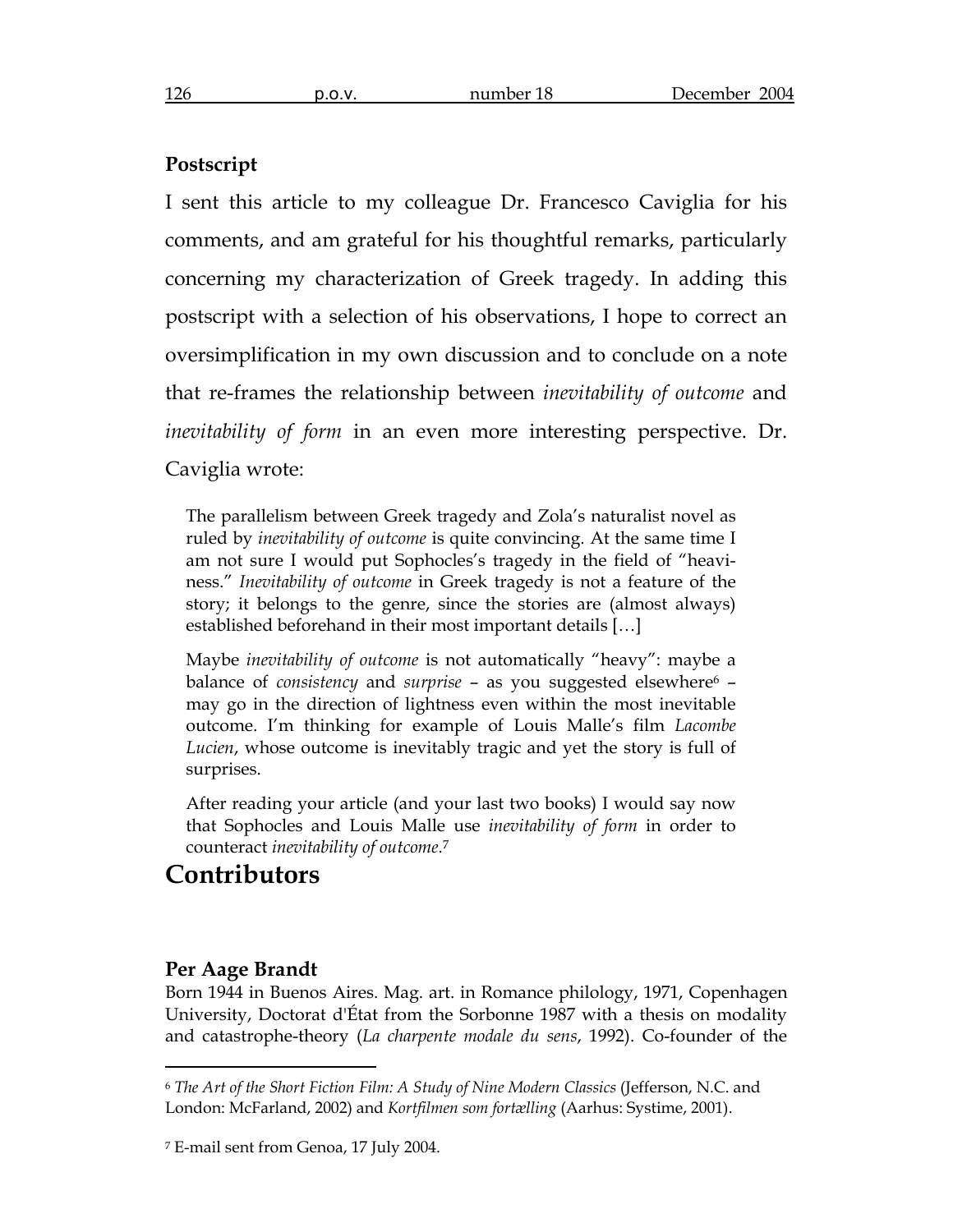periodicals *Poetik, Semiotik* and *Almen Semiotik*. Collaboration with A.J. Greimas; member of the European research group, Sigma. Lecturer at Aarhus University, leader of research-education seminar since 1988 and of the Center for Semiotic Research since 1992. Research director for the program, General and Dynamic Semiotics, Denmark's Basic Research Foundation. Teacher at the Writer's School in Copenhagen. Extensive theoretical literary output in semiotics, aesthetics, philosophy and linguistics, including *Dynamiques du sens*, 1994, and *Morphologies of Meaning*, 1995. Translator and poet. Awarded the Emil Aarestrup-medal in 1993 and a prize by the National Endowment for the Arts in 1971 and 1994. Became Professor of Semiotics in 1998, and was a fellow of the Center for Advanced Study in the Behavioral Sciences (CASBS), Stanford, 2001-2002. In 2002, he was named *Officier de l'Ordre des Arts et des Lettres* by the French Minister of Culture, and was awarded the *Grand prix de philosophie* by the Académie Française. sembrandt@hum.au.dk

## **Saara Cantell**

Born 1968 in Helsinki, Finland) Film director and script writer. M.A. from Film and Television Department of University of Art and Design, Helsinki. Has written and directed several short films, radio plays and TV-series. Currently working on a Ph. D. thesis on short fiction films. saara.cantell@kolumbus.fi

### **Brian Dunnigan**

Born 1950. MA Sociology University of Edinburgh. Writer and journalist for BBC radio and various UK publications. Author of Scottish Burghs (Longmans). Graduate of the National Film and Television School. Award-winning short films include *The War Begins* (1983) and *Shark* (1996). Commisioned feature projects include *Eastwind (1986), Alice (1993)* and *Flight (1997).* Formerly Head of Screenwriting at the Northern Film School in Leeds, he has written for several journals and magazines including *Sight and Sound, The Journal of Media Practice* and *POV.* He runs storytelling workshops and seminars on an international basis most recently in Norway, Ghana and Cuba. Senior Lecturer in Scriptwriting at the London Film School. dunnigan@blueyonder.co.uk

## **Nikolaj Feifer.**

Born 1981. Film director. Made several shorts, before directing his first feature in 2002.Teaches film history, theory, and editing in various public schools and high schools, and has given workshops on directing at the university level. nikolaj@feifer.dk,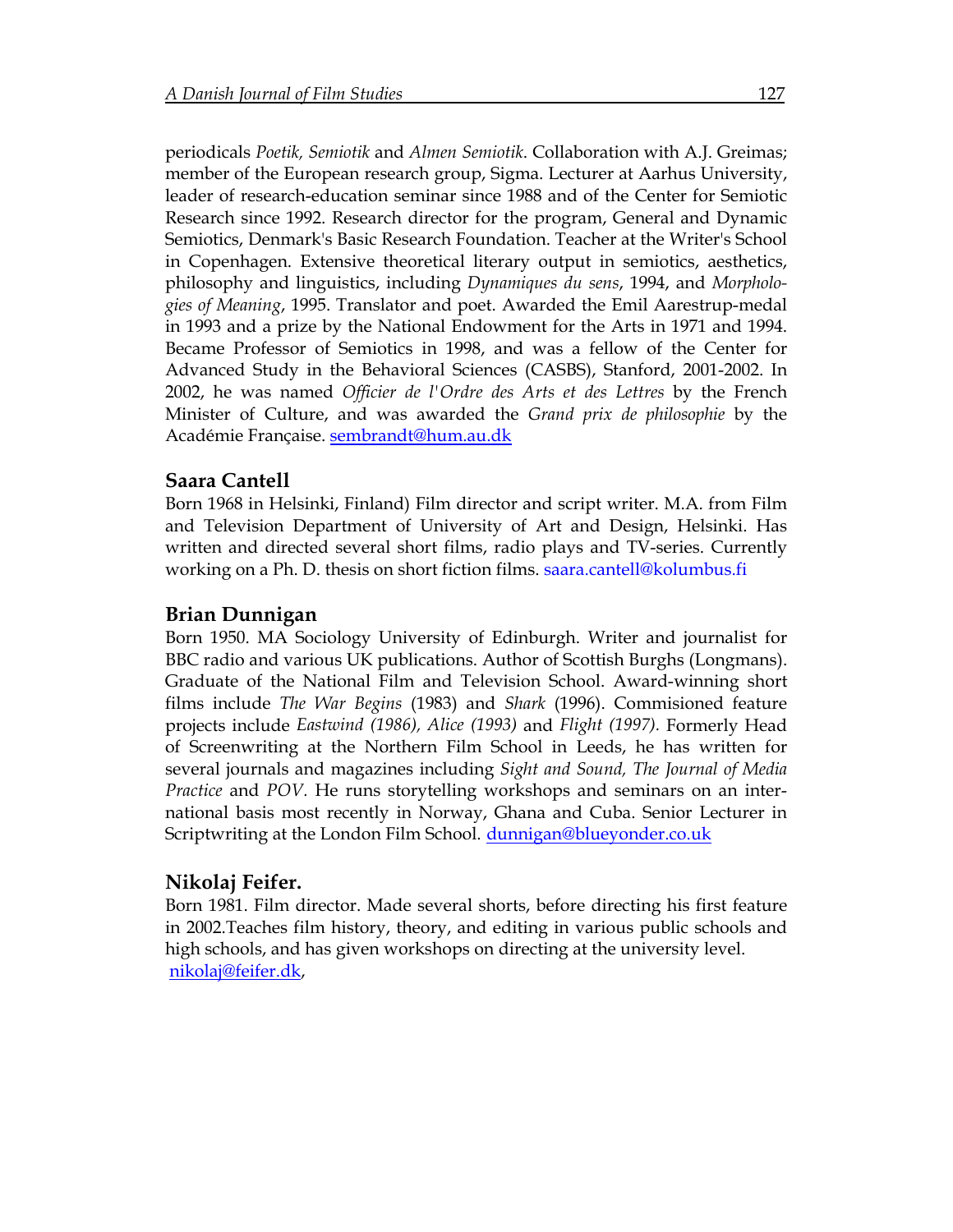#### **Rasmus Stampe Hjorth**

Born 1973. B.A in Social Anthropology, University of Aarhus. SDF, Danish Society of Photography bronze medal in Jutland's finals (1998) and 5 titles in the national competition (1999). Co-produced the documentary "Jeg har godtnok forstand på livet" (2000), which appeared on DR2's "TV Talenter" in 2002. Has taught editing, lighting, and camera techniques at the Department of Information and Media Studies at the University of Aarhus from 2001-2004. Have been working at Fridthjof film in 2004 on projects as "The Danish Solution", "Godmorgen stump, tiden er inde", "Hvorfor har mænd magten". Is Currently working as freelance colour-grader and editor on "den halve sandhed" for DR2 at Angel films. rasmus@stampe-hjorth.dk

### **Ib Johansen**

Born 1938. Magister artium in comparative literature, assoc. prof., Institute of Language, Literature and Culture, University of Aarhus. Publications include *Sfinksens forvandlinger: fantastiske fortællere i dansk litteratur fra B.S. Ingemann til Per Højholt* (1986) as well as articles on Blake, Poe, fantasy, and fantastic literature. Co-editor of *Inventing the Future. Science Fiction in the Context of Cultural History and Literary Theory* (1985) and *Fins de Siècle / New Beginnings* (2000). engij@hum.au.dk

## **Edvin Vestergaard Kau**

Born 1947. Ph.D., assoc. prof., Department of Information and Media Studies, University of Aarhus. Teaches film and television theory as well as media analysis. Has written books and a number of articles on film theory, history, and analysis; multimedia; literature. Books include *Filmen i Danmark* (Danish film industry from the advent of sound till the 80s, with Niels Jørgen Dinnesen, 1983), and *Dreyer's Film Art* (1989, English edition forthcoming). ekau@imv.au.dk

#### **Morten Kyndrup**

Born 1952. Professor of Aesthetics and Culture at the Centre for Interdisciplinary Aesthetic Studies, Aarhus University. His books include *Framing and Fiction. Studies in the Rhetoric of Novel, Interpretation, and History* (1992) and *Riften og Sløret. Essays over kunstens betingelser* (1998). He is editor of *Æstetikstudier* (1995ff) and director of Aarhus University's Doctoral School in Arts and Aesthetics. kyndrup@hum.au.dk

#### **Mark LeFanu**

Born in 1950. M.A. in literature (Cambridge University). Teaches film history at the European Film College in Ebeltoft. Contributor to *Positif* and to *Sight and Sound*. Author of *The Cinema of Andrei Tarkovsky* (BFI Books, 1987). A new book, *Mizoguchi and Japan*, will be published by the British Film Institute in spring 2005. lefanumark@hotmail.com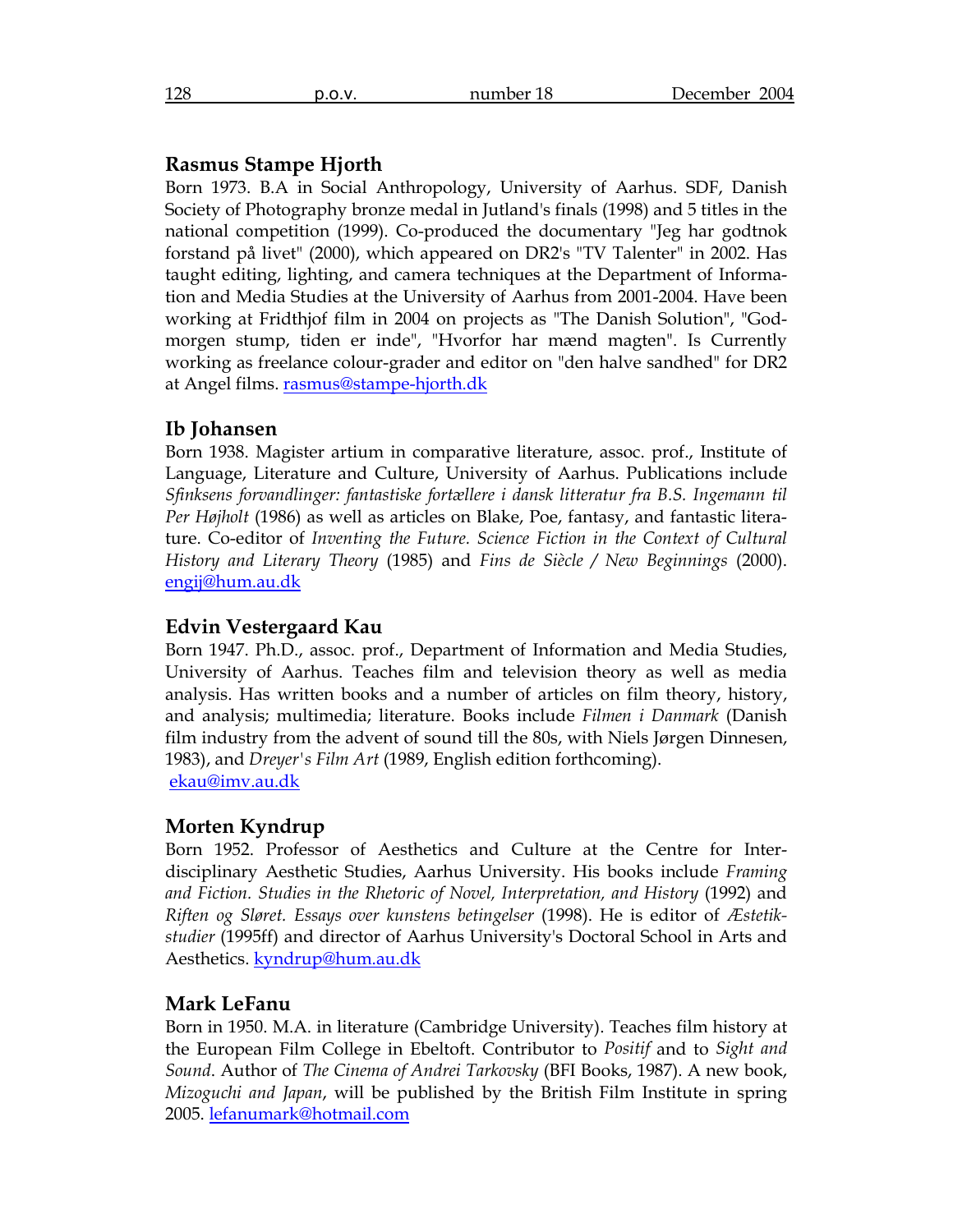#### **James Ransom**

Born 1940. Ph.D., Yale University, English Language and Literature. Associate Professor of English, Haverford College, USA. Teaches American modernist literature, folklore, Native American literature (in English), and nature writing. Articles on the poetry of Wallace Stevens. Book on the landscape and peoples of southwestern Colorado and southeastern Utah (ms.-in-progress). jransom@haverford.edu

#### **Keith Raskin**

Born 1966, Philadelphia, Pennsylvania. MFA in creative writing, Sarah Lawrence College; M.A. in math, University of California at Berkeley. Teaches math in New York City. Has published short stories in *Art:Mag, Lines in the Sand, Lynx Eye,* and *Paragraph*, and has original work published in *The American Mathematical Monthly*.

#### **Richard Raskin**

Born 1941, New York. Ph.D. and Dr. Phil., assoc. prof. Teaches screenwriting and video production in the Department of Information and Media Studies, University of Aarhus. Books include: *The Functional Analysis of Art* (1982), *Nuit et Brouillard* (1987), *Life is Like a Glass of Tea* (1992), *Kortfilmen som fortælling* (2001), *The Art of the Short Fiction Film* (2002) and *A Child at Gunpoint: A Case Study in* the *Life of a Photo* (2004). His articles have appeared in such journals as *Zeitschrift für Kunstgeschichte*, *Film History*, *Folklore*, and *Minerva: An Internet Journal of Philosophy*. raskin@imv.au.dk

#### **Gunnar Wille**

Born 1946. He has been working with film, theatre and television since the early seventies. He has written, designed and produced six different television series. Written, designed and directed thirteen animated films. Written and dramatised eight series for radio. Written and illustrated twenty-two books, read by most children in Denmark. Written and directed nine theatre plays. Written and made voice-overs for eight audio tapes, all dramatised versions of his books. Since 1992, he has been head of the animation department at The National Film School of Denmark and a member of the board in The Danish Artist Committee. Member of Board of Directors of Cartoon, chairman of Cartoon Denmark and member of the Cartoon selection committee. Member of The National Film Board of Denmark. gunnarwille@gunnarwille.dk